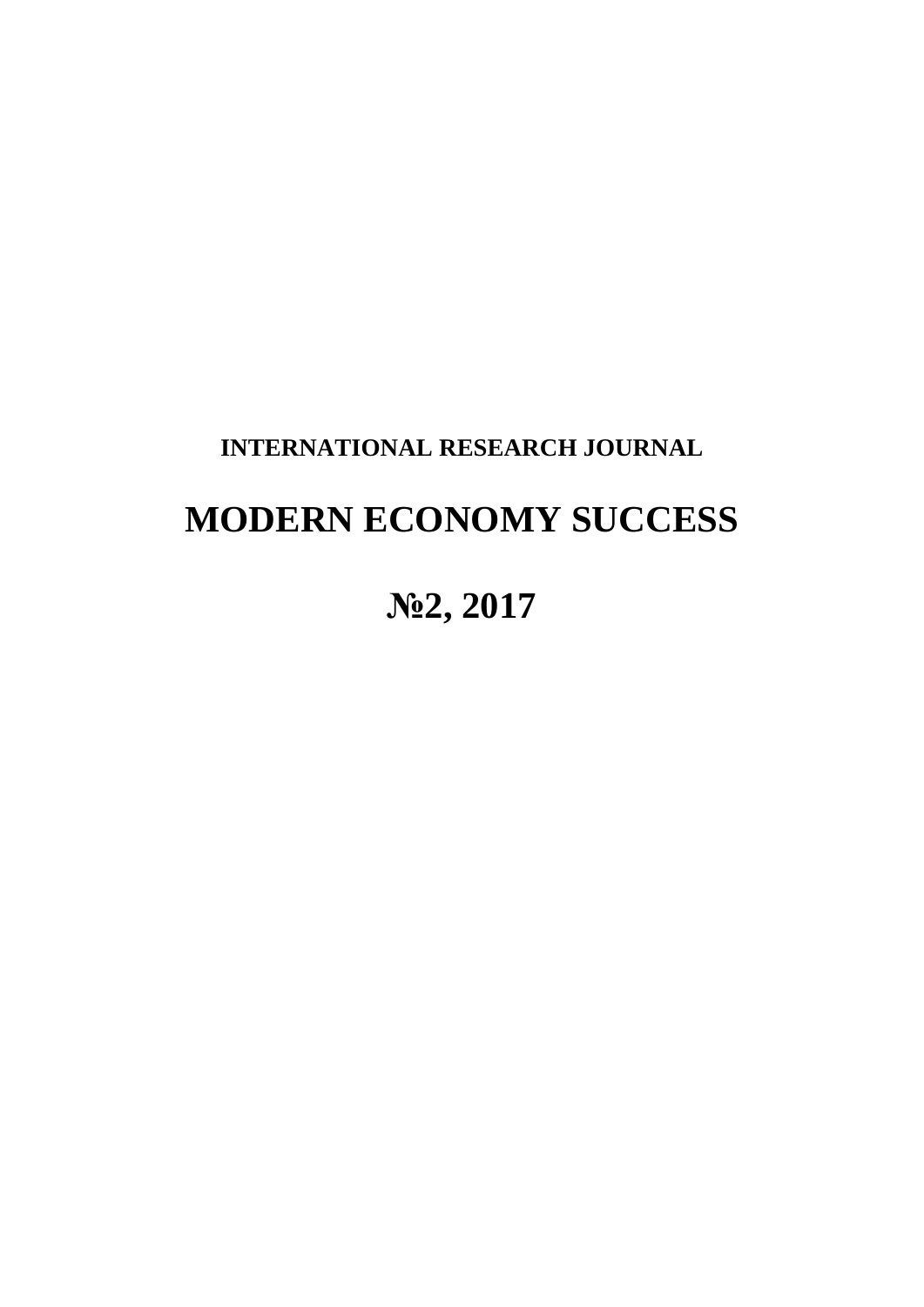### **Editor-in-chief of the Journal**

*Candidate of Engineering Sciences (Ph.D.), Associate Professor, Klyuev S.V.*

## **Deputy Chief Editor of the Journal**

*Candidate of Engineering Sciences (Ph.D.), Klyuev A.V.*

#### **Editorial Board Members:**

Agabekyan Raisa Levonovna (the Russian Federation, Krasnodar) – Doctor of Economic Sciences (Advanced Doctor), Professor Bykovsky Victor Vasilyevich (the Russian Federation, Tambov) – Doctor of Economic Sciences (Advanced Doctor), Professor Gvaramiya Nazi Georgievna (Georgia, Tbilisi) – Doctor of Economic Sciences (Advanced Doctor), Professor Gyyazov Aydarbek Toktorovich (Kyrgyzstan, Kyzyl-Kia) – Candidate of Economic Sciences (Ph.D.), Associate Professor Hodos Dmitry Vasilyevich (the Russian Federation, Krasnoyarsk) – Doctor of Economic Sciences (Advanced Doctor), Professor Ilhan Turhan Ege (Türkiye, t. Mersin) – Ph.D. Finance, Associate Professor, Mersin üniversitesi Ksenova Elena Valerievna (the Ukraine, Kharkiv) – Candidate of Economic Sciences (Ph.D.), Associate Professor Kulagovskaya Tatyana Anatolyevna (the Russian Federation, Stavropol) –Doctor of Economic Sciences (Advanced Doctor), Professor Laszlo Vasa (Hungary, t. Budapest) – Ph.D., Dr. habil, Professor Lipina Svetlana Arturovna (the Russian Federation, Moscow) –Doctor of Economic Sciences (Advanced Doctor), Professor Makarov Ivan Nikolaevich (the Russian Federation, Lipetsk) – Candidate of Economic Sciences (Ph.D.), Associate Professor Mandritsa Igor Vladimirovich (the Russian Federation, Stavropol) – Doctor of Economic Sciences (Advanced Doctor), Professor Maslova Irina Alekseevna (the Russian Federation, Oryel) – Doctor of Economic Sciences (Advanced Doctor), Professor Mohammad Reza Аli Noruzi (Iran, t. Tehran) – Ph.D., Tarbiat Modarres University Saliyenko Natalia Vladimirovna (the Russian Federation, Moscow) – Doctor of Economic Sciences (Advanced Doctor), Professor Samedova Elnara Robertovna (Azerbaijan, Baku) – Doctor of Economic Sciences (Advanced Doctor), Associate Professor Shatalov Maxim Aleksandrovich (the Russian Federation, Voronezh) – Candidate of Economic Sciences (Ph.D.), Associate Professor Simanavichene Zhaneta (Lithuania, Vilnius) – Doctor of Economic Sciences (Advanced Doctor), Professor Titova Evgeniya Viktorovna (the Russian Federation, Achinsk) – Candidate of Economic Sciences (Ph.D.), Associate Professor Zaloznaya Galina Mikhaylovna (the Russian Federation, Orenburg) – Doctor of Economic Sciences (Advanced Doctor), Professor Zaynutdinov Shavkat Nuritdinovich (Uzbekiskan, Tashkent) – Doctor of Economic Sciences (Advanced Doctor), Professor **Head Office:** 308014, Belgorod, 28 Sadovaya St., Ap. 4. (RUSSIA) **Phone No.:** +7-951-139-63-27 **Website:** http://www.modernsciencejournal.org/ **E-mail:** zhurnalnauka2015@yandex.ru

Frequency: the journal appears 4 times a year Way of distribution: to authors of publications; on a subscription. Free price International Research Journal "Modern Economy Success"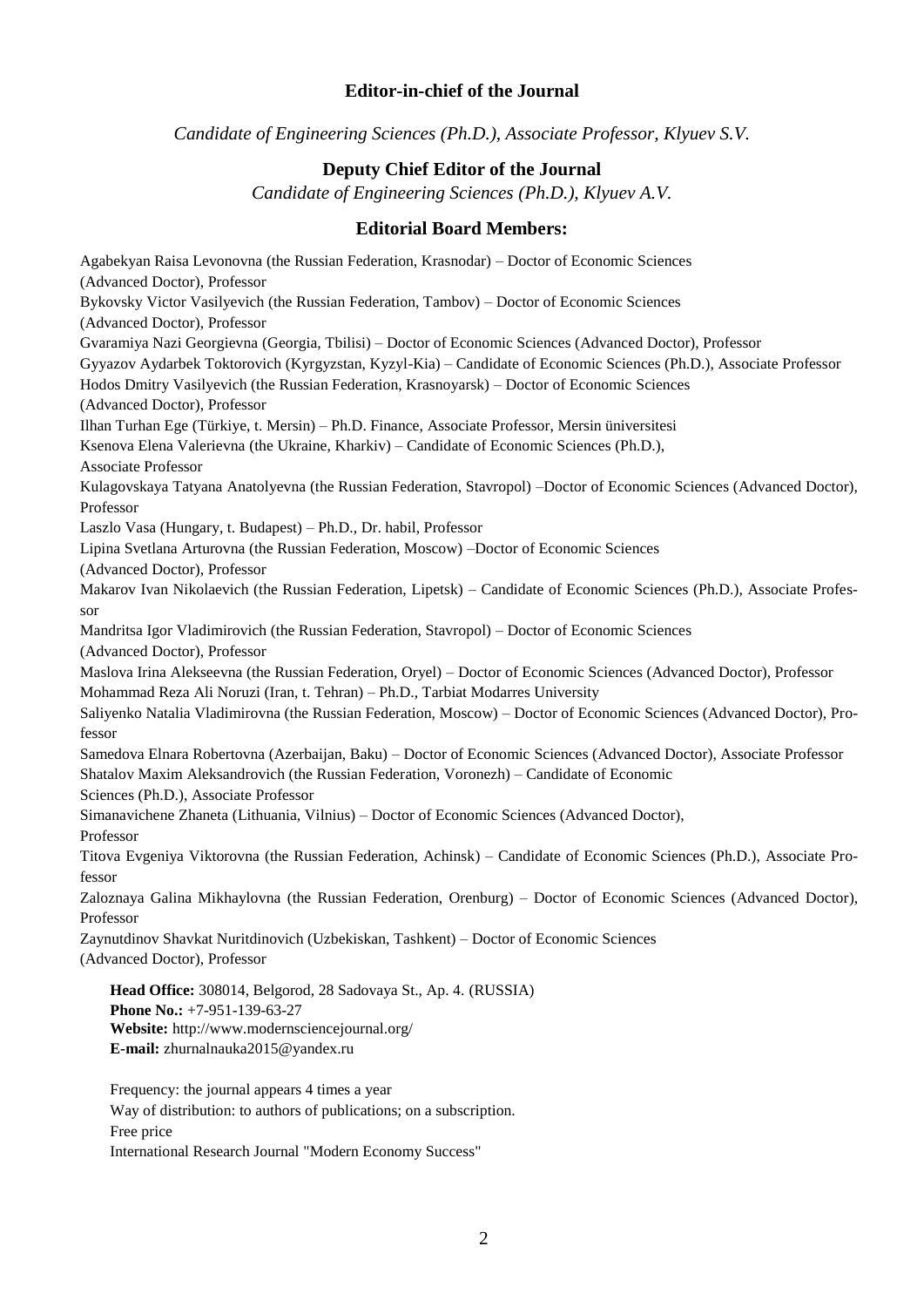# **Table of contents**

| Kraponina Yu.E., Chen Fangfang                                         |                |
|------------------------------------------------------------------------|----------------|
| RUSSIA AS THE RECEIVING COUNTRY FOR NON-MANUFACTURING                  |                |
| (RETAIL & WHOLESALE) TRANSNATIONAL CORPORATIONS                        | $\overline{4}$ |
| Abazova M.V., Bechelov Z.Sh., Isadjanov A.A.                           |                |
| ECONOMIC ESSENCE AND OBJECTIVE NECESSITY OF STATE                      |                |
| REGULATION OF AGRO-INDUSTRIAL COMPLEX                                  | 19             |
| Davies Stephen, Pshikhachev S.M., Balashenko V.A., Pshikhacheva Zh.S., |                |
| Dashkin E.M., Dashkin R.M.                                             |                |
| THE U.S. CREDIT SYSTEM THROUGH COMMODITY CREDIT CORPORATION            |                |
| (CCC, USDA) AS A BASIS FOR THE CAPITALIZING IN THE AGRIBUSINESS        |                |
| FOR EXAMPLE OF THE RUSSIAN EXPERIENCE                                  | 34             |
| Lipina S.A., Lipina A.V.                                               |                |
| <b>INNOVATION DEVELOPMENT: ENVIRONMENTAL TECHNOLOGY</b>                |                |
| FORESIGHT AND THE DEVELOPMENT OF GREEN ECONOMY SECTORS                 | 47             |
| Zagoruiko I.Yu., Novokshonov D.A.                                      |                |
| THE CURRENT ECONOMIC STATUS OF COMMODITY PRODUCTION IN PERM KRAI       | 62             |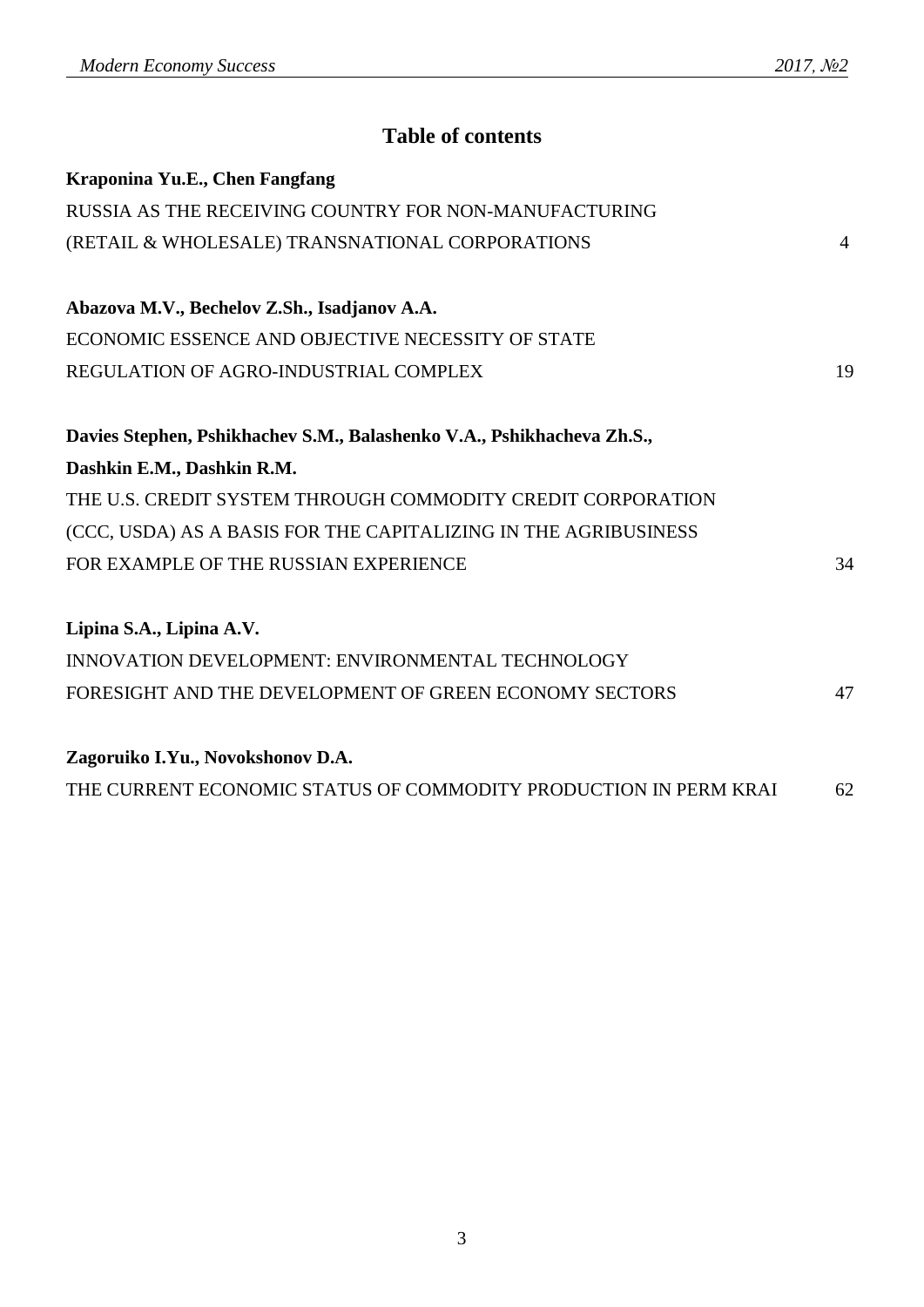#### **Kraponina Yu.E.**

*PhD Student of the Rostov State University of Economics, ESL Teacher, Yueqing Yinghua Private School (Wenzhou city, China).*

#### **Chen Fangfang**

*Economy Teacher, Liushi Old University (Wenzhou city, China).*

## **RUSSIA AS THE RECEIVING COUNTRY FOR NON-MANUFACTURING (RETAIL & WHOLESALE) TRANSNATIONAL CORPORATIONS**

**Abstract:** the research describing in the article aims to the studying and deep and full disclosure of the TNCs topic; their geographical distribution both in the home and host countries. Because of the fact that trade never stays still and constantly evolves and creates its new forms, the research`s authors seem the theme of the non-manufacturing type of TNCs rather actual, particularly their narrow focus on retail and wholesale. Based on the data of the authoritative international ratings, the authors analyzed the previous and current development situation and prospects of the global TNCs. As the Russian TNCs specialize only in the extraction and production of oil and gas, the country is considered as a host. In the connection with the complicated political and economical situation with the countries of Europe and USA, our country has embarked on the development of mutually beneficial relations with the East countries and Asia-Pacific region; therefore it would be interesting to evaluate the prospects of joining the Russian market by these countries. The article is also devoted to the investment attractiveness of the South of Russia, its irregularity in the distribution by regions. Also to the retail multinationals/TNCs applicable in the territory and geography of their home countries were considered in the research. One of the main aim of the author is to estimate the perspectives vectors of region`s development – either East, or West.

**Keywords:** retail, wholesale, transnational corporation (TNC), multinational corporation (MNC), Foreign Direct Investment (FDI), South of Russia, investment attractiveness, economic development

Describing the features of the present stage of social development, the Russian President Vladimir Putin, noted that "the fight for leadership in the global competition wasn`t so keen as now, and we see how the country, which positions seemed immutable yesterday, begins to give way to those which were treated with condescending contempt".

It is obvious that transnational corporations play a significant role in the world economy. In order to appreciate it, it`s just enough to turn to the statistic data, according to which the amount of transnational/multinational corporate by 2013/2014 was about 82 thousand and near 810 thousand of their affiliates. Nowadays TNCs control about 2/3 of the world trade, they accounted for about 50% of world industrial pro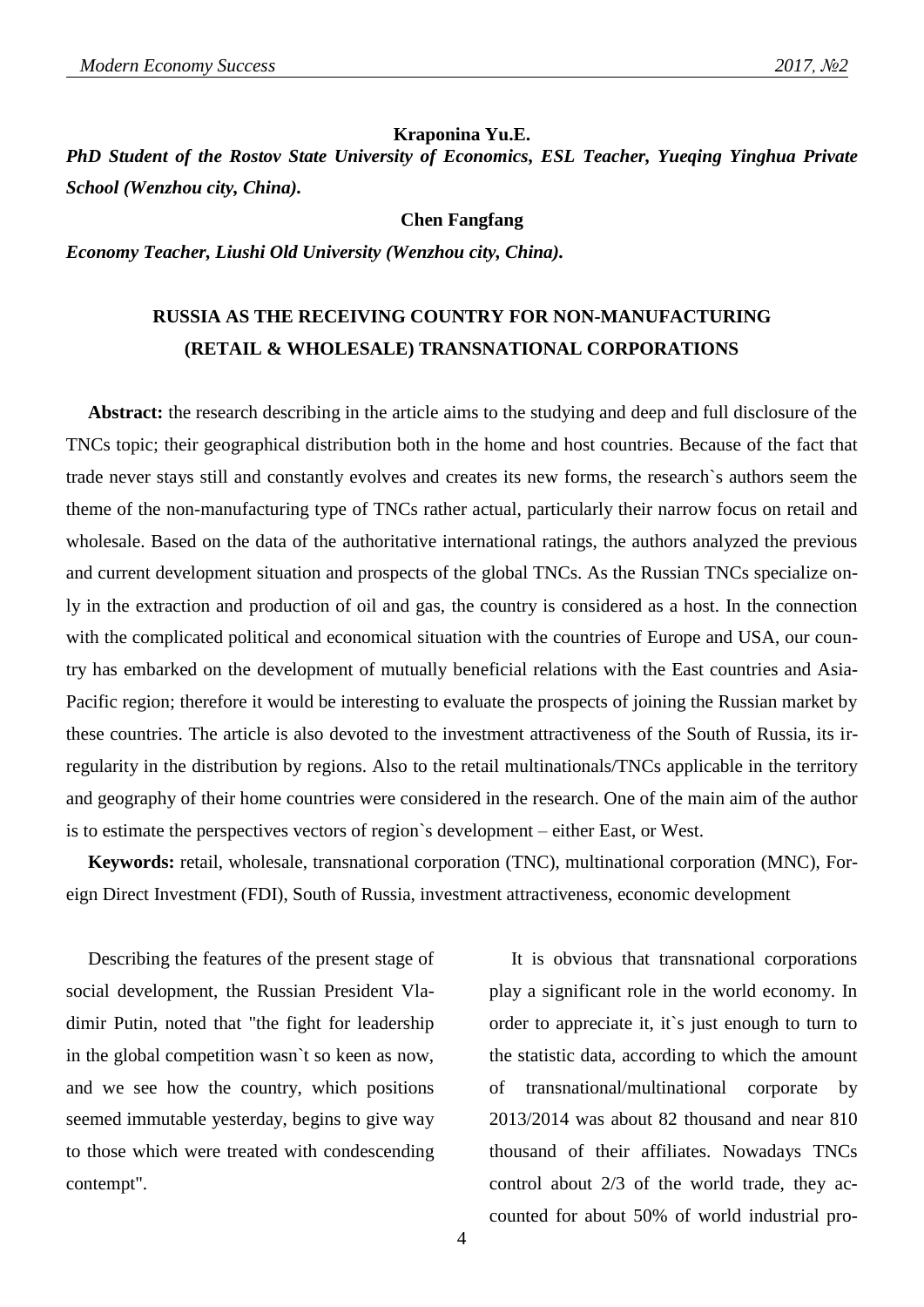duction, and they own about 80% of all patents, licenses and know-how existing in the world. A characteristic phenomenon which is inherent in the activities of modern TNCs is the rapid development of investment relations, accompanied by active diffusion of innovative technologies. Moreover, nowadays TNCs are the modern institutional form of production internationalization and the main exporters of foreign direct investment (FDI).

Currently, according to UNCTAD`s data [25], there are about 63 thousand of TNCs, which approximately own 800 thousand o subsidiaries abroad. Among all of TNCs the most significant role belongs to 500 top echelon TNCs (and top 100 non-financial TNCs), the composition of which varies considerably in connection with increasing competition in world markets.

In 1995 UNCTAD has developed such an important indicator as the level of transnationality of the firm, which is measured by the index of transnationalization (TNI), to assess various aspects [25]. TNI is calculated as the arithmetic average between the three indicators the following ratios: foreign assets to total assets of TNCs; the volume of foreign sales to total sales and foreign labour force employed in affiliates to total workforce. This index helps to assess the degree of activity of connections of the parent company with internal and external activities. Due to this index was deemed that the most transnational companies are TNCs in Hong Kong (index 86%), Ireland (64%), Singapore (59%) [1].

However, this index doesn`t include another aspect of transnational activities of companies, namely, the intensity of its foreign operations in accordance with the number of owned foreign affiliates. This aspect is calculated using the internationalization index (II) as the ratio owned by TNCs foreign affiliates to their total number [25].

The process of mergers and acquisitions has a significant impact on the change of the transnationalization index of TNCs in developed countries. However, this process automatically leads to the growth of internationalization of the company.

Ultimately, the number of TNCs established in the framework of the national economy, is a kind of indicator of the level of excess investment in one or another sphere of production, reflecting the degree of development of the economy as a whole. By the increase of FDI import the effect of "swelling of investment demand" in different sectors of the national economycan be achieved, which finally will lead to an increase in export growth of the national FDI.

Global FDI flows have increased by 36% in 2015 to about \$ 1.7 trillion. This is the highest level since the time of a global economic and financial crisis of 2008-2009 [25]. As a result of the incident bounce the structure of FDI nowadays by economic grouping tilted in favor of developed countries, which account for 55% of global FDI inflows in 2015. However, this growth was also achieved with the help of cross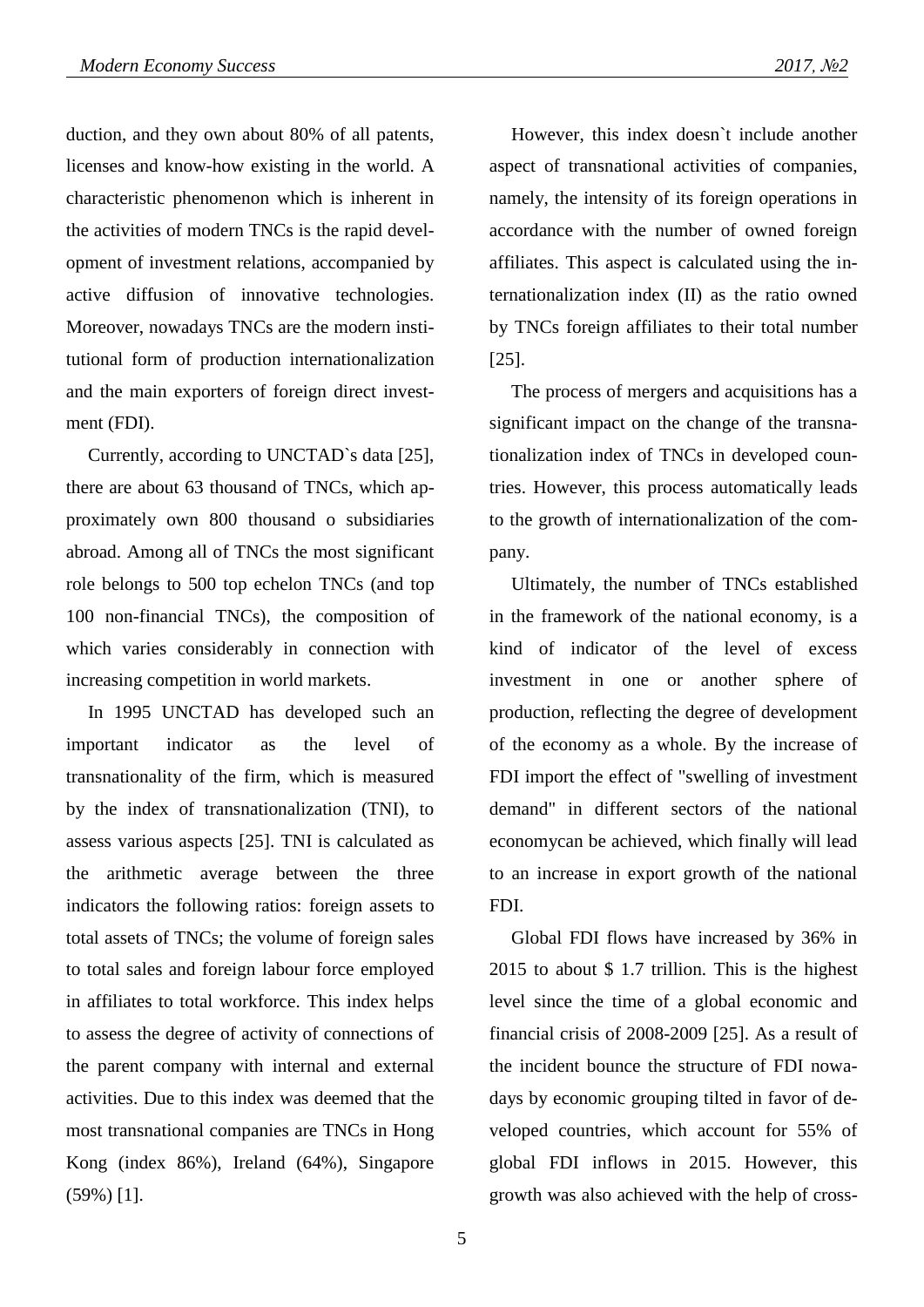border mergers and acquisitions. The largest region-recipient of foreign direct investment are the Asian developing countries, it accounts one third of global FDI flows on their part [23].

A direct interdependence exists between the distribution of FDI flows and the emergence of TNCs in new geographical areas. So, there were some changes in the geographical structure of the distribution of the world's largest TNCs over the past 20 years. In 1995 all the world's multinational corporations were located in the USA and Europe, and by 2013, there has been a trend declining the number of TNCs in the United States due to the emergence of major players in the Asian market (Table 1).

Table 1

| Country                        | Year             |                |                |                |  |  |
|--------------------------------|------------------|----------------|----------------|----------------|--|--|
|                                | 1995             | 2008           | 2012           | 2013           |  |  |
| <b>USA</b>                     | 30               | 18             | 22             | 23             |  |  |
| Japan                          | 18               | 9              | 8              | 10             |  |  |
| The UK                         | 11               | 15             | 14             | 16             |  |  |
| France                         | 11               | 15             | 14             | 11             |  |  |
| Germany                        | 9                | 13             | 10             | 10             |  |  |
| Another European countries     | 13               | 21             | 20             | 19             |  |  |
| <b>Israel</b>                  | $\boldsymbol{0}$ | $\overline{0}$ | $\theta$       | $\mathbf{1}$   |  |  |
| <b>Russian Federation</b>      | $\overline{0}$   | $\theta$       | 1              | $\overline{0}$ |  |  |
| China and Hong Kong            | $\overline{0}$   | 3              | $\overline{4}$ | 5              |  |  |
| <b>Another Asian countries</b> | 1                | 4              | $\overline{2}$ | $\overline{2}$ |  |  |
| Australia and Canada           | 6                | $\mathbf{1}$   | $\overline{2}$ | $\overline{2}$ |  |  |
| <b>Brazil</b>                  | 1                | $\mathbf{1}$   | 3              | $\mathbf{1}$   |  |  |

**The geographical distribution of the 100 world`s largest non-financial TNCs 1995-2013 [18]**

Approximately the same picture is reflected by other well-known rating of "Financial Times Global 500" according to which the indisputable leader in the number of the largest existing corporations is USA, in the second place is – Japan, after them there are Chinese and English, then French, German, Canadian, Brazilian, South Korean, Italian and Indian corporations. A discrepancy in the provided ratings are only because of inclusion also the top finance corporations in FT Global 500. This list includes also small group of the Russian multinational corporations which leader is "Gazprom" [19].

For the further convenience in researching the author proposed a conditional classification of all existing TNС by economic sectors into 2 types – TNС which economic sector belongs to the area of services (engineering, communications, busi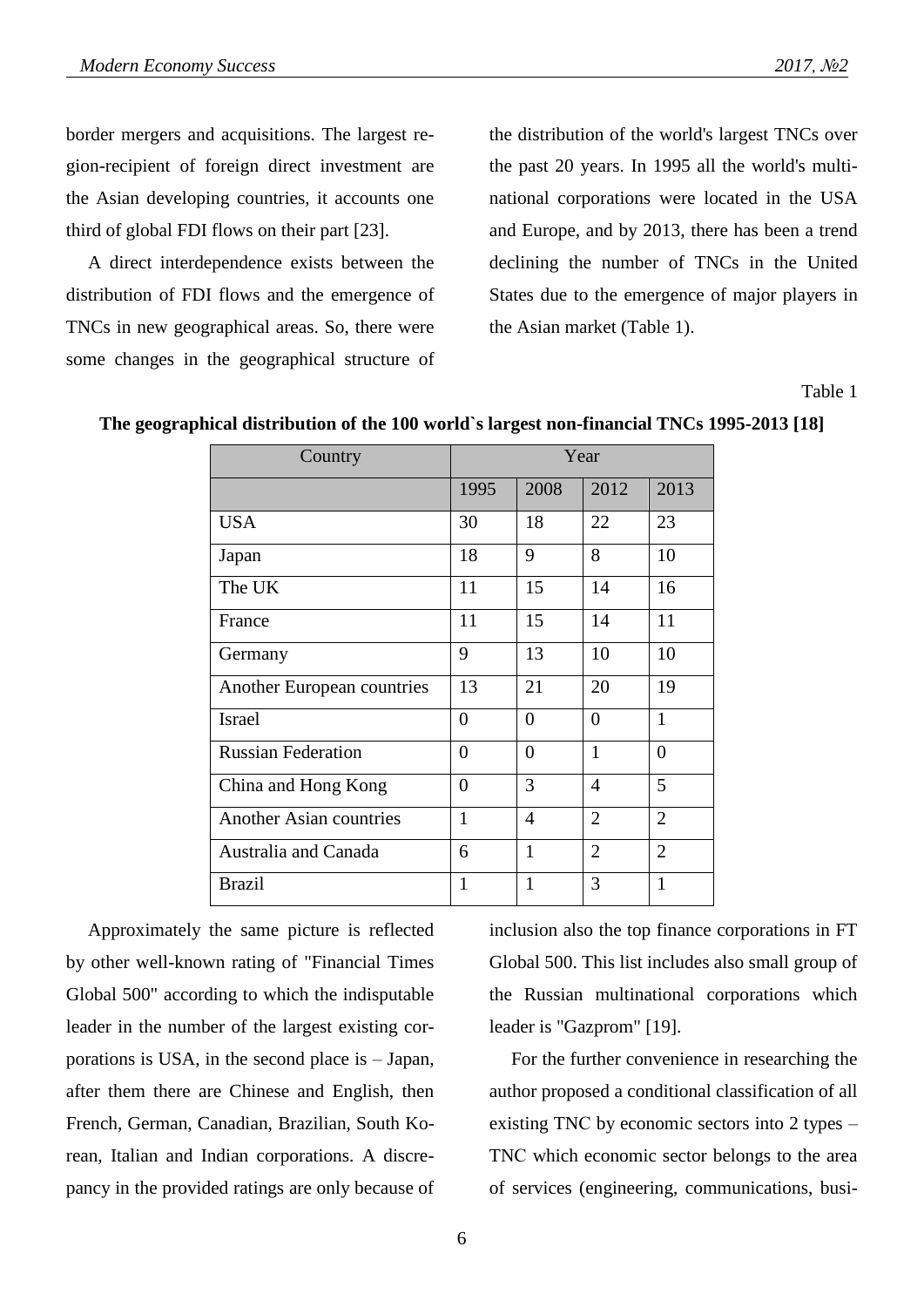ness services, wholesale and retail, tourism, et al.), and TNС which economic sector does not belong to the service area (aircraft, automobile production, food/beverage/tobacco production, chemicals, diversified production, and others).

By the sector affiliation there is a tendency to increase the share of TNCs operating in the service/non-manufacturing sector while maintaining a leading share of manufacturing corporations. So, if in 1993 the number of multinationals specializing in activities related to services amounted to 14, in 2013 their number reached 26.

Table 2

| Sector                   | Number of the companies |
|--------------------------|-------------------------|
| <b>Business services</b> | 1                       |
| Engineering              | 1                       |
| Software                 | $\overline{2}$          |
| Telecommunications       | 5                       |
| Warehouse and Logistics  | 3                       |
| Public utilities         | 5                       |
| Retail                   | 3                       |
| Wholesale                | 5                       |
| Another services         | 1                       |
| Total:                   | 26                      |

## **TNK which economic sector belongs to the area of services from the Rating of 100 largest non-financial TNCs, 2013 [18]**

Based on the dynamics of the Table 1 and Table 2 above we can predict an overall increase of representation among the largest direct investors of the world of Latin American and Asian TNCs.

A special role in recent years in the global market began to play affiliates, which according to UNCTAD, accounting for 33% of world trade and more than 10% of world GDP. Moreover, TNCs play an increasingly significant role in the development of R&D activities. They account for about 80% of patents and 80% of total R&D funding [3].

According to the Table 3 the largest group of TNCs is concentrated in the banking-financial sector (corporations in of USA and China); became an independent group of transnational banks (TNB).

The second and most numerous group of TNCs present in the sphere of extraction and processing of oil and gas, where the leader positions belong to TNC from USA and China either. Russian TNCs are also included in this group – Gazprom, Rosneft, LUKOIL, etc. And the third group of TNCs is concentrated in the field of pharmaceutical production and biotechnology.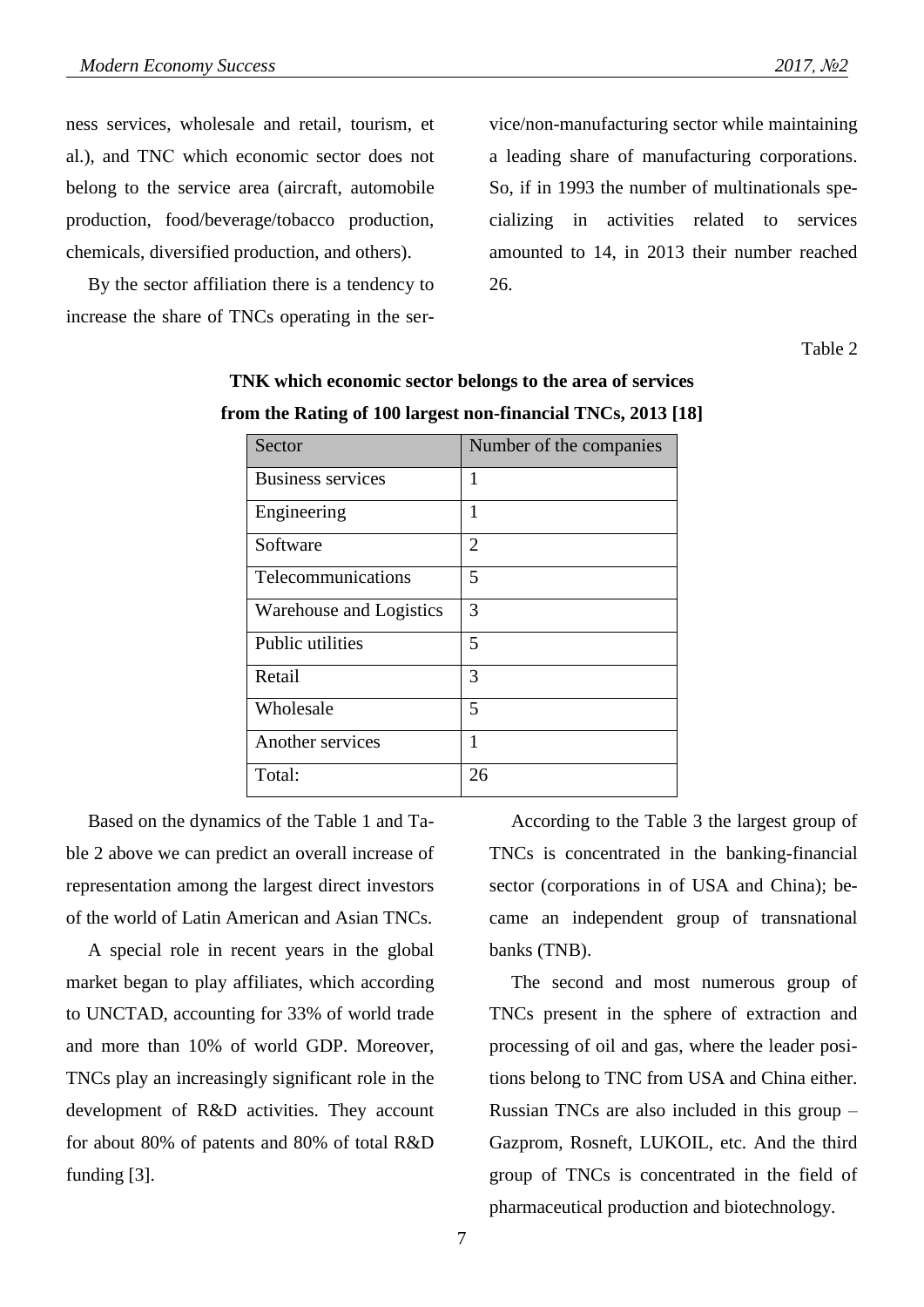#### Table 3

| Distribution of the largest multinational corporations |  |  |
|--------------------------------------------------------|--|--|
|--------------------------------------------------------|--|--|

| Sphere<br>of<br>activity | Amount<br>of TNCs | Parent countries | Sphere of activity     | Amount<br>of TNCs | Parent coun-<br>tries |
|--------------------------|-------------------|------------------|------------------------|-------------------|-----------------------|
| Oil &<br>gas             |                   | <b>USA</b>       | Technology<br>hard-    |                   | <b>USA</b>            |
| producers                | 31                | China            | ware & equipment       | 19                | Japan                 |
|                          |                   | Russia           |                        |                   | Taiwan                |
|                          |                   | Canada etc.      |                        |                   | etc.                  |
| <b>Banks</b>             |                   | <b>USA</b>       | Automobiles<br>$\&$    |                   | Japan                 |
|                          | 71                | China            | parts                  | 17                | Germany               |
|                          |                   | Australia        |                        |                   | <b>USA</b>            |
|                          |                   | etc.             |                        |                   | etc.                  |
| Food<br>pro-             |                   | <b>USA</b>       | Pharmaceutical<br>$\&$ |                   | <b>USA</b>            |
| ducers                   | 8                 | <b>UK</b>        | biotechnology          |                   | Switzerland           |
|                          |                   | France           |                        | 30                |                       |
|                          |                   | Switzerland      |                        |                   | Japan etc.            |
| $\&$<br>Software         |                   | <b>USA</b>       | General retailers      |                   | <b>USA</b>            |
| computer                 | 8                 | India            |                        | 16                | Spain                 |
| services                 |                   | Hong Kong        |                        |                   | Japan                 |
|                          |                   | Germany          |                        |                   | etc.                  |
| Total                    |                   |                  |                        | 200               |                       |

|                  |    | Canada etc.                                   |                                    |      |     | etc       |
|------------------|----|-----------------------------------------------|------------------------------------|------|-----|-----------|
| <b>Banks</b>     |    | <b>USA</b>                                    | Automobiles                        | $\&$ |     | Jap       |
|                  | 71 | China<br>parts                                |                                    |      |     | Ge:       |
|                  |    | Australia                                     |                                    |      | 17  | <b>US</b> |
|                  |    | etc.                                          |                                    |      |     | etc       |
| Food<br>pro-     |    | <b>USA</b>                                    | Pharmaceutical                     | $\&$ |     | <b>US</b> |
| ducers           | 8  | <b>UK</b>                                     | biotechnology                      |      | 30  | Sw        |
|                  |    | France                                        |                                    |      |     |           |
|                  |    | Switzerland                                   |                                    |      |     | Jap       |
| Software<br>$\&$ |    | <b>USA</b>                                    | General retailers                  |      |     | <b>US</b> |
| computer         | 8  | India                                         |                                    |      | 16  | Spa       |
| services         |    | Hong Kong                                     |                                    |      |     | Jap       |
|                  |    | Germany                                       |                                    |      |     | etc       |
| Total            |    |                                               |                                    |      | 200 |           |
|                  |    | For confirmation of these factors the authors | the sphere of oil and gas product  |      |     |           |
|                  |    | this research decided to make some analyses   | steady too, however the number     |      |     |           |
|                  |    | r identification of the most attractive and   | tional corporations involved in th |      |     |           |

**on some specialization and countries in 2015 [19]**

of this research decided to make some analyses for identification of the most attractive and steady against economic crises industries in dynamics, the same international rating of Financial Times Global 500 for the period of 2008- 2015 became the basis for this analysis.

In the Table 4 there are 8 key fields of activity of multinational corporations for the last 9 years. As show the data the steadiest in the conditions of world economic crises is the sphere of automobiles and parts industry. Also until recently

ction was rather of the multinanis specialization began to be sharply reduced in 2014-2015 when in spite of the fact that demand for energy raw materials always remains approximately at one level, the oil barrel price became very unstable that entailed fall of some market players down and getting out of rating.

Most of all, the bank sphere was damaged where the number of multinational corporations to 2009 was reduced from 83 to 56. And in spite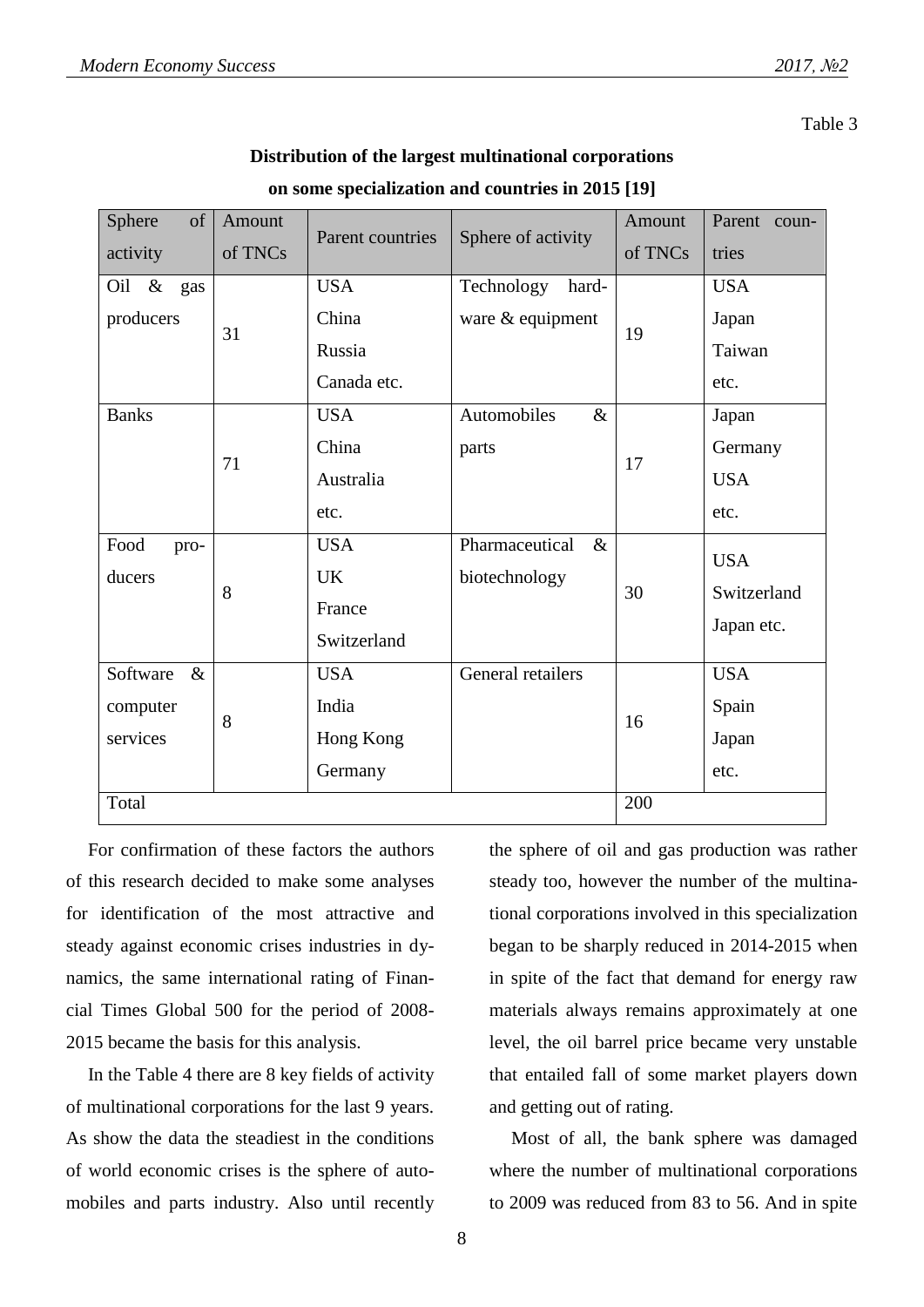of the fact that since 2010 they began to increase again, the pre-crisis indicator still wasn`t reached. It confirms deep dependence of financial and economic spheres to economic shocks.

Table 4

| Sphere of activity                   | 2007 | 2008 | 2009 | 2010 | 2011 | 2012 | 2013 | 2014 | 2015 |
|--------------------------------------|------|------|------|------|------|------|------|------|------|
| Oil $\&$ gas producers               | 43   | 43   | 44   | 45   | 46   | 43   | 43   | 38   | 31   |
| <b>Banks</b>                         | 83   | 71   | 56   | 69   | 75   | 71   | 65   | 68   | 71   |
| Food producers                       | 7    | 9    | 11   | 9    | 9    | 9    | 12   | 10   | 8    |
| Software & computer services         | 11   | 10   | 12   | 12   | 12   | 13   | 15   | 12   | 8    |
| Technology hardware & equip-<br>ment | 21   | 18   | 18   | 21   | 19   | 16   | 14   | 16   | 19   |
| Automobiles & parts                  | 10   | 10   | 8    | 11   | 15   | 17   | 17   | 17   | 17   |
| Pharmaceutical & biotechnology       | 22   | 23   | 25   | 20   | 20   | 22   | 23   | 27   | 30   |
| General retailers                    | 16   | 12   | 19   | 19   | 15   | 17   | 16   | 16   | 16   |
| Total                                | 213  | 196  | 193  | 206  | 211  | 208  | 205  | 204  | 200  |

**Amount of TNCs by specialization sectors in the period of 2008-2015 [19]**

Multinationals occupied in the sphere of Technology hardware & equipment are in the same situation. The number of such multinational corporations was reduced from 21 in 2007 to 16 in 2012. Such effect quite fits not only into world tendencies, but also in the macroeconomic theory which claims that during crises of the companies stop Researches and Development funding for the purpose of "survival" in the conditions of crisis.

The multinational corporations concentrated in the field of provision of software products and computer services, and also pharmaceutics and biotechnologies have the greatest volatility, testifying the stable demand of these spheres [6].

Also the authors carried out other analysis in geographical aspect of modern multinational corporation activities` disposal; this analysis was carried out in both directions – as dynamics of multinational corporation in the countries of basing, and in adoptive states. Changes of a country arrangement of multinational corporation are also specified, on the one hand, the development of integration processes, and on the other – demonstrate the economic capacity of multinational corporations and the countries in the territory of which the head companies are established [11].

Features of development of multinational corporations in various geographical conditions are of special interest. So, transnational corporations in developing countries are forced to operate in the conditions of a fierce competition on the domestic market. Also TNCs in developing countries are forced to use the strategy of profit maximization, not the revenue as it is often accepted in developed countries. Many western experts note that TNCs in developing countries develop 10 times quicker, than multinational corporations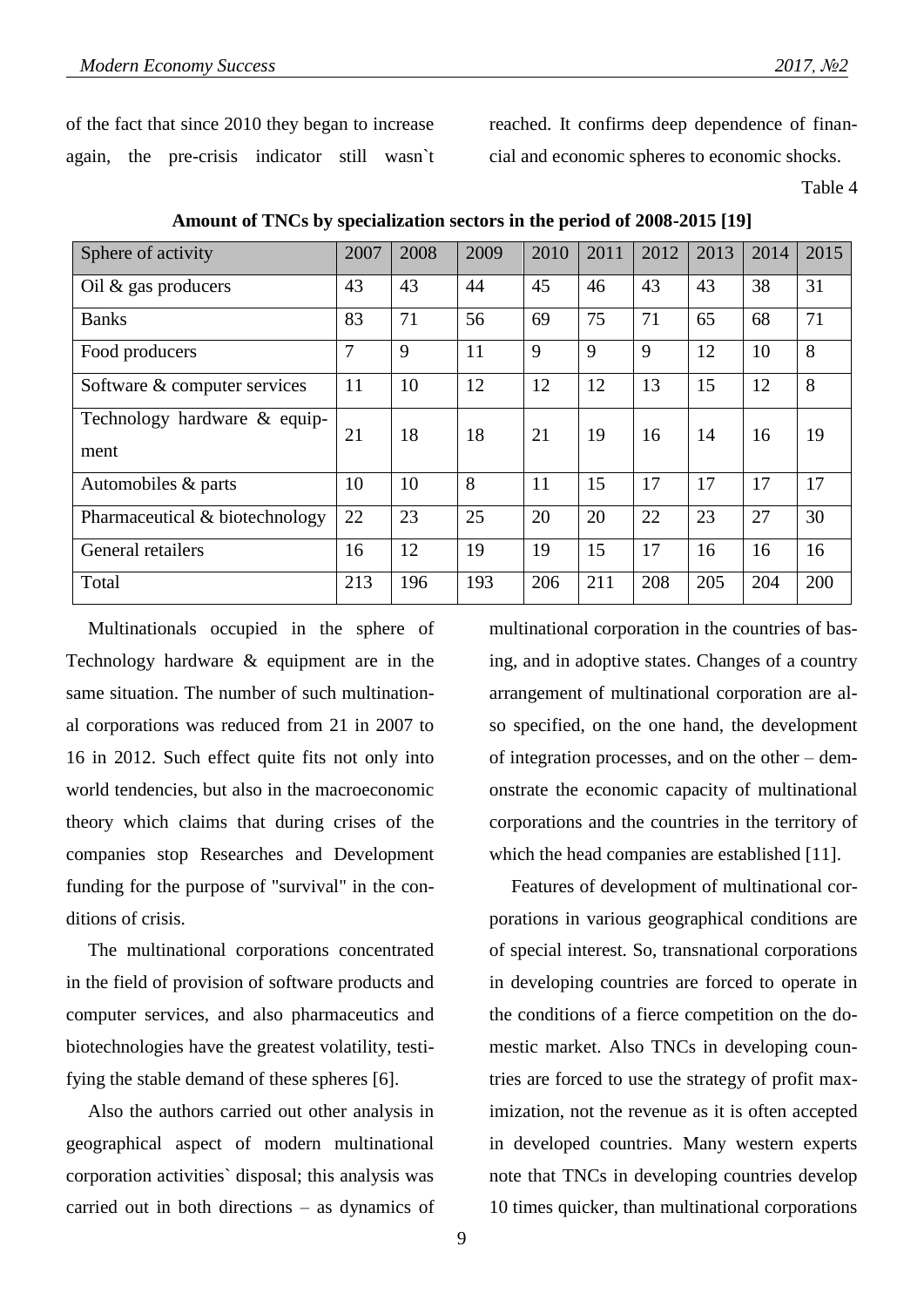of developed countries. For example, only in the period of 2006-2014 their investment flows grew more than by 150% [23].

For example, the American type of MNCs is characterized as market oriented on financial system with the high level of the capital market development, with various set of financial structures and tools [25]. In the American multinational corporations the crucial role is played by shareholders. Top managers are only like conductors of shareholders` desires, therefore there is a fight of interests. Managers are interested in corporation size increase, also due to reduction of dividends. For this reason finding an optimum point in interaction of shareholders and managers is one of the main objectives of the American multinational corporation type.

Features of the Japanese multinational corporations were created under the influence of historical specifics. The main feature of this type MNCs is collectivism. Their national culture considers that any social group is more important, than interests of separately taken individual.

Thus, depending on "geography origin" of multinational corporations it is possible to draw a conclusion on features of their both functioning, and development. For this reason the countries in the process of involvement of transnational corporations, first of all, have to study specific features and characteristic of this region (Table 5).

Table 5

| Countries of parent<br><b>TNCs</b> basing | 2007           | 2008 | 2009 | 2010 | 2011 | 2012 | 2013 | 2014           | 2015 |
|-------------------------------------------|----------------|------|------|------|------|------|------|----------------|------|
| <b>USA</b>                                | 183            | 168  | 181  | 164  | 161  | 174  | 181  | 197            | 209  |
| China                                     | 10             | 38   | 42   | 37   | 39   | 34   | 23   | 32             | 37   |
| France                                    | 33             | 32   | 24   | 28   | 25   | 24   | 24   | 24             | 24   |
| Japan                                     | 52             | 42   | 52   | 45   | 37   | 38   | 34   | 34             | 35   |
| Russia                                    | 8              | 13   | 6    | 11   | 11   | 10   | 8    | $\overline{7}$ | 5    |
| <b>Brazil</b>                             | $\overline{7}$ | 11   | 9    | 12   | 11   | 12   | 10   | 8              | 6    |
| <b>UK</b>                                 | 41             | 35   | 32   | 32   | 34   | 38   | 39   | 32             | 30   |
| Germany                                   | 20             | 22   | 20   | 19   | 19   | 19   | 20   | 19             | 18   |
| Switzerland                               | 12             | 12   | 10   | 13   | 14   | 15   | 13   | 12             | 11   |
| India                                     | 8              | 13   | 10   | 16   | 14   | 12   | 12   | 12             | 14   |

## **Country accessory of modern transnational corporations [19]**

The most part from the total number of the world multinational corporations belongs to the USA. However it should be noted that during crisis they showed essential reducing and fluctuation in change of number of transnational corporations. The situation a little stabilized in 2013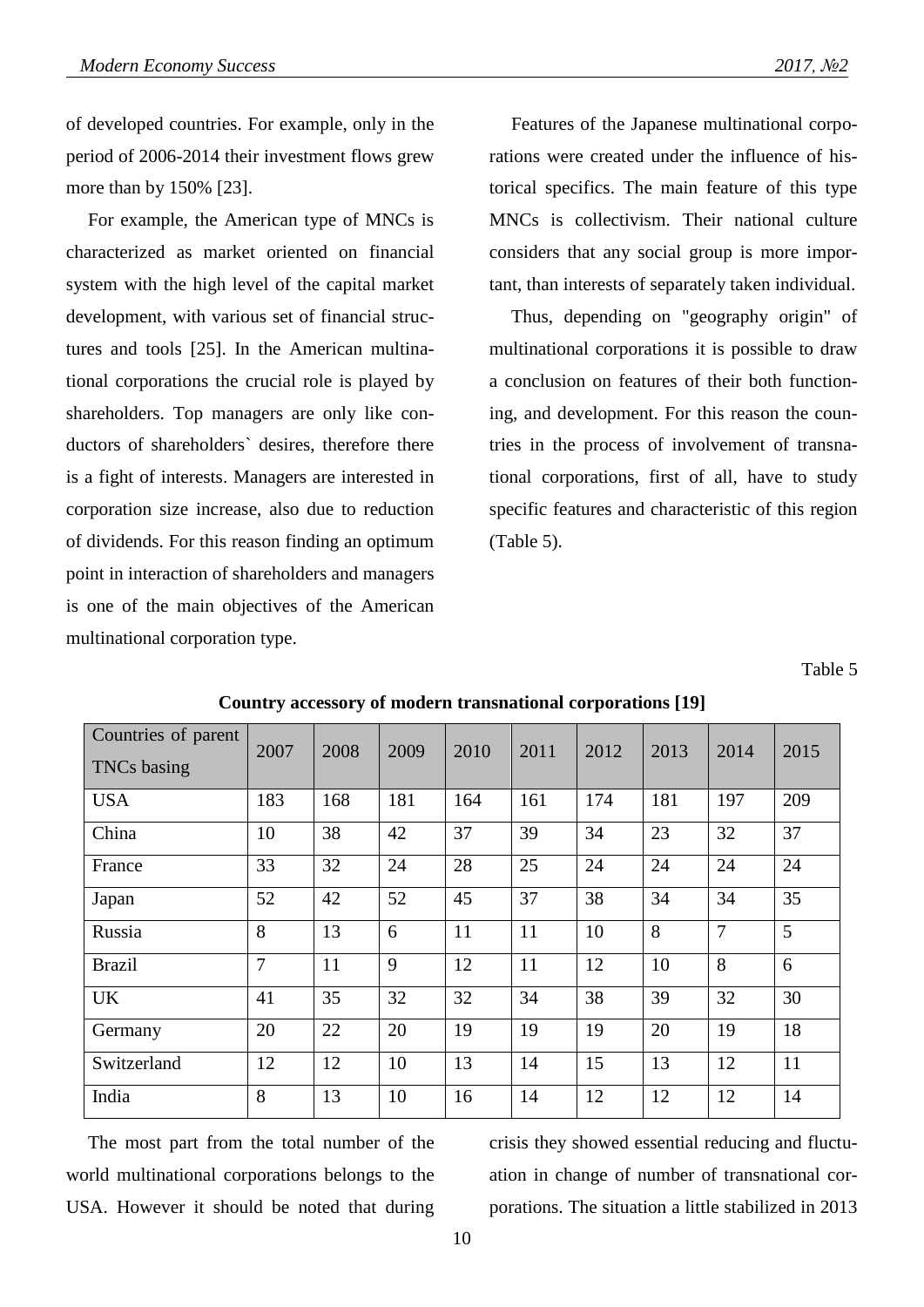when the number of the American multinational corporations in rating FT Global 500 increased again and came to pre-crisis level.

Situation with the Chinese multinational corporations is slightly another [8]. Their quantity sharply increased in 2008, in comparison with previous year, crisis became a push for development of the Chinese economy. However activities of multinational corporations still remain unstable. It is possible to assume that the similar tendency is connected with low activity of the European states, stagnation of the external demand on the Chinese goods that caused decrease of the activity of the Chinese multinational corporations. The similar situation is characteristic also for the Indian transnational corporations.

The analysis showed that developed countries possess the greatest number of TNCs that also specifies a surplus of internal investments which move abroad of national economies. There are also some burning issues in development of European MNCs, similarity in development of Russian and Brazilian models of economy, availability of similar problems in Chinese and Indian economies is traced [10, 19].

Having carried out rather complete and comprehensive analysis of the current condition and dynamics of development of modern global multinational corporations, authors consider it expedient to pass directly to the affected problem of the declared research – to the wholesale and retail transnational corporations functioning in the territory of Russia as the host party, including the southern territory of the country as one of the most investment attractive regions.

Trade (both retail and wholesale) and public catering have high rates of equity turnover. In the conditions of long-term money deficit in the Russian economy availability of an industry which can give return already in a couple of years attracts the investors aiming to minimize risks [2].

The main rating determining attractiveness of economy to be invested into an industry of wholesale and retail trade is the rating of the consulting company AT Kearney. According to this rating last time Russia was included into top 10 countries with the most investment attractive sector of trade in 2013. Also as the data of the global retail rating show in 2015 Russia has taken 21 places, having lost 9 positions in comparison with last year [12].

The main reasons which don't allow Russia to enter the top of the rating is an uncertainty concerning an economy exit from crisis, the remaining geopolitical tension and lack of serious systematic reforms. More than 50% of respondents specified that they would increase amount of direct investments to Russia in case of settlement of the conflict in Ukraine, removals of sanctions and easing of geopolitical tension [12].

The listed problems influenced involvement of new investors on the Russian wholesale and retail market; however old players don't hurry to leave the Russian market.

High interest of the international retail networks in the Russian market is explained by that. Part of them, such as Auchan, Metro, Leroy Merlin, OBI, IKEA, Castorama and others, have already entered the Russian market and plan to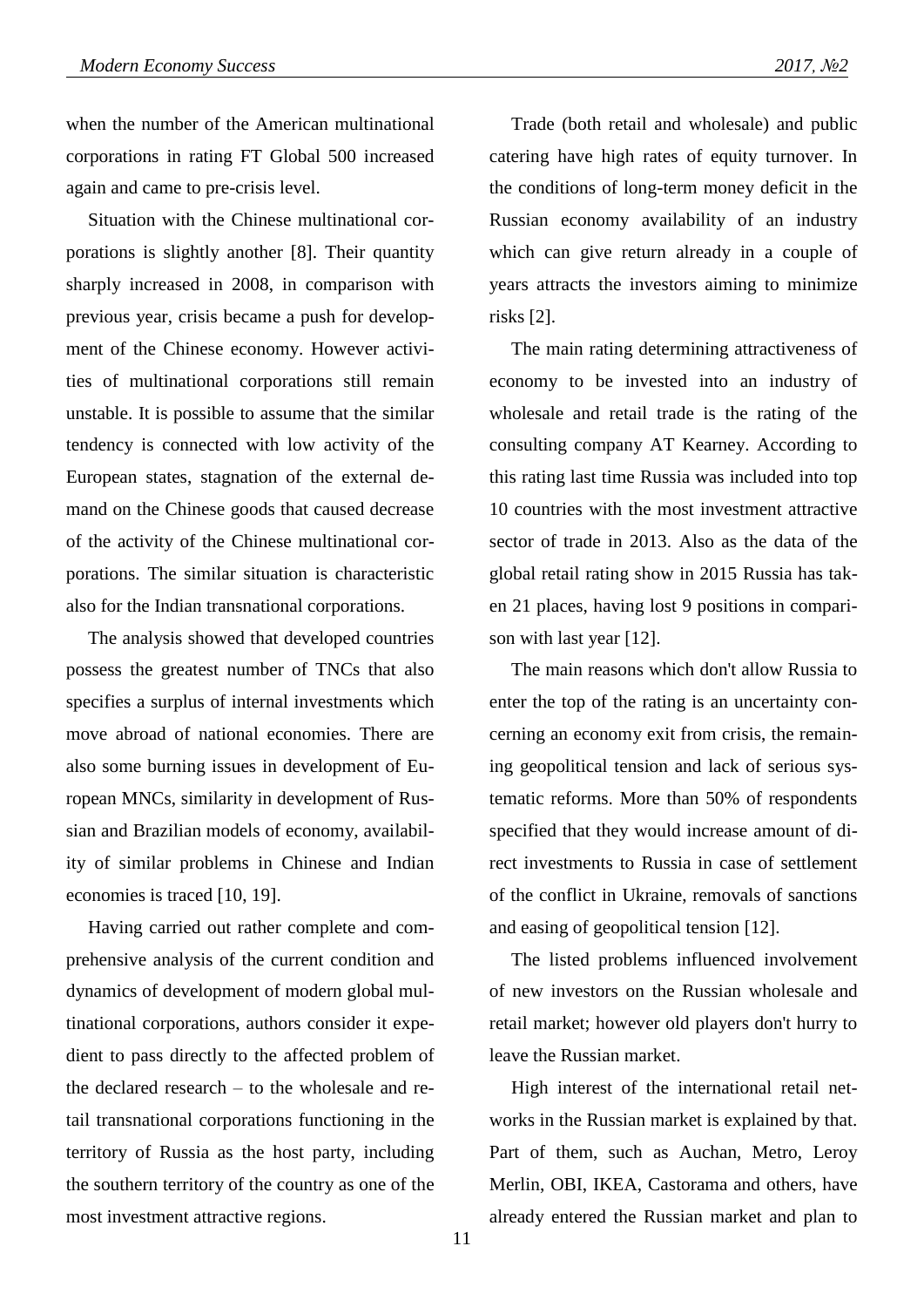continue active development [14].

Foreign networks are usually more effective than local players. Their entrance leads to increase the competition and distribution of modern standards of work. For example, revenue from square meter of the floor space of the Russian hypermarkets "Lenta" is 220 thousand rubles, and the revenue of the French hypermarkets "Auchan" – is more than 400 thousand rubles, the German hypermarkets "Metro C&C" – is 285 thousand rubles on sq.m.

Considering the fact that the share of modern

formats of trade in Russia is at the level of developing countries (see Fig. 1, Fig. 2), here we have some prospects for development. To make the note, a modern format of shop  $-$  it is the selfservice shop which offers a wide assortment, with the square more than 400 sq.m., with additional services for buyers in the territory (the ATM, the parking, cafe, toilets, drugstores, points on a seal of photos, etc.). In world practice the modern formats of trade are hypermarkets, supermarkets, shops type "Cash & Carry", discounters.



Fig. 1. Share of modern formats in food retail trade in 2012, per cent (%) [13, 24]

Thus, Russia much yields to economically developed countries on shares of modern formats of trade both in food, and non-food area.



Fig. 2. Share of modern formats in non-food retail trade in 2012, per cent (%) [13, 24]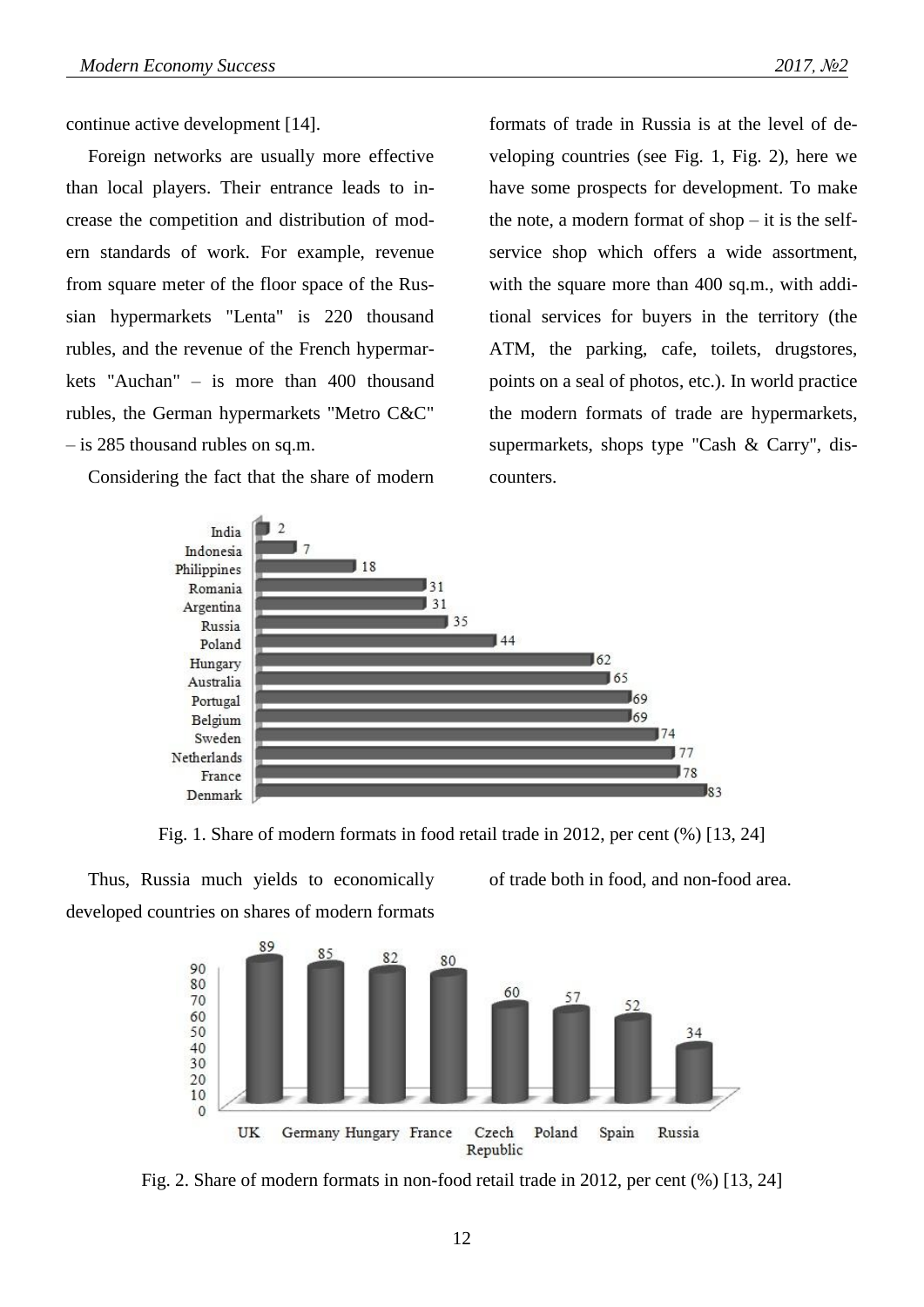Investments are the most important factor of growth of any industry. As it was already told, trade has rather high rates of equity turnover that provides a short payback period of investments. It attracts investors. Since 1998, investment appeal of trade and public catering (first of all wholesale trade) constantly increased approximately up to the middle of the 2000th when the wholesale market began to pass into a maturity.

Moreover, since 2002 an industry "trade and

public catering" became the leader in attraction of foreign investments, and remained that also in 2007 and 2009. (Fig. 3). Besides, trade in Russia is one of leaders in a share of the entities with foreign property which are an investee. In 2002, 31% of investments into trade arrived on the entities with foreign property (in general across Russia on overseas enterprises 4,1% of investments), in 2012 – already 38% (in general across Russia –  $6,1\%$  arrived) [17].





After the "first" wave of a world economic crisis trade gave the leader`s way in amount of foreign investments to the financial activities and manufacturing productions, however in the last 3 years its share began to grow again. In the light of Russia's accession to the World Trade Organization the interest of foreign investors is also directed to an industry of public catering as its potential is very promising.

Reflecting a direct situation with attendees at the South of Russia foreign multinational corporations, it is important to denote that in this article the definition of "South of Russia" includes not only the Southern Federal District (SFD), but also recently joined it Republic of Crimea and city Sevastopol, as well as the North Caucasian Federal District (NCFD), which also has a direct relevance to the South of the Russian Federation. So, what is the South of Russia? South Russia – is 15 administrative subjects with the centers in Rostov-on-Don and Pyatigorsk; this is population with more than 26 million people, which accounting for more than 17% of the Russian population; this is unique natural and climatic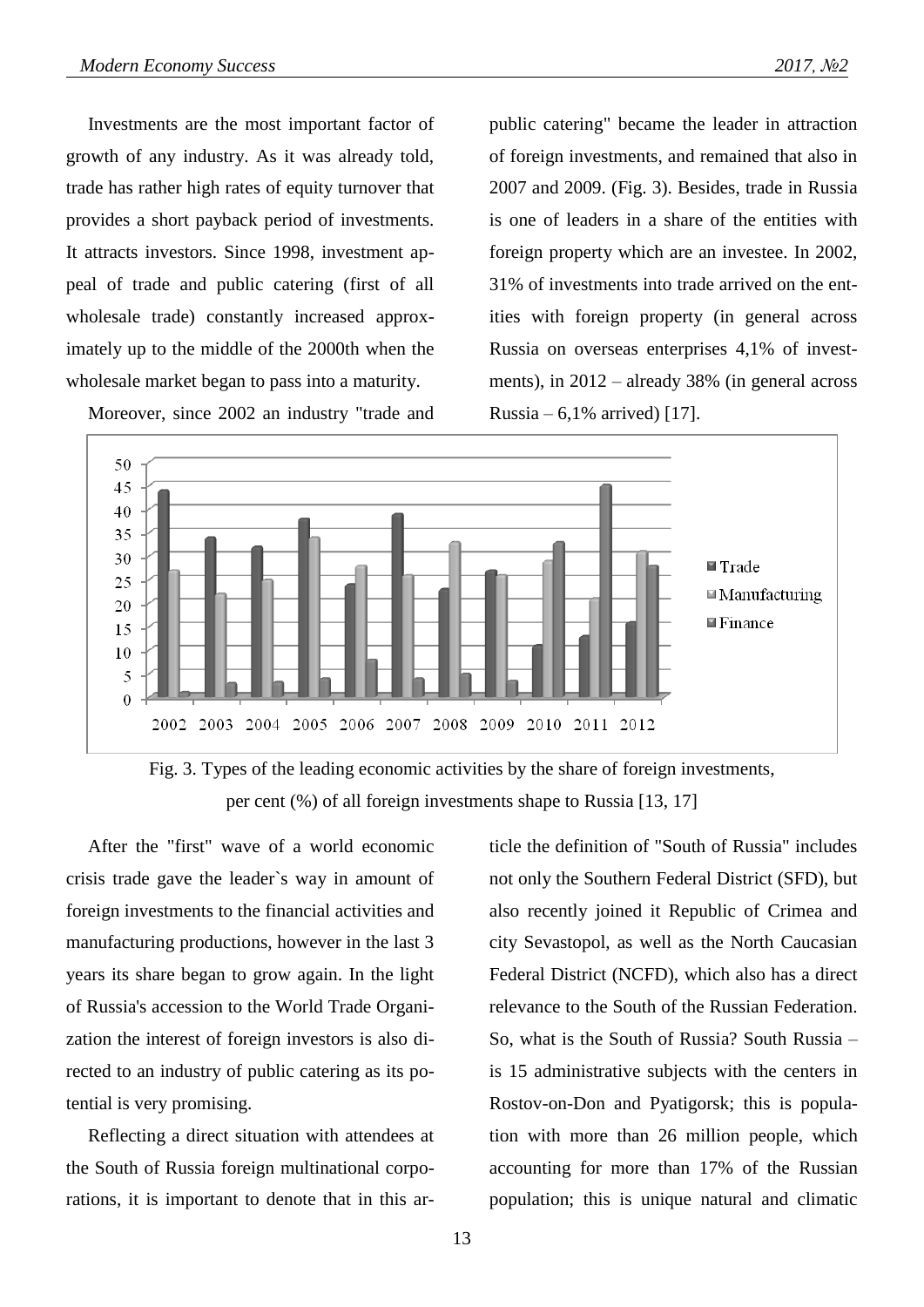conditions, excellent demographics, multinational, hardworking people [21, 22].

All non-manufacturing TNCs present in the South of Russia, one way or another, are more related to the distribution services, i.e. services of wholesale and retail trade. Conventionally, these TNCs can be classified into the following subspecies: – specializing in the sale of food products; – specializing in the sale of non-food goods (goods for the house and household appliances); – network clothing stores; – and car dealerships.

Currently, multinational companies specializing in the sale of food products (for the most part, there is also a non-food department in hypermarkets), represented by two TNCs – German "Metro Cash & Carry" and the French "Auchan". There are 10 hypermarkets of "Metro Cash & Carry" and 10 hypermarkets of "Auchan" in southern Russia, but the companies` strategies of geographic location differ from each other. If the German TNC prefers the strategy of geographical diversity, opening points of sale not only in the million-strong cities, and having 2 of the shopping centers in the North Caucasus region; so, the French company concentrates its shops only in the regional centers and currently

has no plans to expand the territory of the Caucasus (Fig. 4). In many ways, the policy of outlets` location in major cities can be attributed to the simple reason of the greatest concentration of population, money resources and entertainment industry here. That is, the more people – the more they eat, and, consequently, to open the stores here is profitable. Also, the more people – the more entertaining places where they rest and dine, and, therefore, it is advantageous to be a supplier for the local bars, cafes and restaurants. In addition, in many medium and small cities there are local retail chains with large hypermarkets and small shops discounter. For example, in the Krasnodar region foreign hypermarkets are not in so demand because of local trading network «Magnit» stores. This can be explained by the presence of 4 foreign retail TNCs in Krasnodar against 7 in Rostov-on-Don. In addition to providing jobs to the local population, a positive effect on the regional economy is achieved thanks to the fact that the presented TNСs are close with local farmers, buying their fresh vegetables, fruits, meat and some fish.



Fig. 4. Food retail TNCs and their amount in the South of Russian [20]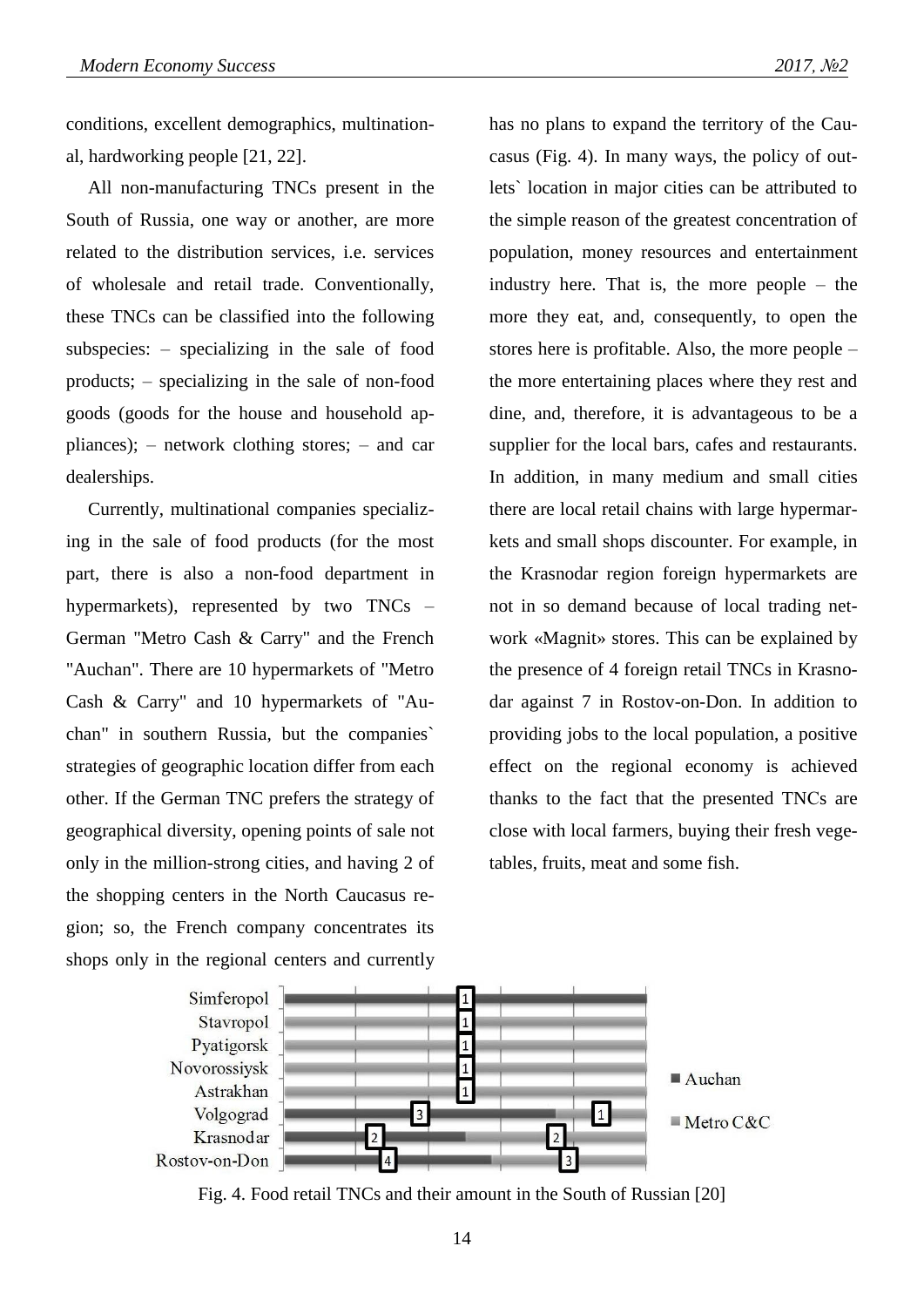There are currently 4 international companies involved in the sale of goods for the construction and home renovation in the southern Russian market; they are – the Swedish "IKEA", French "Leroy Merlin" and "Castorama", as well as the German "OBI". The places of their presence are the same as the food retail TNC "Auchan" – Rostov-on-Don, Krasnodar and Volgograd. And



by the way all of these multinational companies are only in Krasnodar (Fig. 5). And it is quite logical tactic to place their outlets in regional centers with a high density and the number of population, as in the small nearby towns there are enough small shops or national retail chains, such as "Hoff" and "Baucenter".

 $IKEA$ 

 $\overline{ORI}$ 

**ELeroy Merlin** 

 $\blacksquare$ Castorama



The market of international network retail clothing are widely distributed throughout Russia, including the south of it. The major players in the apparel market are Spanish "Mango" and "Inditex" (Zara, Bershka, Pull and Bear, Massimo Dutti, Stradivarius, Zara Home, Oysho), the Swedish "H&M Hennes & Mauritz AB", US "Limited Brands Inc" (Victoria`s Secret). There are also luxury brands such as Calvin Klein, D&G, Escada, Armani, LV and many others. Geographical spread of brands for the middle segment is rather broad, shops are almost everywhere, regardless of the city size. Luxury shops with branded clothing are only in large cities, most often in the regional centers.

It is curious that the lion's share of the Russian clothing market is filled with goods from China, cross-linked under the order of already mentioned companies. There is no Chinese TNC in the clothing sector located in the territory of Russia. However, many Russians have long been known "Aliexpress" e-marketplace, which is part of the biggest electronic group "Alibaba Group". It is a kind of a virtual market with an abundance of clothing sellers, footwear, accessories and many other things. Despite the fact that the company operates only in an electronic format and there is not one but many sellers and manufacturers, we can safely say about the presence of Chinese TNC in the Russian market, albeit virtual.

A similar situation has developed in the automotive market. In the south of Russia there is only one automobile plant, cooperating with foreign manufacturers – the South Korean "Hyundai" and the Chinese "Chery", this is "Tagaz" in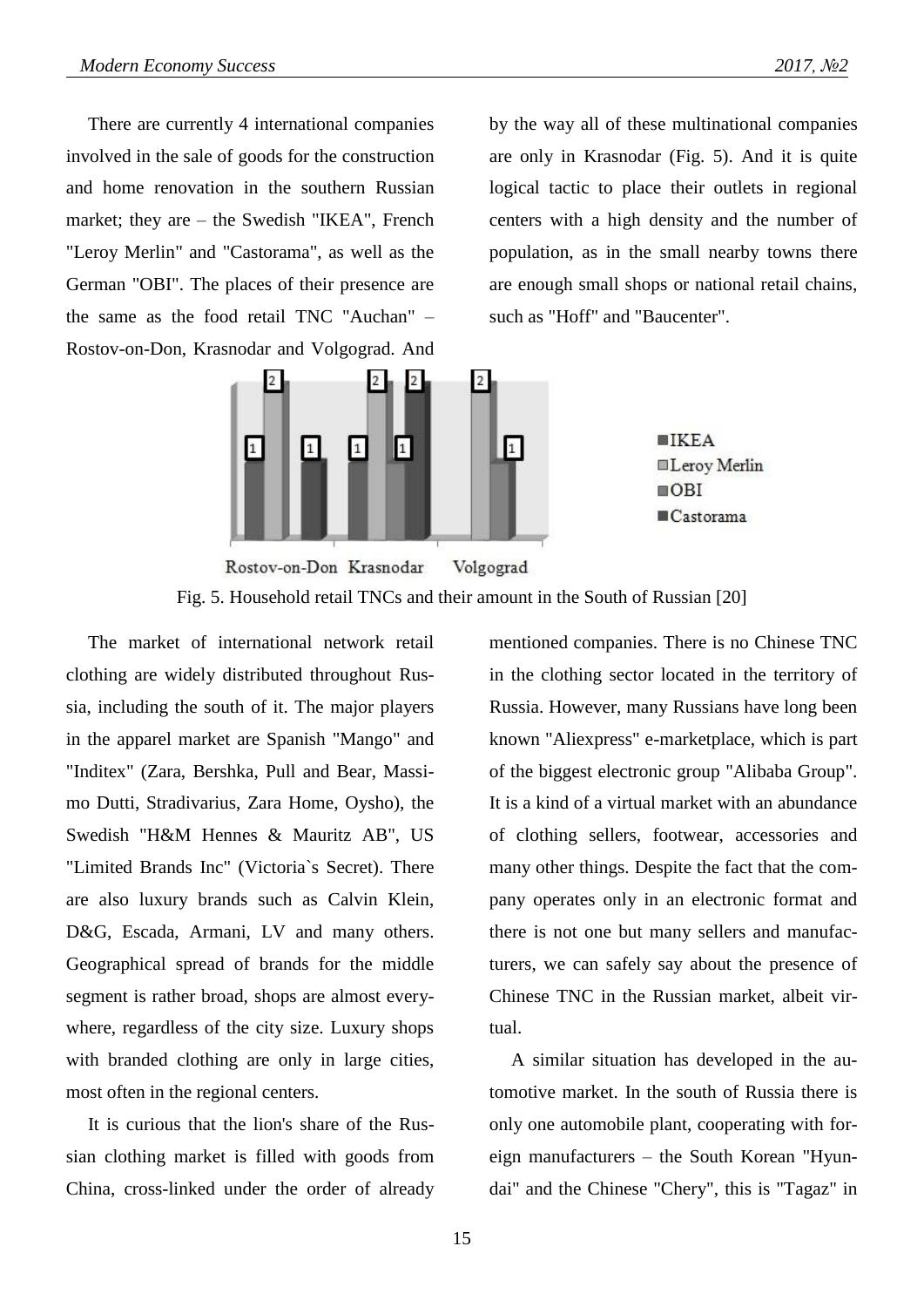Taganrog. At the moment, the activity of the plant is suspended. If we talk about car dealerships, they are located throughout the territory of southern Russia both in large and medium-sized cities. There are such trademarks of car centers as "Toyota" (Japan), "Volkswagen" (Germany), "Nissan" (Japan), "Mercedez Benz" (Germany), "Kia" (South Korea), "Renault" (France), "BMW" (Germany), "Mitsubishi" (Japan), "Jaguar/Land Rover" (UK), "Ford" (USA), "Mazda" (Japan), as well as Chinese brands "Lifan", "Geely", "Chery", "Changan" and many others [16].

Thus, it can be drawn some conclusions about the situation of retail and wholesale multinational companies in the South of Russia. Firstly, it`s their placement. Mother`s companies prefer to open their stores mainly in the Krasnodar, Rostov and Volgograd region; since it is the most developed southern regions with a steadily growing economy, good policy environment and

highly qualified labor power. It is noteworthy that the republics of the North Caucasus neglected by international companies. It is possible to find a logical explanation for this because of cultural and religious characteristics of the region, instability there and the possibility of terrorist acts. Second, the car companies and international retailers of clothing are almost in all regions of the South, in large and medium cities. Thirdly, about the investing countries. Based on this research, definitely, the largest share of coming TNCs belongs to Europe and America, with the exception of automotive dealerships and ecommerce "Alibaba Group" market. Today the development vector is directed to the "West". Maybe because there are more Western multinationals than the Eastern as such in quantitative terms, maybe the things will change in the nearest future, the only we can do now – is wait and make some forecasts.

#### **References**

1. Chernikov G.P., Chernikova D.A. Very large multinational corporations and modern world // Economy. 2008. P. 77 – 81.

2. Currah A., Wrigley N., M. Coe N. Globalizing retail: conceptualizing the distribution-based transnational corporation (TNC) // Progress in Human Geography 2005. 29, 4. P. 437 – 457.

3. Currah A., Wrigley N. Networks of Organizational Learning and Adaptation in Retail TNCs // Global Networks. 2004. 4, 1. P. 230 – 257.

4. Dovgot'ko N.A., Rusanovskiy E.V., Tokareva G.V. Problems of Stimulating Rational Environmental Management in the Russian Economy at the Present Stage // Modern Scientist. 2016. №4. P. 7 – 10.

5. Ivanova I.G. Global Environmental Problems. The Increase of the Russian Goods Quality // Modern Science Success. 2015. №4. P. 43 – 46.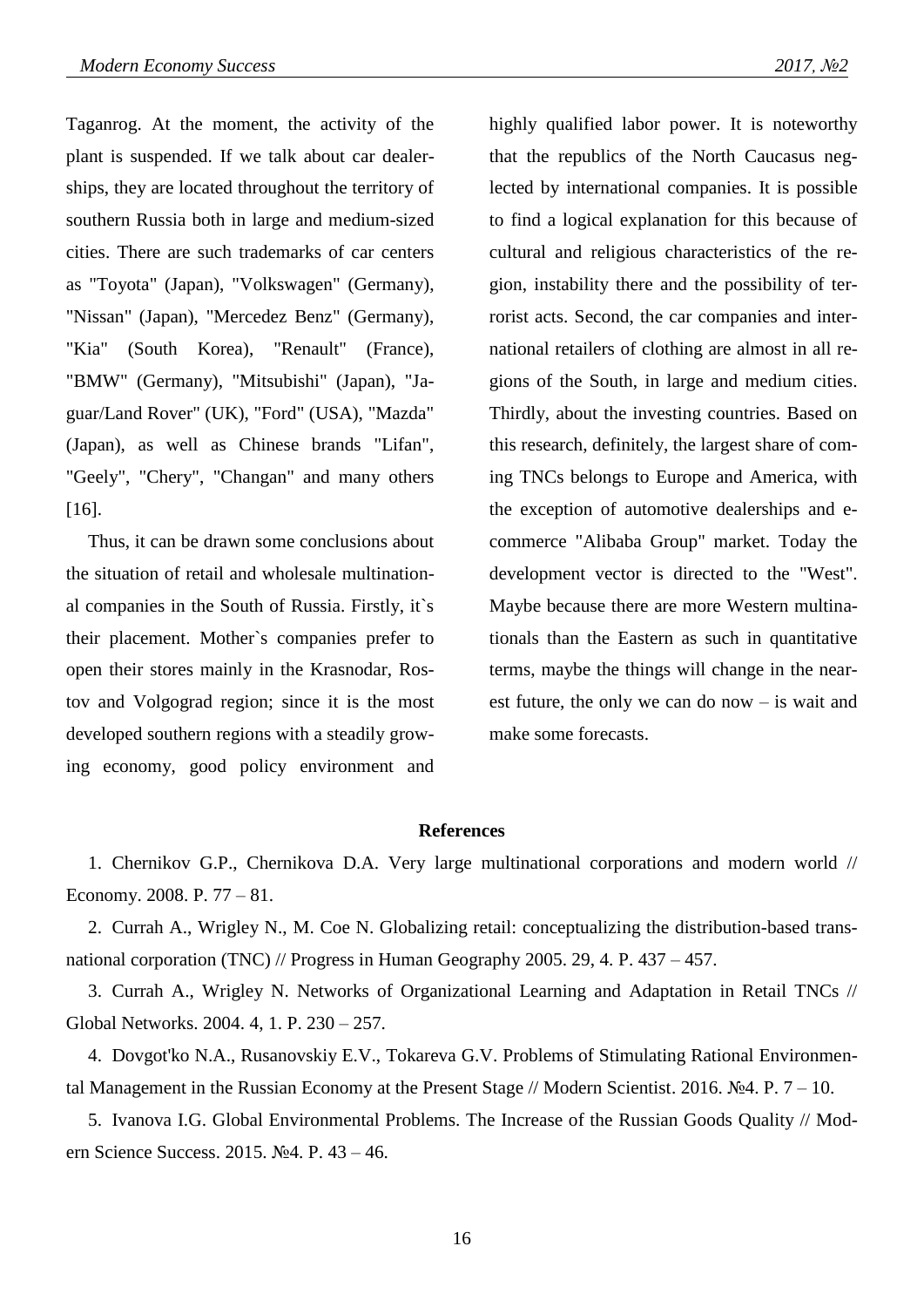6. Lipina S.A., Lipina A.V. Innovation Economy of the 21st Century: International Experience and Practice // Success of Modern Science and Education. 2016. №1. P. 11 – 14.

7. Mikhailuk M.V. Logistics as a Factor of Trade Networks Spatial Diversification: Problematic Aspects of Goods Supplying in Regional Markets // Success of Modern Science and Education. 2015. №2. P.  $25 - 29$ .

8. Nalgieva Ch.L. State Regulation of Crisis Situations: Main Approaches and Problems // Modern Scientist. 2016. №1. P. 7 – 9.

9. Snarskaya A.V. The Classification of Institutional Factors of Investment Process // Modern Science Success. 2015. №1. P. 51 – 58.

10. Snarskaya A.V. The Theoretical Aspects of Institutional Reforms Conducting // Success of Modern Science and Education 2015.  $N_2$ 1. P. 14 – 16.

11. Wood S., Reynolds J. Establishing Territorial Embeddedness within Retail TNC Expansion: The Contribution of Store Development Departments // Regional Studies. 2012. June. P. 135 – 148.

12. At Kearney consulting agency [Electronic resource] // The 2015 Global Retail Development Index. Global Retail Expansion: an Unstoppable Force, 2015. Access mode URL: https://www.atkearney.com/consumer-products-retail/global-retail-development-index/2015

13. Auditor and consulting company FBK How much for Russia: 10 years later. Chapter 7. Trade and public catering [Electronic resource]. Access mode URL: <http://www.fbk.ru/upload/iblock/d34/07trade.pdf>

14. BBCG – B2B Conference Group [Electronic resource] // Mega Analitic: the Buyer 2013-2015. Access mode URL: [http://www.b2bcg.ru/upload/\\_Final\\_RUS1.pdf](http://www.b2bcg.ru/upload/_Final_RUS1.pdf)

15. Capgemini – consulting, technology, outsourcing [Electronic resource] // World Retail Banking Report 2015. Access mode URL: https://www.worldretailbankingreport.com/

16. Deloitte. Global Power of Retailing 2015. Embracing Innovation [Electronic resource]. Access mode URL: [http://www2.deloitte.com/ru/ru/pages/consumer-business/articles/global-powers-of](http://www2.deloitte.com/ru/ru/pages/consumer-business/articles/global-powers-of-retailing.html.%20P.%2032-36)[retailing.html. P. 32-36.](http://www2.deloitte.com/ru/ru/pages/consumer-business/articles/global-powers-of-retailing.html.%20P.%2032-36)

17. Official site of Federal State Statistics Service of Russian Federation [Electronic resource] // Section of Foreign Investments. Access mode URL: http://www.gks.ru/wps/wcm/connect/rosstat\_main/rosstat/ru/statistics/enterprise/investment/foreign/

18. Official website of The World Bank (World Development Indicators) [Electronic resource]. Access mode URL: http://www.worldbank.org/

19. Online journal Financial Times [Electronic resource] // Ft global 500 rating, 2015. Access mode URL: https://www.ft.com/content/1fda5794-169f-11e5-b07f-00144feabdc0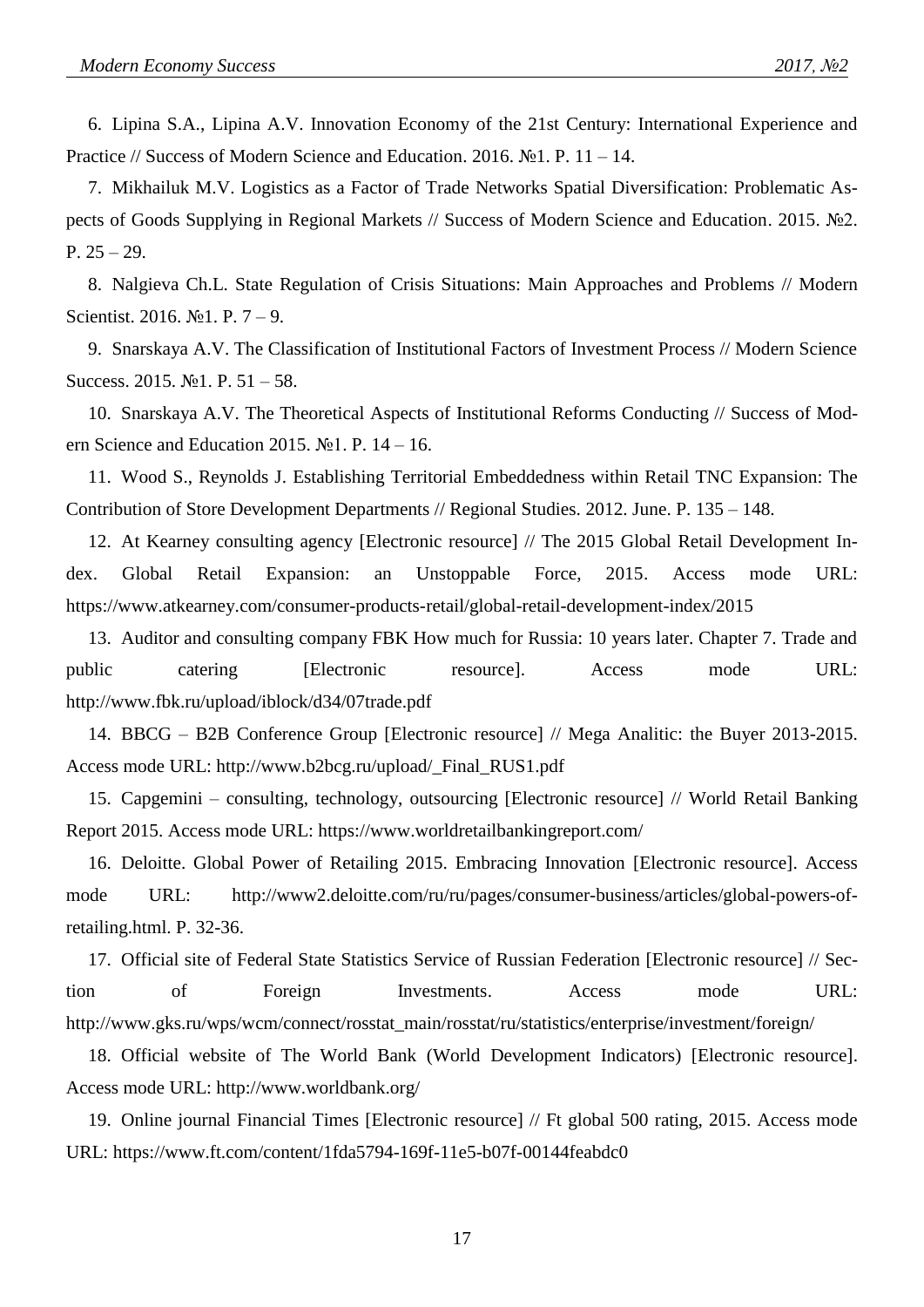20. Online-journal Forbes. Russia [Electronic resource]. Access mode URL: http://www.forbes.ru/rating/50-krupneishikh-inostrannykh-kompanii-v-rossii/2015?full=1&table=1

21. Online-website Wikipedia [Electronic resource]. Access mode URL: [https://ru.wikipedia.org/wiki/Северо-Кавказский\\_федеральный\\_округ](https://ru.wikipedia.org/wiki/??????-??????????_???????????_?????)

22. Online-website Wikipedia [Electronic resource]. Access mode URL: [https://ru.wikipedia.org/wiki/Южный\\_федеральный\\_округ](https://ru.wikipedia.org/wiki/?????_???????????_?????)

23. Report by the Secretariat of the United Nations Conference on Trade and Development [Electronic resource] // Trade and Development Report 2015. Access mode URL: http://unctad.org/en/PublicationsLibrary/tdr2015\_en.pdf

24. The strategy of trade development in the Russian Federation in 2014-2016 and the period till 2020 [Electronic resource]. Access mode URL: <http://docs.cntd.ru/document/420244435>

25. World Investment Report 2015 [Electronic resource]. Access mode URL: [http://unctad.org/en/PublicationsLibrary/wir2015\\_en.pdf](http://unctad.org/en/PublicationsLibrary/wir2015_en.pdf)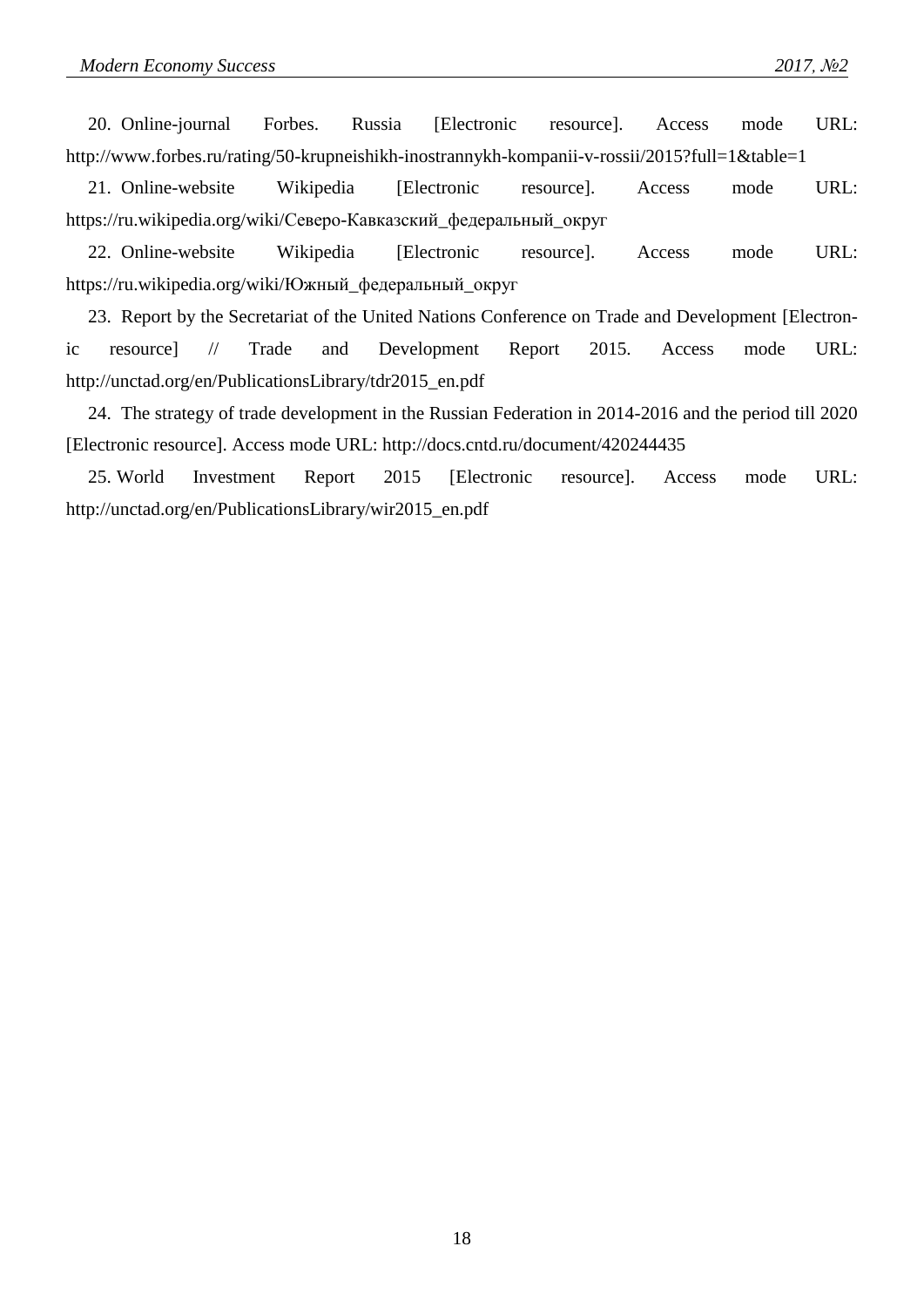#### **Abazova M.V.**

*Candidate of Economic Sciences (Ph.D.), Associate Professor, FSBEI HE «Kabardino-Balkarian State Agrarian University named after V.M. Kokov», Nalchik, Russia.*

#### **Bechelov Z.Sh.**

*Candidate of Historical Sciences (Ph.D.), Associate Professor, FSBEI HE «Kabardino-Balkarian State Agrarian University named after V.M. Kokov», Nalchik, Russia.*

**Isadjanov A.A.**

*Doctor of Economic Sciences (Advanced Doctor), Professor, World Economy and International Economic Relations department, University of World Economy and Diplomacy of the Republic of Uzbekistan, Tashkent.*

## **ECONOMIC ESSENCE AND OBJECTIVE NECESSITY OF STATE REGULATION OF AGRO-INDUSTRIAL COMPLEX**

**Abstract:** transition from planned and administrative economy to market assumes change of a role of the state, regarding decrease in extent of its intervention in economic activity of producers. At the same time, any state to what it would not present a social and economic and political system cannot normally develop without definition of strategic objectives and problems of development of society, mechanisms of their realization, and also the corresponding legal support. Efficiency of functioning of government just is also defined by ability to expect and predict, count and plan, to formulate and create organizational and economic prerequisites of realization of the policy, including agrarian. Even in the conditions of the developed market when economic contradictions already smoothed, there are ineradicable objective reasons causing the necessity of the state intervention in functioning of economy.

The market long time admitted self-regulating the western classical economic literature, except for the few special cases. The free actions of economic subjects dictated by their economic interests have to lead objectively, on the one hand, to achievement of equilibrium state, and on the other hand, to continuous modernization of production and consumption. At the same time resources automatically go to that branch where their return is highest that is reached by the change in price under the influence of supply and demand.

In the present article we make an attempt to formulate the optimum, in our opinion, purposes and tasks, and also forms and methods of state regulation of agrarian and industrial complex.

**Keywords:** agro-industrial complex, state regulation, market mechanism, forecasting, agricultural production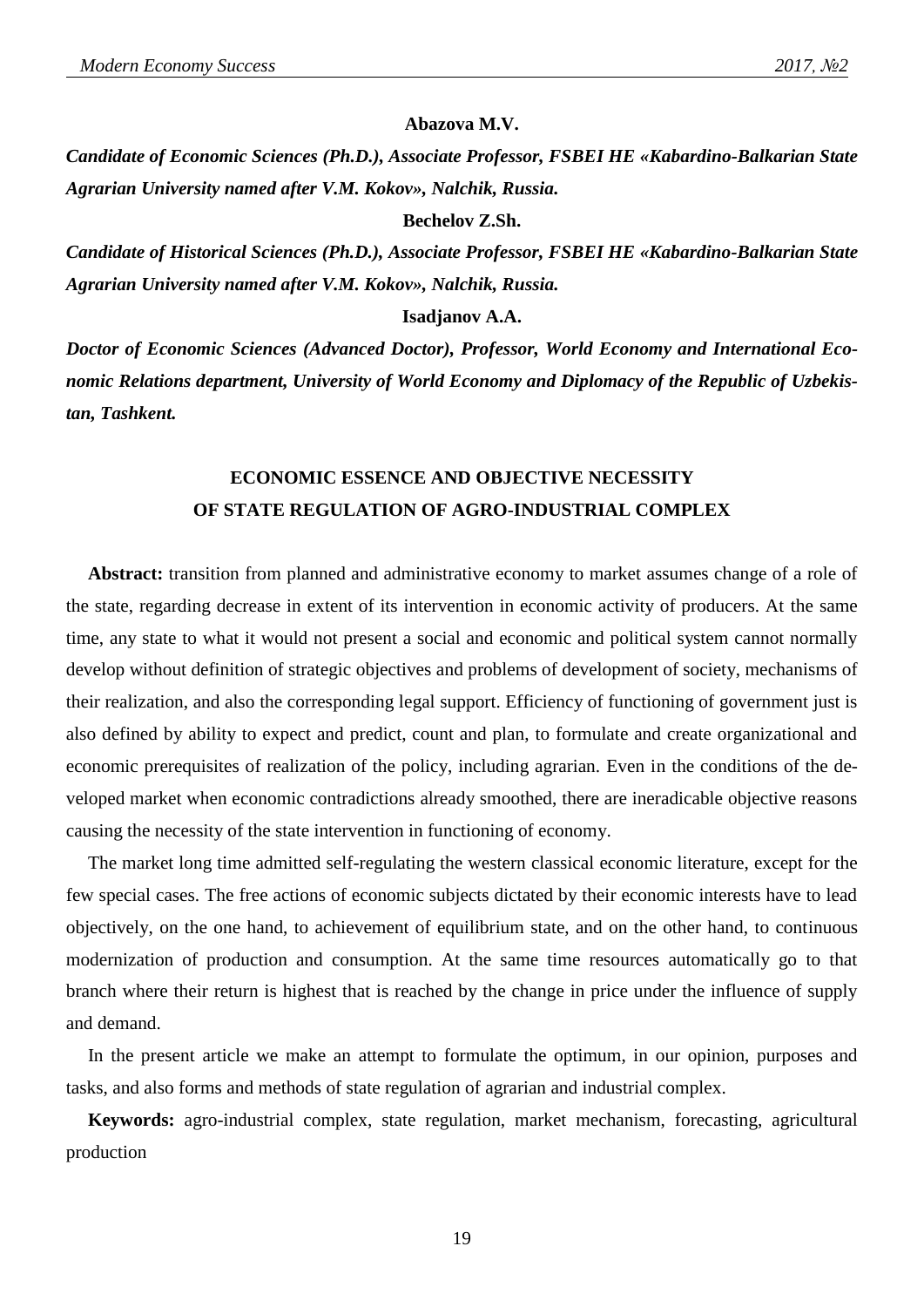## **Purposes and tasks of state regulation agro-industrial complex.**

Subjective intervention of public authorities interferes with the normal course of economic processes, a modulation of resources, work and the capital, change of cost according to supply and demand therefore, normal economic development is only broken. Moreover, the centralized influence inevitably reflects subjective preferences, imposes them to society and is a step to totalitarianism. In too time, real experience of existence of market economy led to the fact that practically in all countries there is a state regulation. The market, being one of economy regulators, itself is adjustable, moreover, existence the political system is obliged to development and broad use of system of state regulation of economic processes in society. J. Gelbreytwrote: "The system survived because the state of general prosperity softened burdens and cruelty of initial capitalism [13]. Besides, labor unions which began to act as a counterbalance were legalized. And Keynesian revolution conferred responsibility on the state – whatever imperfect was its realization in practice – for stabilization of a business cycle and restriction of the related difficulties and despair. Prevention of mass unemployment and ensuring economic growth became the main indicators on which competence of the government was estimated. Meanwhile changes in structure of capitalism made outdated even a concept of "capitalism"". That is functioning of market economy led it to a condition of adjustable market economy [9].

If to approach a regulation problem from positions of the facts, then it is clear that in agricultural production there is a number of features which do not allow to rely on spontaneous action of the market.

The American economist K. Gray allocates following "shortcomings" of activity of the agrarian market [14, 17]. First, owing to growth of labor productivity and at market saturation, increase in production of agricultural production leads to sharp falling of the prices as demand for food changes a little. Secondly, negative elasticity of food prices depending on the offer is big, that is the prices at overproduction fall sharply that can cause mass ruin of producers. Thirdly, elasticity of demand for food depending on the income of consumers and food prices is low, that is increase in the income of consumers poorly affects increase in demand, also as well as reduction of prices, causes rather small increase in demand for food [15, 16]. At last, fourthly, rather high dependence of production of agricultural production on climatic factors, forces the state to promote stabilization of the prices of it, otherwise the high risk and non-optimal decisions of producers when planning the production during the subsequent periods of time is inevitable.

Along with these reasons, usually call also need of protection of internal production of agricultural production against penetration of products from those countries where costs of production are significantly lower. Or on the contrary, support of export of own production on foreign market [14].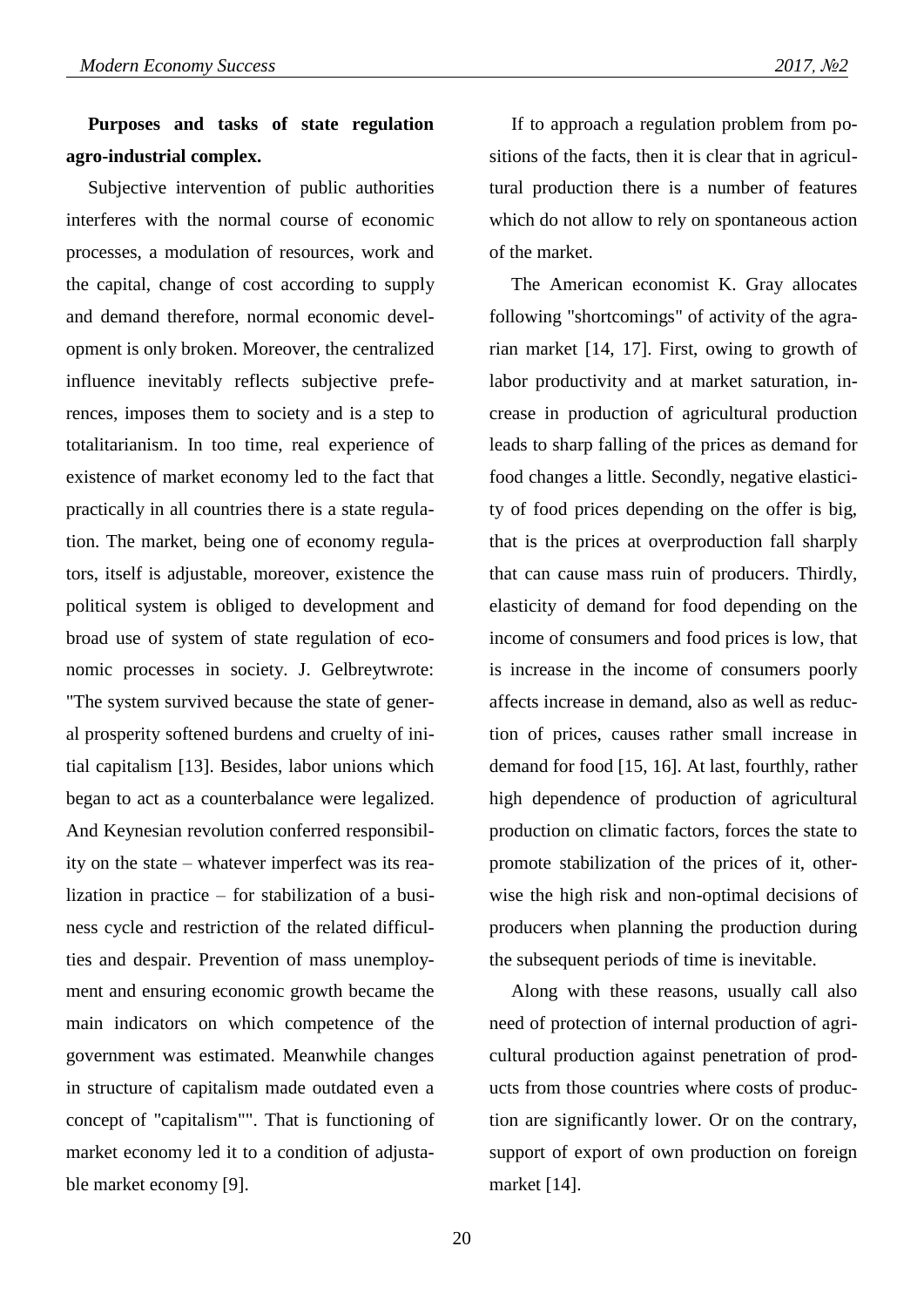Besides, the market in itself does not guarantee such distribution of the income and price level at which all social groups of the population will regularly receive minimum necessary for good nutrition.

It is also one of the reasons for which in many countries the state influences various funds for consumption of food, "correcting" the market.

We also believe that there is a number of the serious reasons causing the necessity of state regulation of agricultural production.

One group of the reasons is the reasons of political character caused by the internal political and foreign policy importance of the most agrarian sector. The state bears responsibility for food supply of the population. Its serious violations can cause the social conflicts and even the crash of a political system. From the foreign policy point of view, only high degree of food selfreliance allows the state to be independent really. Therefore legal, administrative and economic levers the state influences the agrarian sector for achievement of political goals. State regulation is also system of corrective actions of the state on the agrarian sector.

Other group of the reasons is connected with features of agriculture. It is possible to distinguish influence of climatic factors from them. Their action dictates need of creation and development of the insurance regulated by the state [17]. However stronger impact on stability of agricultural production is made by instability of the prices, the constancy of their fluctuations depending more even not on weather and climate, and on market condition. Instability of the income in agriculture is connected with it. As practice, change of the sizes of the income of agricultural producers shows, considerably exceeds change of volumes of agricultural production during the corresponding temporary periods. Such empirical regularities of an environment of agriculture as low elasticity of demand for production of agriculture at high elasticity of the prices are connected with it. That is, the volume of consumption of food changes slightly, at the change in price of the offer.

The important factor causing need of the state intervention in regulation of agricultural production is rather lower extent of monopolization, than in other branches of economy. The agrarian sphere is in great need in support and protection of the interests against the high-monopolized industries. If to add to it need of the agrarian sector for development of social and production infrastructure, and also need of greening of agricultural production, then need of the state support of the agrarian sector becomes even more obvious [24].

On the one hand, efforts and investments of producers are insufficient here. On the other hand – appeal of investments into agriculture is rather low. It is defined both by low profitability of capital investments, and a big payback period, and also a high capital intensity of branch.

As a result of action of all these reasons, the state intervention and regulation of agriculture and the agrarian market became the integral elements of agrarian policy in the developed market economy [6].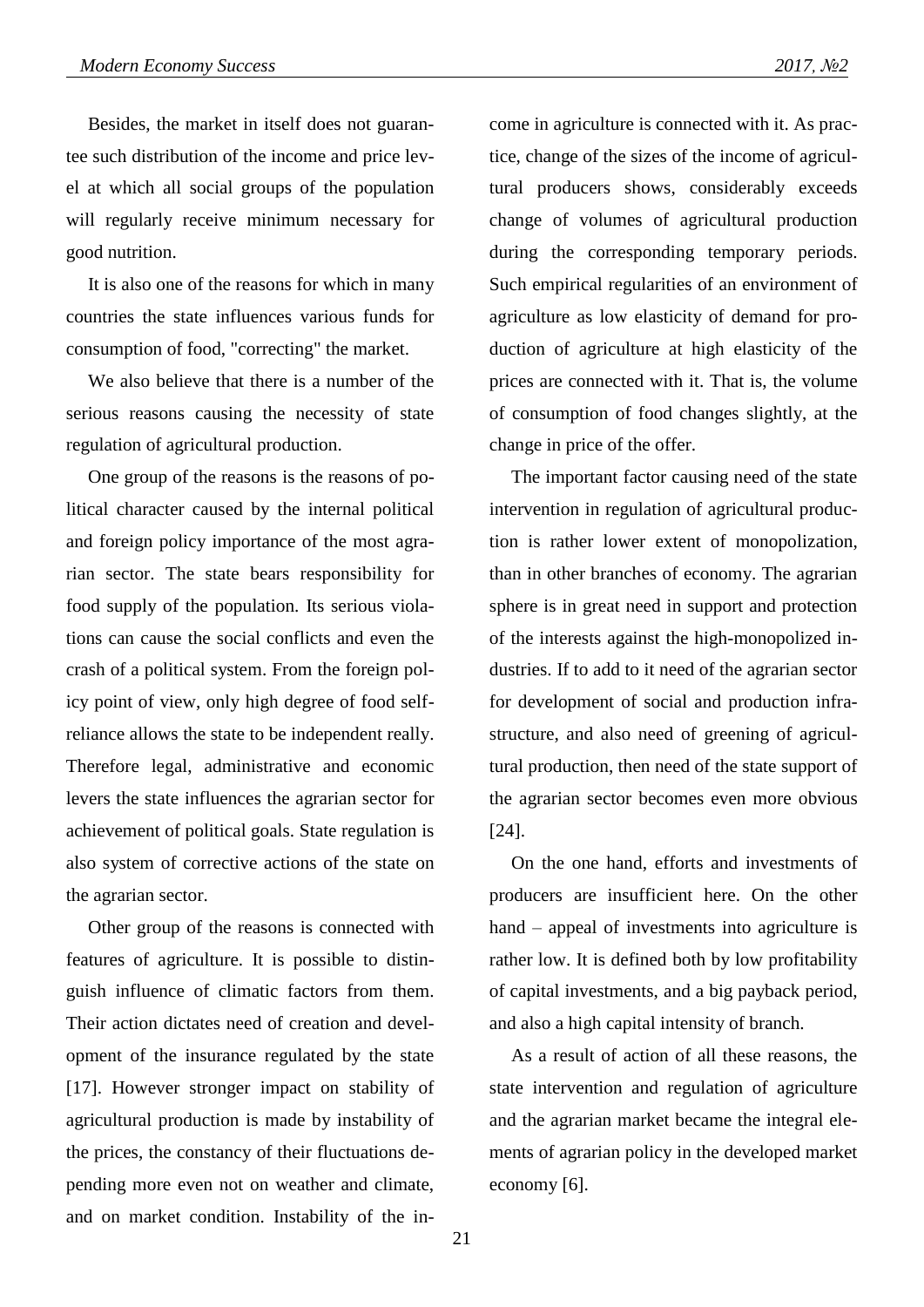The third group of the reasons is defined by

extent of structural and financial deformations and features of a transitional economy. The it is higher, the need of state regulation as the economic contradictions and problems which were already existing during the prereform period become aggravated is more. It, first of all the structural problems demanding the state intervention not only and not just by monetary methods, how many investments, tax benefits, preferential crediting, price control.

Besides, in the majority of the countries there is an essential differentiation of natural and economic conditions for agricultural production owing to which it, without support of the state could not develop in regions with less favorable conditions, for example, in the mountain area that would entail serious social consequences for the population of these areas [10]. It also causes the corresponding regulating influence of the state.

Purely market approach to change of owners with the earth, inevitably would lead to its quickly buying up around the cities, to its removal from an agricultural turn, speculation development that would worsen an ecological situation, reduced production of food, would raise the prices of them with all that it implies from here negative social consequences. For this reason the state regulates the land market, strictly regulating purchase and sale of land, interfering with a partselization, the unreasonable termination of agricultural production on it [7].

It is necessary to consider also one more circumstance. Market mechanisms affect well economy that is promote development, but not

destruction of production, only at rather stable, close to equilibrium states. At violation of this stability, in need of sharp structural changes, the market in itself can give also the incorrect orientation, which in any case is not considering social "price" of these or those consequences. Therefore experience shows that at violation of stability, the governments of the developed countries most decisively interfere with market processes.

In general we see that within market economy there are serious and numerous reasons for state regulation of the agrarian sphere. Briefly they could be characterized as insufficient stability of development of agriculture and production of food at purely market self-regulation. Intervention of the state allows to combine social stability with high efficiency of economy. Borders, limits of state regulation are defined by need of preservation of the competition of producers as source of increase in efficiency of agricultural production. If, for example, the policy of the prices of agricultural products does not force to reduce costs of production, to increase labor productivity, to look for more effective directions of capital investments, then such policy promotes stagnation. The same treats also sale guarantees [1]. Concrete recipes can be given only by consideration of the concrete directions of state regulation about which it will be told below.

In Russia, agrarian crisis and agrarian reform have a structural focus. Implementation of radical branch shifts and creation of branched market infrastructure is a long-term problem of a transi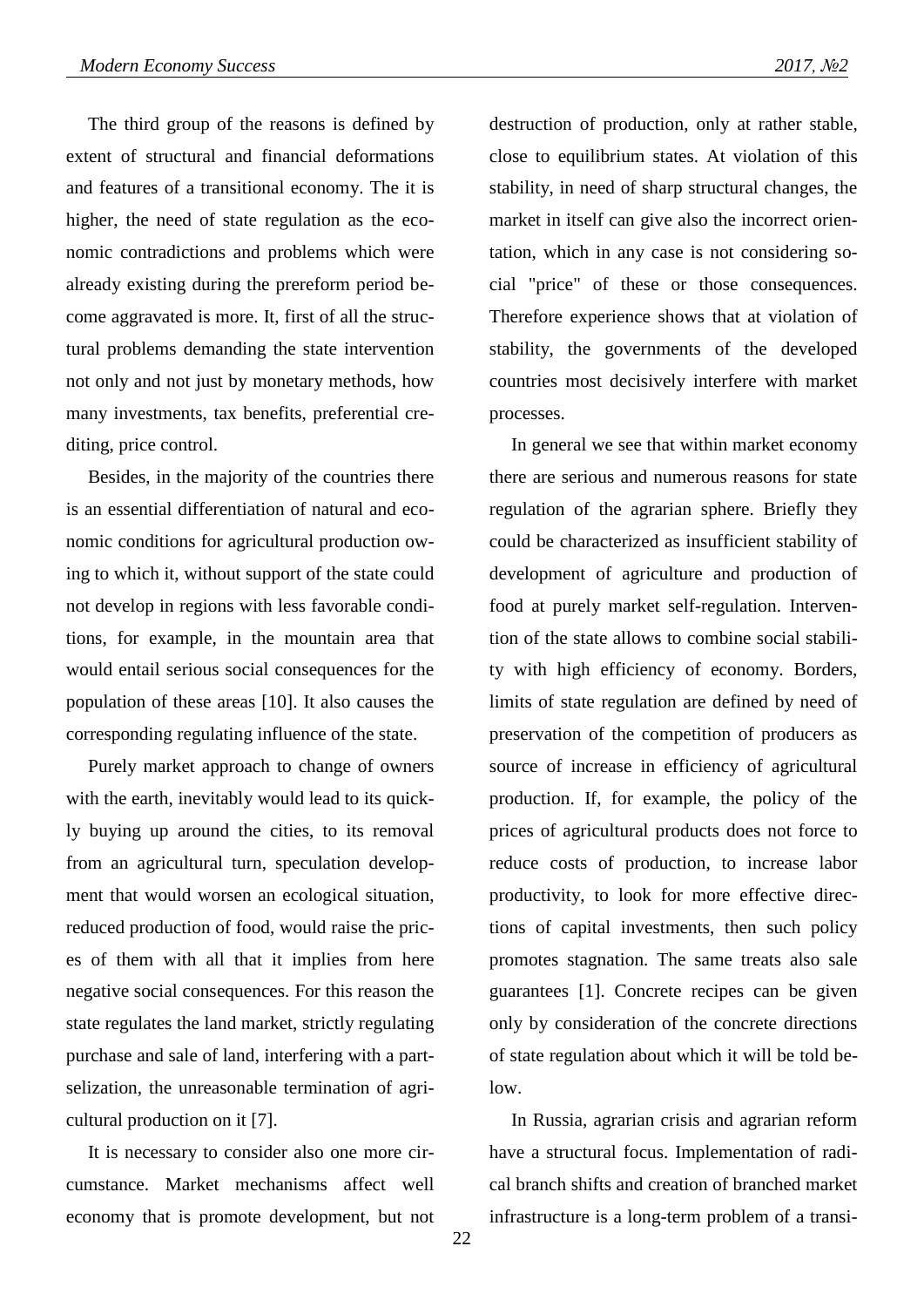tional economy. As a result landslide liberalization of the prices and self-elimination of the state from control of production and distribution, disproportions of economic development were only aggravated.

Other long-term problem of a transitional economy is implementation of social and economic transformation. This process has longterm character and will last not 2-3 years, but 10- 15 and more [19].

If conditionally to accept a possibility of the "American" and "Prussian" ways of privatization and privatization (by analogy with ways of development of agriculture), then in our country this process will be closer to the last option [10]. And the question is particularly acute whether Russia needs to carry out similar large-scale transformations. We believe that we are not present as in it there is no need and there are no means for creation of new infrastructure in the agrarian sector. Increase in efficiency of the available large productions and support of highly effective new forms of managing as addition of the existing system is necessary. It is process long too. Its duration is defined not only economic factors, but also social. Only an insignificant part of country people (5-10%) was ready to independent work within country farms. Social factor is supplemented with economic. In the conditions of an unstable economic and political situation not only foreign investors are afraid to invest the capital in the real sector of economy. The same reasons constrain also residents of the village from creation independent farms.

It is also necessary to refer to tasks of the medium-term plan lack of finally created control system and planning [12], and also its instability and urgent need of adaptation of the existing organizational and administrative forms to system of the market relations.

Many countries were endured or experience difficulties of withdrawal pains old, constructions new, adaptations of organizational structures and people to the changing and changed economic relations. Experience of the countries passing from nationalized economy to market is of the greatest interest to Russia. A certain value has experience of transition from military economy to peace. The matter is that historically nationalized economy adopted many methods used by the state in extreme war conditions for the country. These methods were developed in complete system, but already for conditions of peace time. We have an experience of transition from the free market to adjustable matters in aspect of definition of limits and extent of intervention of the state in developed economy [23].

Need of transition to a market form of the organization of production, was recognized not at once by all scientists and statesmen, division of scientists – economists on two camps was outlined: the first – supporters of the commodity relations, others – monetary [1]. The first claimed that commodity production remains and develops at socialism. The second recognized, first, the known provisions of classics of Marxism that with abolition of capitalism and a private property also commodity production is abolished, and, secondly, relied on reality of exis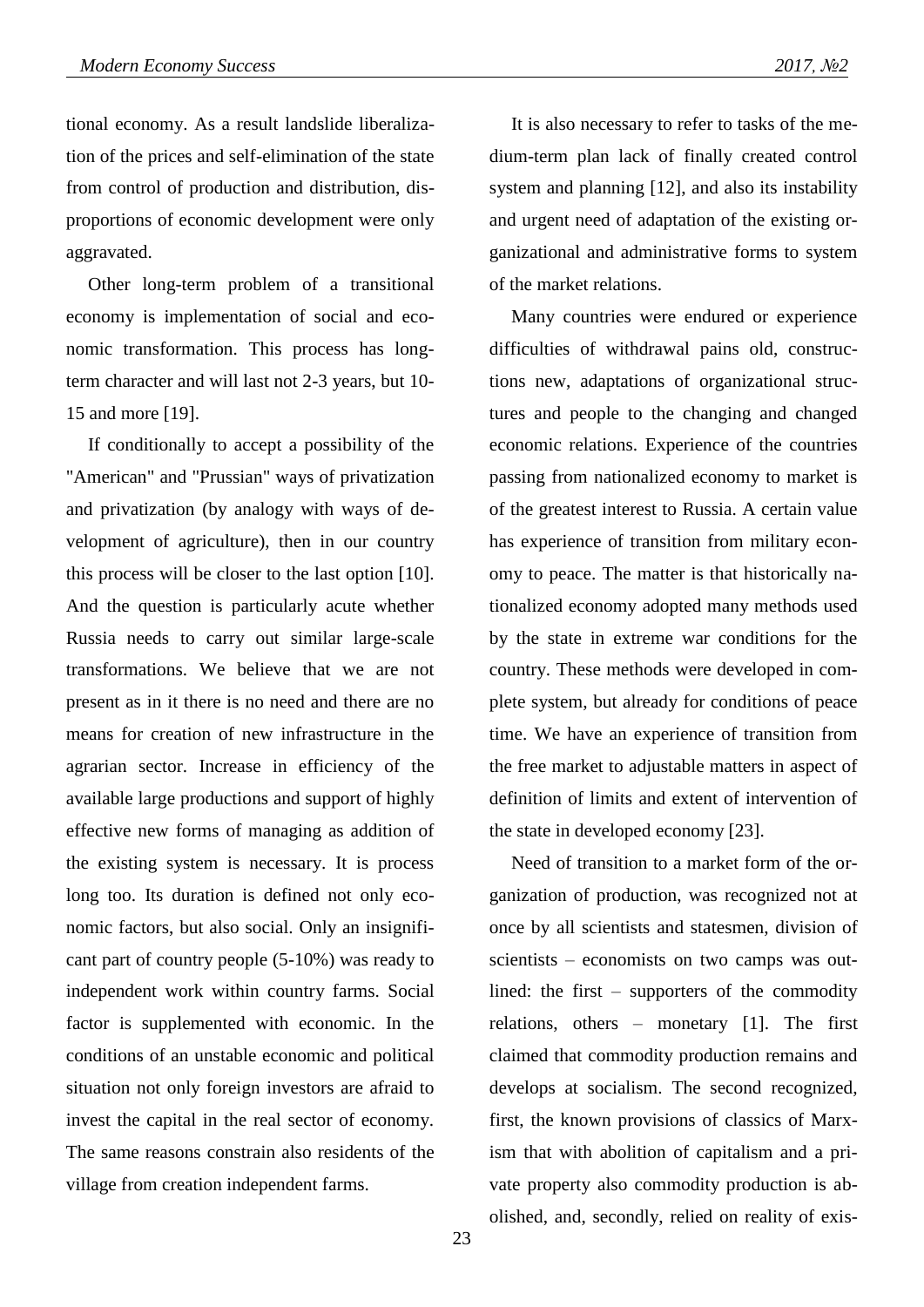tence of system of the centralized management and planning which practically excluded operation of laws of commodity production. This second part of economists, contrary to commodity production, characterized socialist production as "direct and public".

"Not isolation of links of production, but a community, not the disunity, but their unity – initial lines of a socialist way of production. Equating of different consumer costs as carriers of cost and in data of concrete types of work to abstract is not peculiar to a socialist way of production in its abstract form. Nevertheless, at socialism there are commodity relations" – the group of authors in the fundamental textbook on political economy under N.A. Tsagolov's edition claimed. Treated supporters of this point of view the academician of A.M. Rumyantsev, T.S. Khachaturov, V.N. Cherkovets, A.M. Eremin, A.V. Bachurin, V.N. Kulikov and many other economists acting on problems of the economic theory of socialism. As a matter of fact they were the majority [7, 20].

Behind distinction of these two theoretical positions there were two different views on the practical ways of improvement of an economic mechanism. Those who were closer to a position of "tovarnik" considered necessary to refuse system of plan targets, the centralized logistics, the centralized establishment of the prices and sales volumes to the state. At preservation of a certain regulating role of the state nevertheless the main regulator assumed the market.

Supporters of the concept of direct social production not without justification considered that

the centralized management has a lot more reserves consisting in improvement of quality of management and planning, in strengthening of fight against bureaucracy, a compartmentalization, on the one hand, and in transition to more complex systems of planning and material stimulation of growth of productivity of social activities. But it is necessary to recognize that from the point of view of historical prospect, the truth was nevertheless on the party of "tovarnik". From here and complexity of the choice of ways of transformations. In general, stages of transition to the market have to be predicted and be planned, that there are various maturities of market economy. It is ridiculous to represent business so that freedom of the prices and freedom of the order production it and is that market economy to which we aspire. This freedom in itself does not bear prosperity yet (it is a necessary, but not sufficient condition of economic growth) [6].

The idea that "through an abyss it is impossible to get over in two jumps" found to itself many followers in the government of Russia. But why the huge state, nearly 150 million people have to "jump", but not transform the life? The idea and practice of "jump" was opposed by the prominent economists heading fight for reforms in the seventies is V.A. Dobrynin, V.V. Miloserdov, N.Ya. Petrakov, D.S. Lvov, the vast majority of heads of the enterprises. In their opinion, such practice only deepens crisis and involves considerable decline in production that and occurred subsequently. It was predetermined by the following reasons: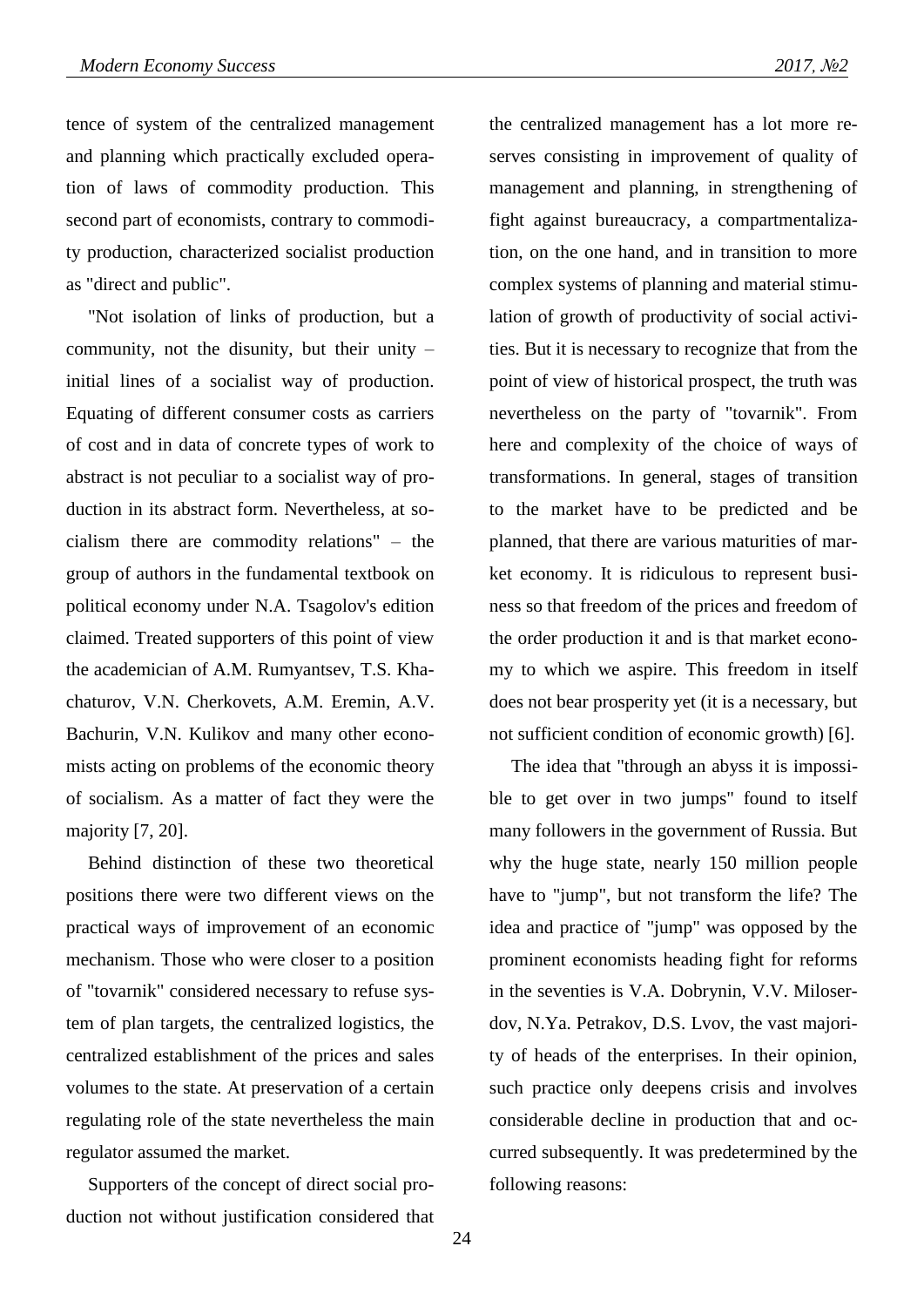– the refusal of the state of control for productions and also the collapse of the USSR entailed a mass rupture of economic communications that in the presence of a large number of the large specialized enterprises monopolists (in 1987 7,4% of the industrial enterprises produced 64,9% of gross output), entailed sharp decline in production;

– a number of branches of economy functioned by subsidies of the state, in particular the specific weight of military expenses in 1990 made 18% of gross national product therefore reduction of military programs entailed the corresponding reduction in allied industries;

– the structure of wholesale and retail prices was other than structure of the prices in the world market that in the conditions of liberalization of foreign economic activity caused leak from the country of considerable volumes of the resources necessary for domestic economy;

– absence at an overwhelming part of the population of skills and psychological preparation for business activity, for work in the conditions of economic and social instability;

– decrease in investments into updating of business assets, in connection with lifting of restrictions on distribution by the enterprises of the got profit [19].

If to ignore the previous development of the state, then it is impossible to develop the program of reforms corresponding actually to the situation. Then "the big jump", that is free or involuntary destruction of economy, the period of disasters of the population and only then, in process of accumulation of real experience by

reformers, slow formation of necessary institutes of economic life is inevitable. What for today we have in Russia.

All complex of problems of a transitional economy defines the most important principles of state regulation. It is necessary to distinguish the principle of agrarian protectionism from them. Even the countries with the developed market economy, with the developed agriculture and agro-industrial complex, in essence, adhere to this principle [23].

The principle of agrarian protectionism has two aspects. The intra economic aspect concerning relationship of agriculture with other branches. Higher level of production concentration in them, relative backwardness of the sphere of agrarian and industrial complex and lack of a possibility of the choice of partners (the uncompetitive environment) dictate need of "protection" of agriculture. Extent of this protectionism at liberalization of the prices in uncompetitive economy has to be higher, than in other conditions. The external economic aspect belongs to export and import of agricultural goods. Purchase abroad of production of agriculture, even more quality, in the conditions of crisis of sale exerts additional negative impact on a financial condition of agricultural producers.

Other major principle of state regulation which is of particular importance in the conditions of a crisis transitional economy is the principle of a combination of the economic and social targets. The regulation which is guided only by the solution of economic tasks is in advance doomed to failure. Success is possible when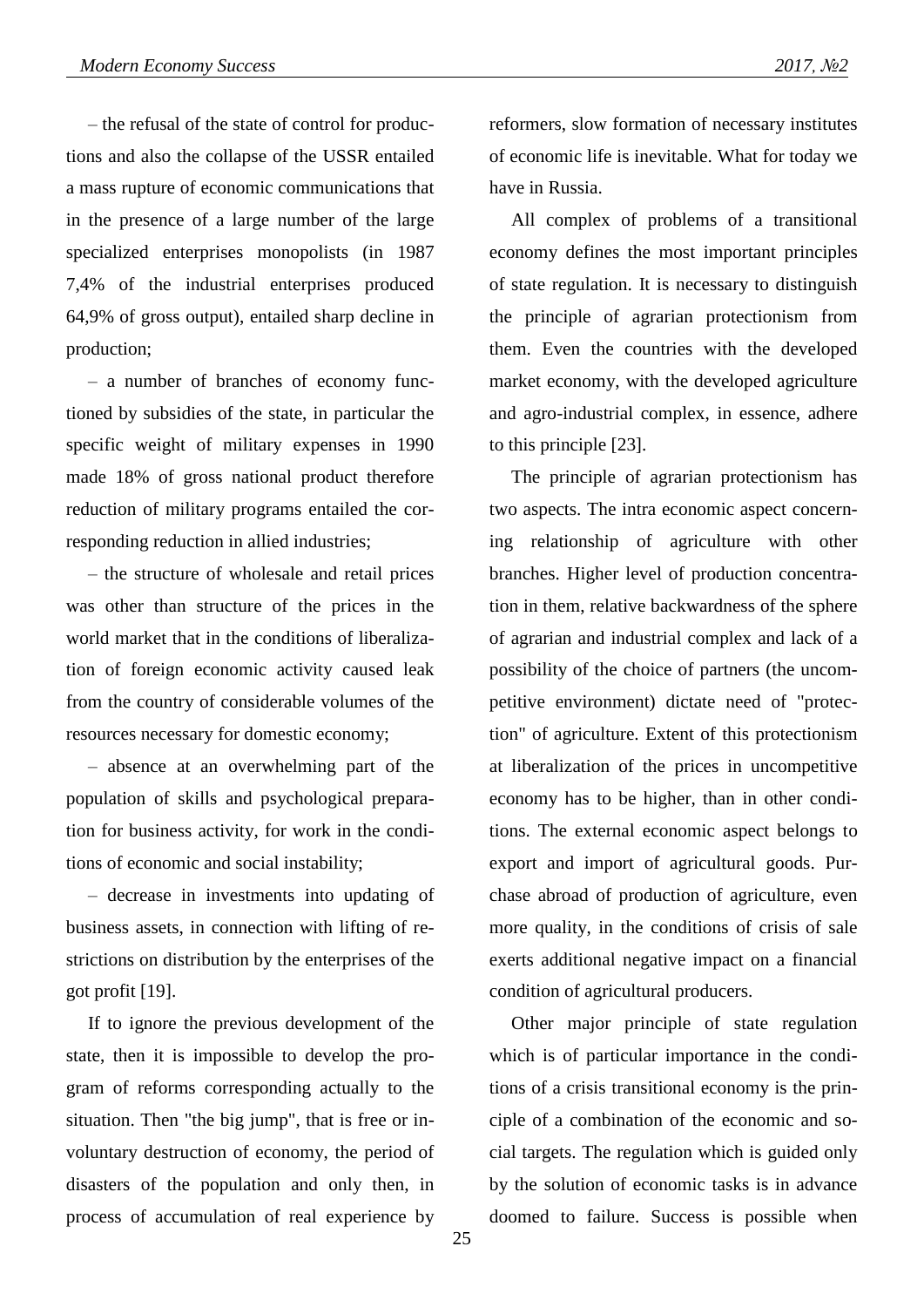measures of state regulation take the developed valuable orientations of the population, behavior model of its various groups, social and psychological and national peculiarities into account.

J. Keynes still in the thirties wrote that contrary to traditional theorems of classical school of bourgeois political economy, the balance point in labor market is not a point of full employment and full use of investment resources. For decrease in unemployment rate and stimulation of economic growth he offered intervention of the state by means of implementation of special investments.

The crisis and instability, and also coexistence of elements of diverse control systems is peculiar to a condition of a transitional economy. In such conditions respect for the principle of an indicative and directivity is important. Directive methods of regulation in the conditions of a transitional economy can extend to the enterprises of public sector, and also in cases of need of ensuring the state needs, under the emergency circumstances, and to other forms of managing. In process of the movement to the market the principle of an indicative becomes prevailing.

The principle of program regulation substantially reflects a form of implementation of influence of the state on agrarian the sector. Programs in market economy represent, first, a method of impact on competition mechanisms and by that, mitigation of negative consequences. In the conditions of a transitional economy of the program can and have to be method of impact on command system, way of formation of economic, social and material conditions for market formation. Secondly is a method of coordination of interests, regulation mechanisms [5]. Programs of macroeconomic character regulate and predict the most important proportions of development of branch and economy in general. Programs of microeconomic character influence economic conditions in branch and mention direct producers. According to the purposes and tasks of the program can be different types, for example

– the interindustry, regulating major macroeconomic proportions;

– branch, focused on the solution of problems of separate branches or spheres of agrarian and industrial complex;

– the commodity (grocery), defining market mechanisms in relation to this or that product;

– the functional, aimed at realization of key functions of state regulation agrarian and industrial complexes (investment, social and economic, scientific and technical, innovative, nature protection);

– the regional, containing a package of measures for impact of the state on a state agrarian and industrial complexes of certain areas and regions [24].

At realization of the principle of program regulation it is necessary to consider a number of requirements. First, complementarities of mechanisms of regulation. Any mechanism has the pluses and minuses, can multidirectional influence various problems of economy. Secondly, combination of voluntariness and obligation of participation in programs. If for market economy mainly voluntary participation in programs is peculiar, then in the conditions of a transitional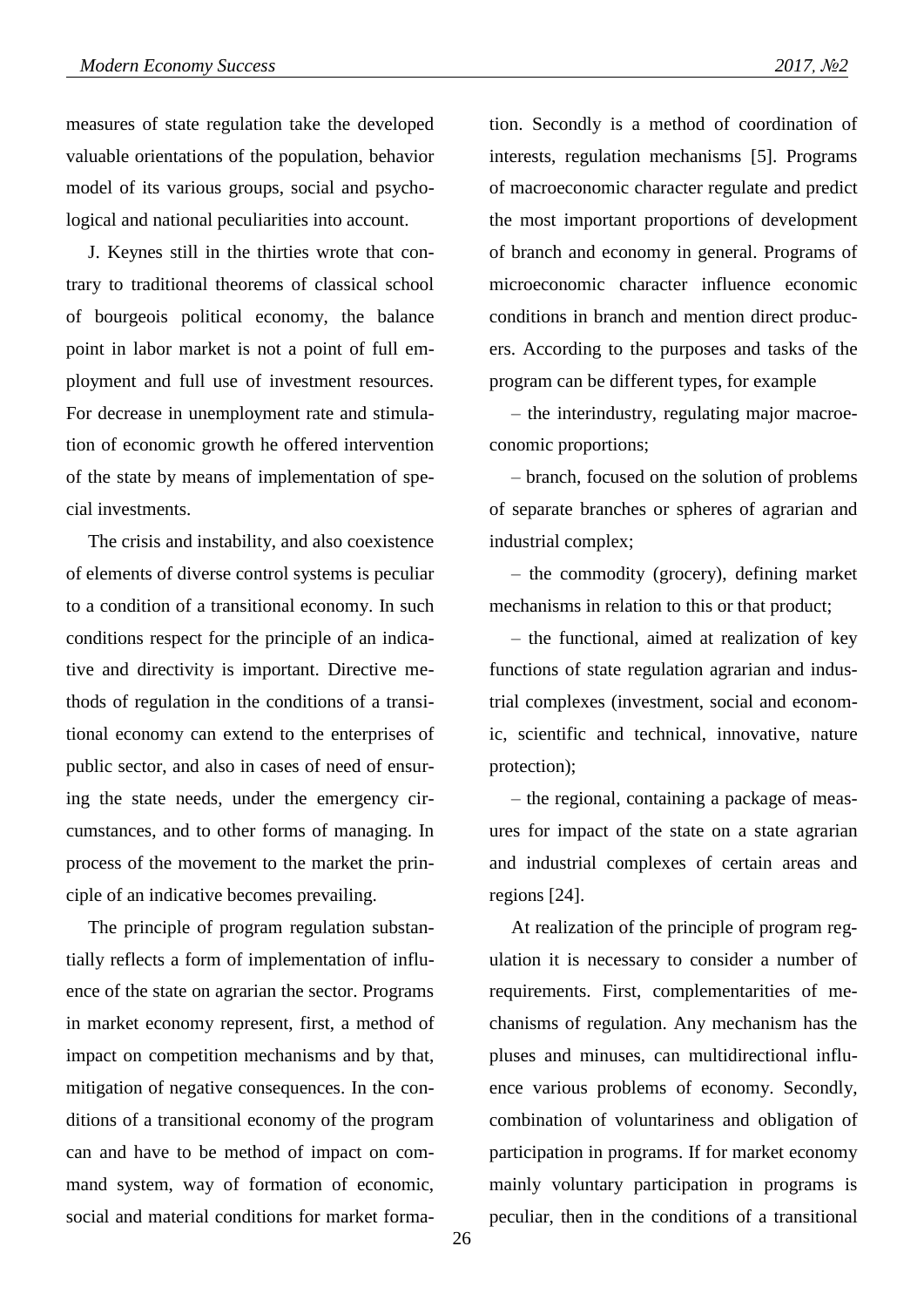economy the principle of obligation can and has to be used more widely. First of all, it belongs to the enterprises of public sector, to the producers possessing a monopoly position in the market and included in the corresponding register. It is expedient to introduce a regime of obligatory participation in need of the solution of the emergency problems, realization of anti-recessionary actions, at implementation of ecological programs. At program regulation individual share of producers in financing of program actions is important. In other words, the state support compensates only a part of the means spent by producers when performing program actions. It promotes more effective use of financial support of the state with simultaneous mobilization of resources of producers.

Programs allow to guarantee support only of those groups of producers which correspond to conditions of programs. As direct payments, subsidies, and indirect levers put in action within certain programs on certain actions. Target use of means is one of the most important conditions of participation in programs, and its violation is punished [21].

Considering specifics of agricultural production, the developed systems of state regulation designed to provide performance of the following tasks work in the majority of the countries:

– support of a stable economic situation in agrarian and industrial complex;

– stabilization of market conditions and fluctuations of profitability in branch;

– preservation of jobs and prevention of undesirable migratory processes;

– ensuring food security of the state; financing of programs of reduction in production and changes in structure of production; protection of domestic market.

About forms and methods by means of which the state achieves the objectives, we will tell below [8].

## **Forms and methods of state regulation agro-industrial complex.**

According to the contents regulation, as a rule, is understood as conscious impact on subject to regulation mainly indirectly, unlike management at which wide use of direct influences is allowed.

In economy regulation is understood as influence through creation of system and conditions of economic activity during which subject to regulation, being guided by the interests, first of all economic, itself chooses as how to make to whom to deliver, at what price. That is regulation relies mainly on economic interests and uses indirect methods of impact on solutions of a producer [11].

However it would be incorrect to expel from arsenal of state regulation and a measure of direct influence. As a matter of fact, already the fact that state regulation relies on law force already means a certain exit from the sphere of purely economic relations. Direct establishment of the prices, production quotas are well-known as well concrete forms of direct impact of the state on production, for example.

In our opinion, state regulation of market economy can be defined how the legal, economic, social and ideological, educational and other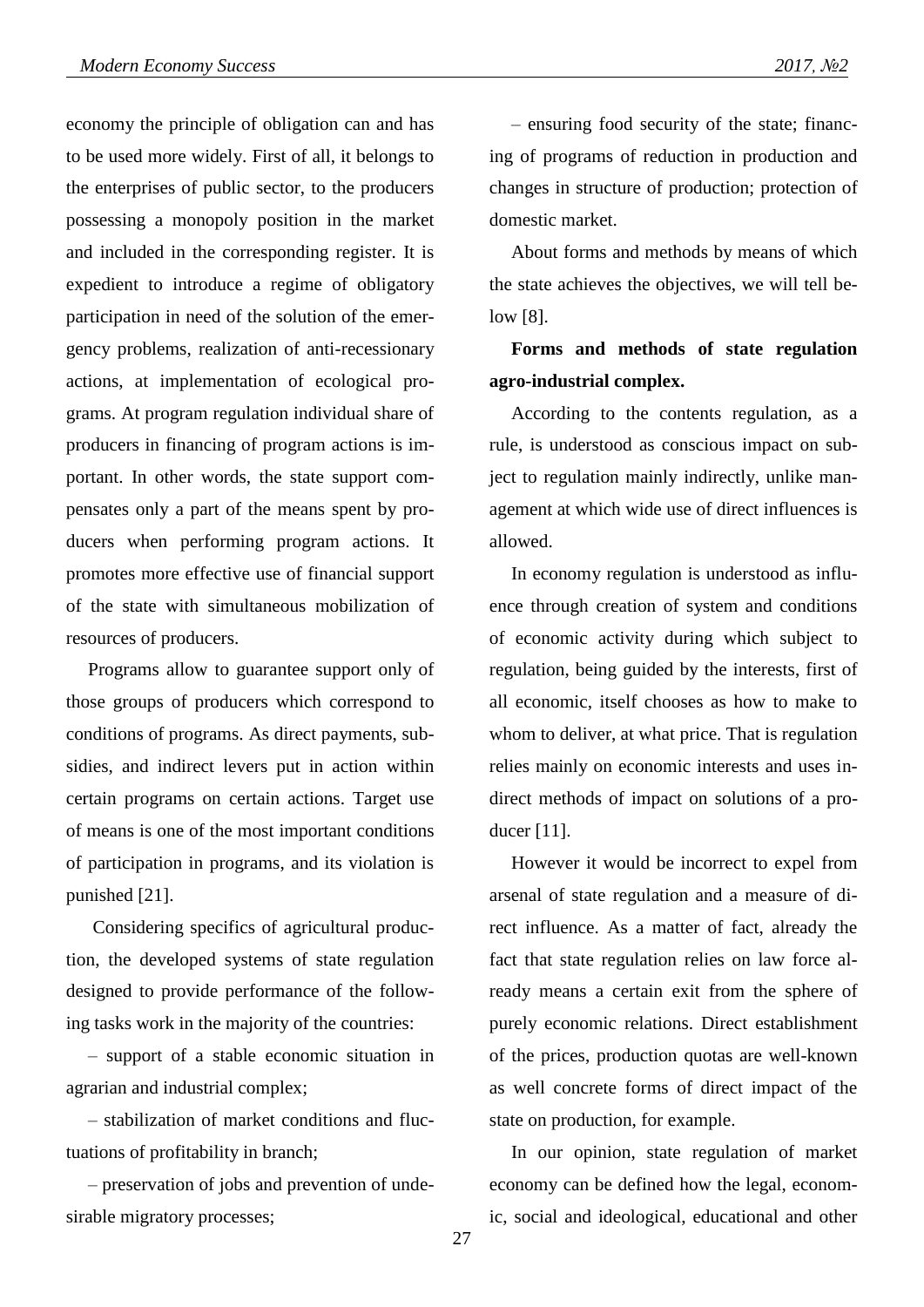activity of public authorities directed to assistance to effective functioning of market economy, its mechanisms for increase in public welfare and their addition when the market mechanism insufficiently effectively solves problems of distribution of the production and consumer benefits.

It is represented that at such definition necessary emphasis on a prime role of mechanisms and laws of market economy is placed. At the same time it is specified that from the point of view of public welfare in some cases the market can be inefficient means, such as, in cases of "outer effects", "the public benefits" concerned earlier. Thereby certain borders to state regulation are put.

It is natural that accurately in advance it is impossible to specify all spheres and cases in which the market functions inefficiently. It in many respects depends on public preferences and the purposes, on social policy of the state.

For example, a certain size of unemployment can be considered in one state as an indicator of low efficiency of market mechanisms, and in another  $-$  on the contrary as it promotes updating of production and decrease in costs (through reduction of wages). Similarly, increase in prices for food can doubly be estimated: as positive factor of increase in balance of supply and demand and as negative factor of decrease in the standard of living, increase in social heterogeneity of society.

Therefore state regulation in economy means existence of the formulated public purposes and preferences. From the economy the purpose of its functioning be removed cannot. In this regard, the definition given below given by A. Krupich is represented to us incomplete: "State regulation represents the mechanism of impact on the development of social production and distribution conformed with requirements of the market and realized by means of economic measures and within legal laws".

As state regulation results from the social purposes of society, the definition offered by K. Gray that state regulation is "approaches more... result of political processes, and it often is not supported by economic science" [13].

At the same time the economic science cannot but reckon with the fact of universal distribution of state regulation. Various strategy and methods of its implementation, compliance between the purposes and methods becomes an independent subject of economic science [4].

The purposes and the principles of state regulation in the agrarian sphere are formulated by agrarian strategy. Agrarian strategy characterizes, in turn, basic provisions of activity of the state in the agrarian sphere, in questions of the ownership of land and means of production, in increase in production and consumption of food, in ways of increase in production efficiency, in questions of increase in the income of villagers and environmental protections.

In 1990-1991 the agrarian strategy aimed at every possible development of agricultural production by formation of a layer of free manufacturing owners on the earth, real variety of forms of ownership, transition to the adjustable market relations to agrarian and industrial complex be-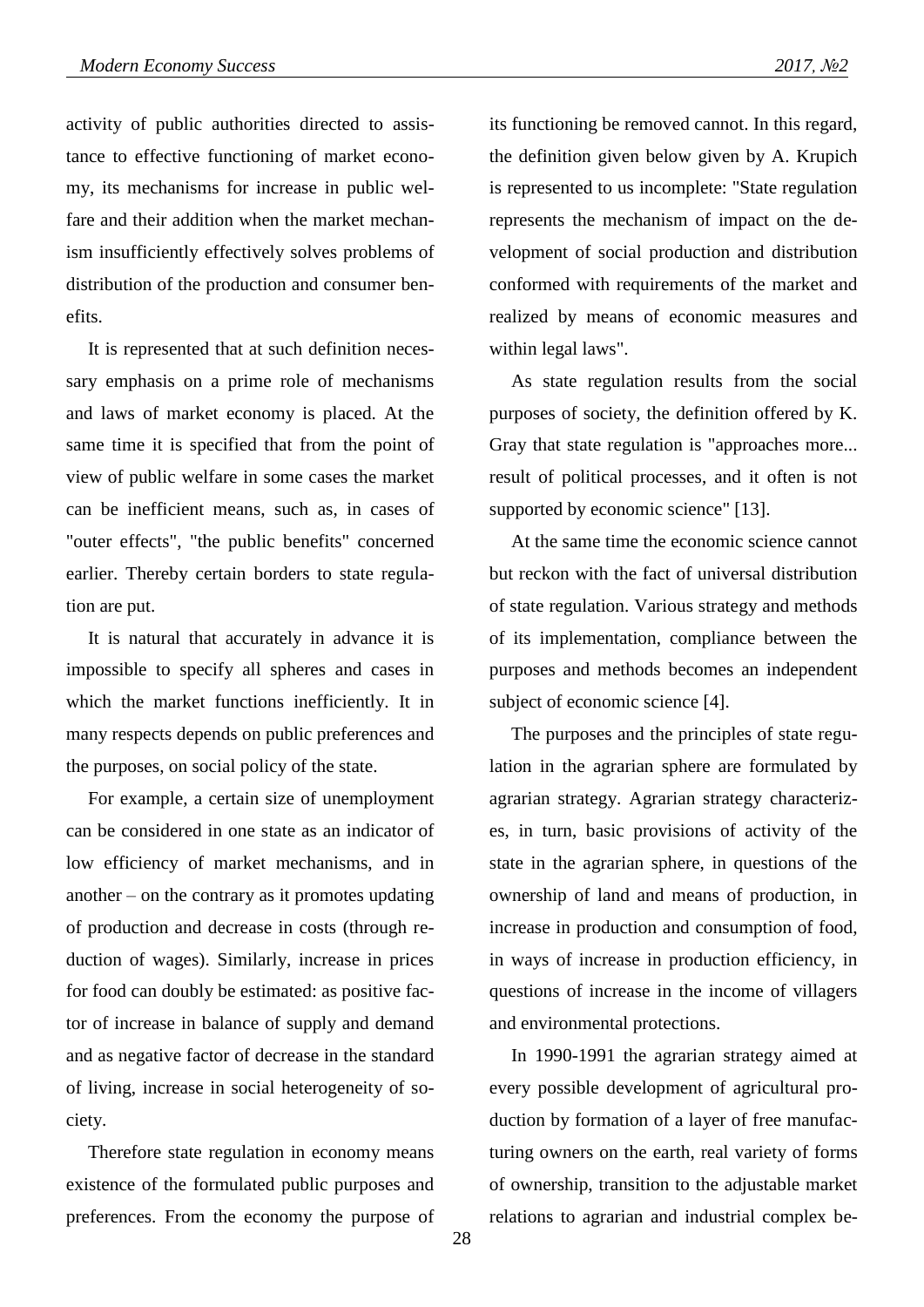gan to be formed at us. However, finally agrarian strategy of the state in Russia was not defined yet. There is a fight of two lines, one of which proceeds from the concept of the free market, up to refusal in financial aid to agriculture and accelerations of bankruptcy of bulk of large-scale enterprises (as a rule, the former collective farms and state farms). Other line – on gradual formation of the regulated agrarian market, on creation by the state of equal conditions for all forms of ownership and managing, support of social and economic development of the village [18].

Agrarian strategy, as a rule, is guided by the relevant legislation. It finds the concrete embodiment in agrarian policy. One of leading experts of Germany on agrarian policy professor V. Henrikhsmoyer defines agrarian policy as set of the purposes and actions directed to formation of economical and political operating conditions of agro-industrial complex and impact on the course of economic processes in is mute. Considering agrarian policy of the state, we understand as it a specification of the purposes and the principles of agrarian strategy in the laws, plans, programs, organizational and economic actions directed to transformation of agriculture. Agrarian policy, is a product of collaboration of legislature, the governments, the relevant ministries. It is expedient to develop it in the long term though it can join also short-term objectives. Proceeding from the accepted agrarian policy, the transformations directed to change of the basic principles of activity and interaction of various parts of agrarian and industrial complex are carried out [10].

Regulation of agricultural production represents the embodiment of agrarian policy in life. The greatest role in it belongs to executive bodies of the state, and also those structures which delegates appropriate authority. In agrarian policy most often allocate: to the politician of the prices and income; social policy; structural policy; economic policy.

More developed approach it is offered by A.I. Kostyaev who allocates basic and tactical subsystems of agrarian policy, and a tactical subsystem, in turn, for the main directions, methods and levers of state regulation. Thus, the following chain is built: the agrarian strategy of the state – agrarian policy – state regulation – levers and methods of state regulation.

Allocating the main directions of state regulation, it is the most expedient to apply the combined approach. That is, using at the same time production, grocery, financial, market, problem approaches together or set of several of them. Such approach allows to capture most fully all activities for regulation of economy of agrarian and industrial complex.

We consider necessary to mark out big variety of ways of allocation of the directions of agrarian policy and state regulation that is explained by extreme complexity of a subject to regulation and its interrelations with other branches of economy and subsystems of society [3].

Let's pass to the characteristic of forms and methods of state regulation now. It can be carried out in a look:

– publications of laws and other regulations;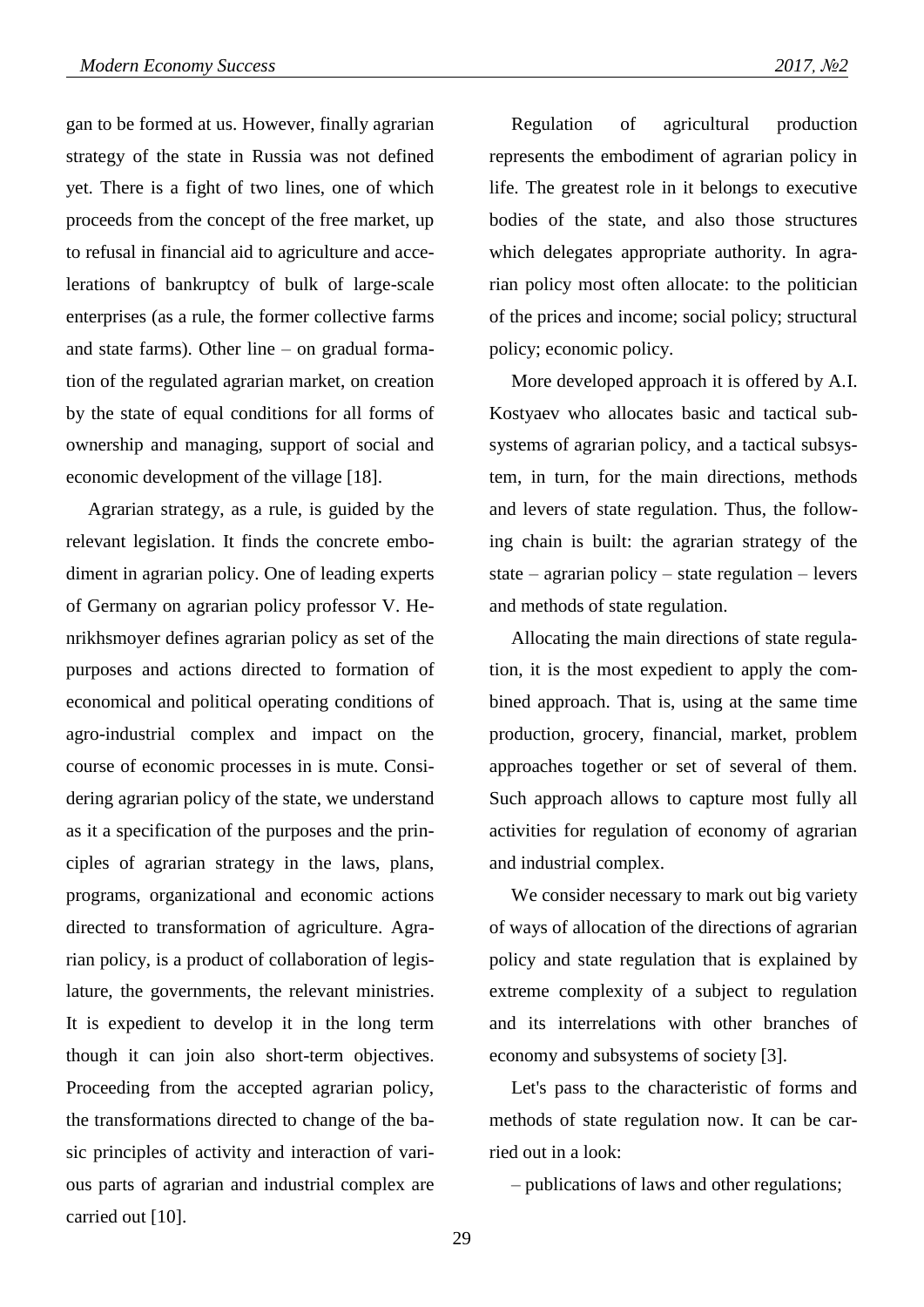– developments and realization of comprehensive plans of development;

– developments and implementation of state programs on separate large problems;

– implementation of various actions.

In practice these forms can be also used separately or in total, depending on character of a solvable task.

The methods of regulation of agrarian and industrial complex used by public authorities that is ways of impact on agricultural producers, it is possible to subdivide into the following main types: legal; economic; social and psychological; ideological, depending on what they are based on.

Legal methods rely on force and authority of the government; economic – on use of economic interests of various subjects of economic activity; social and psychological – on psychological aspect of human activity, and ideological – on need of the person for understanding of the public role, and also on understanding the personality socially – the economic processes happening in society [22].

In practice, certainly, these methods are most often used in a complex. For example, the publication of the law is followed by the corresponding ideological and psychological providing, considers economic interests of farmers and (or) other segments of the population, includes certain economic incentives and sanctions. The same treats also the developed programs in various spheres, to improvement of system of training.

Are possible as well other principles of classification of methods of regulation. So, professor P. Rider (Switzerland), allocates various methods on that object of the market on which they are designed to influence: methods of impact on export; methods of impact on import; methods of impact on domestic demand; methods of impact on the internal offer.

However the main feature of methods of regulation of the agrarian market is concluded in our opinion, not in the indirect nature of influence (as also direct fixing of the outputs or prices is possible) and not in object of influence, and in target orientation to development of market mechanisms or to their addition in necessary cases.

Key question of transition from nationalized economy to market is basic change of a role of economic levers, mechanisms of their action and force of impact on the agricultural producer.

First of all, as it was noted above, economic levers have to become the main regulators of relationship of the state and a producer. The sense consists here in that, having refused direct intervention in economic activity to achieve the objectives of the state, observing at the same time the principle of economic interest of a producer.

The mechanism of operation of economic levers is much more difficult, than administrative what complicates activity of corresponding public authorities. Certainly, there is a process of reduction of the sphere of directly administrative influence with a progressive growth of scales of economic intervention of the state in economic activity of producers. And this growth has to not only replace purely administrative levers of in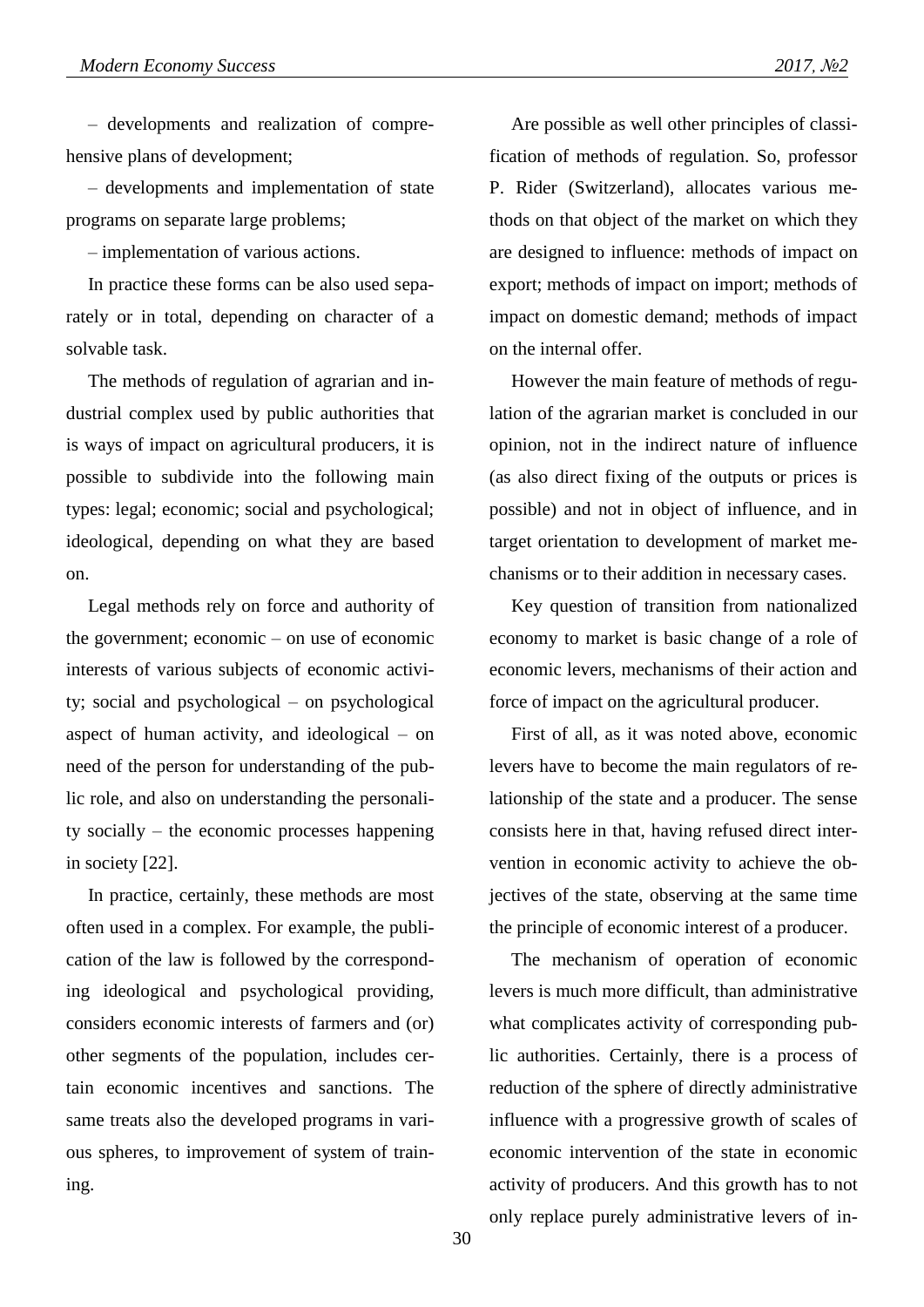fluence, but also provide positive control of development of economic processes.

At all evidence of efficiency of economic levers of impact on a producer, increase in scales of regulation it is directly connected with opportunities of the state budget which are at the moment very limited.

The similar scheme of economic levers and order of their practical application have to be rather stable and be accepted at the federal level once in three-five years to provide stability of agro-industrial production and to give the chance to producers to carry out long-term planning of the economic activity. At the same time, changes, according to the changing situation can and have to be made to this system.

The government resolutions on operating conditions of agro-industrial complex adopted recently became a certain attempt to develop system of economic levers for rather long period [12]. However they cannot be called by complex documents, especially regarding ensuring practical use of mechanisms of their realization. As a rule, the directions of separate compensation payments to agricultural producers, terms for crediting and leasing, the main directions of support of the agrarian sector are specified in such documents.

Let's consider in more detail the main economic levers of state regulation of agrarian and industrial complex.

First of all, this regulation of price ratios. On the one hand, it is questions of price control to agricultural production, for ensuring stability of the income of the producer and the guaranteed

ensuring need of the population for food. With another, price control to the material resources and services delivered to an agricultural producer, by mainly economic impact on the industrial and serving enterprises and organizations, and also payments of compensations to agricultural producers. The main objective ensuring equivalence of exchange between agrarian and industrial complex and other branches of economy that is an indispensable condition of stable functioning of the commodity-money relations. Besides, here it is possible to include introduction of the mechanism of the target prices, for stimulation of production of the import-substituting or exported types of production, calculation of the threshold prices for determination of terms of input and sizes of the customs duties [25].

Other main economic lever of regulation of agrarian and industrial complex is the tax policy including system of privileges for the agricultural producer, stimulation of investments into the sphere of agrarian and industrial complex and production of means of production for agriculture. Stimulation of development of the social sphere of the village, attraction in agriculture of an active part of able-bodied population.

Here, we do not assume, to state all mechanism of state regulation of agrarian and industrial complex, and only to show its versatility and importance for creation of normal conditions of economic development of agrarian and industrial complex and economy in general. The exception of any element of the general system of regulation can lead to a distortion of the economic relations, interindustry disproportions which as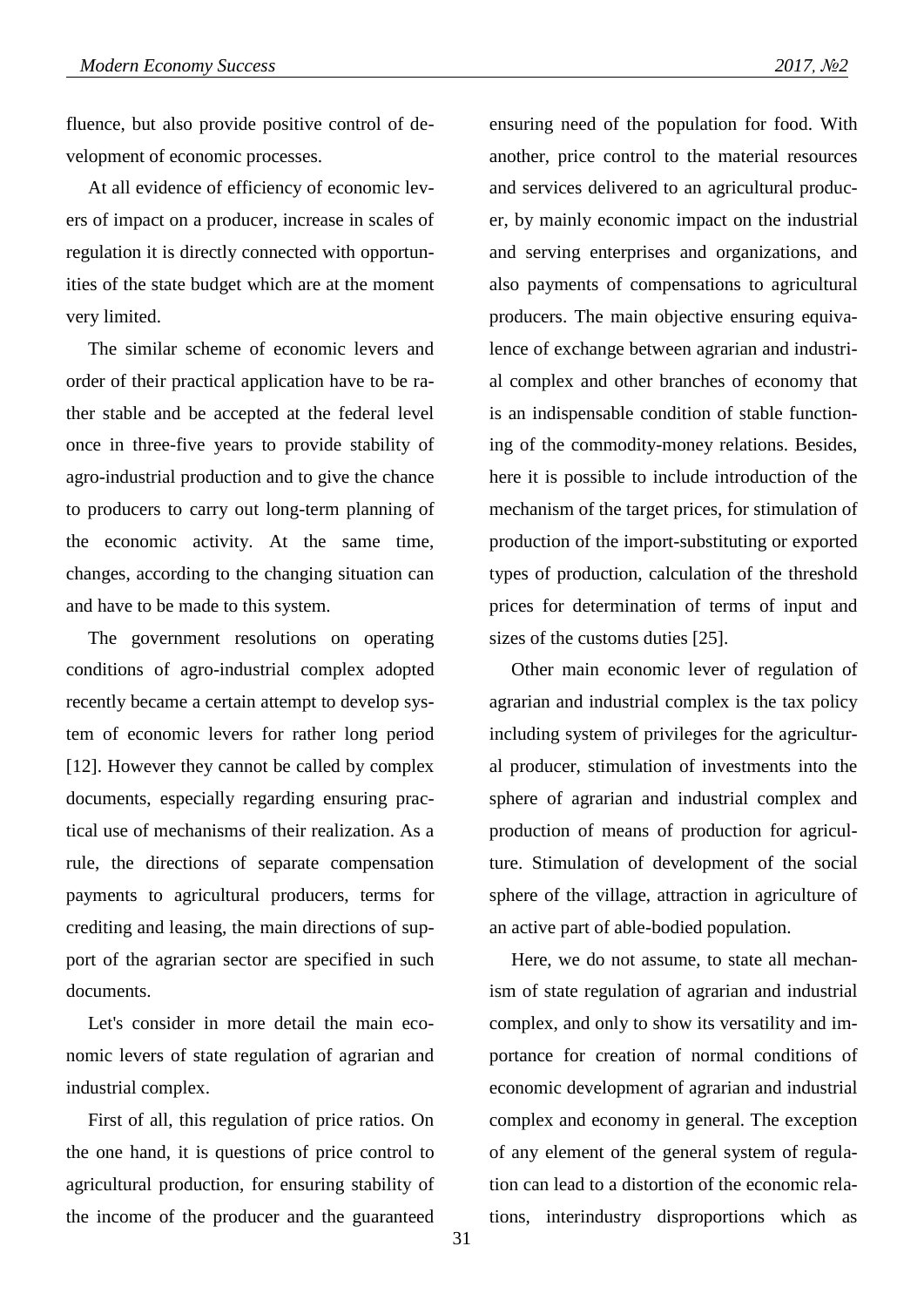showed experience of agrarian reform in Russia, cannot be eliminated only at the expense of market mechanisms of self-regulation. Moreover, in such cases destructive processes which lead to aggravation of a crisis situation sharply amplify and cause big losses in the national economy in general. As the market of food and agricultural raw materials in many respects defines in general commodity market in the country, inflationary processes, social stability. Violation of stable functioning of agrarian and industrial complex is moved to other spheres of economy and destabilizes economic system of the state [2]. Thus, rational use of levers of state regulation of agrarian and industrial complex, is the most important problem of the state.

#### **References**

1. Abazova M.V., Bechelov Z.Sh., Shoranov A.O. From the history of treasury of the Russian Federation // International center of the innovative researches "Omega Sayns". Scientific magazine "Science Symbol", Ufa. 2015. №12.

2. Allen R., Schiavo-Campo S., Garrity C. Assessing and Reforming Public Financial Management[c] A New Approach. 2004. (en).

3. Anishchenko A.N. Experience of Economic Calculation at the Advanced Agricultural Enterprises // Success of modern science and education. 2016. №9. Vol. 2.

4. Berezhnaja L.A. For efficiency in treasury work // Finance. 2002. №7.

5. Blednyh O.I. The stages of credit risk management of the bank // Modern Sciences Success. 2016. №7. Vol. 3. P. 129 – 131.

6. Blednyh O.I. Regulatory instruments of monetary policy in the context of financial security// Modern Sciences Success. 2016. №7. Vol. 3. P. 36 – 38.

7. Blednyh O.I. Monetary policy as element of financial safety of the state // Modern Sciences Success. 2016. №7. Vol. 3. P. 97 – 99.

8. Campbell J.Y., Lo A.W., MacKinlay A.C. The Econometrics of Financial Markets. 1997. (en).

9. Casamatta C. Financing and Advising[c] Optimal Financial Contracts with Venture Capitalists. 2003. (en).

10. Chen P., Islam S.M.N. Optimal Control Models in Finance[c] A New Computational Approach. 2005. (en).

11. Ferson W.E., Sarkissian S., Simin T.T. Spurious Regressions in Financial Economics[q]. 2003. (en).

12. Fields E. The Essentials Of Finance And Accounting For Nonfinancial Managers. 2002. (en).

13. Gelbreyt J. The New Industrial State // Princeton University Press, 1967.

14. Gray J.H. Associate editor Economic Bulletin, 1908-1910. Journal of Accountancy, 1908-1915. Specialist in public utilities and railroads. President American Economics Association, 1913-1914.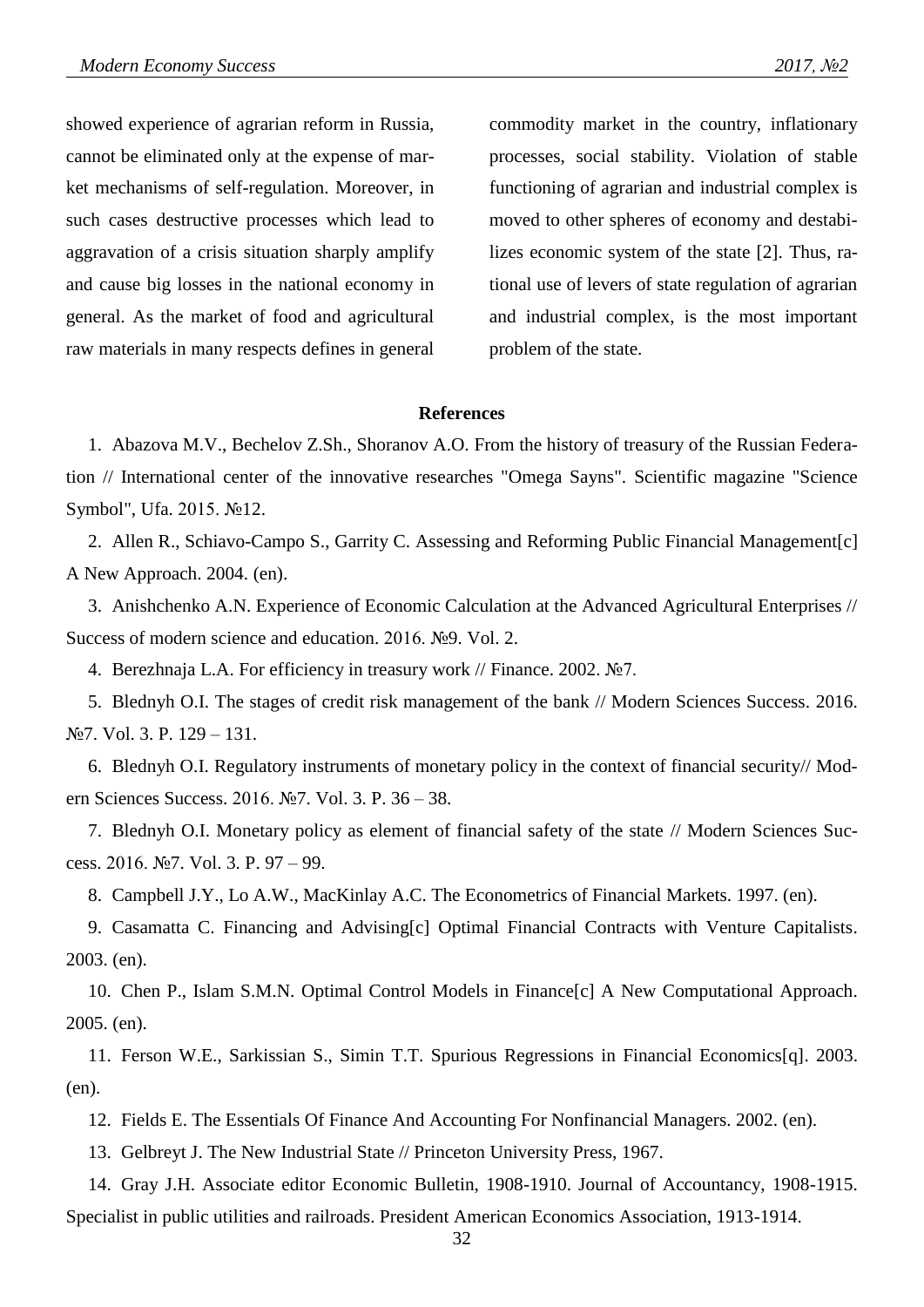15. Gray J.H. An economist's view of education: three lectures on vocational education – Santa Monica. Cal: The Santa Monica City Board of Education, 1914.

16. Gray J.H. Expert (or opinion) testimony in rate valuation cases, a study in the administration of justice – Philadelphia, 1916.

- 17. Gray J.H. How does industrial valuation differ from public-utility valuation? New York, 1916.
- 18. Ivanova N.G., Makovnik T.D. Treasury system of performance of budgets. SPb: Piter, 2001.
- 19. Langdell S. Examples of the Use of Data Mining in Financial Applications. 2002. (en).
- 20. Mishkin F.S. The Economics of Money, Banking, and Financial Markets. 7th ed. 2004. (en).
- 21. Olejnik A.N. Institutional economy. M.: INFRA-M, 2000.
- 22. Sabillon S. World Economic Historical Statistics. 2005. (en).
- 23. Dreman D. The New Contrarian Investing Strategies. djvu.

24. Wiig K.M. People-Focused Knowledge Management[c] How Effective Decision Making Leads to Corporate Success. 2004. (en).

25. Yankina I.A., Raykova N.A. Lending money in the modern economy and the problem of realization of reproductive function // Modern Sciences Success. 2016. №7. Vol. 3. P. 117 – 120.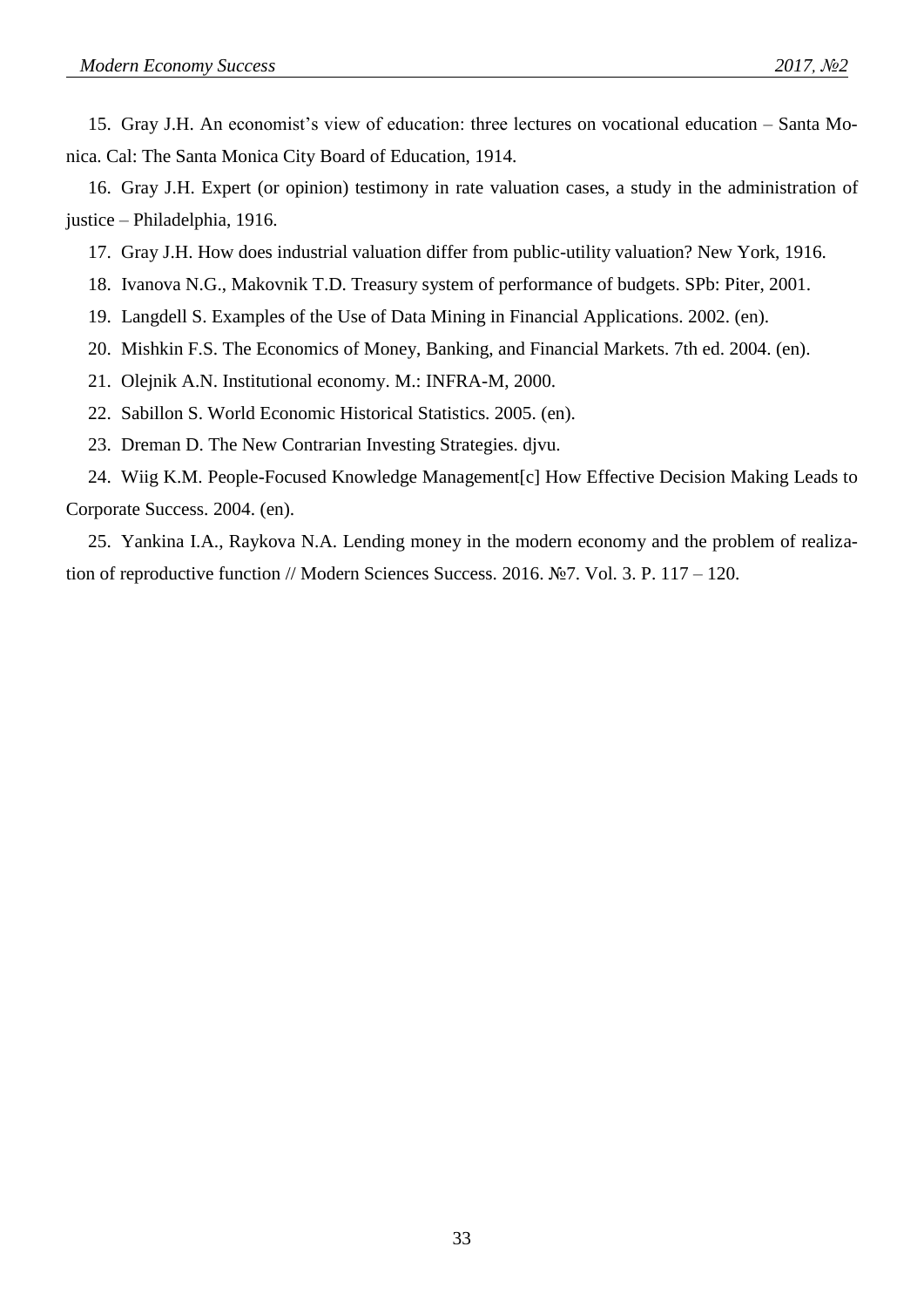#### **Davies Stephen**

*PhD, Senior Research Fellow and Program Leader IFPRI Pakistan Strategy Support Program Islamabad, Pakistan (as a part of USDA cooperation).*

#### **Pshikhachev S.M.**

*Candidate of Economic Sciences (Ph.D.), Associated Professor, Director of Economic Institute at the Kabardino-Balkaria State Agrarian University named after V.M. Kokov, Nalchik, Russia.*

#### **Balashenko V.A.**

*Candidate of Economic Sciences (Ph.D.), Department of Economic Theory and Agricultural Economics, Samara State Agrarian Academy, Chair Economist at Kinel Bakery Plant, LLC, Kinel in Samara oblast, Russia.*

#### **Pshikhacheva Zh.S.**

*Graduated Student of Economic Theory Department at the Russian State Service Academy at the Russian President, Chair Specialist at Corporation of BDO Unikon, Moscow, Russia.*

#### **Dashkin E.M.**

*Graduated Student of Economic Safety and Custom Services Department at Saratov Social-Economic Institute of Russian Economic University named after G.V. Plekhanov, Saratov, Russia.*

#### **Dashkin R.M.**

*Student of the 3 rd courses of Management, Economics, Finance Institute in Kazan, Privolzhskiy (Volga Valley) Federal University, Kazan, Russia.*

## **THE U.S. CREDIT SYSTEM THROUGH COMMODITY CREDIT CORPORATION (CCC, USDA) AS A BASIS FOR THE CAPITALIZING IN THE AGRIBUSINESS FOR EXAMPLE OF THE RUSSIAN EXPERIENCE**

**Abstract:** the commodity credit corporation is state-owned and functions entity that was created in 1933 to do stability, support and protect farm business and income getting and prices. The system of the farm crediting is included CCC and banks. This system is build agricultural economy for farmers and ranchers and other service companies. Credit system provides the U.S. export, receiving the loans for buying rural houses, obtaining loans for farmers, financing of the infrastructure and communications, energy and water consuming. Historically, in the USA beginning of the farm policy has been done at 1920. The crisis in 20 years of 20 century was a reason that state support got begun Acts and there are actual for practice in the USA. First, legislative acts of the providers of the price and income support policy have been Agricultural Marketing Act of 1929) and Agricultural Adjustment Act of 1933. These Acts have been getting huge experience by the activities of price fluctuations smoothing and decline of uncertainties, which have been obtaining to farmers for produced commodities. The free ownership of liquidity re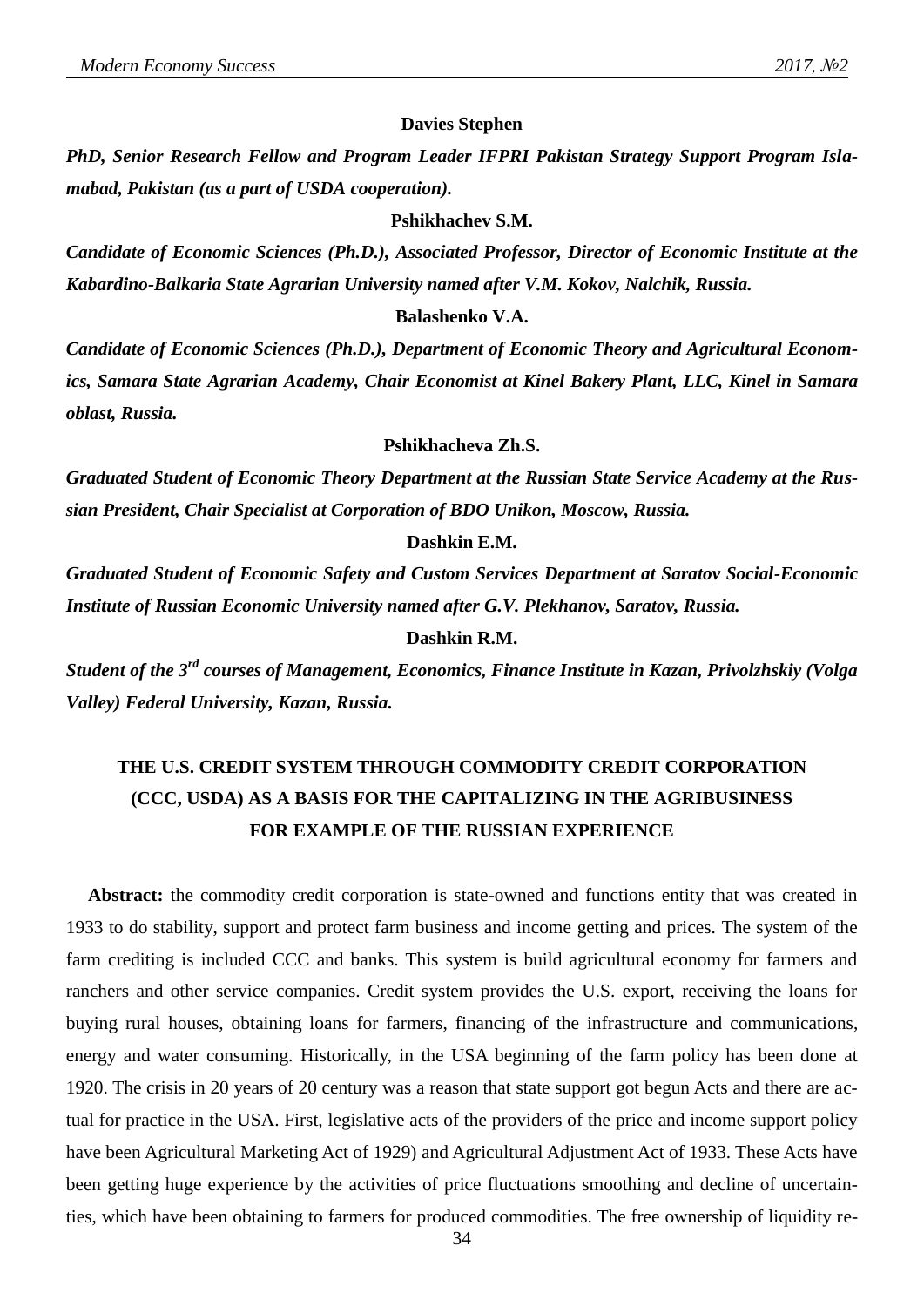sources through access to capital market is the strategic goal something companies. The saving of the capital is possible through entity and debt capitals. The forming of the stock capital balancing would be found on the projecting of chart, which, is consisted from investment project development for long-term period. The forming the portfolio of the project investment is based on the banking rates. The cost capital has an important meaning in the economy because they are identified multifunctional role of the real and portfolio investments into production entity capital; choose of the fiscal policy; dividend payments and added capital.

**Keywords:** credit system, CCC USDA, state policy, state support, USA, farm bill, investments, stock capital, nonrecourse loans

#### **Introduction**

Government is made the control of budget financial resource for doing risk management and is ready to compensate premium by the themselves. The found will be development from insurance's paying insurance payments. The program from risk management on the regional scale has to be going with difficulties of the inefficiency processing work companies that has been going the cooperation with agricultural commercial farms and market operators had not to be soft in transitive business ecosystem. The purpose of insurance companies are developed receiving premium payments at sustainable conditions for carrying out of the problem with falsification of data resources. Furthermore, the making of decisions supposed to be effectively. The mixed risk management has been developing for subsidies. Spain is being made the risk management at implementing through preinsurancable payments in the union of state list covering unprofitable activity from its reserves.

The main aim of insurance legislation has to have in the principles of defense of the home statements in the Laws. The structure of the risk management is developed using one half of insurance payments from Government. Another way could be inflation of insurance payments that was covered from budget. The subsidy is not provided consumer prefers. The risk of crop production with TPS supposed to be at the level of innovations.

The risk management was the base of cooperative development to receiving the factors of role increasing of the production system of the agrarian produce and supplying into food safety. The term of many functions in agriculture is needed making functions of agricultural producers that are not characterized to farmers which are depended with additional cost compensating of state for making equilibrium income level of industrial and agricultural productions.

The consumption of import agroproducts has been increasing in the modern Russia. Russian consumers has been getting about 13 billion dollars annually. In such conditions we are getting the problem of food security in Russia and national volume of the agroproducts should be at same quality.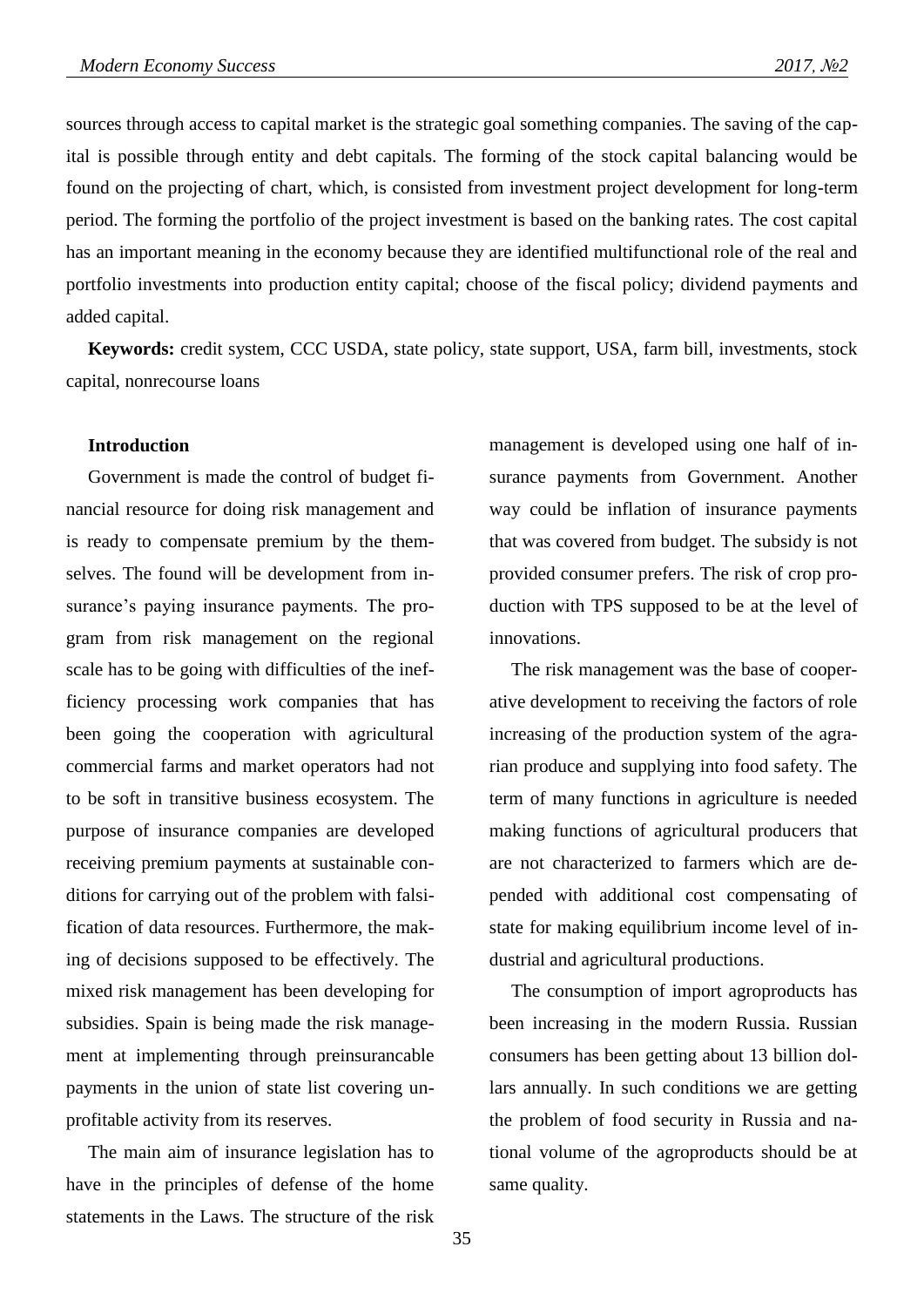### **Context**

The support of agricultural producers on the base of custom service methods at state support of the food products must be providing the food security (Novoselova N. 2007).

This issue has been considering at same level of globalization. Which countries are being considered the food security? There are countries with adverse climate for agricultural production (Norway, Japan, Europe Union and etc.).

Mr. Allan Mustard (U.S. Ambassador in Turkmenistan) told middle American Consumer pays for the food about 10% of income. First, Corn Belt is one of the main reason of the cheapest of the food commodities because the climate and the soil are favorable cultivation through all agrarian places in the World. Secondly, the USA is invested to the science and the education from 1862 [12]. We have the best science and a farmer has excellent education to get the results of the science. Furthermore the private property on the land is allowed to make the credit system, what is developed more capitalizing in the Agriculture that others country and also the USA has a perfect transport infrastructure.

We develop effect report for the U.S. Farm Bill 2014-18 and the results are being gone that the Farm Bill 2014 has 5 years return rate and without the incoterms of the domestic consumption state payments less 1 year in the business program of Project-Expert Holding 6.0. This fact has shown economic, ecological, social and political multipole effects of the U.S. Agribusiness. We used two methods: present discounting method and straight-line graphically method. The

average profitability of the U.S. Agribusiness was taken in the retrospective at  $-39,2\%$ . The budget payments of the U.S. Farm Bill 2014 are included 97.8 bln. USD. dollars for five years, which are consisted crop and livestock insurance, conservation, commodity program and others Act payment.

Another program has been an opportunity to receive nonrecourse loans to the producers of wheat, rice, corn, feed grain, sunflowers, tobacco, cotton, sugar and nuts. The providing of these payments is possible through Commodity Credit Corporation (CCC, USDA) that is created in 1933. This corporation has been administrated by the USDA. CCC has the opportunity of the buying, selling, storing and exporting operations for the commodities and gives loans [5, 7, 9].

The mechanism of the nonrecourse loans is consisted if market prices do not have a benefit for farmers, who participate in the flexible contracts and farmers can use the delay by the selling products and can use the nonrecourse loans. The fact loans give the opportunity to get the money for produced harvest at the giving out to CCC, but the farmers do not loss the chance to distribute the products on the markets and to be returning the loans during 9 months. The size of the loan is depended from the volume production and accepted norms and rules. The matter of these norms are concluded minimum price, which the farmers can get for themselves commodities. In general, the average prices for the wheat could be 2,5 USD dollars per bushel in 1996. And the average prices and selected crops are shown on table 1. These norms are developed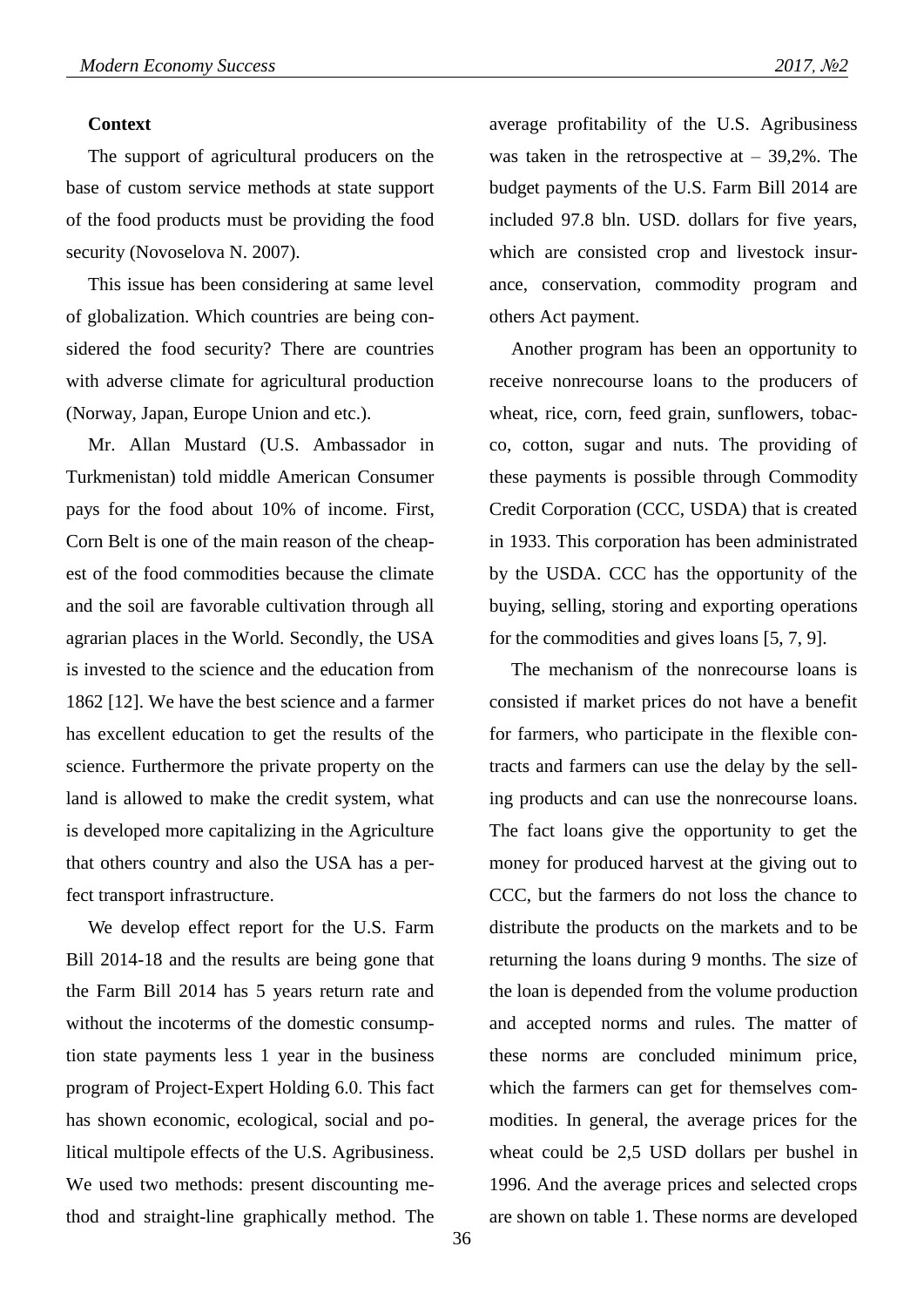by the CCC (USDA) annually and can be done to be increased or decreased for corresponding volume and a commodity quality.

Table 1

| <b>Covered commodities</b> | <b>Reference prices</b>   |
|----------------------------|---------------------------|
| Wheat                      | \$5.50 per bushel         |
| Corn                       | \$3.70 per bushel         |
| Grain sorghum              | \$3.95 per bushel         |
| <b>Barley</b>              | \$4.95 per bushel         |
| Oats                       | \$2.40 per bushel         |
| Long-grain rice            | \$14.00 per hundredweight |
| Medium-grain rice          | \$14.00 per hundredweight |
| Soybeans                   | \$8.40 per bushel         |
| Other oilseeds             | \$20.15 per hundredweight |
| Dry peas                   | \$11.00 per hundredweight |
| Lentils                    | \$19.97 per hundredweight |
| Small chickpeas            | \$19.04 per hundredweight |
| Large chickpeas            | \$21.54 per hundredweight |
| Peanuts                    | \$535.00 per ton          |
|                            |                           |

**2014 Farm Act reference prices [1]**

*Source: Agricultural Act of 2014, Title I.*

The basement norm will be defined on the base 85% average prices which have on the market during duration 5 last harvesting but these prices are limited and guaranty levels. If the price has the benefit for famers they can sell the commodities by the profitable prices from CCC and pay the percentage for agroproducts. But if the prices are decline that farmers can get guaranty prices at CCC, USDA. Function of CCC is not limited into intermediary services by the nonrecourse loans providing. CCC makes the

purchasing, doing the storage, distribution farm products to receive balance of the supplying and supporting market prices. CCC makes the purchasing butter, cheese cheddar, powdered skim milk that can be sold only by the quality specifications [3, 4].

Scientists (Krylatykh, Strokova) must be sure what the import dependence in Japan that big issues are going followed: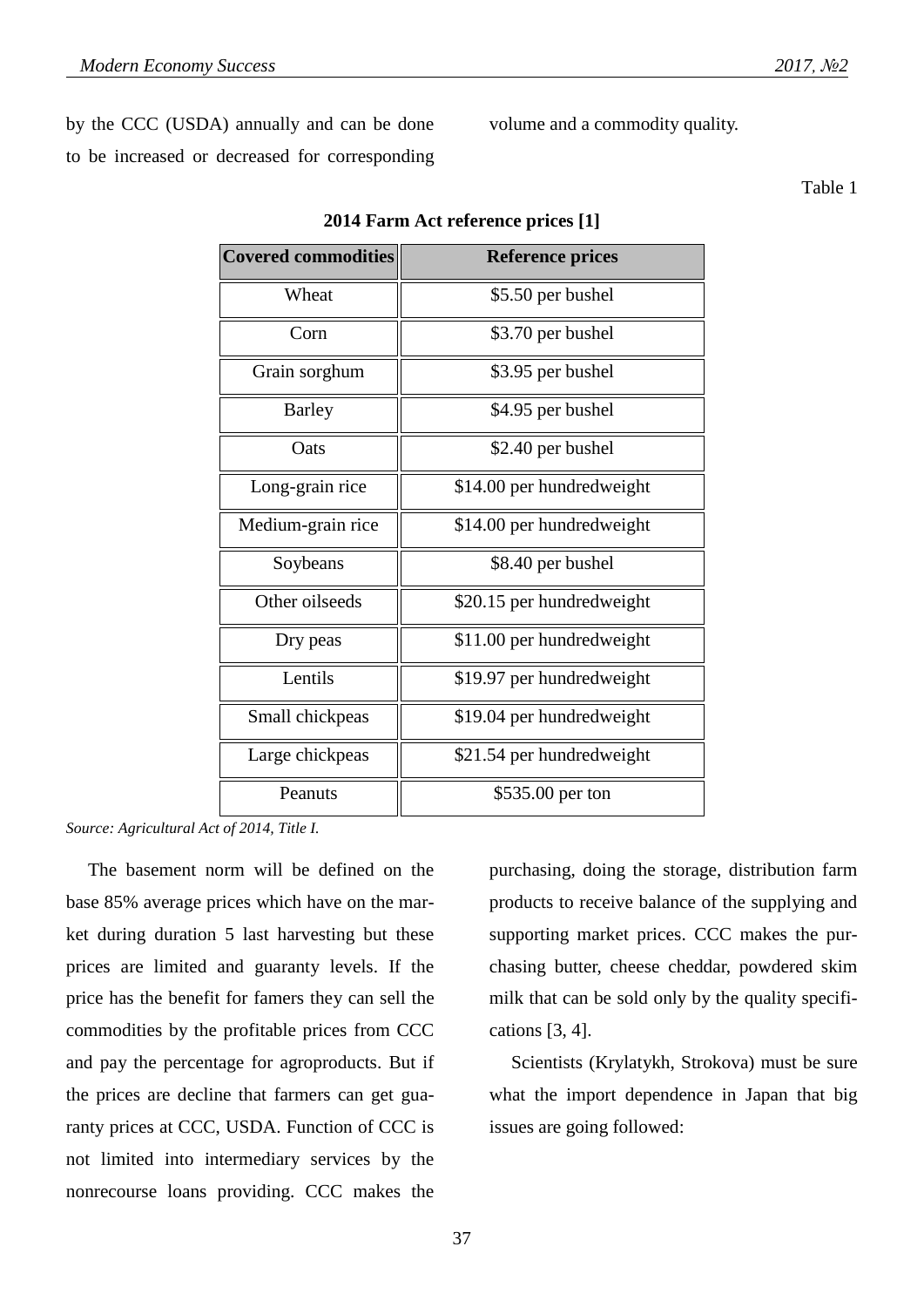1. providing of world market of food products may be instability in short time and to be increasing at middle perspective;

2. the agricultural trade has instability factor because many countries are done export not so far agroproducts and in general all countries are having import and save providing;

3. if the food products are not enough for life when countries buy some free agroproducts and that is going negative for world market (Krylatykh, Strokova).

These countries are competitors for countries of Kern group as example the USA. The main purpose of these countries is increasing of share foods in agrarian market. The USA is provided 20% income from export of food product.

In Economics there is a term of food safety. Food safety (Krylatykh, Strokova) is the access safety foods in enough volume for needed consumers.

Food Security is the economy of the Russian Federation that is a base of food independence and support of stability.

The changes in the agro-food system in Samara oblast from 20 century have done to provide ongoing and effective development of the legislative escorting function cooperatives, farmers and individual entrepreneurships as small business in agriculture and very different organizational and legislative forms activity. The farmers and individual entrepreneurships are the way of solving social problems in rural area, providing employment, increasing income population in rural are as well as level of merchandise and save of rural life form.

That should be made through legislative escorting the changes in the organizational form small business. It would be traditional cooperatives as well as new generation cooperatives. A lot of issues could be solved through cooperative development especially, a legislative decision of the problem land share is enfaced as property and another problem transitive from one category to another is labor expensive.

I will become acquainted with the policy of agrarian sector of the USA economy with objectives such as: stimulation of an infrastructure development, income maintenance of the farmers, development of agricultural research and education, food safety products, preservation and rational uses natural resources, and food help to needy. I know, that the state actively uses indirect methods to achieve the objectives specially Cooperative Extension.

We know what new generation cooperatives will be as corporation and that's relevant the issue of the capitalization in Samara oblast. Especially, I would like to note clear informative to potential and actual stock private persons. By the way, one of most directions program for Development Law in the Agro-Food System in the Russian Federation was become stimulate of development farmers and individual entrepreneurships as small business in agriculture and very different organizational and legislative forms activity through forming and development cooperatives (traditional cooperatives and new generation cooperatives). The cooperatives have been having a key position in the strong increasing of the economic potential, competitive advantages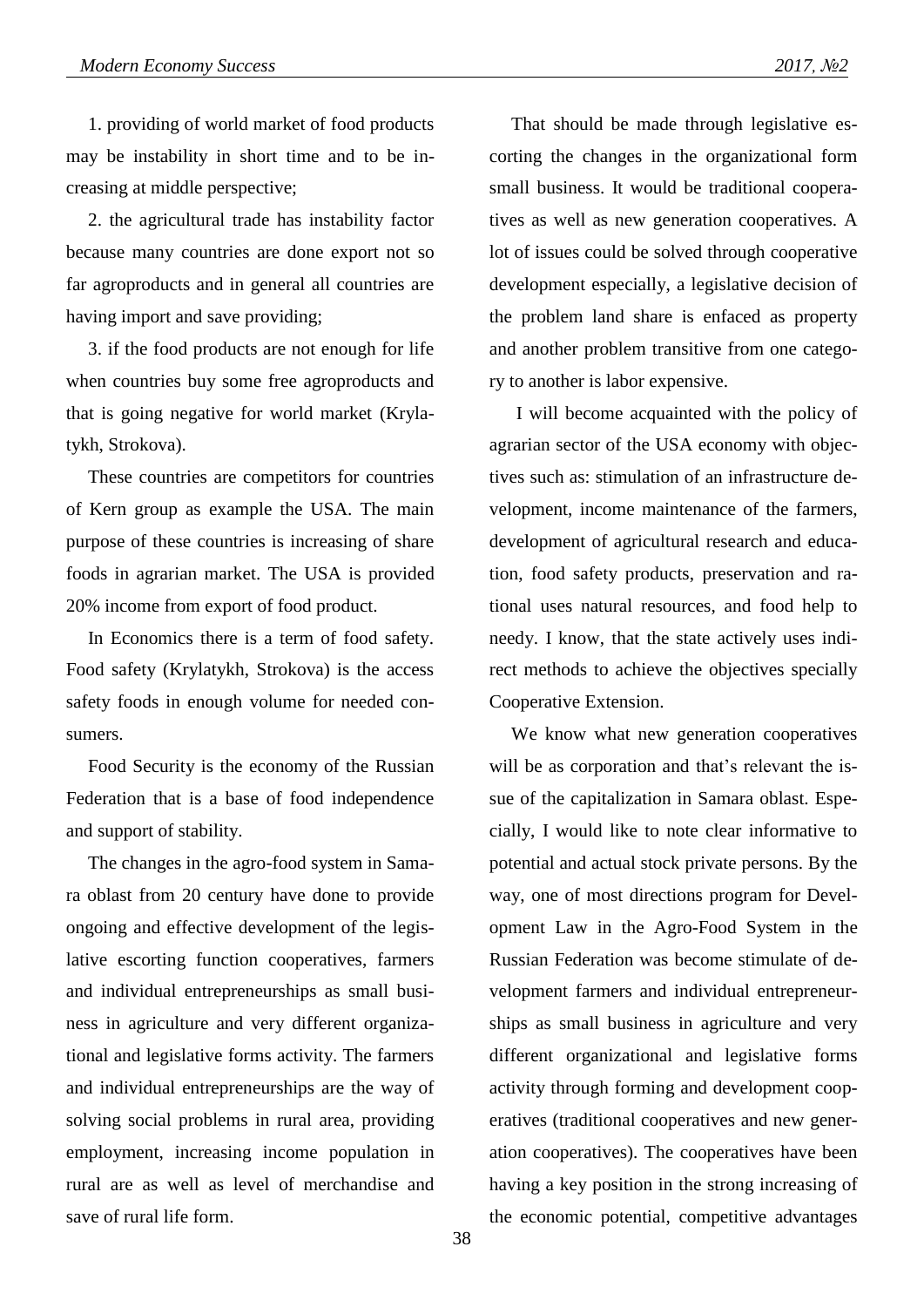and social status for agricultural producers, improving conditions of the agricultural activity and increasing profitability and rate of merchandise of the production. All these things are required legislative stimulate on the regional level for rural development and increasing business activity of the population in Samara oblast as well as in the Russian Federation.

Furthermore, at nearest time it is not solved the issue of making VAT for final estimates by the realizing inbound agricultural products and raw materials. This problem is following another issue that cooperatives should be paid the union agricultural tax and should sell all products from agricultural activity by the low prices than individual entrepreneurships an there is not possible cooperative movement and has requirement on the Budget Code in Russia. It does mean Law in the Budget Code.

The serious problem farm credit system is lack providing of credits. Moreover, the creating of long term crediting on the county level (in Russia that's rayon) and guarantee funds with a view of granting of credits to cooperative is a guarantee of municipal budgets and pledge of immovable municipal property [1, 3, 5].

We understand that the procedures must be with so strong Budget Code of the Russian Federation and others principal. From 2008 year all legislation activity has been making by the State Program in the development farming and regulation of the markets agricultural products and raw materials and finished good for consumers making by the Budget Code on the regional and federal levels. The base directions of the support of the cooperatives have been included organizational and consulting services, law support and finance crediting.

The agricultural and food products policy in the USA is done with national aims. The main aim that is regulated of government should be the optimization of the production volumes on the base of ecological and economics principles for the agribusiness.

The mail reason of this policy has been making the stabilization of the incomes of the farmers and correcting of the pricing. State agropolicy in the USA has the base of national and international standards and there is so relevant to Russia.

The level of human and material capitals is consisted from the role of state, development new technologies, tax resources and international exchange reserves.

International standards are the level of opened society to the international trade, positive capital transfers and technologies [6, 8].

We are using in our research world and especially American experience. Moreover, their scientists are mentioned the term of the Agribusiness. American and a lot off professors from Russia believe that the term of the Agro-Industrial Complex and Agribusiness are not the same as well we are thinking in that.

The main reason of these discussions is consisted the term of Agribusiness is being include the orientation on the consumer and others of the products safety with comparison Russian conditions. I know excellent example of the export and import of the tomatoes from Argentina to the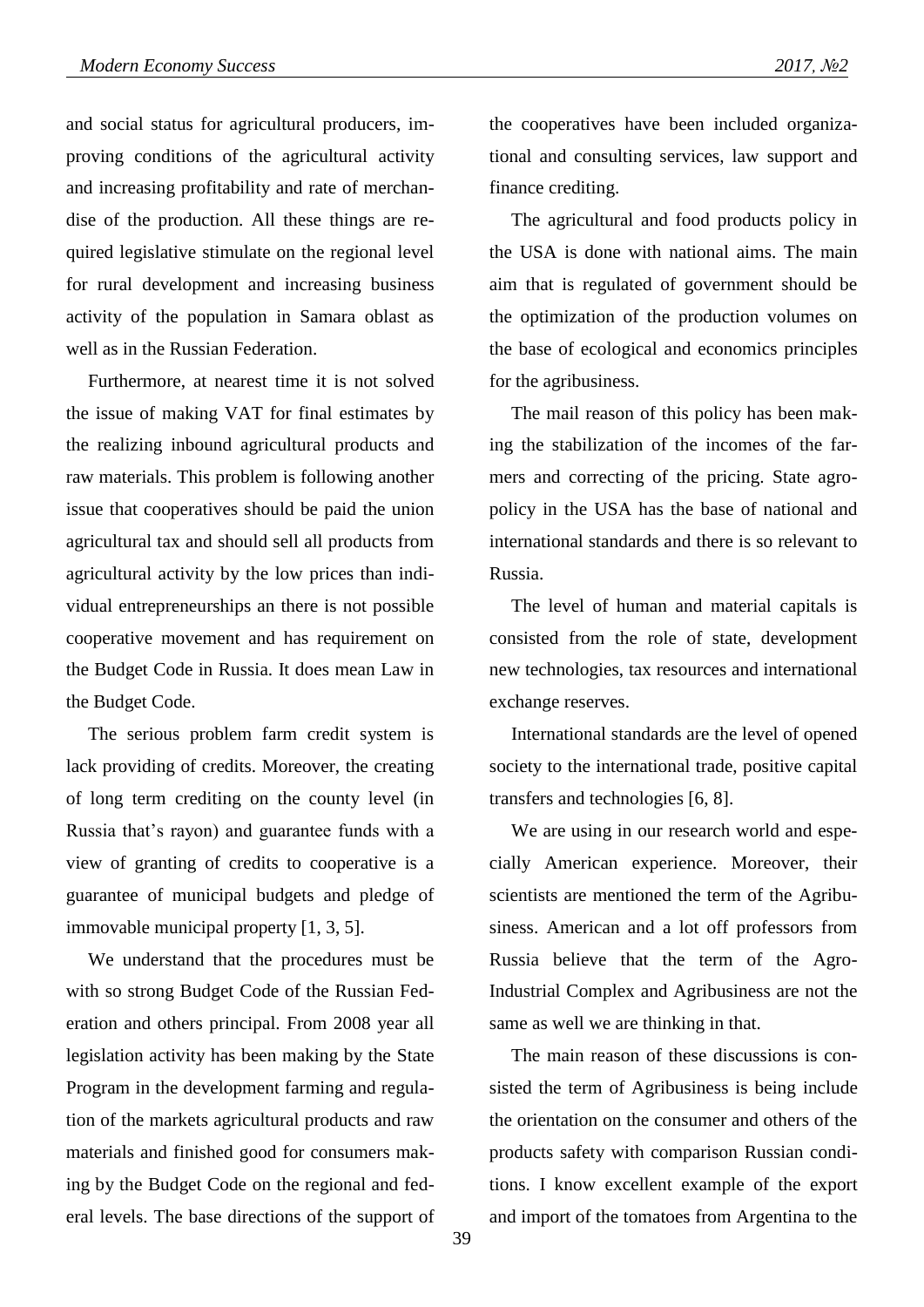USA and back. The American consumers are not pays more for this agroproducts because in winter where in the USA tomatoes come from Argentina where summer at that time and the price is low and inverse the USA has been exporting to Argentina when the winter here. The result of such policy is the consumer should not pay more for this product.

This example is from Mr. Allan Mustard (Ministry counselor of Agriculture in the U.S. Embassy in New Delhi in India when he has had the same position in Moscow).

A free liquid resources ownership of the equities is strategic for some companies. Capital accumulation is performed a possibility of own attraction, and loan resources. A last place in forming of balanced apital, there is a designing of chart, which cornerstone implementation of effective investment projects during the long terms. Portfolio construction of project investment financing is based on an interest bank rate. Capital cost is essential in economy as the multipurpose role of investments is based highprofitable financial and real investments in production assets, choosen of fiscal policy, dividend payments, and added capital.

Very important in the analysis of influence of competitors is a packet of portfolio investments, which specialize in production localization that is catastrophically necessary by the strategy of the import substitution. Especially, important in the conditions of processing industries and business supply with unique ingredients and technologies for their production, which, in holdings

control mother companies. In it an agriholdingization sense in an European way.

The equity is a money, which cooperatives receive and accumulate from their members. The direction in receipt of the equity from membership is important cooperative principle, reflecting commitment in measurement of cooperation in the industry. The equity can be categorized in two directions, which are characterized as spatial and not spatial. The spatial equity is such equity, which is reflected in constituent documents by founders and having regional character.

The direct investments is usually turn out, when purchasing general predrain (dividends). The general equity serves the standard rate for founders as a source of joint financing and the normal subject for voting and decision making process. Other sources of direct investments are membership payments, certificates on membership and on the equity.

The loan capital can be categorized by two directions: regional and not spatial aspects, and also temporary (short-term and long-term). Cooperatives can borrow from traditional and unconventional financial sources. Commercial banks and insurance companies have been longterm stable financing from traditional sources. Other sources are broker offices through issue of securities (bonds and other bonds), and leasing. The U.S. agribusiness are vase of the development by the agricultural contracts (agrocontracts) and that are covered by 39% of total production. In 2008 itwas 28% in 1991, and 11% in 1969. The production changes for farmer and pricing are two major risk factors income getting. Avail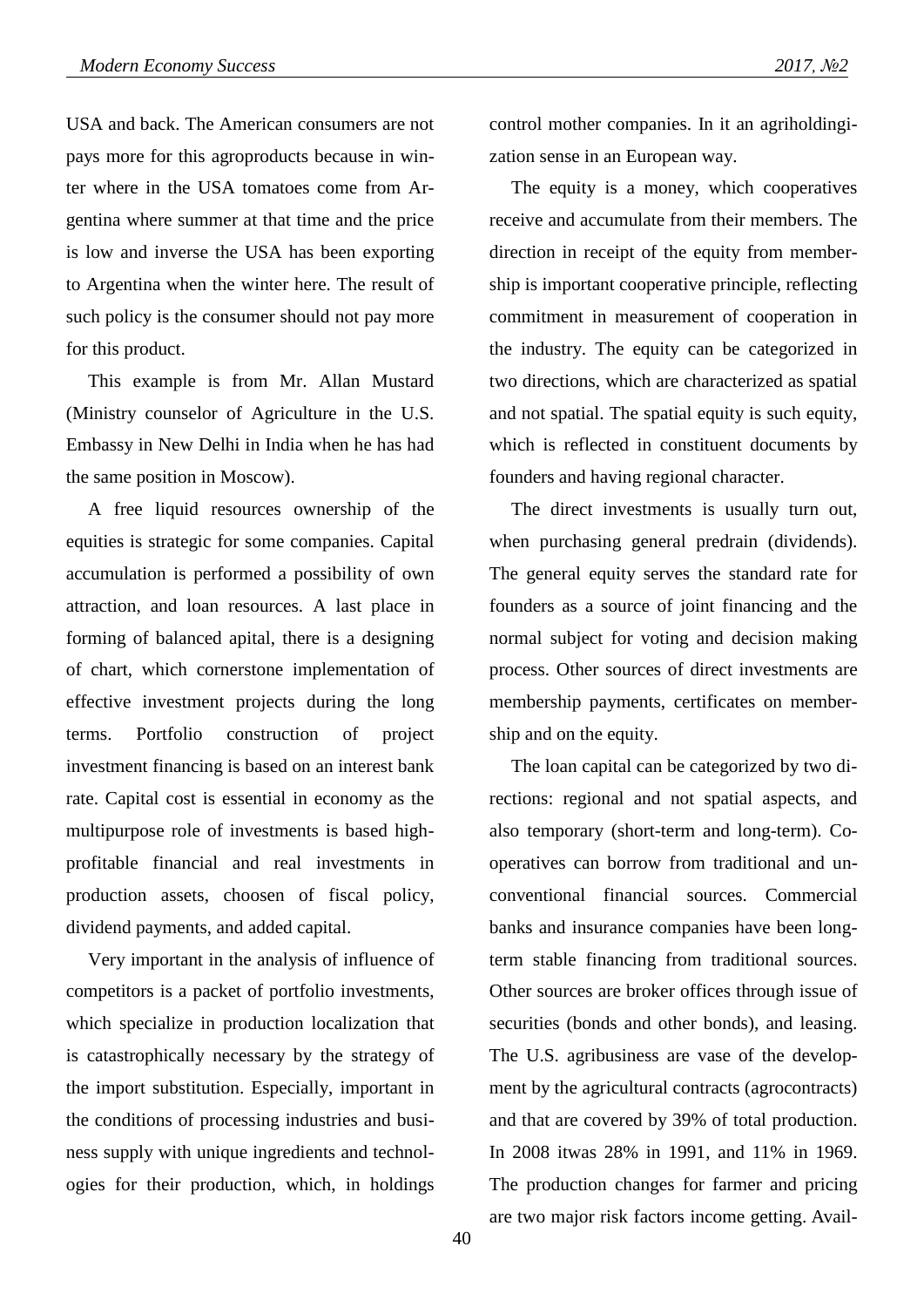ability of risks doesn't allow to perform longterm production and investment.

Most world grain agrocompanies capitalization is consisted through machines, constructions, equipment, land as the equity, heavy agricultural machinery.

To construct liquid capitalization of the agrocompany we should make:

- reflecting the long-term fixed capital;
- fixing short-term operational capital;
- managing competently operational funds.

All types of business, including cooperatives (agrocompanies) are in great need in financing. Cooperatives use the equity for production operations is being covered operating cost and the fixed assets. The equity comes in two forms own assets and borrowed funds.

Coops agreements provide participation of manufacturing farmers in contractual agreements directly with owners for production cooperatives. In 2001 marketing cooperatives have been volume at 15 million dollars and more widely applied market contracts. Considering all cooperatives, market contracts used 19% of total number though long-term contractual agreements.

Vertical communications allow firm to avoid domination of large suppliers or consumers getting additional net profit, and making most profitable industriesas product vertical. Farmers often apply for high profits on sale of agricultural products, which are expected from close interaction with processing companies, warehousing and retail trade. Vertical integration can unite competitors for the purpose over large suppliers of resources. The capital is needed at vertical

integration through consolidate of the property is restacked application of production contracts to lay down on the counteractor, when using market contracts. In fact, financial risk is transformed or decreases more considerably for acquisition of long-term borrowings and the investment capital for a start or expansions of business activity in agrofood system. Vertical integration determines extent of control between the interacting parties in spheres of production, conversion and implementation, and also risk level, the profitability and production volumes displayed in contractual agreements which depend on trust degree between participants of integration processes. We should apply the Canadian example for capitalizing development.

In Canada agricultural cooperatives play an extremely important role concerning conversion and in marketing of finished goods as well as in ensuring process of reproduction with raw materials, petrols, oil, lubricants and other service which is connected with agricultural production and marketing. The total quantity of the agricultural cooperatives integrated in Canada raised for the period 1998-2002 (table). Also during this period the tendency of their growth in case of creation of the integrated product chains was planned. It should be noted that by years both on regions of Canada and by types it was planned the opposite directions. So till 2000 integration of agricultural cooperatives decreased, and after 2001, on the contrary, increased, also in the Western Canada there was the greatest reduction of integration of cooperatives though in Quebec the greatest increase was noted. Besides, if the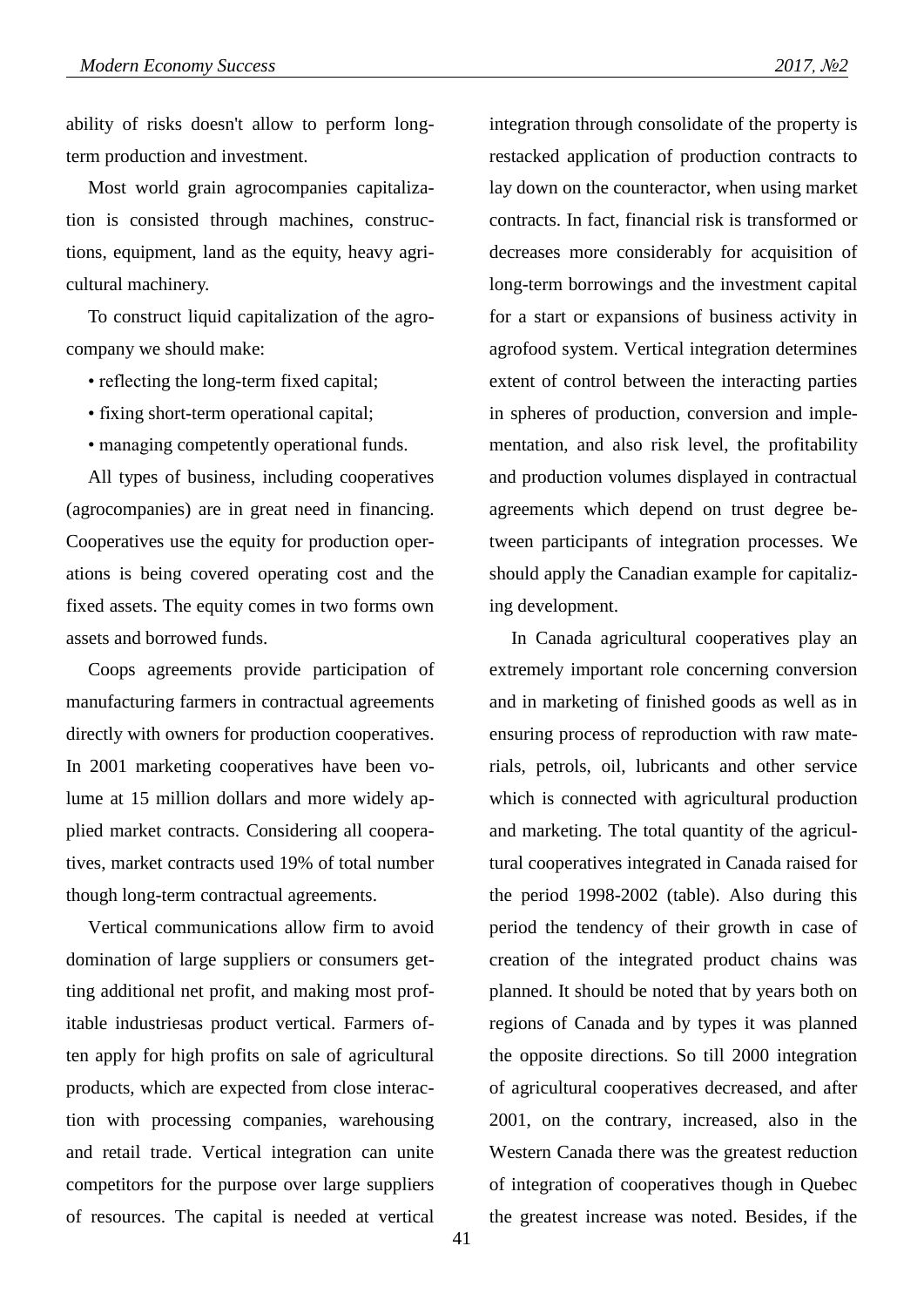number of agricultural supplying cooperatives on integration degree in a product chain sharply decreased, then the number of the marketing and serving cooperatives considerably increased. Integration of agricultural cooperatives includes process of establishment of close cross-industry ties both in cooperative, and between them in a product chain. Agricultural cooperatives in 2002 earned 14 billion dollars in comparison with 19 billion dollars in 1998. Decline in yield of agricultural cooperatives was considerable in 2002 in comparison with 1998 and constituted 34% in marketing cooperatives. It is connected with implementation of profile assets, revenueproducing such companies as Agricore and Saskatchewan Wheat Pool (SWP). In the table the largest 10 agricultural cooperatives of Canada among which SWP is the largest and winning first place are described.

Important indicator in assessment of activities of agricultural cooperatives of Canada is cost of economic production of goods and services – (VA). Besides, rather significant indicators are also gross value added (GVA)t is net earned means to the taxation (NEBT), wage (W) and a rate on debts (credits) (I). The difference (distinction) (DEP) – is calculated.

A quality is being become important component in market contracts which holds a specific place in pricing. At the same time generally consider, as a rule, quality and the used raw materials. In market contracts use several schemes of pricing. In some the uniform price for the agreement signature moment is established to mitigate price fluctuations in the future, in other cases also use the basic price which changes proceeding only because of quality characteristics, in case of change of the last at the time of implementation of the contract to guarantee the minimum level of profit. When calculating of both the uniform price, and basic the costs correlated with transportation and storage are considered, the difference between these price types is only that uniform price is, as a rule, established on products of one type with identical quality characteristics. Forming of uniform price in livestock production in many respects depends on the size of fodder costs for sagination of animals.

In contracts in which it is used uniform prices for products of future harvest the last can be established even when landing cultures, at the same time the right of possession on products of future harvest remains until implementation behind producer which bears the responsibility connected with transportation and storage. The vertical integration the following:

1. Risks in pricing. Market contracts, reducing influence of price risks, stabilize the level of the income for agro producers in time. Stabilization of profitability for the manufacturing farmer increases his market flexibility and potentially is a source of increase in the sizes of profit. Decrease in risks allows to increase considerably for the producer access to the equity. Very much a part mitigation of a price risk is means of decrease in production costs and receipt of a possibility of the weighed price policy directed to increase in a share in the market.

2. Market guarantees. Producers can have risks owing to changes of consumer preferences,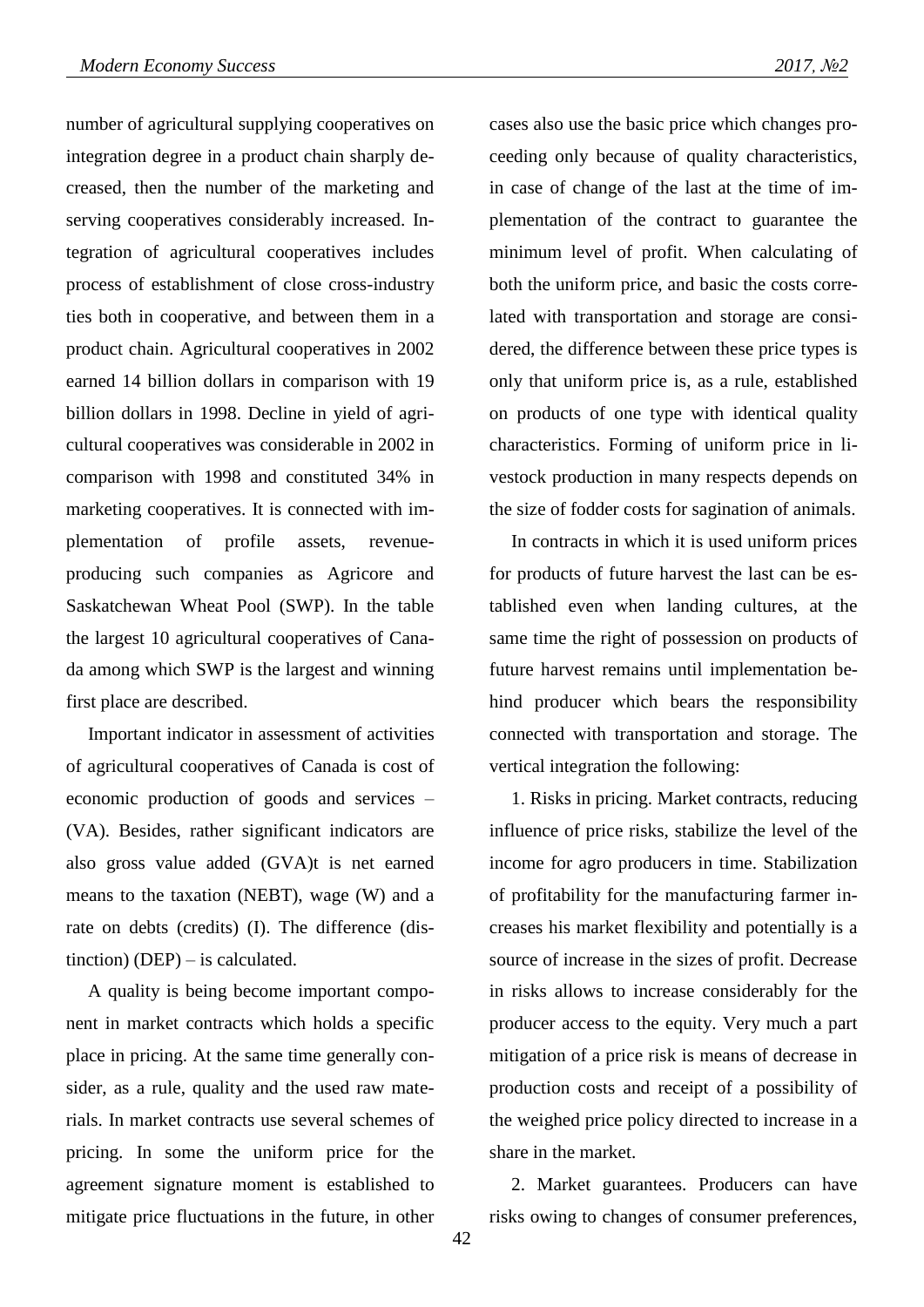and also the number of buyers in the market, problems with time of distribution of products and compliance of a condition of a production system to requirements of sales policy. Market contracts provide guarantees of requirements of the quality level and quantity to requirements.

3. Cost reduction on management of marketing. Application of long-term market contracts promotes reduction of time for a research and tracking of tactical changes in the market.

To maximize operating efficiency the modern overworking companies aim to increase control level over quantity and quality for cattle face

from the feeding entities, and also this activity guarantees reduction of risks for implementation of large investment projects. At the same time high capital cost and pressure of competitors forces the overworking companies to reduce idle production capacities.

The system of crediting is included 5 banks, CCC USDA and 96 credit associations: AgFirst, Agribank, Farm Credit of Texas and U.S. Agbank, The Agricultural Credit Bank (CoBank). They are owned the finance cooperatives and there are affiliated member associations (table 2, 3).

Table 2

| <b>Indicators</b>               | <b>Meaning of the Indicators</b> |
|---------------------------------|----------------------------------|
| Measure of finance cooperatives | 101                              |
| <b>Quantity of Members</b>      | 453.600                          |
| Wage                            | 10.498                           |
| Total percentage income         | $$5,4 \, bh.$                    |
| Net percentage income           | \$ 3 bln.                        |
| Total equity                    | $$124,9 \text{ bh}.$             |
| Credit portfolio                | \$96 bln.                        |

**The main indicators of farm credit service of finance cooperatives in the USA**

Table 3

## **Five largest finance cooperatives in the USA**

| Cooperative               | <b>State</b>   | <b>Associations</b> | Credit portfolio, \$ bln. |
|---------------------------|----------------|---------------------|---------------------------|
| AgFirst                   | South Carolina | 23                  | 15,6                      |
| <b>AgriBank</b>           | Minnesota      | 18                  | 34,7                      |
| Farm Credit Bank of Texas | Texas          | 21                  | 9,1                       |
| U.S. AgBank               | <b>Kansas</b>  | 29                  | 15,7                      |
| CoBank                    | Colorado       |                     | 26,3                      |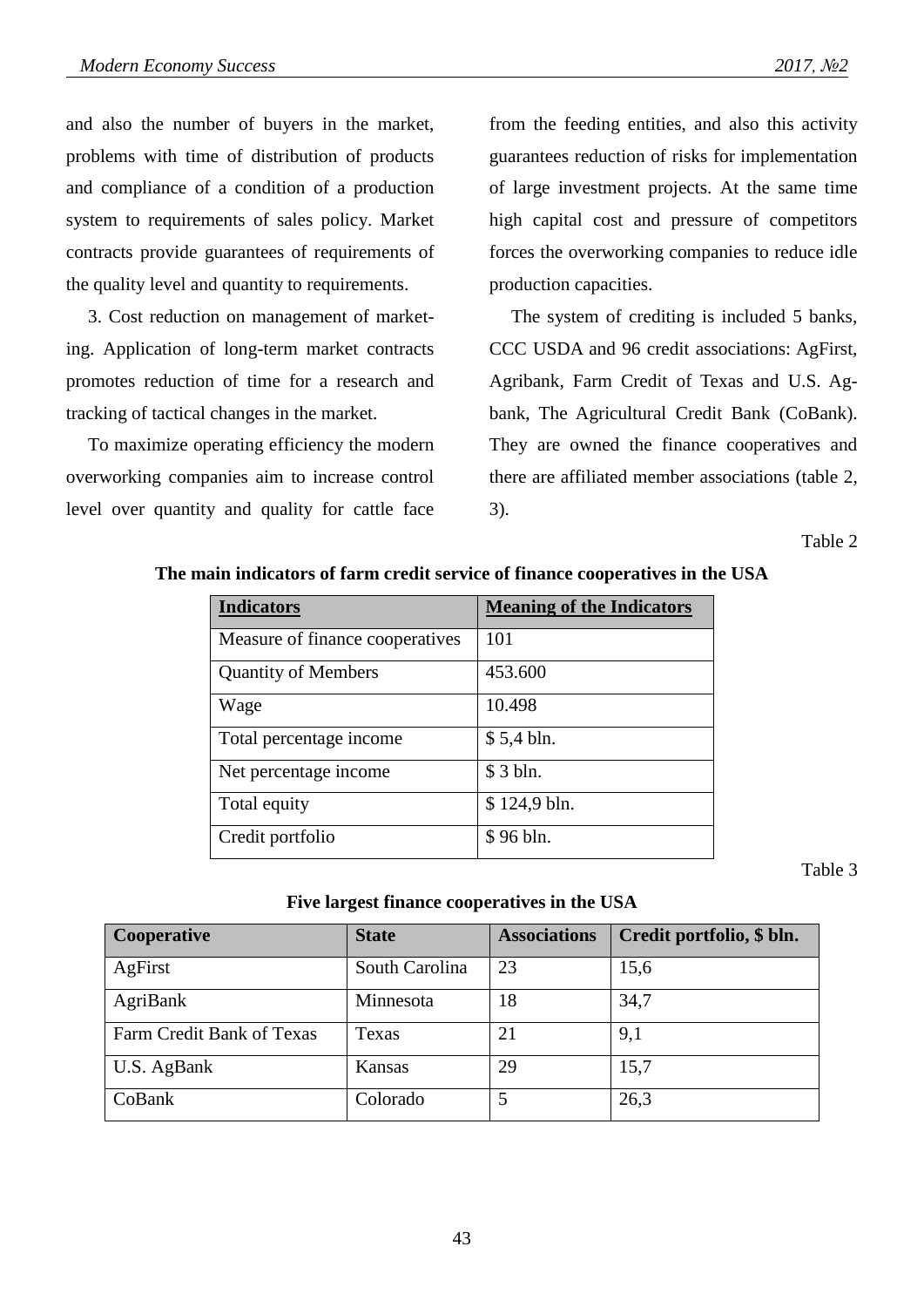### **Conclusion**

The system of the farm crediting is included CCC and banks. This is a federal program that is joined finance-crediting institutes. This system is build agricultural economy for farmers and ranchers and other service companies. Credit system provides the U.S. export, receiving the loans for buying rural houses, obtaining loans for farmers, financing of the infrastructure and communications, energy and water consuming. These banks are jointly owned to Federal Farm Credit Banks Funding Corporation. The system of crediting is based at Farm Credit Act and has a control from Farm Credit Administration. On ending 2014 credit system has been joined 125 bln. USD dollars with annually net income is 1 bln. USD dollars into each from 5 banks for last 10 years. The strict management and reasonable level of the long-term and short-term crediting are increased the capitalizing more that 17% total entity [8, 11].

This system of crediting is actually for Russian bank system, where agricultural crediting is represented to Russian Agricultural Bank. After sanctionties the bank got the loss after capital revaluation. Many farmers cannot get the credit and returned the buying mashines and combines and others. One of the most important ways that is done by the Russian Government is effectfully using land and pension financing.

The U.S. science and research were made a big job the giving characteristics of the new generation cooperatives development in Agribusiness. They were following describing and characteristics:

1. Closed Membership;

2. The Participating dependences from right accesses and ownership in the capital;

3. Transparently ownership;

4. The investments and assets could be combined or not yet with additional cost and capital.

The market distribution is tradition method that is a distribution at current prices on the market [4, 9]. Production and marketing contracts are the measure of the vertical integration. To apply the contracts in the agribusiness there is helping to optimize and better controlling and forecasting of the finance stream.

#### **References**

1. Farm Bill 2014-2018. Washington D.C.: USDA, 2014. 7000 p.

2. Johnson R., Hanrahan C., Schepf R. Comparing U.S. and EU Program Support for Farm Commodities and Conservation. CRS Report for Congress. Washington D.C., 2010.

3. Report USDA. Cynthia Nickerson and others. Trends in U.S. Farmland Values and Ownership. 2012. February. 47 p.

4. Agricultural statistics. Washington D.C.: USDA, 2000-2016. 990 p.

5. Agricultural cooperatives in 21 st Century. Report. Washington DC: USDA, 2002. 42 p.

6. Joskow P.L. Asset Specificity and Structure of Vertical Relationships: Empirical Evidence // Journal of Law. Economics and Organization. 2008. №4. P. 95 – 117.

44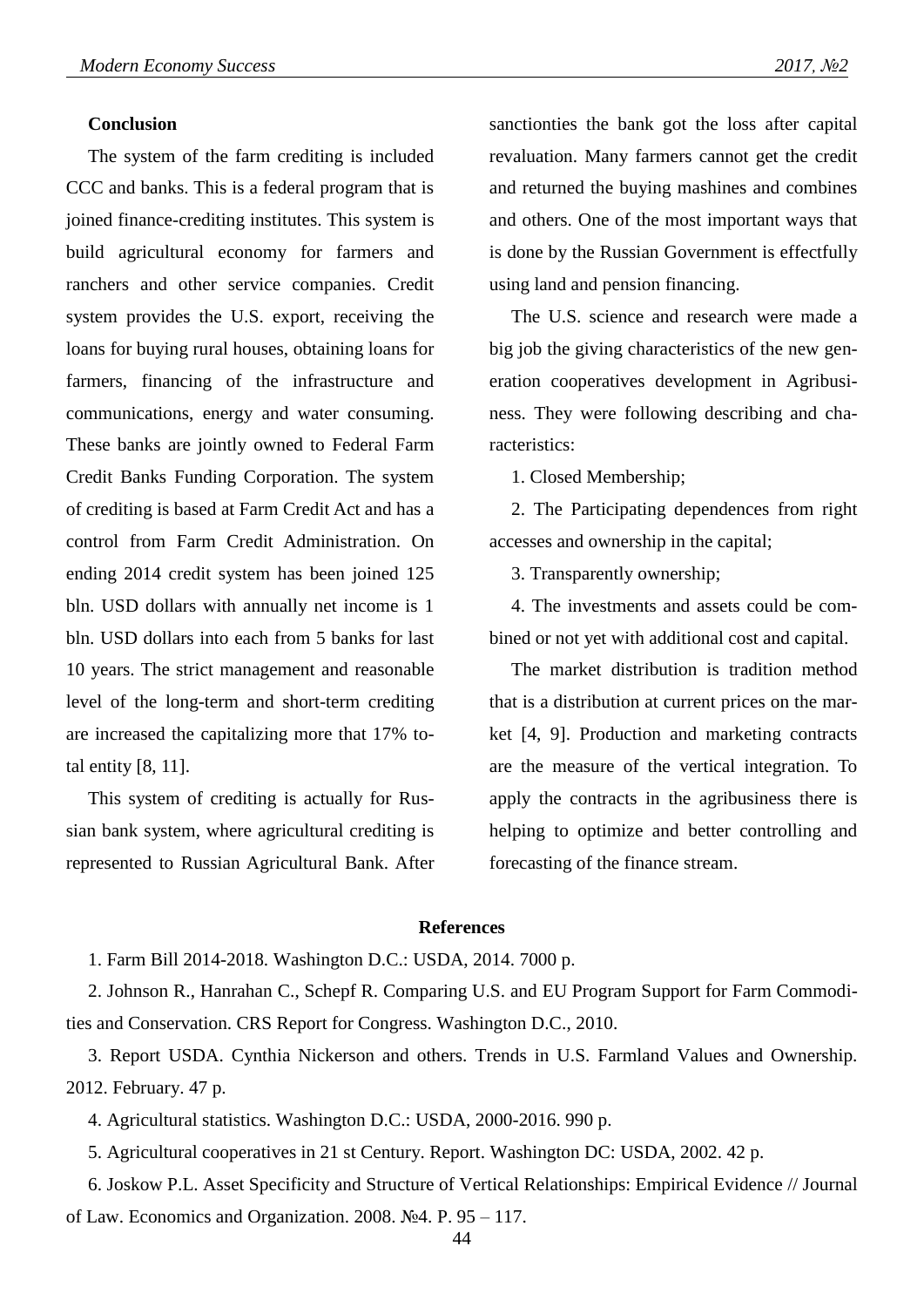7. Joskow P.L. Contract Duration and Relationship-Specific Investments: Empirical Evidence from Coal Markets // American Economic Review. 2007. №77. P. 168 – 85.

8. Martin S. Causes and Effects of Vertical Integration // Applied Economics. 1986. Vol. 18. P. 737 – 755.

9. Martinez S.W., Smith K., Zering. K. Vertical Coordination and Consumer Welfare: The Case of the Pork Industry. Washington D.C.: USDA. Economic Research Service. Agricultural Economic Report 753. 1999. August.

10. McFetridge D.G. The Economics of vertical integration in Agricultural Economics. Department of Economics. Carleton University Ottawa Canada. 2004. №4. P. 525 – 531.

11. USDA, Risk Management Agency. Introduction to Risk Management. Understanding Agricultural Risks: Production, Marketing, Financial, Legal, Human Resources. 2001.

12. Vertical coordination in the U.S. food system / edited by S. Jeffrey Royer and T. Richard Rogers Brookfield. USA – Singapore – Sydney, 2000. 783 p.

13. Warren-Boulton F.R. Vertical Control of Markets: Business and Labor Practices. 1998. Cambridge. Mass.: Ballinger Publishing Co.

14. Williamson O.E. The Vertical Integration of Production: Market Failure Considerations // American Economic Review. 1971. №61. P. 112 – 123.

15. Williamson O.E. Markets and Hierarchies: Analysis and Antitrust Implications. New York: Free Press, 1975.

16. Balashenko V.A. U.S. State Farm Policy: Integration Experience. Russian Institute of Organization, Labor and Management in Agriculture: monograph. Moscow: NIPKTs-Voskhod, 2013. 308 p.

17. Kamalyan A.K., Balashenko V.A. Forms and Methods Development of State Policy Regulation in the Agro-Industrial Complex: monograph. Moscow: NIPKTs-Voskhod, 2015. 412 p.

18. Nosov V.V., Kotar O.K. U.S. Government participates in the insurance agricultural programs and helps of the farmers at the climate cataclysm // Siberian finance school. 2013. №1. P. 50 – 54.

19. Pshikhachev S.M. The U.S. Agriculture: main tendency development and ecologically and economic sustainable development of the branch. Moscow: RIAPI named after A.A. Nikonov, Enciklopediya rossiyskikh dereven, 2011. 442 p.

20. Russian Agriculture: Crossed or Barricades? Allan Mustard's Speech. U.S. Experience of Development Education and Agriculture: textbook. FEP FAS USDA Washington D.C. 2010. P. 4 – 16.

21. Organization and Economic mechanism of agricultural state support. Bespakhotnykh G.V. Rosinformagrotekh, 2004. 352 p.

22. Report of Agricultural Department in Russia 2002.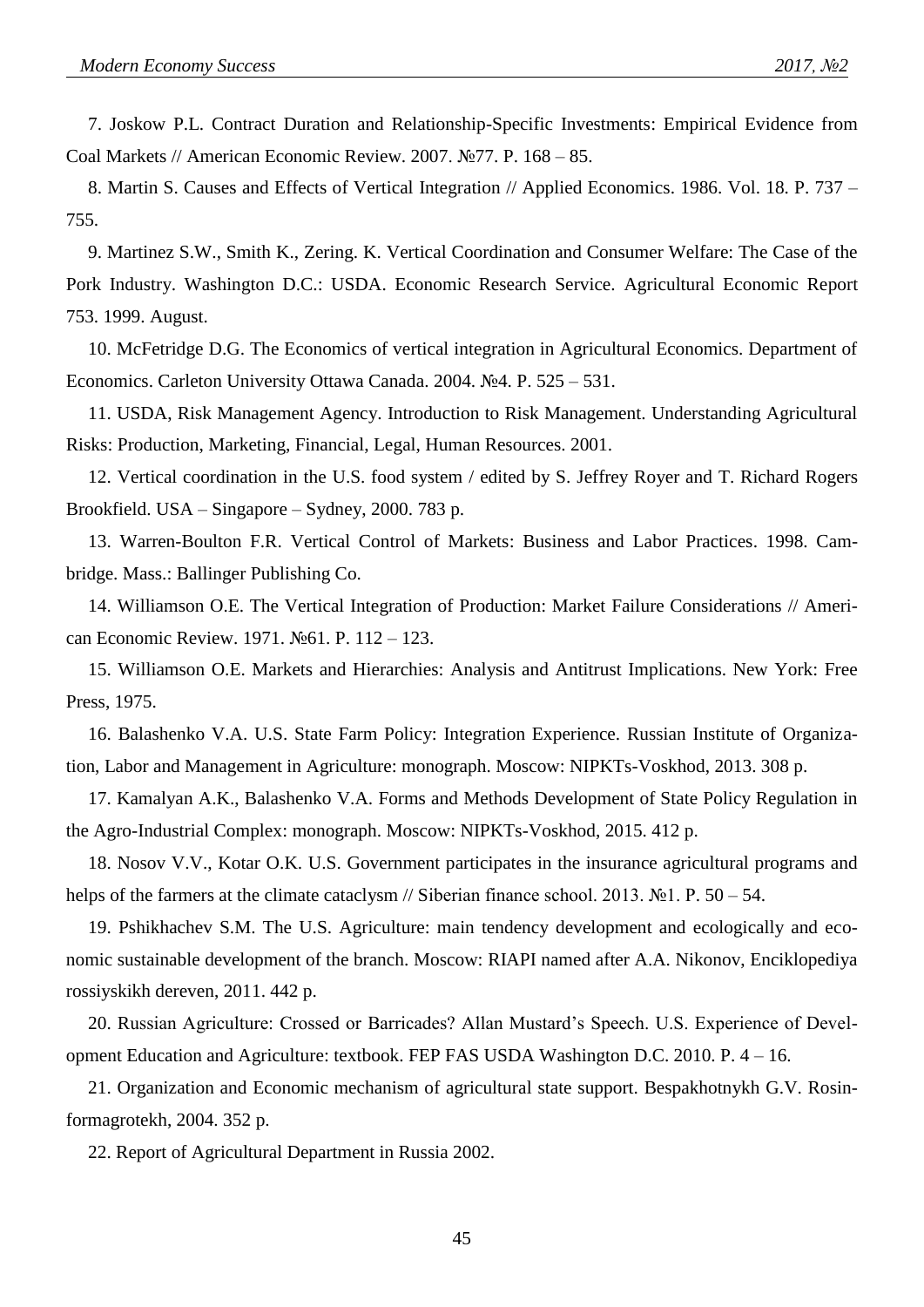23. Risk Management and Contracting in Agriculture: theory and practice: monograph / S.M. Pshikhachev, V.A. Balashenko. K.A, Zhichkin, A.A. Penkin, Zh.S. Pshikhacheva, L.N. Zhichkina, Ye.A. Kalinichenko. Moscow: NIPKTs-Voskhod, 2016. 208 p.

24. Petrikov A.V. The modern situation in the agrarian sphere and product safety problem // Economist. 2001. №3.

25. State program of Agricultural development on the 2013-2020 / Report of the Russian Government 717 from 07. 14.2012.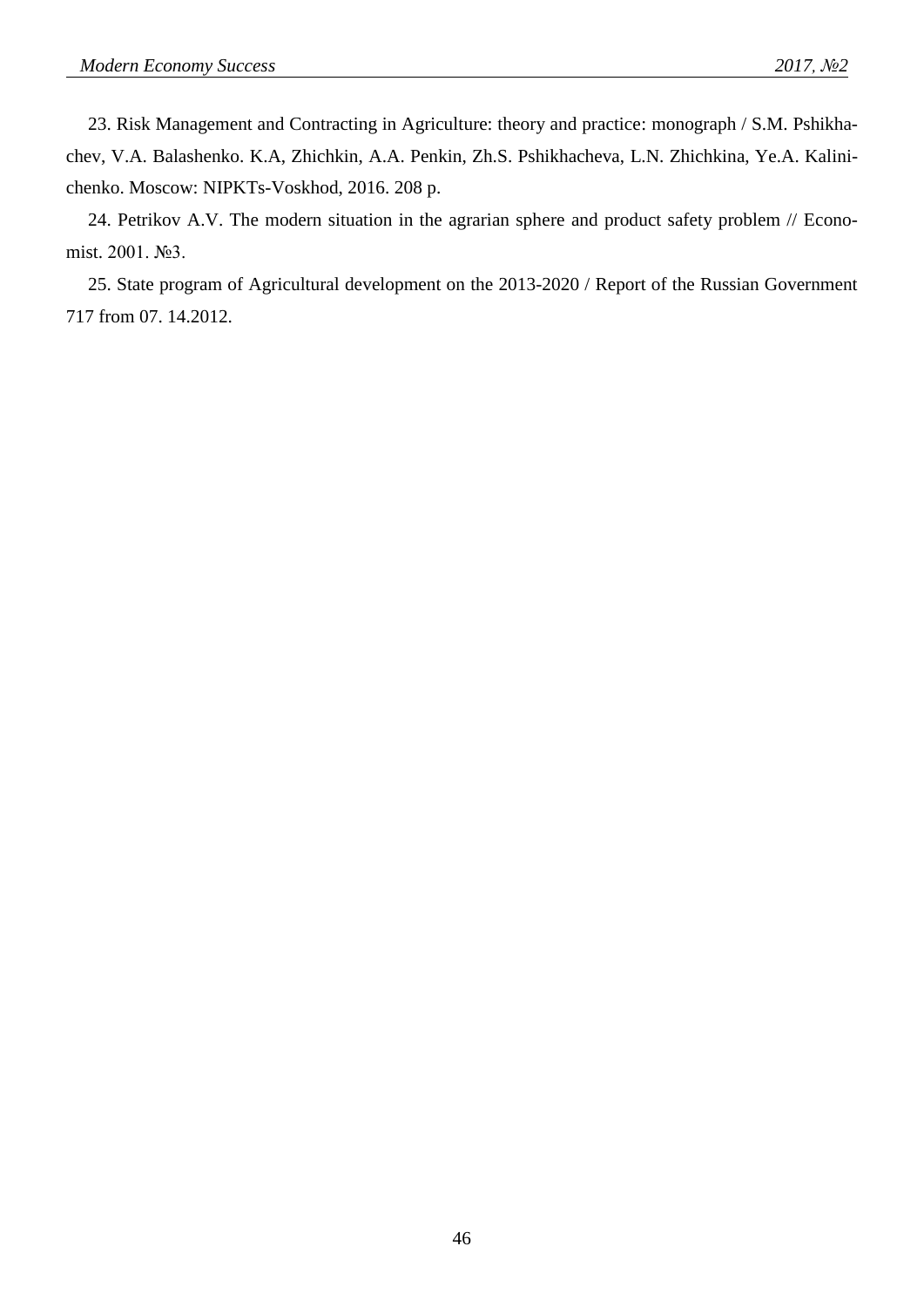#### **Lipina S.A.**

*Ph.D., Doctor of Economic Sciences, Head of the Research Laboratory at The Russian Presidential Academy of National Economy and Public Administration (RANEPA), Director, Center for Strategic Management and Spatial Development of the Council for Study of Productive Forces of the Ministry of Economic Development of the Russian Federation (SOPS), Member of the Academy of Sciences of the Arctic.*

#### **Lipina A.V.**

*Engineer, National University of Science and Technology "MISiS", Junior Researcher at the Research Laboratory, The Russian Presidential Academy of National Economy and Public Administration (RANEPA), Junior Research Fellow, Center for Strategic Planning methodology, SOPS, Ministry of Economic Development of Russian Federation.*

# **INNOVATION DEVELOPMENT: ENVIRONMENTAL TECHNOLOGY FORESIGHT AND THE DEVELOPMENT OF GREEN ECONOMY SECTORS**

**Abstract:** the development of mankind requires a speedy transition to new principles and economic activities related to the production, distribution and consumption of goods and services that would contribute to the welfare of the person in the long run, without putting the future generation of significant environmental risks into uninhabitable environment. The concept of "green economy" is becoming a great public outcry. She is actively discussed by international experts, policy makers, non-governmental organizations. Many countries use a variety of "green economy" tools in their national policies and development strategies. On the need for "green" growth is increasingly spoken in Russia, including at the highest political level. At the same time, many developing countries fear that the use of "green economy" model can slow down the process of their development. This problem requires further analysis and study of the extent to which this is true and how we can mitigate the possible costs.

The article analyzes the development prospects of Russia's innovative technology based on the trinity concept of "green" innovation economy, energy efficiency and sustainable development in detail reveals the possibility of the development of green sectors, proposes measures and mechanisms for promoting new models of economic growth, focused on sustainable development in the stabilization of consumption wealth and traditional industrial growth.

The article stresses that since UNDP experts have identified five priority sectors for the implementation of the concept of transition to "green" economy (energy (electricity, heat, oil and gas); decrease the harmful effects of the transition to alternative energy, and water – one of the priorities for the state, which seeks to reduce water consumption by half by 2020; waste, the government aims to increase the current level of waste to 70% by 2020 year, agriculture and forestry should increase production without deteriora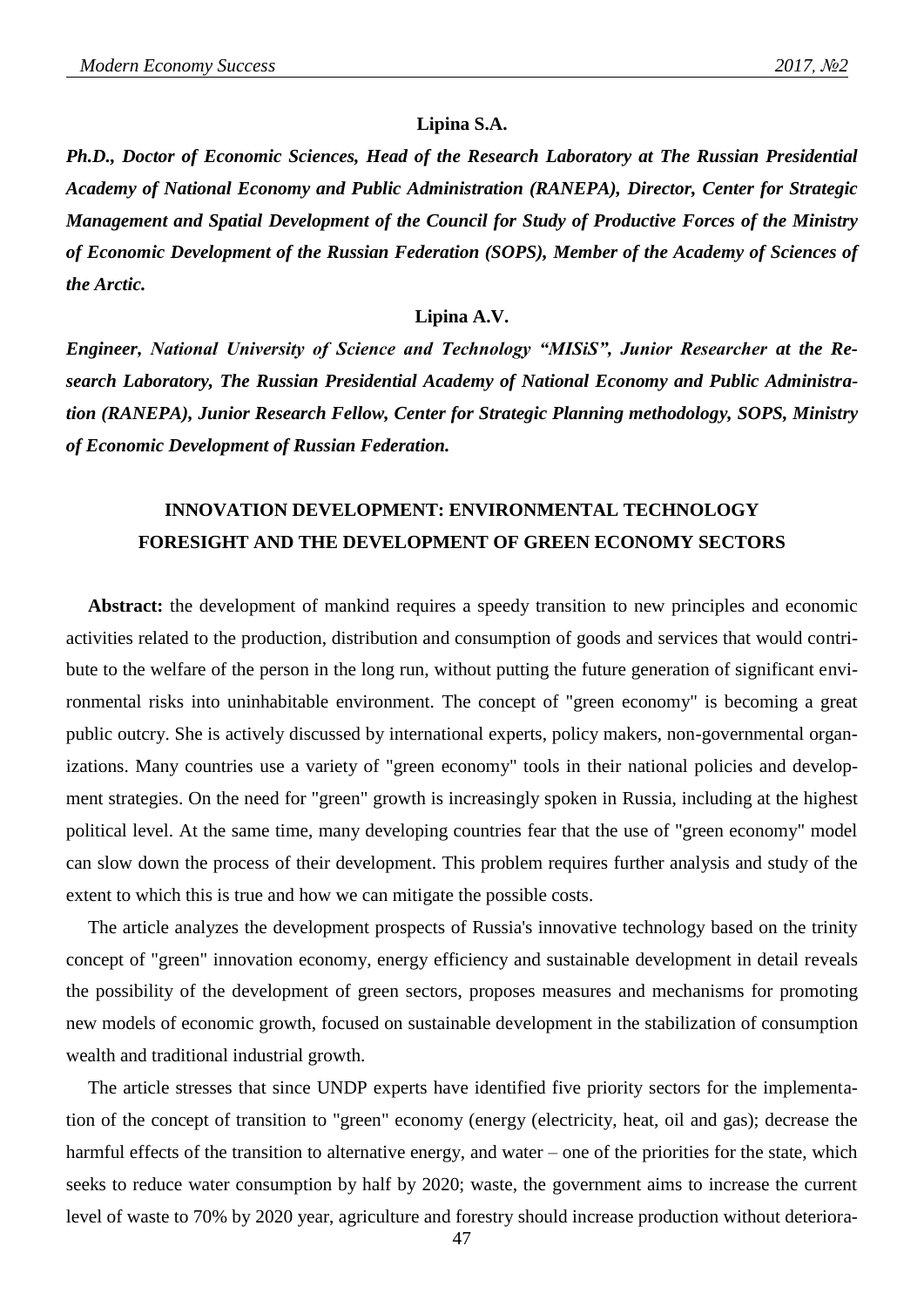tion of soil fertility and the environment in general, transport, the majority of traffic in the Russian Federation carried out on diesel / gasoline, which also requires the development of alternative "green" approaches to improve the country's trade capacity.), it is precisely these sectors are a priority for integration into the process of strategic planning of development of the Russian economy. The need for advanced development of these sectors, certain specific areas of scientific research and technological development, including clean energy, new technologies in agriculture and "green" technologies in the industry requires urgent solutions and acts as the first stage of transition to sustainable development that fits within the environmental features of the Russian Federation. The transition to a "green" economy implies complexity and interconnectedness conducted in the regions of Russia measures presented in the form of individual plans, covering both the potential and the expected socio-economic effects.

**Keywords:** innovative development, sustainable development, green economy, green growth, environmental management, ecology

Environmental legislation abroad, developed in accordance with global trends and challenges against the background of strengthening the environmental pillar of sustainable development, where one of the most important trends and sustainable socio-economic policy is consistent integration of social, economic and environmental policies in the field of sustainable development. Continuous improvement of normative legal regulation in the sphere of environmental protection, the regulation of the major human activities that have or are likely to have on its negative impact, passed on partnership and efforts concentration principles, taking into account the degree of interaction between state institutions and the growing influence of supranational political, economic, social and environmental actors as well as civil society.

International experience in the field of environmental management held its formation under the influence of the public inquiries to state authorities, who were required to the complex task

of ensuring sustainable economic growth and competitiveness of national economies in the context of globalization and simultaneously reduce the negative impact of economic activity on the environment. Based on the recognition of the need for gradual change current unsustainable consumption and production patterns and the need to move to a more integrated model of development, and the importance of dissemination of sustainable development practices in the cooperation with other countries, including developing, the main objective is to determine and develop measures to long-term and continuous improvement of the quality of life through the creation of sustainable communities that are able to effectively manage resources, to use innovative and ecological potential of the economy and, ultimately, to ensure prosperity, environmental protection and social cohesion.

The evolution of the normative legal regulation in the field of environmental protection was carried out as part of the overall transformation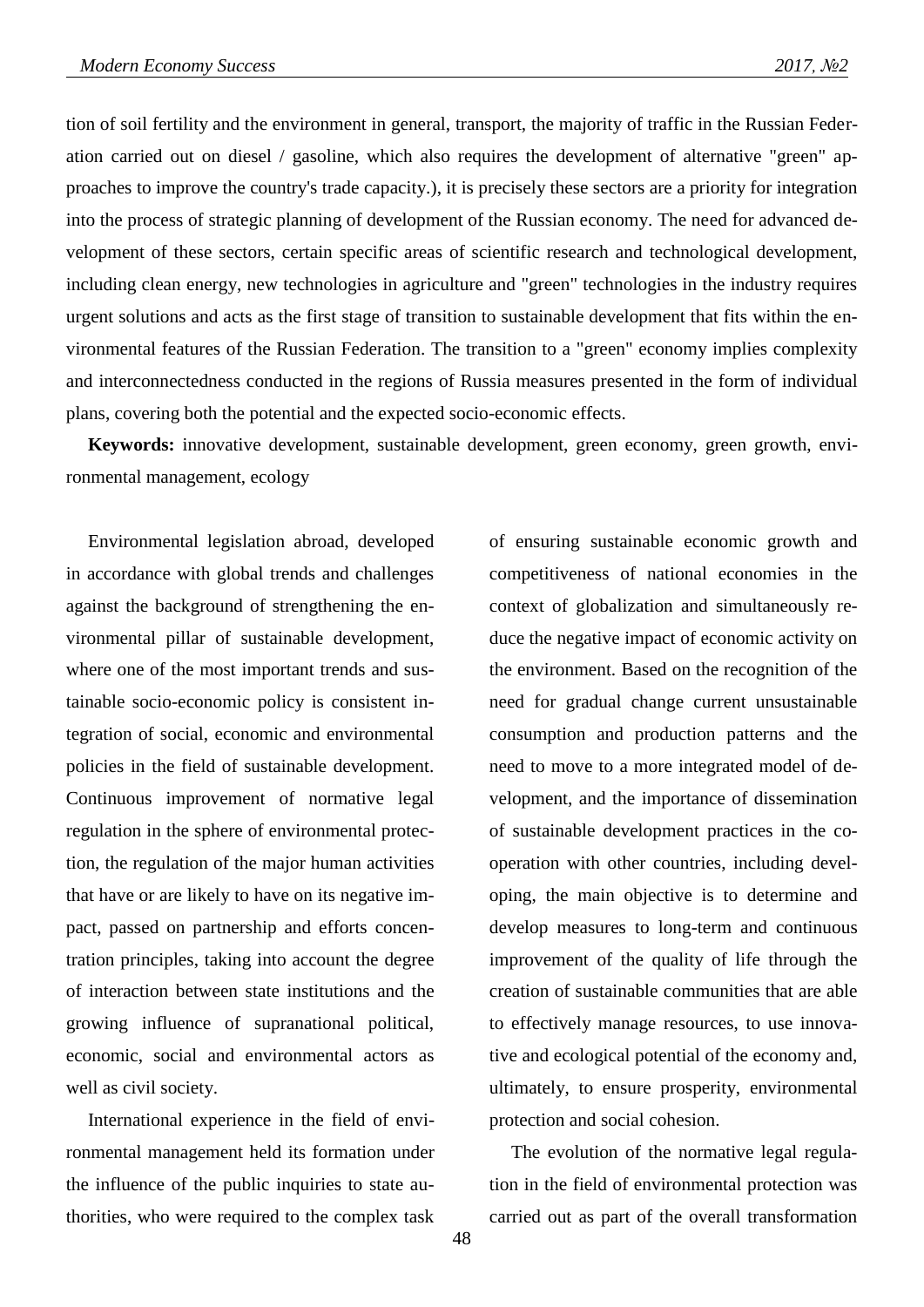of the system of state regulation in the OECD countries, which began in the 70s of the last century, which have increasingly been linked to the process of public policy aimed at an integrated approach to solving problems, in contrast to preexisting attempts to solve individual problems as they arise.

In the historical aspect of the establishment of international experience on environmental issues can be divided into several stages, each of which is characterized by a certain understanding of the relationship between ecology and economy. The history of the introduction of the ideology of ecological economy is based primarily on the tremendous work carried out by international and national organizations, as reflected in the aggregate of regulations and research base, which contributed to the formation of values in the public mind "green" housekeeper.

Along with climate change, which dictate the need for a global transformation of the economy, current global financial and energy crises also stipulate the urgent need to find new models of economic growth, focused on sustainable development in the stabilization of consumption of material goods and the traditional industrial growth.

The development of mankind (and soon just his physical survival) requires a speedy transition to new principles and economic activities related to the production, distribution and consumption of goods and services that would contribute to the welfare of the person in the long run, without putting the future generation of significant environmental risks into uninhabitable environment.

The crisis of recent years have forced many international organizations and institutions to step up research of the quality of modern economic growth and the search for innovative models to ensure the harmonious development of man and nature. One such model is proposed by the UN concept of "green growth", which provides a qualitative change in production and consumption patterns, the integration of "green" principles in strategic planning and budgeting, the greening of business and infrastructure.

The last decades of progressive mankind concern about the environment (OS), aware of the fact that the problem is related to the operating system is of global importance for the survival of mankind and recognizing the need to develop a certain uniform set of policies and measures in respect of different countries to the human impact on the environment and environmental management.

The main international legal protection in the field of environmental protection are the sources of international conventions, treaties, agreements, resolutions and documents of international organizations in terms of environmental protection and rational use of natural resources.

The main sources of international law (in accordance with the Charter of the International Court of Justice) are international conventions and customary international law. Customary international law is based on the repeated practice of the state, according to the conviction related to a legal obligation. Although the new provisions of customary law may appear relatively soon, the rapidity with which the awareness of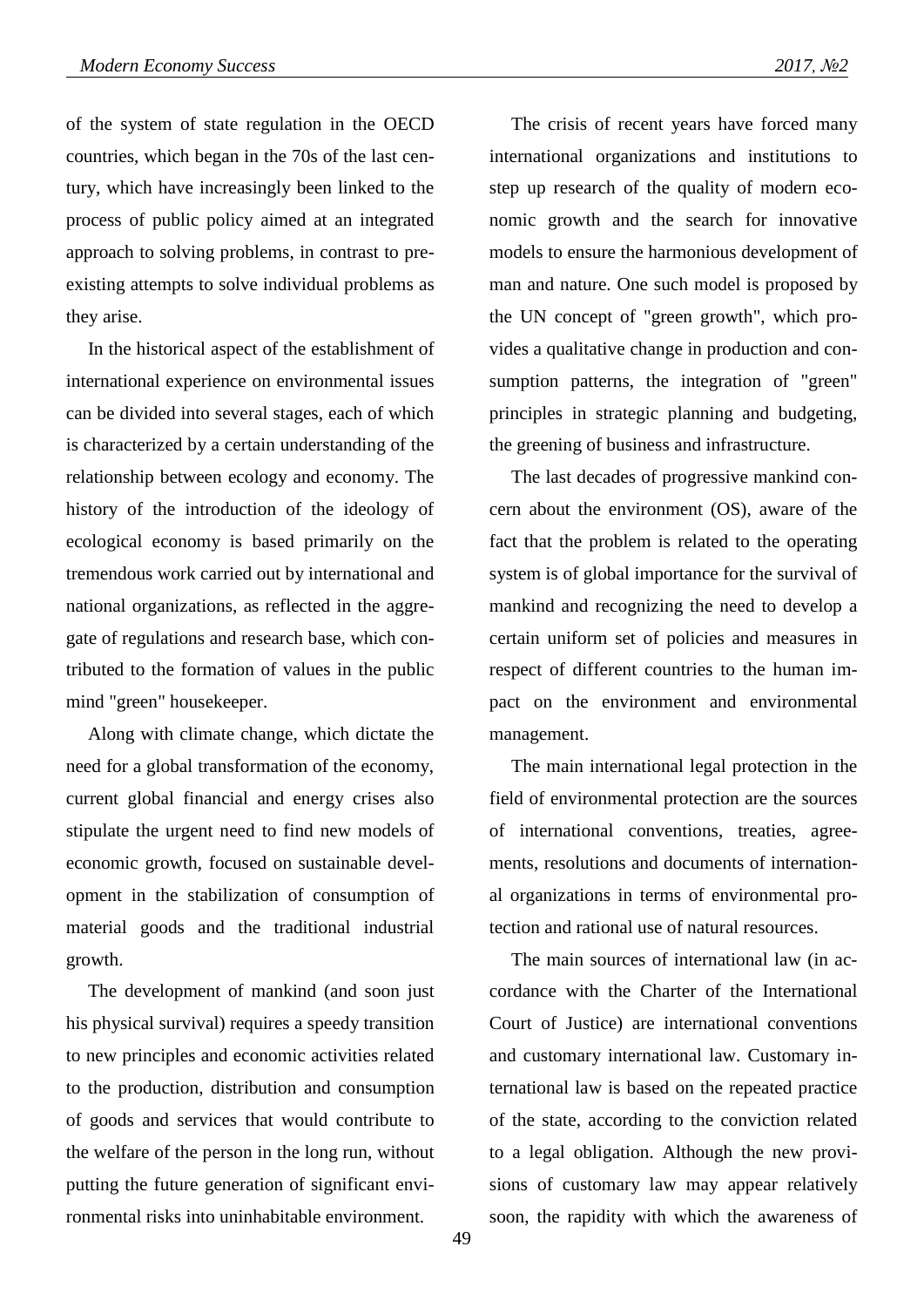global environmental issues were among the priorities of international policy, means that in the evolution of the rule of law customary law is giving way to conventional or treaty law. Another important aspect of the international regulation of environmental protection is the development of "soft law" – non-binding legal instruments, which are laid in the recommendations and promising directions for future action, or which are an expression of the political commitment of states to achieve certain goals.

In general, the analysis of the international in the field of environmental agreements shows the apparent movement of their purely declarative content and prohibitive measures to the specific measures the formation of economic responsibility and international financial software implementation mechanisms decision-making mechanisms, especially with regard to assisting developing countries and countries in transition economy.

The rapidly developing over the past two decades, the concept of "green economy" is designed to ensure a more harmonious coordination of economic, social and environmental aspects of development, which would be acceptable to all groups of countries – developed, developing and transition countries.

The concept of "green economy" is becoming a great public outcry. She is actively discussed by international experts, policy makers, nongovernmental organizations. Many countries use a variety of "green economy" tools in their national policies and development strategies. On the need for "green" growth is increasingly spoken in Russia, including at the highest political level. At the same time, many developing countries fear that the use of "green economy" model can slow down the process of their development. This problem requires further analysis and study of the extent to which this is true and how we can mitigate the possible costs.

Almost all countries believe that the "green economy" is an important tool to achieve sustainable development and poverty eradication. Developing countries are the result of "green economy" see the eradication of poverty, the achievement of justice, attract investments while increasing resource efficiency, the creation of new jobs and increasing opportunities for access to new markets. BRICS countries believe that the transition to a "green economy" should mean a change in patterns of consumption and production in the industrialized countries, as well as the fight against poverty.

However, the least developed countries, are still wary of the potential impact of policies of "green economy" in the industrialized countries to their own economic prospects. They expressed doubt will be possible to ensure adequate access to technology and the required level of investment.

There is a widespread fear that the global standards and certification systems related to the transition to a "green economy" will lead to "green protectionism" and limited access to markets, and developing countries will impose additional conditions for official development assistance from donors.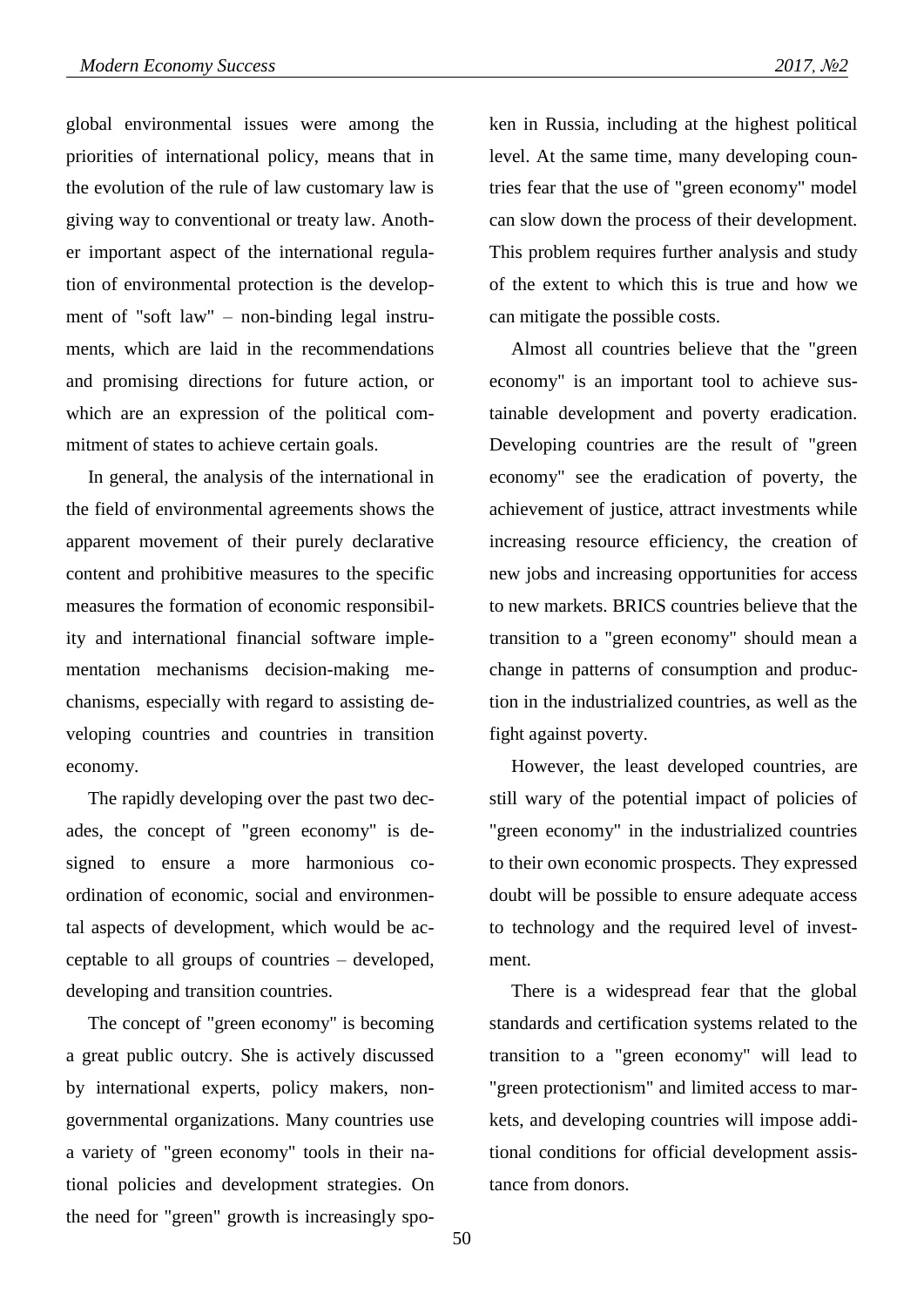The world is actively developing criteria and indicators for sustainable development, containing often highly complex system of indicators. Traditional economic indicators such as GDP, do not give a correct idea about the effectiveness of the economy, since do not reflect the negative impact of production and consumption of natural capital. Ideally, the change in the value of natural capital should be evaluated in terms of money and be reflected in national accounts.

This is one of the objectives of improving the system of environmental and economic accounting (SEEO), carried out today by the Statistics Division of the Secretariat of the United Nations, and intended to take into account in the assessment of the World Bank adjusted net national savings.

For sequential movement in the direction of Russia it is necessary to implement strategic planning system, which would include public administration sustainable development a hierarchy of long-term and medium-term development plans, taking into account the ecological and socio-economic factors.

To integrate the principles of "green economy" in the processes of strategic planning and forecasting consistent work is needed on the adoption of a complex system of measures.

At the heart of the main strategic directions of development of the countries in the 21st century, the concept serves three main points: "green" innovation economy, energy efficiency and sustainable development. We keenly feel that the old economic and social methods are no longer suitable. A more acceptable compromise. Where

in addition to the main purpose of economic development (meeting the state's needs and export the resource), an independent meaning should receive such innovation important priorities as ensuring environmental safety at the practical level, conservation of ecosystems, the use of territories of regions of the world for tourism, the organization in their reserves, etc. also, the ongoing development of world energy is accompanied by the restructuring of the energy balance, the change in the role and importance of individual energy [1].

The transition from the traditional model of economic growth to green economy is a global trend that defines sustainability not only of individual national economies, but also around the globe as a whole, and promote the green economy is the main and only way [2]. The United Nations (Environment Programme UNEP) and other international organizations (Global Institute "green growth» (GGGi), United Nations Economic and Social Commission for Asia and the Pacific (ESCAP), and others.) Play an active role in the promotion of «green growth». The entire international community objectively forced to look for ways to transition to the green economy – an economy that is based on the resourcesaving and environmentally friendly production, increases human well-being and reduces the risk to the environment.

Russia industrialized countries and has its own unique environmental, economic and social problems, differing unfavorable ecological situation related to insufficient integration of environmental considerations in the planning of the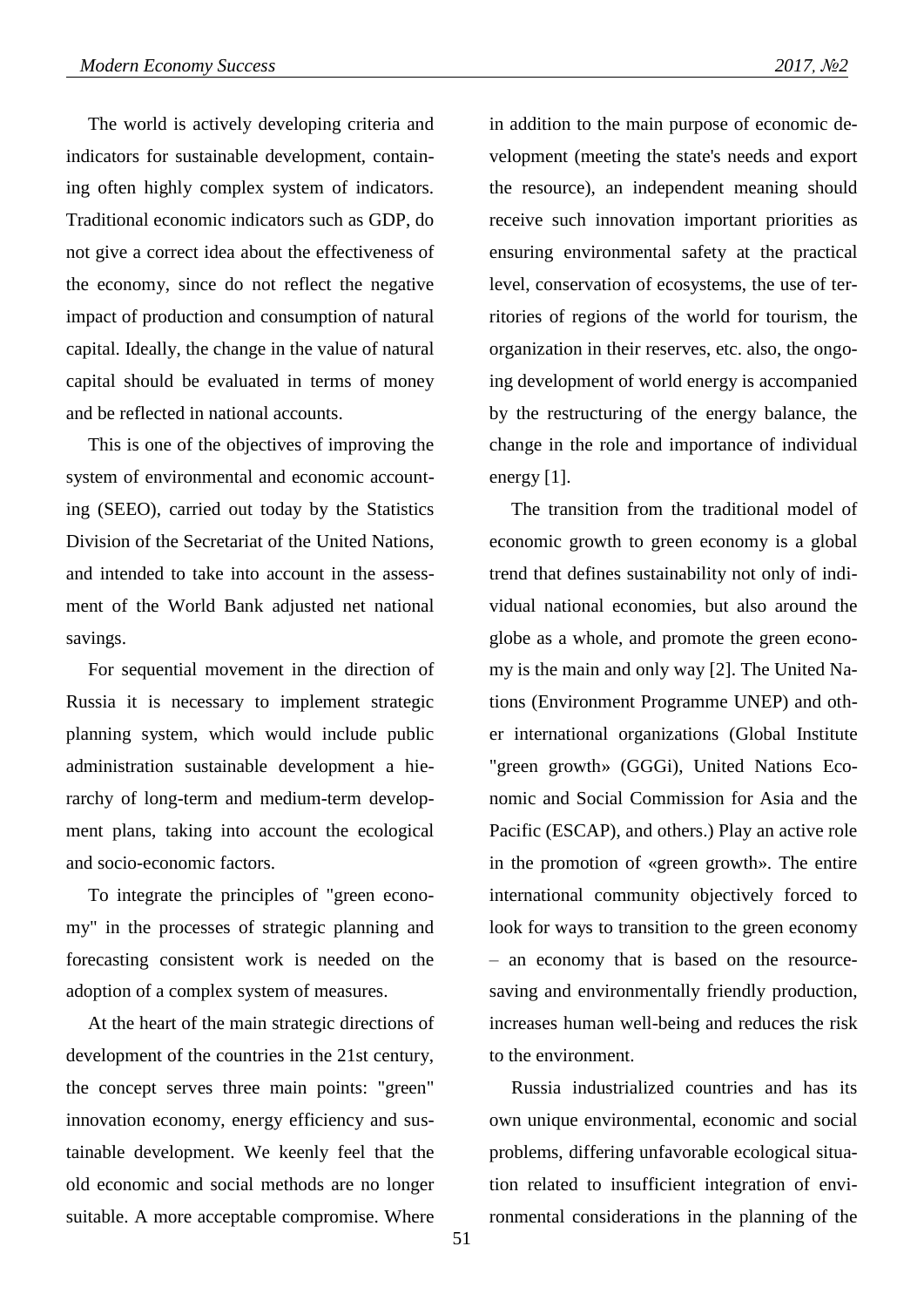development of industry in the previous years. In this regard, of particular relevance acquire strategic long-term planning with the adoption of urgent and effective measures to encourage investment in innovative environmental technology and products to ensure synergy between the three main levels of development – economic growth, social welfare and environmental protection and human health  $[4 - 13]$ . Now the important systematic approach to planning long-term socio-economic development of the Russian Federation, with the analysis of the modern natural and technological processes as the basis of profound scientific rethinking ecological orientation of social production and the optimization of the dynamic development of the economy, defining ways and means to ensure long-term sustainable development.

With all the variety and features substantial differences of national economies, the selection of an optimal set of indicators reflecting the "greenness" of the economy, is the most important information based on reliable forecasting of dynamics of financial performance "green" development of the country and its international authority in solving the problems of sustainable development. The choice of these indicators should take place in accordance with the international priorities, as well as taking into account the economic and natural-resource potential of the country.

Analysis of methodological approaches and a set of indicators that reflect the "green" economic development has shown that the methodological and informational basis for predicting the dynamics of change are quantitative indicators of the economy and macroeconomic variables. The solutions, reflected in the UN Declaration on the Environment 1992, Long-term vision and the important elements of the "green" development of the economies have been proposed, which is suitable for achieving a sustainable future.

In the past two decades in various countries began the transition to a "green" economy. The rapidly growing number of scientific studies conducted by international organizations, countries, corporations and civil society in the field of methodological approaches to the actualization of green growth indicators in the process of sustainable development in different countries.

As a rule, the results of these studies show that the country's transition to "green" economy has a strong economic and social rationale. There are compelling arguments in favor of doubling the efforts of the state and the private sector to implement the green economic transformation. The countries in this regard, the task of how to create a market economy rules of the game provide the advantage of "green" products. These conditions are achieved using a variety of tools and mechanisms, including as a result of refusing to provide outdated subsidy policy reform, and the creation of various incentives, strengthening market infrastructure, the redirection of public investment in the provision of green growth and the transition to government procurement of green products, technologies, works and services. Before the private sector is the problem of awareness and use of the state created by the possibilities offered by different stimuli transi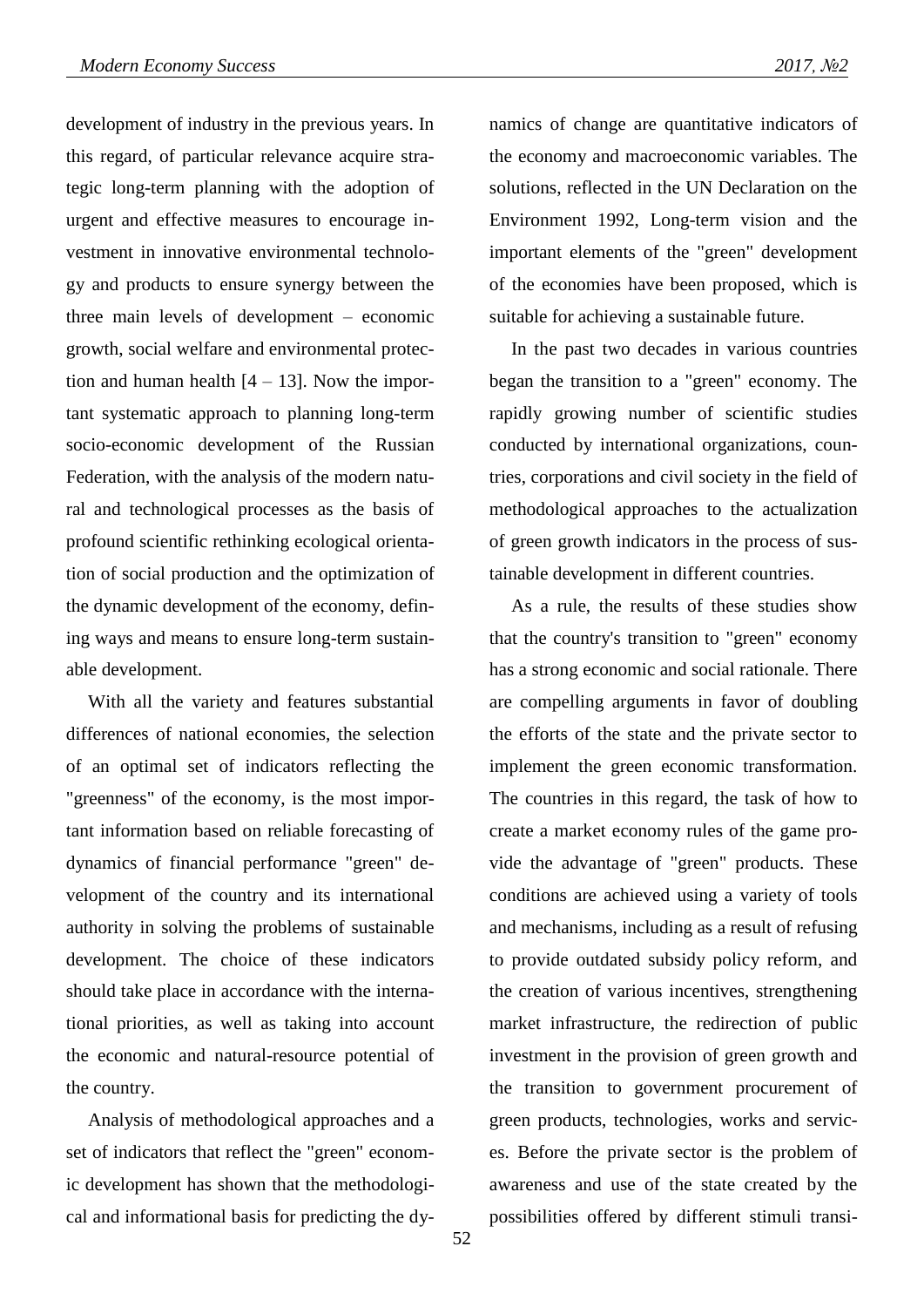tion to "green" economy, as well as responding to the policy priorities of the reform and price by increasing the volume of funding and investment aspects of green business development.

Within the UN there are a number of programs and organizations whose activities are aimed at providing support and assistance to countries on the path of sustainable development: UNEP, UNDP, UNIDO.

UNEP – United Nations Environment Programme. United Nations Environment Programme (UNEP), established in 1972. Its purpose is to provide leadership and encourage partnership in caring for the environment through the creation of opportunities for improving the quality of life of nations and peoples, without prejudice to future generations.

As a principal organ of the United Nations in the field of environment, UNEP is developing a global environmental program supports the implementation of the environmental dimension of sustainable development within the UN system, has steadily defended the natural environment of the world.

UNEP Governing Body, the Governing Council, composed of representatives of 58 countries, meets annually. Programs funded by the Environmental Foundation, formed by voluntary contributions from governments, involving trusts and small appropriation from the regular United Nations budget.

Functions and organization of the United Nations Environment Programme were defined by the General Assembly in its resolution 2997 (XXVII) of 15 December 1972 year. Areas of UNEP activities were expanded in 1992 in connection with the approval of the Assembly of the Agenda for the XXI century, and in particular paragraphs 21-23 of Chapter 38 (resolution 47/190).

At its nineteenth session, held in February 1997, the UNEP Governing Council adopted decision 19/1 Nairobi Declaration, in which the role of UNEP was re-defined as follows: "the United Nations Programme for Environment shall act as the leading global environmental authority that sets the global environmental agenda, promotes the coherent implementation of the environmental dimension of sustainable development within the United Nations system and that serves as an authoritative advocate for the global environment. "In October 2008, UNEP issued a "Green Economic Initiative", in order to revive the global markets, the purpose of which is the use of a historic opportunity to form at the moment the economy of tomorrow.

Mobilizing and re-orientation of the global economy for investments in clean technology and infrastructure, environmental management, forests, soil, water, air, combat climate change and increase employment in the 21st century – the main task of the document submitted by UNEP.

Deputy UN and UNEP Executive Director Achim Steiner, the Secretary-General, said: "The financial, fuel and food crises in 2008 is partly the result of a misunderstanding of the real situation and the inability of governments to intelligently manage the markets and to direct them. But they are also part of a large-scale collapse of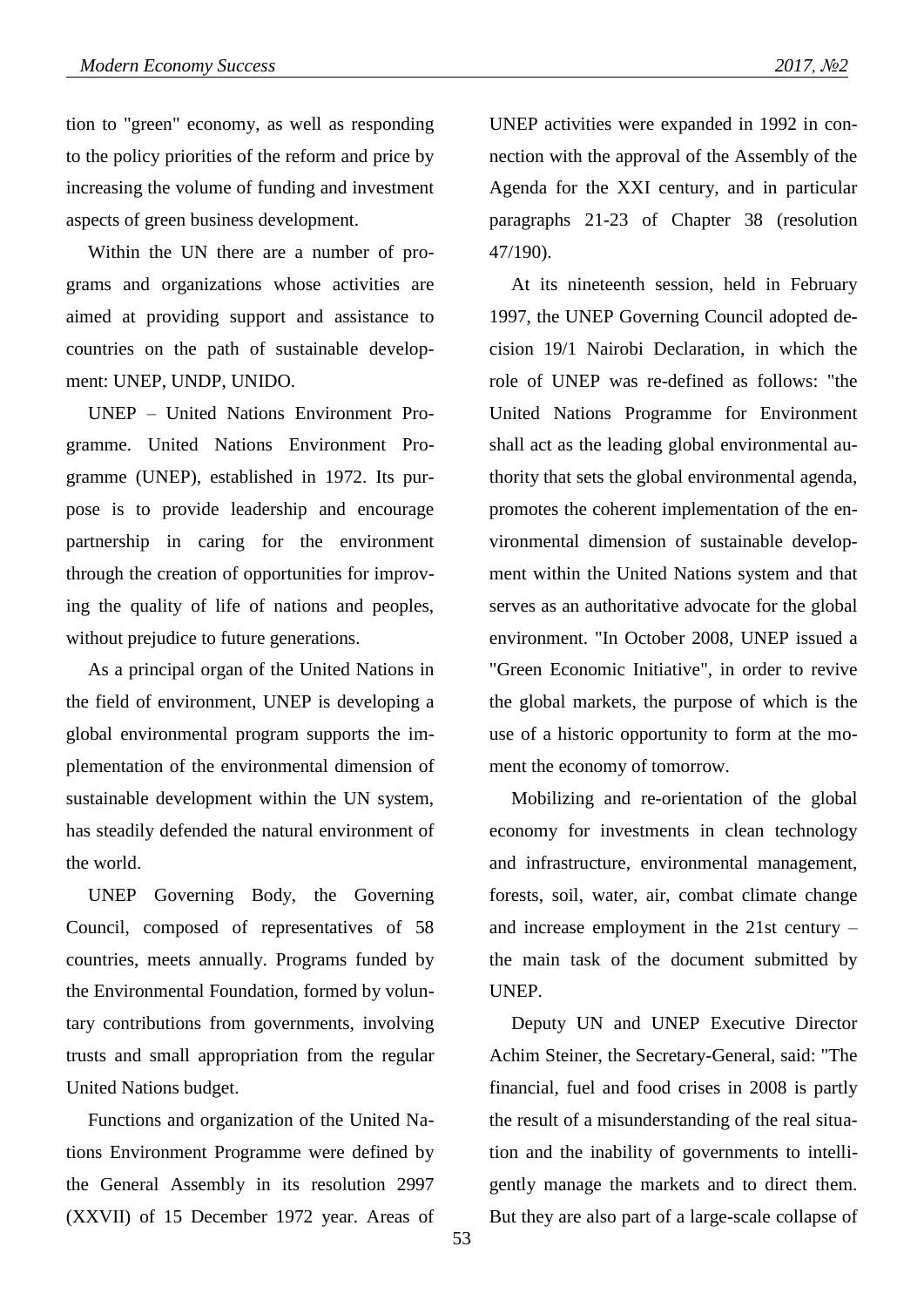the markets, causing even more profound and significant losses of natural capital and natural assets, coupled with the excessive dependence on a limited, often subsidized fossil fuels". "...The flip side of this coin is the enormous economic, social and environmental benefits that can arise from combating climate change and reorientation of investment in environmental management infrastructure – providing new green jobs in various sectors ranging from clean technologies and clean energy to sustainable agriculture and enterprise specializing in wildlife management", concluded Mr. Steiner.

Global climate change, the depletion of fish stocks and fertile soils up to forest ecosystems – vast natural "life support systems" operated by a small in comparison with the cost of equipment price, but they serve as repositories of water and carbon, provide stable soil conditions, the indigenous and the existence of the rural population, as well as store genetic resources, the cost of which is estimated trillions of dollars a year. Mr. Steiner noted the strong and urgent need for articulating vision and "transformational" ideas in the course of the Financing for Development Conference.

According to UNEP, the "green" technological revolution necessary to gain momentum as more and more jobs in the world will be in the environmental sector. For example, the UK has committed to develop a "green" economy in their own country and at the international level that will be beneficial to the business, the environment and development. UNEP initiative will contribute to these changes, in particular to help the international community understand how all dependent on the environment – soil, air, water and biodiversity necessary for our existence.

The goal of the new report submitted by UNEP, is to assist Governments in implementing the best choice and supply the correct market signals to investors, businesses and consumers around the world in support of the fact that "we are moving from the development of the planet's resources to the management and new investment in it".

"Green Economic Initiative", financed by the European Commission, the Governments of Germany and Norway, partly based on the proposals received from the  $G8 + 5$  two years ago.

In the course held in Bonn in May 2008, the Meeting of the Parties to the UN Convention on Biodiversity, associated with UNEP were submitted to the first phase of the study "The Economics of Ecosystems and Biodiversity (TEEB)" conducted by  $G8 + 5$  and financed by the European Commission and the Government of Germany. This study has revealed the extent of the economic losses due to normal business practices and noted the strong ties between the destruction of ecosystems, loss of biodiversity and persistence of poverty.

"Green Economic Initiative" has three pillars:

– Assessing and highlighting the environmental services at the national and international level;

– Ensuring employment by creating new jobs in the design and implementation of an appropriate "green" policies;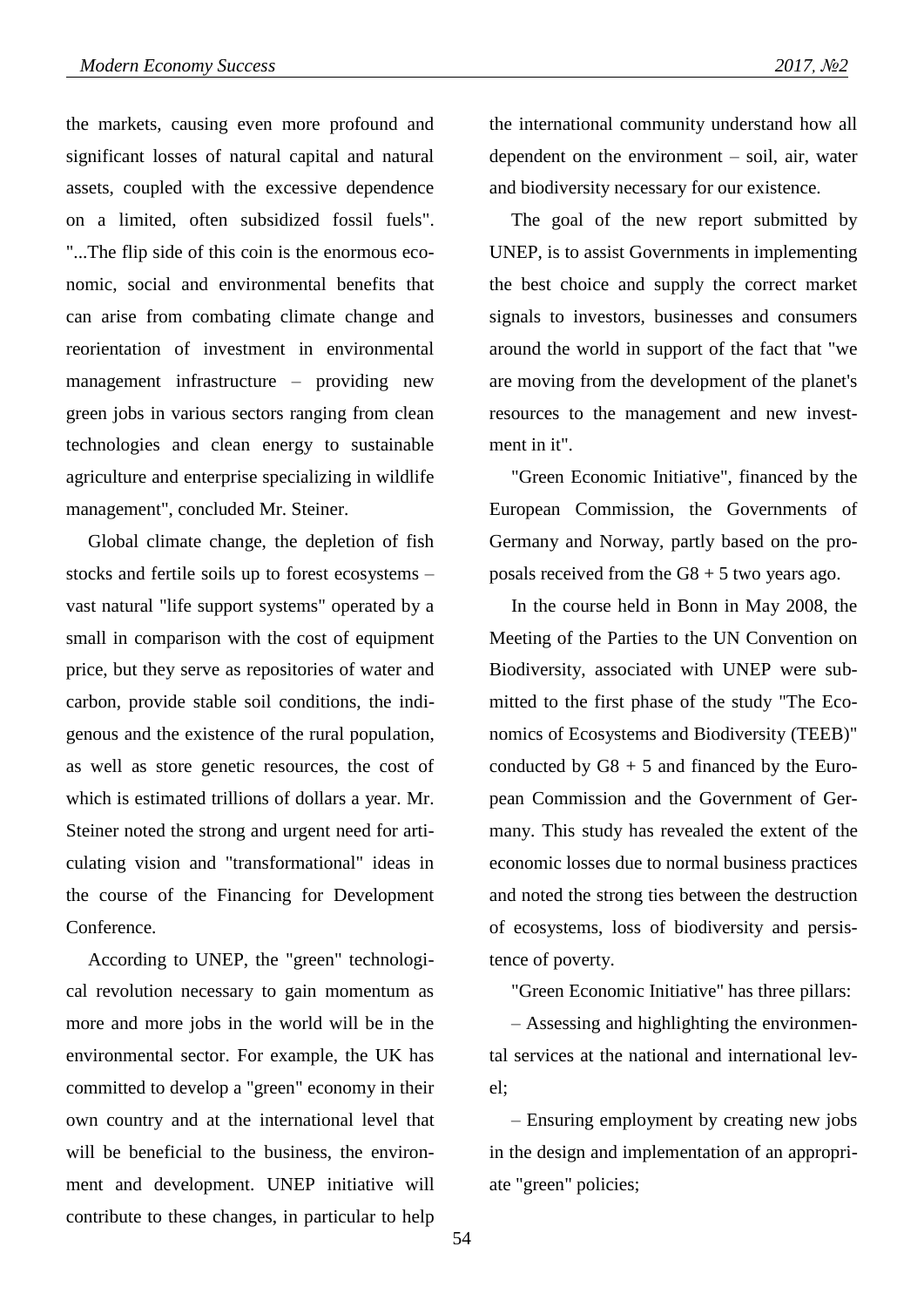– Use of appropriate administrative and market-based mechanisms and tools that can speed up the transition to a "green" economy."Green Strategy" is based on the results of the TEEB study, while it is also connected with the UNEP initiative to create green jobs, the International Labour Organisation, the International Trade Union Confederation and the International Organization of Employers.

In the development of the "Green Economic Initiative" used the results of extensive research conducted under the auspices of UNEP, organizations such as the United Nations system and others. In the period from 18 to 24 months to the government – the North and South must be submitted to integrated assessments and policy documents for the implementation of the necessary transition to a "green" economy.

In the "new global deal" identified several sectors that are most capable of ensuring the cost-effective transition to environmentally sustainable development and employment:

• Clean energy and clean technologies including recycling;

• Agricultural energy, including the use of renewable energy and biomass energy;

• Agriculture, including technology for the processing of organic waste;

• Eco-system infrastructure;

• Reducing greenhouse gas emissions from deforestation and forest degradation;

• «green city», including planning, transportation and green building.

It should be noted that the "green" growth and "green" economy in these documents involve only a reduction of the environmental impact and efficiency use of natural resources.

However, since 2008, UNEP publications and developments there is a very important feature of the "green economy", such as a large investment attractiveness for business. This feature displays a "green economy" to a whole new level when it becomes not just a political slogan and economic burden for businesses, and fully enter into the market, as an equal partner, economically sound, that is to become the basis for economic development of the state.

UNDP – United Nations Development Programme is the UN's global development network. It advocates for change and connecting countries to knowledge, experience and resources to help improve people's lives. UNDP was established in 1965 by the merger of the United Nations Special Fund, established in 1958, and the expanded technical assistance program based in 1949. UNDP Financial funds are derived from voluntary contributions from members of the organization, which may include the member states or the UN observers, and other major international organizations. UNDP works in 166 countries, working with them on their own solutions to global and national development. In the development of local capacity, they draw on the people of UNDP and its wide range of partners.

In the Millennium Declaration world leaders have pledged to achieve the Millennium sustainable development goals, including the overall goal of cutting poverty in half by 2015. UNDP's network links and coordinates efforts at the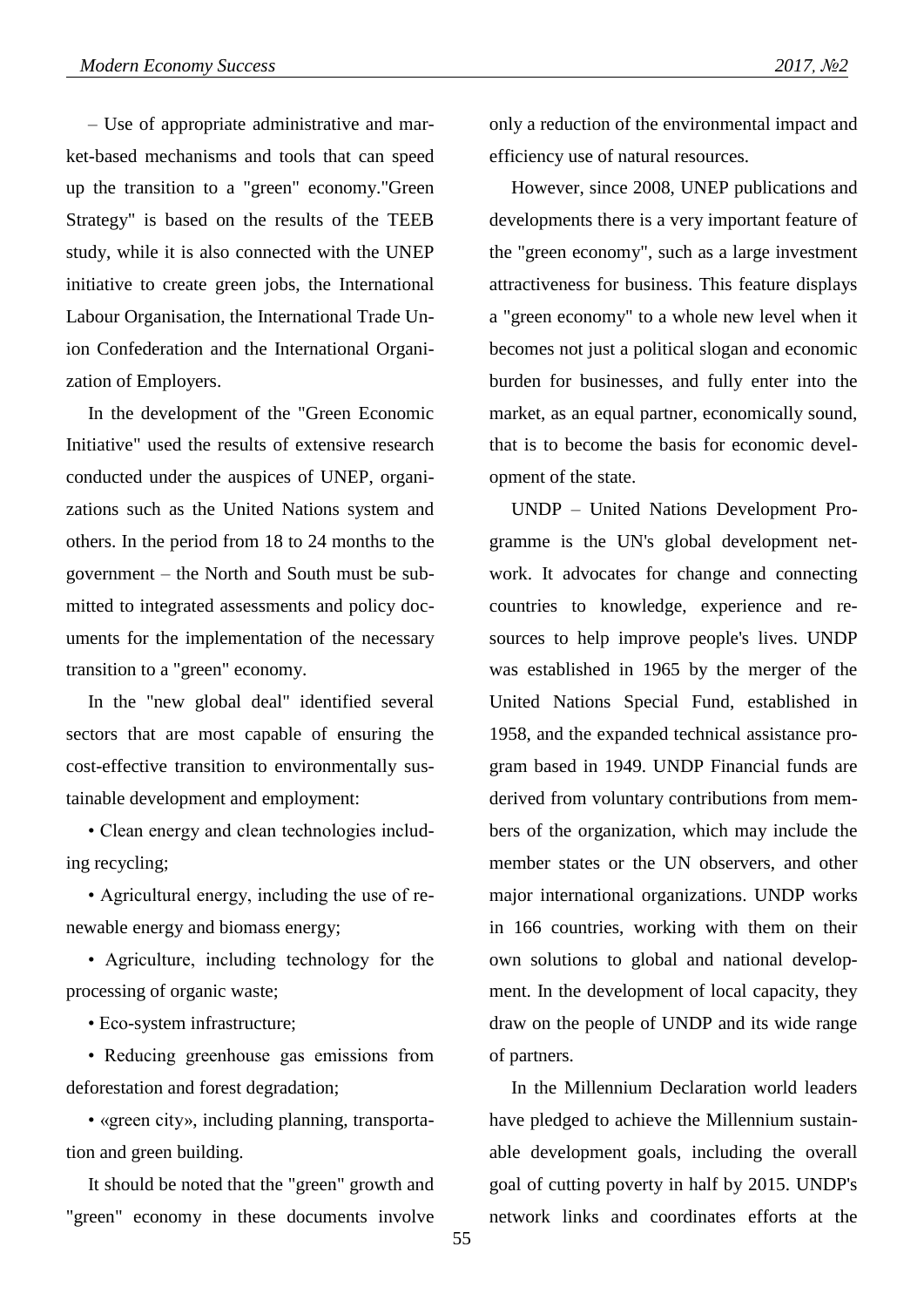global and national level, to achieve these goals. The main attention is paid to countries in the search for solutions and the exchange of experience on issues of democratic governance, poverty reduction, crisis prevention and mitigation, energy and environment, information and communication technologies, combating HIV/AIDS.

UNDP also manages the United Nations Capital Development Fund (UNCDF); United Nations Development Fund for Women (UNIFEM); The United Nations Volunteers (UNV). UNDP is managed by the Board of Governors composed of 36 people, representing both developing and industrialized countries. Among the main edition of the annual "Human Development Report" (*Human Development Report*).

UNDP assists governments in conducting surveys and studies of natural resources, in the establishment of educational institutions in the development of energy resources, provides consulting and expert services, trains professionals, provides equipment and ect. UNDP assistance gratuitous.

UNDP experts identify five priority sectors for the implementation of the concept of transition to "green" economy:

– Energy (electricity, heat, oil and gas); reduction of harmful effects and the transition to alternative energy;

– Water – one of the priorities for the state, which seeks to reduce water consumption by half by 2020;

– Waste, the government aims to increase the current level of recycling up to 70% in 2020 year;

– Agriculture and forestry should increase production without deterioration of soil fertility and the environment in general;

– Transport, the majority of traffic in Russia is carried out on diesel / gasoline, which also requires the development of alternative "green" approaches to improve the country's trade capacity.

These sectors are the priority for the integration of the strategic planning process of the national economy. The need for advanced development of these sectors, certain specific areas of scientific research and technological development, including clean energy, new technologies in agriculture and "green" technologies in the industry requires urgent solutions and acts as the first stage of transition to sustainable development that fits within the environmental features of the Russian Federation. The transition to a "green" economy implies complexity and interconnectedness conducted in the regions of the measures presented in the form of individual plans, covering both the potential and the expected socio-economic effects.

So according to expert estimates, the share of "green" energy in Russia is less than 1% of total electricity production in the Russian Federation. Globally, the use of renewable energy sources produced annually no more than 8.5 billion kWh of electricity (installed capacity of over 25 MW, excluding hydro). The greatest amount of energy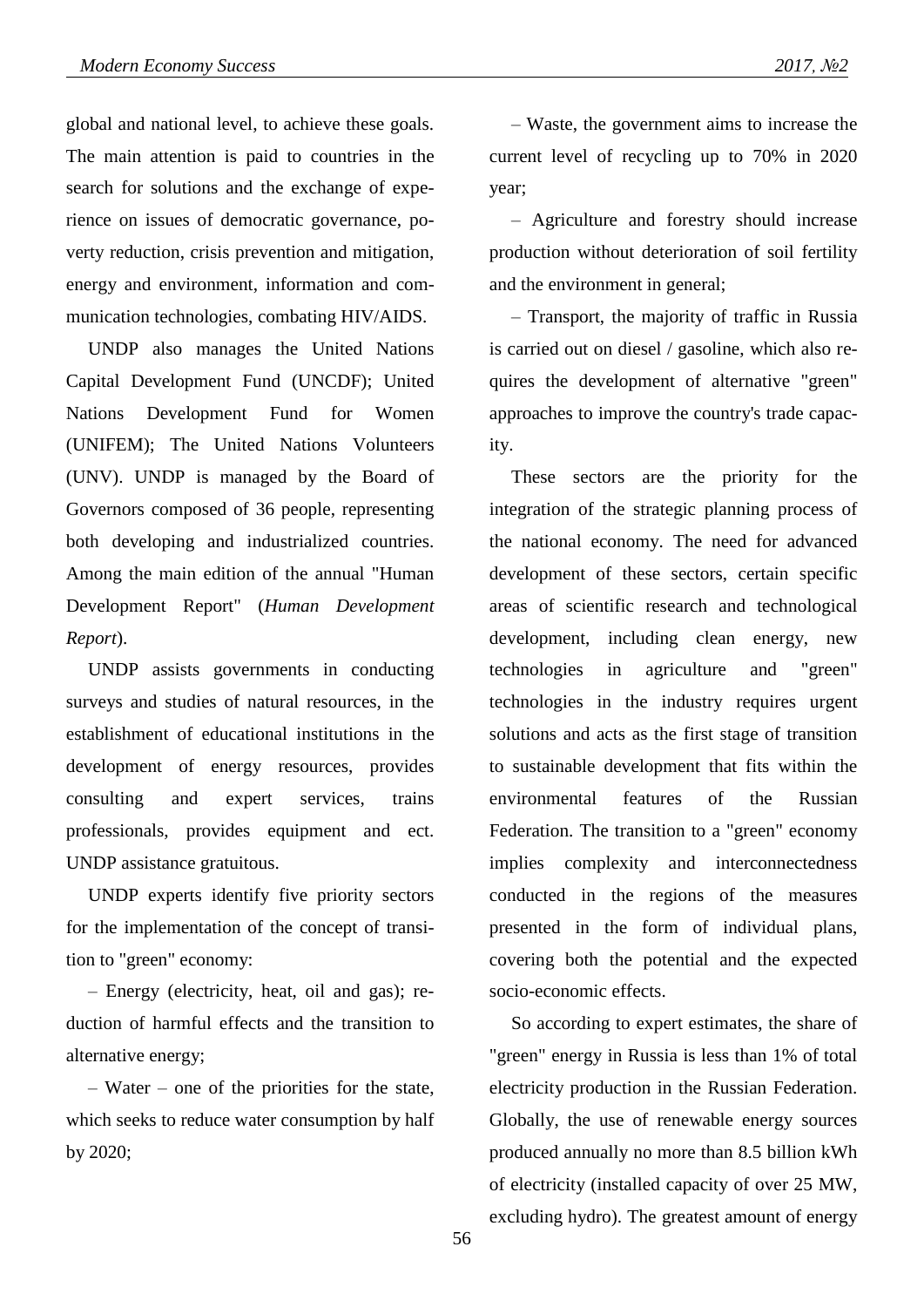from alternative sources, biofuels accounted for, and then  $-$  in the wind, and the smallest  $-$  in the solar energy. By the use of "green" energy Russia ranks 54 th out of 84 countries. At the moment, Russia is realized only 3.5% of the energy potential of renewable energy sources (RES), which include wind turbines, solar panels, small hydro, geothermal and tidal power, biomass stations. The volume of commercially available renewable energy resources in the Russian Federation is equivalent to at least 4.6 billion tons of standard fuel. The total installed capacity of electricity generating plants and power plants using renewable energy sources (excluding hydro power plants with installed capacity exceeding 25 MW), in the Russian Federation at the present time does not exceed 2200 MW.

At the same time, the share of renewable energy sources (RES) in the energy mix in Germany is 25%, while by 2020. expected growth of this indicator in the country to 35%. In the United States, China and India, the share is about 12%, in Denmark alone wind energy provides 26% of needs. For example, in such a state of the Arctic as Norway, the basis for energy are liquid fuels and hydropower, and there is a power plant based on a tidal wave. Also consider the possibility of increasing the use of natural gas, where the implementation will depend on the projects of modern sewage treatment plants for the selection of carbon dioxide. Norway pays particular attention to the development of renewable energy sources (RES, wind farms, biomass, tides and sea, etc.), about

60% of the energy used in industry (excluding oil production) is produced from renewable energy sources; actively used the energy from thermal sources.

Annual investment in renewable energy worldwide exceeds US \$ 250 billion. In Russia the share of renewable energy remains more than modest and estimated at 0.5-0.8%. By 2020 State program of energy efficiency sets a goal to increase this share to 4.5% (in the solar generation will have less than 1%).

Prospects for the development of solar energy in Russia remains highly uncertain. The total capacity of solar energy in Russia by 2020. It can grow substantially in 1000, but its share in the total energy balance of the Russian Federation will be minor and disparate compared to European countries. The share of large-scale wind farms in the production of electricity in Russia is less than 0.01%. Russia produces about 15 billion tons of biomass per year, which is the energy equivalent of 8 billion tons of oil equivalent The biomass suitable for energy production involves up to 800 million tons of wood, 250 million tons of agricultural waste, 70 million tonnes of wood waste (wood and pulp and paper industry), up to 60 million tons of municipal solid waste and 10 million tonnes of animal waste. These resources are, in principle, can ensure the production of about 100 million tons of oil equivalent biogas and 30 to 40 million tons of oil equivalent per year of methanol.

In recent decades for foreign politicians and businessmen renewable energy has become one of the most promising areas, contributing to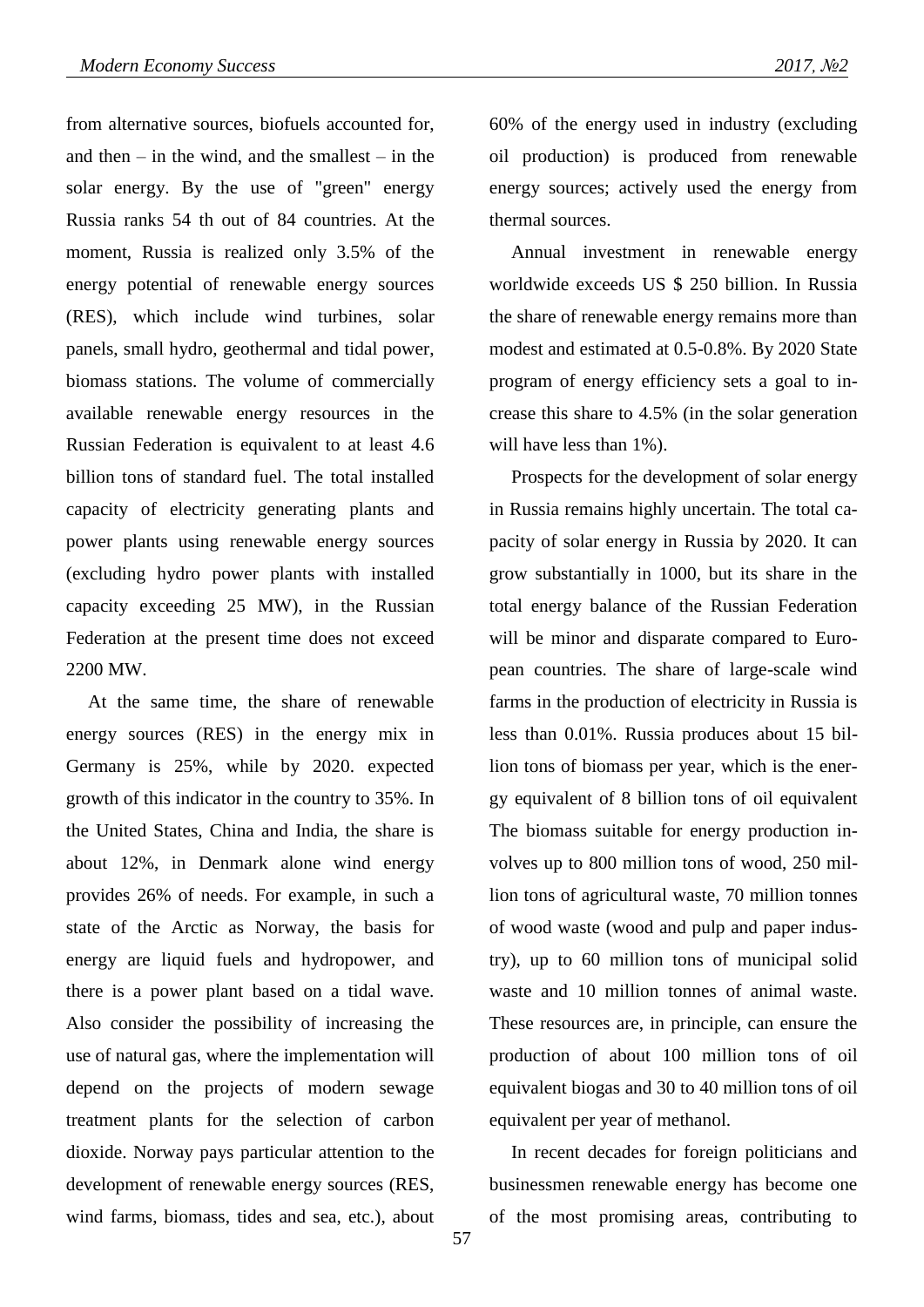overcome the crisis, the solution of environmental and climate problems caused by the process of obtaining energy from traditional fuels.

The plans and modernization of energy infrastructure projects should ensure balanced spatial development. This task updates the analysis of the properties of the various segments of the spatial structure of the national energy sector, in order to efficiently focus their efforts and resources on the "weak" objects and relationships.

Speaking of the "green" transport, it is important to note that in Russia in recent years there have been significant limitations of economic growth due to the insufficient development of the transport system. It remains at a low level of innovative component in the development of rolling stock and technical means of transport, particularly in national transport. Significantly behind and environmental parameters of transport. At present, the experts indicated that the most environmentally friendly mode of transport, the railways are in the world. It is in this sector accounted for over 40% of passenger traffic in Russia, in turn, railways generate only 2% of greenhouse gases. The Russian Federation is the undisputed leader in the use of electrical energy in the transport sector, the experts put the figure of 7 percent. Another "green" mode of transportation are trams and trolleybuses. Of course, important in determining the sustainability of transport plays and how the electricity is produced, feeding trucks: Are used to generate hydroelectric power station, SES, WEC or CHP, which can run on natural gas (twice reduced emissions) or working on heavy fuel oil. For the transport

sector as an objective the transition to a green economy, UNEP identifies energy efficiency in order to achieve targets for energy consumption and emissions, as well as growth in the use of public transport.

One of the priorities of the "green" economy is a "green" building, where the approach to the design, construction and operation of buildings, comprising a number of decisions, actions, materials and equipment, focused on energy and resource efficiency.

"Green" building brings together a wide range of practices and methods that reduce the impact on the environment and human health. We can distinguish the following basic principles of "green" construction:

 Efficiency materials. Reducing their impact on the environment both during production and during use and disposal.

- Biopositive buildings for people. Creating a comfortable environment and no harmful effects on human health.

- The use of renewable resources and recycled materials.

- Rational use of land and energy resources. Applications difficult renewable and nonrenewable resource technologies.

Appearing much later than in the US and Europe, "green" construction begins to be among the leaders in "green" technologies.

The energy intensity of GDP by 2020 should be reduced by 40%. After the construction of facilities use 40% of the total primary energy consumption and 67% of electricity, not to

58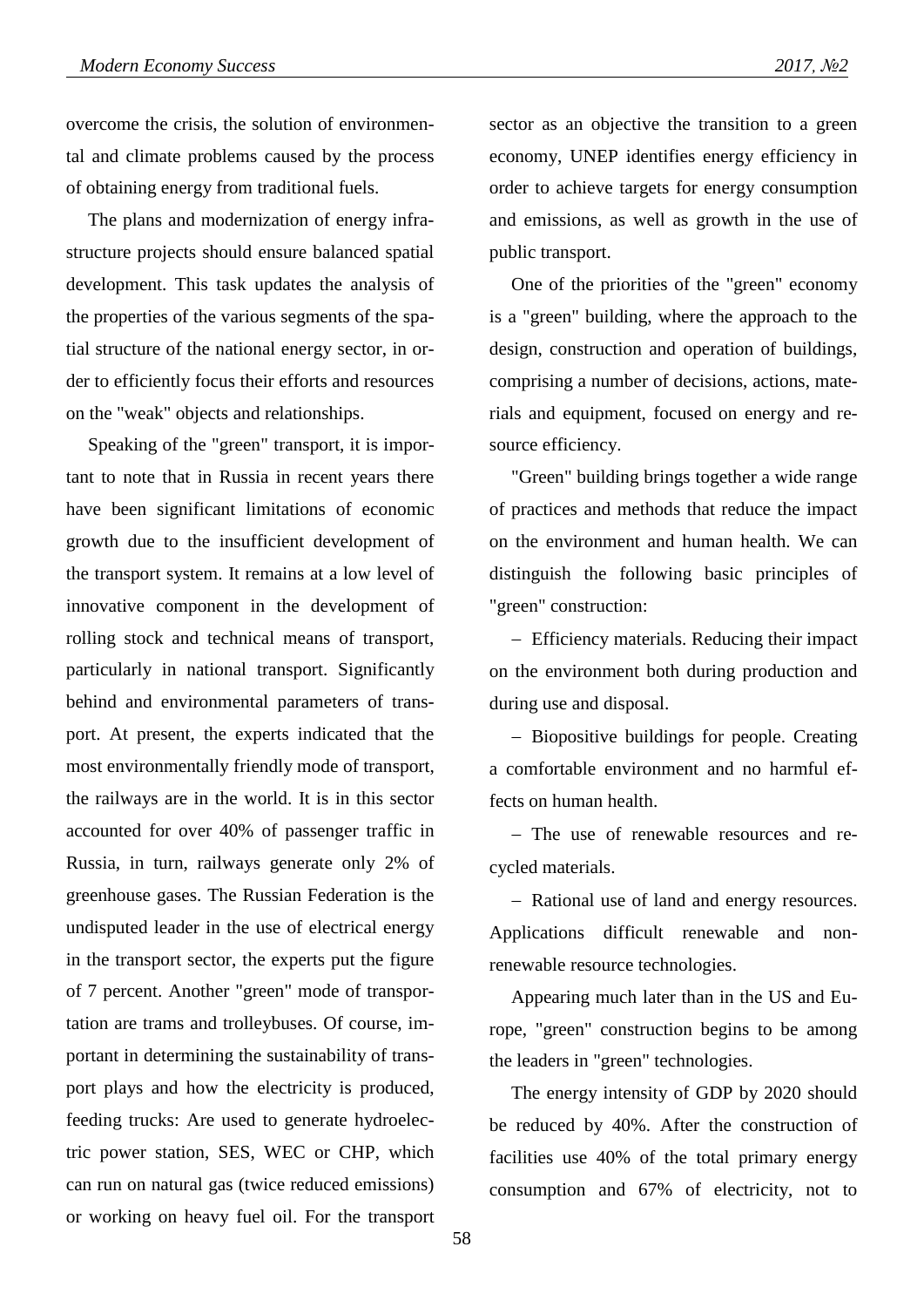mention the 40% raw materials and 14% water. In order to achieve the goal set by the Government of the Russian Federation in the "Principles of State Policy of the Russian Federation in the field of environmental development for the period till 2030" (approved in April 2012) provides for an increase in the volume of construction of buildings and facilities that are certified in the system of voluntary environmental certification of real estate. In the last instructions of the Russian President instructed the Russian Government to submit proposals on the development and introduction of binding environmental requirements to objects of real estate, design, financing, construction and operation of which is financed by the federal budget [3].

An important direction of development of "green" technology is the utilization of industrial and domestic waste. Experts say that in Russia annually produces 250 million tons of waste, the scientists point to another figure, more than 3.5 billion tonnes of waste, including 35-40 million tons of municipal solid waste (MSW), which indicates the severity of facing the country Problems.

54% of waste up the waste production of fuel and energy resources (in most – coal), 17% are waste products from the activities of non-ferrous metallurgy – 17% black, 12 all the others, including household. It is extremely important deep processing of resources used, for sorting and processing undergoes less than 10 percent of waste, there are 10 processing plants, waste sorting systems 37 and 8 of incineration plants. In

2010, there were 7518 waste disposal landfills, where 1699 solid waste landfills, 576 industrial and 5243 illegal dumps (data of Federal Service for Supervision of Natural Resources).

The satisfaction of social needs for resources and useful properties of forests leads to the need for an effective instrument of government forest complex. A unique on the world scale resource and ecological potential of forest Russia, determine the need for the preservation of environmental capacity and protective functions of forests.

Concerns about environmental problems and resource security called in the second half of the twentieth century, the need to pay special attention to water safety as an essential factor in ensuring the quality of human life. Stressing that Russia has huge resources of fresh water and has significant advantages in the production and consumption of water-intensive products, it is necessary to develop a fundamentally new approach to the conservation of this resource, and to consolidate the state and public structures, combining the state and business, science and technology on a national scale for special studies for the development of scientific and technical bases of water management modernization, improvement of water management complex of the country.

Despite what has already gained some experience in the development of "green economy", the most important and logically necessary to study the issues of Sustainable agriculture as an effective and coherent transition to organic farming and production of environmentally friendly products (eco-products) in the world on the basis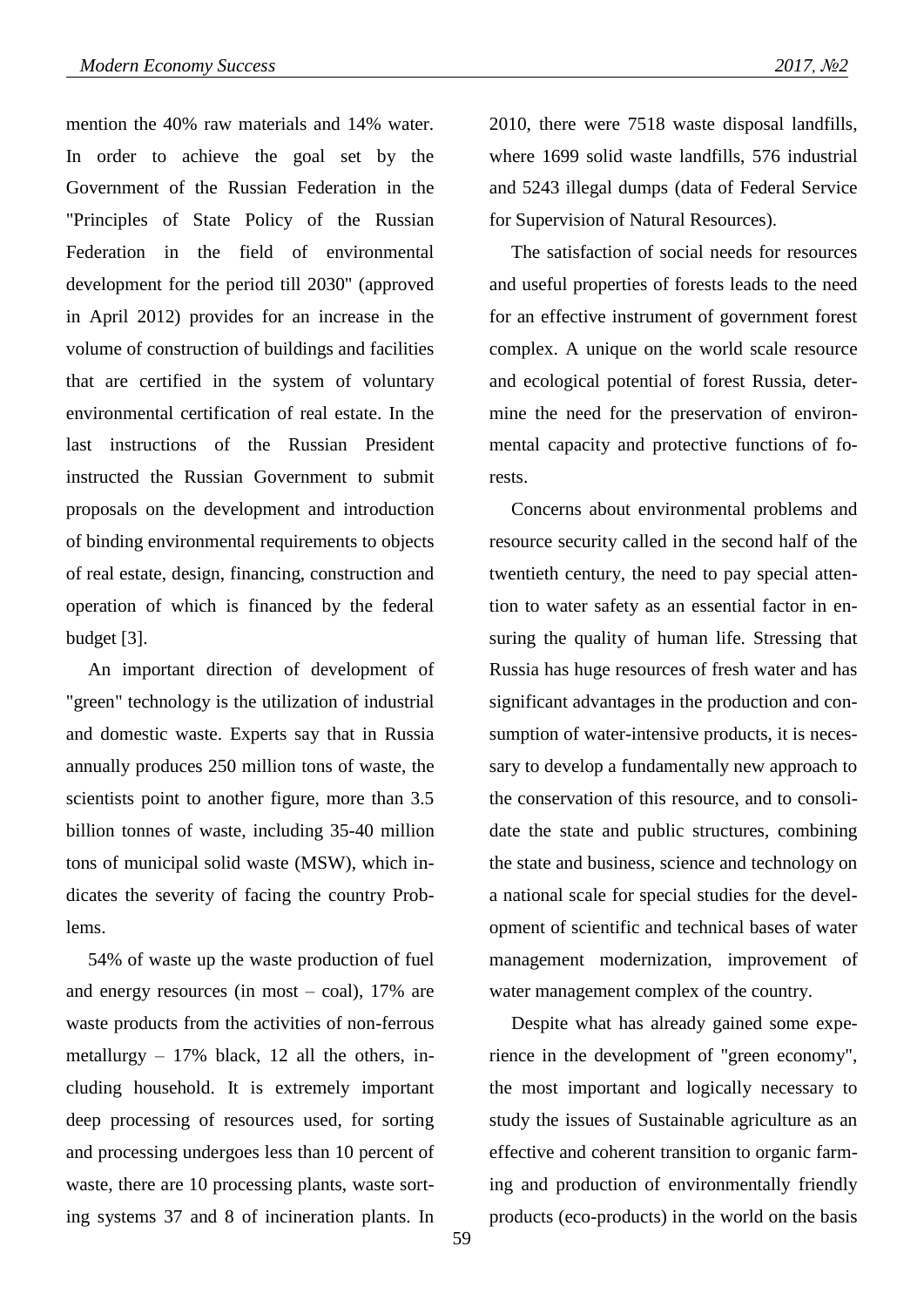of optimal diversification of agricultural industry structure, its economy and the formation of individual "green portfolio".

Note, that the production of organic food is a priority of the world centers of scientific and technological development, today the formation of new global markets on the basis of environmental, resource, as well as modern infrastructure technologies, due to which the developed countries will be able to support its exports, the annual turnover of environmentally friendly products is from 1.4 to 3 trillion Euro.

Positioning of Russia as a country with good and pure land for production of raw food, rich in genetic resources, a good ecological environment in many agricultural regions, will help to create a favorable investment climate in the sectors such as organic farming, the production of environmentally friendly products, the development of environmental, agricultural and gastronomic tourism, service and restaurant sectors [4].

Thus, the transition to "green" economy is possible only when addressing the efficient use of natural resources and improving the wellbeing of Russian citizens through the diversification of the economy and creating new jobs, stimulating innovation and the development of innovative sectors of the economy.

## **References**

1. Lipina S.A. Green economy and green technologies in Russia: opportunities and prospects: social medicine in the regions that have experienced poor socio-political situation and ways to resolve some of these difficulties // Vestnik Rossijskogo universiteta druzhby narodov. Serija: Jekologija i bezopasnost' zhiznedejatel'nosti. 2014. №3. S. 46 – 55.

2. Bechelov Z.Sh., Abazova M.V. From the history of treasury as an institutional environment of management by budgetary resources // Modern Scientist. 2016. №4. P. 13 – 14.

3. Bechelov Z.Sh., Abazova M.V. Means of increasing the investment attractiveness of agrarian sector of economy // Modern Scientist. 2016. №4. P. 17 – 18.

4. Neo-Schumpeterian Knowledge Funnel and Foresight Project Development in the System of Establishing Stability of the Competitive Advantages of Enterprises / M. Dudin, O. Smirnova, Е. Frolova, E. Sepiashvili, N. Voykova // Journal of Advanced Research in Law and Economic. (Vol. VI. Summer), 2015. №1 (11). P. 45-55. doi: 10.14505 / jarle. V. 6.1 (11). 06.

5. Bozkurt O., Stowell A. Skills in the green economy: recycling promises in the UK e-waste management sector // New technology work and employment. 2016. Jul. Т. 31-2. P. 146 – 160.

6. Topi C., Esposto E., Govigli V.M. The economics of green transition strategies for cities: Can low carbon, energy efficient development approaches be adapted to demand side urban water efficiency // Environmental Science & Policy. 2016. Apr. Т. 58. P. 74 – 82.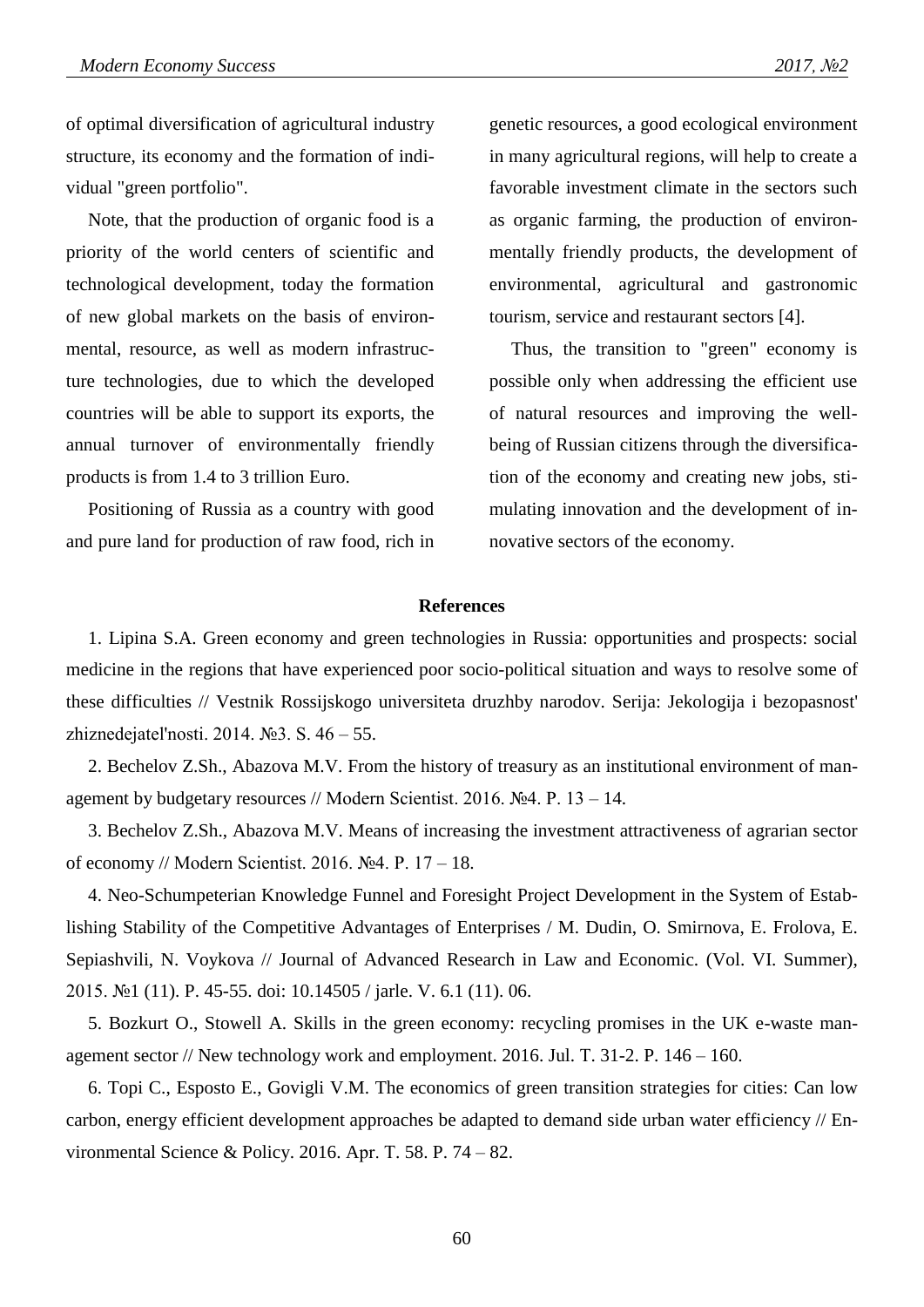7. Dovgot'ko N.A., Rusanovskiy E.V., Tokareva G.V. Problems of Stimulating Rational Environmental Management in the Russian Economy at the Present Stage // Modern Scientist. 2016. №4. P.  $7 - 10$ .

8. Ivanova I.G. Global Environmental Problems. The Increase of the Russian Goods Quality // Modern Science Success. 2015. №4. P. 43 – 46.

9. Lipina S.A., Lipina A.V. Innovation Economy of the 21st Century: International Experience and Practice // Success of Modern Science and Education. 2016. №1. P. 11 – 14.

10. Mikhailuk M.V. Logistics as a Factor of Trade Networks Spatial Diversification: Problematic Aspects of Goods Supplying in Regional Markets // Success of Modern Science and Education. 2015. №2. P. 25 – 29.

11. Nalgieva Ch.L. State Regulation of Crisis Situations: Main Approaches and Problems // Modern Scientist. 2016. №1. P. 7 – 9.

12. Snarskaya A.V. The Classification of Institutional Factors of Investment Process // Modern Science Success. 2015. №1. P. 51 – 58.

13. Snarskaya A.V. The Theoretical Aspects of Institutional Reforms Conducting // Success of Modern Science and Education 2015.  $\mathbb{N}$ <sup>o</sup>1. P. 14 – 16.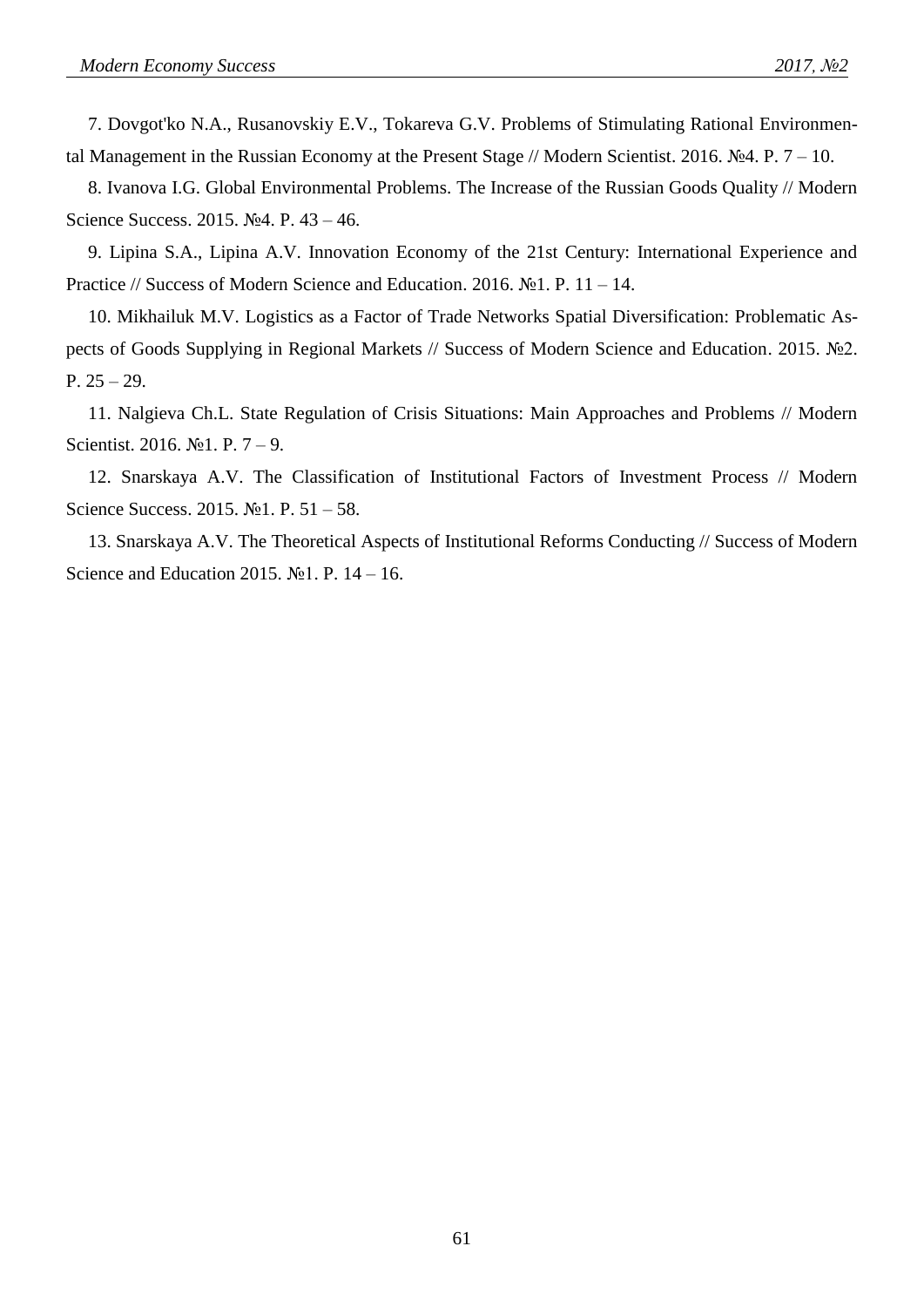#### **Zagoruiko I.Yu.**

*Doctor of Science, Economics, Federal State Budget Institution of Higher Education «Tyumen Industrial University», Simon-Kucher&Partners, Bonn, Federal Republic of Germany.*

#### **Novokshonov D.A.**

*Graduate Student, Federal State Educational Institution of Higher Education «Perm State Agricultural Academy named after academician D.N. Pryanishnikova», Perm, Russia.*

#### **THE CURRENT ECONOMIC STATUS OF COMMODITY PRODUCTION IN PERM KRAI**

**Abstract:** in the article, the current economic status in Russian is briefly viewed; the factors restraining the growth of Russian economy are defined. The analysis of current status of commodity support in Russia is made and the self-sufficiency lack of commodity production is concluded. The analysis of selfsufficiency of commodity production in Perm krai is made. It is revealed that at the end of 2014 at the expense of intraregional production, the need of only potato and egg products is completely closed. The main factors influencing the development of AIC (agroindustrial complex) of Perm krai and their relationships are defined. Factors, influencing the development of AIC of Perm krai should be divided into internal and external. Internal factors – factors that have a direct influence on production volumes of agricultural products. To external factors, in our view, should be related those which directly or indirectly through its impact on internal factors influence the results of production of agricultural products and staple. These factors are fundamental in the development of Russian AIC and AIC in Perm krai. The totality of the relationship of all above mentioned factors is illustrated The conclusion of the need for a comprehensive approach to the development of the entire AIC of krai is made.

**Keywords:** economy of krai with commodity production, commodity production support, the need of agroindustrial complex in krai, self-sufficiency of commodity production

The country's commodity security is one of the main criteria which is necessary for implementation of the law of the country to independence from external control and support of state sovereignty.

Today the Russian economy is experiencing a number of difficulties in development of the national economy, which is experiencing difficulties in both manufacturing and nonmanufacturing sector due to the historical developments, dependence on energy oriented export etc [14, 20]. Negative impact on Russian economy is also influenced by sanctions imposed by Western countries and the retaliatory sanctions imposed against these countries. Negative impact and the main impact in the medium and long term will be affected the severance of economic relations with Turkey, that played an important role in the economies of both countries.

A negative factor affecting the domestic economic status in Russia is also a strong drawdown and volatility of oil prices, sales revenue, which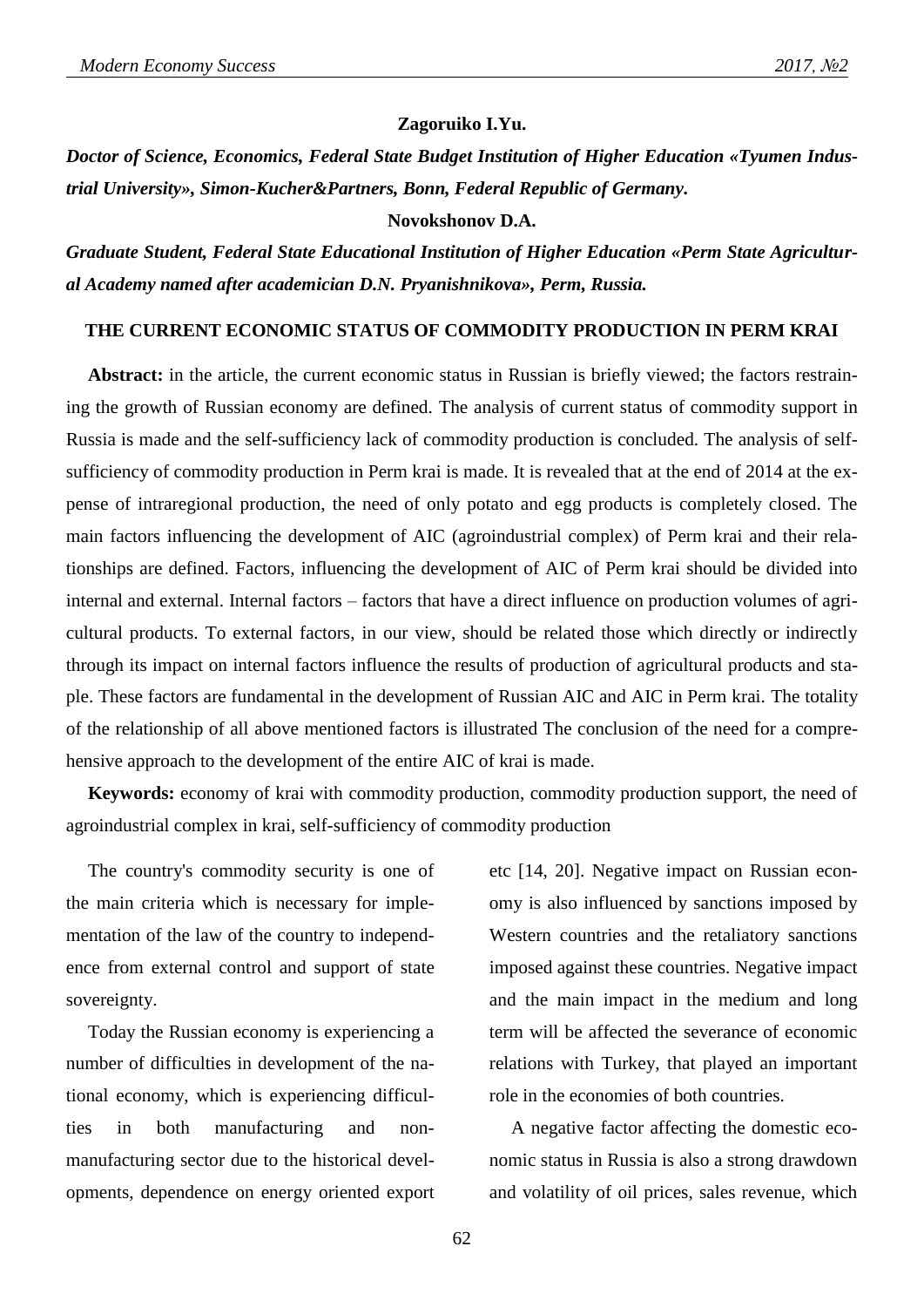now is making up a considerable part of the revenue side of the budget [13, 17].

However, along with the negative consequences associated with internal problems of Russian economy and the sanctions, in the current situation the domestic manufacturer has a number of preconditions for the development of the national economy, including opportunities for import substitution program of implementation of commodity security which on the territory of Russia as a whole and regions in particular, there are serious problems which undermine the basis for ensuring of commodity safety [22, 24].

So, today Russia fully provides itself with grain, potatoes and vegetables, almost fully established the supply of eggs and egg products (table 1) [1].

Table 1

| Russian provision with the main types of agricultural production |
|------------------------------------------------------------------|
| in the period of 1990-2014 (without any types of losses)         |

| Years            | 1990   | 2000   | 2005   | 2010  | 2011                          | 2012   | 2013   | 2014   | 2014<br>to |  |  |  |
|------------------|--------|--------|--------|-------|-------------------------------|--------|--------|--------|------------|--|--|--|
|                  |        |        |        |       |                               |        |        |        | 1990 p.c.  |  |  |  |
| Grain, mntpa     |        |        |        |       |                               |        |        |        |            |  |  |  |
| Production       | 116,7  | 65,4   | 77,8   | 61    | 94,2                          | 70,9   | 92,4   | 105,3  | 90,23      |  |  |  |
| Consumption      | 125,2  | 62,9   | 66     | 64,3  | 68,3                          | 64,3   | 64,5   | 67,5   | 53,91      |  |  |  |
|                  | 93,21  | 103,97 | 117,88 | 94,87 | 137,92                        | 110,26 | 143,26 | 156,00 |            |  |  |  |
| Potato, mntpa    |        |        |        |       |                               |        |        |        |            |  |  |  |
| Production       | 30848  | 29465  | 28117  | 21141 | 32681                         | 29533  | 30184  | 31502  | 102,12     |  |  |  |
| Consumption      | 29858  | 28701  | 26879  | 26547 | 27463                         | 28552  | 28383  | 29095  | 97,44      |  |  |  |
| Production<br>to |        |        |        |       |                               |        |        |        |            |  |  |  |
| consumption,     | 103,32 | 102,66 | 104,61 | 79,64 | 119,00                        | 103,44 | 106,35 | 108,27 |            |  |  |  |
| p.c.             |        |        |        |       |                               |        |        |        |            |  |  |  |
|                  |        |        |        |       | Vegetablesand gourds, ths. t. |        |        |        |            |  |  |  |
| Production       | 11444  | 11359  | 12098  | 13278 | 16270                         | 16079  | 16109  | 16885  | 147,54     |  |  |  |
| Consumption      | 13920  | 12879  | 13876  | 16088 | 16982                         | 17575  | 17708  | 18172  | 130,55     |  |  |  |
| Production<br>to |        |        |        |       |                               |        |        |        |            |  |  |  |
| consumption,     | 82,21  | 88,20  | 87,19  | 82,53 | 95,81                         | 91,49  | 90,97  | 92,92  |            |  |  |  |
| p.c.             |        |        |        |       |                               |        |        |        |            |  |  |  |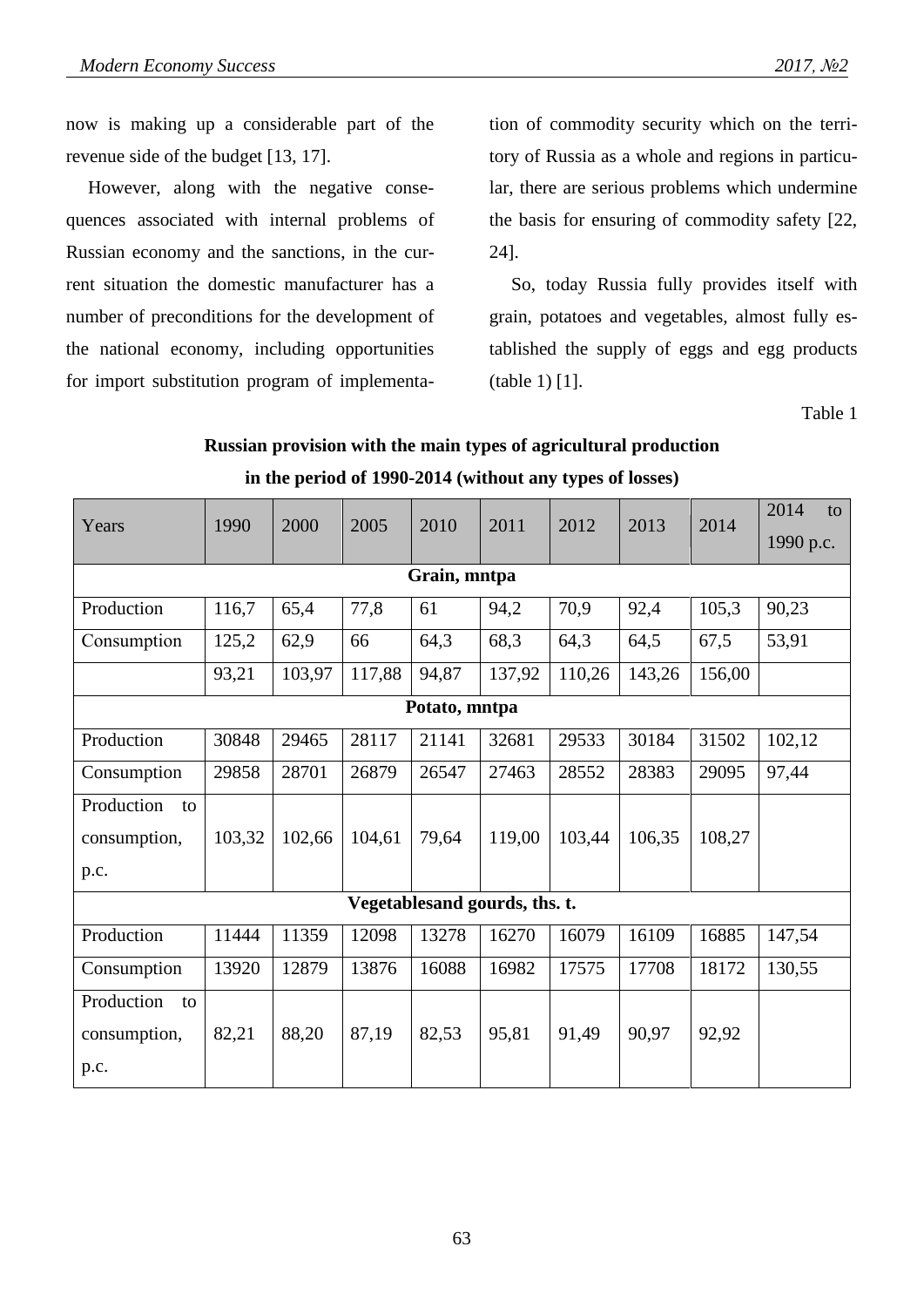Continued table 1

| Meatand meat products, ths. t.  |       |       |       |       |                               |       |       |       |       |  |
|---------------------------------|-------|-------|-------|-------|-------------------------------|-------|-------|-------|-------|--|
| Production                      | 10112 | 4446  | 4972  | 7167  | 7520                          | 8090  | 8545  | 9070  | 89,70 |  |
| Consumption                     | 11444 | 6621  | 7925  | 9908  | 10145                         | 10620 | 10863 | 10932 | 95,53 |  |
| Production to                   |       |       |       |       |                               |       |       |       |       |  |
| consumption,                    | 88,36 | 67,15 | 62,74 | 72,34 | 74,13                         | 76,18 | 78,66 | 82,97 |       |  |
| p.c.                            |       |       |       |       |                               |       |       |       |       |  |
| Milkand dairy products, ths. t. |       |       |       |       |                               |       |       |       |       |  |
| Production                      | 55716 | 32259 | 30826 | 31847 | 31646                         | 31756 | 30529 | 30791 | 55,26 |  |
| Consumption                     | 64547 | 36552 | 37347 | 39508 | 38811                         | 39561 | 39375 | 39143 | 60,64 |  |
| Production to                   |       |       |       |       |                               |       |       |       |       |  |
| consumption,                    | 86,32 | 88,26 | 82,54 | 80,61 | 81,54                         | 80,27 | 77,53 | 78,66 |       |  |
| p.c.                            |       |       |       |       |                               |       |       |       |       |  |
|                                 |       |       |       |       | Eggsueggs products, mln items |       |       |       |       |  |
| Production                      | 47470 | 34085 | 37091 | 40600 | 41113                         | 42033 | 41286 | 41859 | 88,18 |  |
| Consumption                     | 48815 | 34925 | 37531 | 41213 | 41835                         | 42637 | 42036 | 42809 | 87,70 |  |
| Production to                   |       |       |       |       |                               |       |       |       |       |  |
| consumption,                    | 97,24 | 97,59 | 98,83 | 98,51 | 98,27                         | 98,58 | 98,22 | 97,78 |       |  |
| p.c.                            |       |       |       |       |                               |       |       |       |       |  |

According to the table, we can conclude that at the present stage of development of Russian agriculture in mostly consolidated groups cannot completely provide population of the country with commodity.

According to the results of 2014 y. only at the aggregate group of potatoe production and other vegetables the level of 1990 y. was surpassed. However, only the consumption of vegetables exceeded the level of vegetable consumption compared with 1990 by 30.55 p.c.

In accordance with the Doctrine of commodity security of Russia on the territory of the country not less than 95% of grain, 80% of sugar, 80%. of oil, 85% of meat, 90% of milk and dairy products, 80% of fish and fish products, 95% of potatoes, 85% of edible salt must be made [19, 21]. Based on table 2 we can make a conclusion that now firstly the production of milk and dairy products, meat and meat products does not require the commodity security of the country [12]. It should be noted that in 2014 for the first time it is observed the relationship of dairy products production in relation to consumption, which, however, caused both by a small increase in physical volume of production and a slight reduction in the consumption of milk and dairy products in the country [10, 15]. We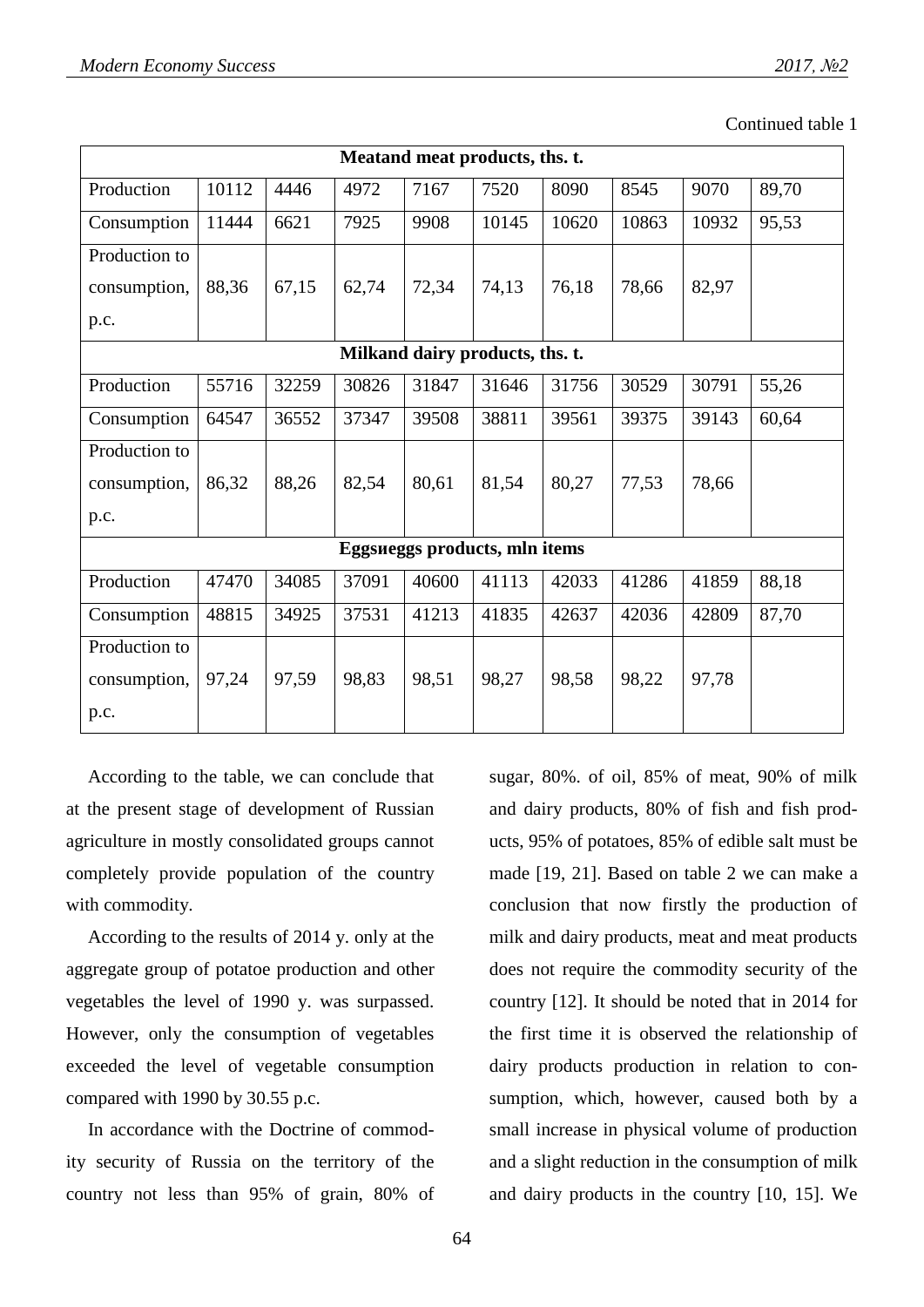should mention the fact that the obtained relations do not take into account the losses during production, storage and realization of products, therefore, the balance of production and consumption would be somehow different.

Table 2

# **Russian provision with the main types of agricultural production in the period of 1990-2000-2014 г. (without any loses)**

|               |                 |                 |                 |                                 |                 |                 |                 |                 | 2013   |  |  |
|---------------|-----------------|-----------------|-----------------|---------------------------------|-----------------|-----------------|-----------------|-----------------|--------|--|--|
|               |                 |                 |                 |                                 |                 |                 |                 |                 | to     |  |  |
|               |                 |                 |                 |                                 |                 |                 |                 |                 | 1990   |  |  |
| Years         | 2000            | 2005            | 2009            | 2010                            | 2011            | 2012            | 2013            | 2014            | p.c.   |  |  |
| Grain, mntpa  |                 |                 |                 |                                 |                 |                 |                 |                 |        |  |  |
| Production    | 563,7           | 465,8           | 450,7           | 330,8                           | 444,2           | 321,6           | 274,7           | 364,7           | 64,7   |  |  |
| Consumption   | $H/\mathcal{I}$ | $H/\mathcal{A}$ | $H/\mathcal{I}$ | $H/\mathcal{A}$                 | $H/\mathcal{I}$ | $H/\mathcal{A}$ | $H/\mathcal{I}$ | н/д             |        |  |  |
| Production to |                 |                 |                 |                                 |                 |                 |                 |                 |        |  |  |
| consumption,  |                 |                 |                 |                                 |                 |                 |                 |                 |        |  |  |
| p.c.          | $H/\mathcal{I}$ | $H/\mathcal{I}$ | $H/\mathcal{A}$ | $H/\mathcal{I}$                 | $H/\mathcal{I}$ | $H/\mathcal{A}$ | $H/\mathcal{I}$ | $H/\mathcal{I}$ |        |  |  |
| Potato, mntpa |                 |                 |                 |                                 |                 |                 |                 |                 |        |  |  |
| Production    | 583,4           | 387,7           | 673             | 386,8                           | 670,8           | 610,3           | 553,2           | 541,7           | 92,85  |  |  |
| Consumption   | 660,3           | 450             | 480,4           | 478,1                           | 490,3           | 547,2           | 548,3           | 518             | 78,45  |  |  |
| Production to |                 |                 |                 |                                 |                 |                 |                 |                 |        |  |  |
| consumption,  |                 |                 |                 |                                 |                 |                 |                 |                 |        |  |  |
| p.c.          | 88,35           | 86,16           | 140,09          | 80,90                           | 136,81          | 111,53          | 100,89          | 104,58          |        |  |  |
|               |                 |                 |                 | Vegetables and gourds, ths.t.   |                 |                 |                 |                 |        |  |  |
| Production    | 336,8           | 193,5           | 177,3           | 177                             | 234,4           | 226,6           | 236,4           | 227,3           | 67,49  |  |  |
| Consumption   | 360,4           | 298,3           | 302,9           | 291,2                           | 302,2           | 301,2           | 304,9           | 293,8           | 81,52  |  |  |
| Production to |                 |                 |                 |                                 |                 |                 |                 |                 |        |  |  |
| consumption,  |                 |                 |                 |                                 |                 |                 |                 |                 |        |  |  |
| p.c.          | 93,45           | 64,87           | 58,53           | 60,78                           | 77,56           | 75,23           | 77,53           | 77,37           |        |  |  |
|               |                 |                 |                 | Meat and meat products, ths. t. |                 |                 |                 |                 |        |  |  |
| Production    | 98,4            | 85,1            | 77,3            | 80,5                            | 81,1            | 78,2            | 75,7            | 77,4            | 78,66  |  |  |
| Consumption   | 138,8           | 142,1           | 153,3           | 154,9                           | 157,8           | 159,9           | 162,6           | 162             | 116,71 |  |  |
| Production to |                 |                 |                 |                                 |                 |                 |                 |                 |        |  |  |
| consumption,  |                 |                 |                 |                                 |                 |                 |                 |                 |        |  |  |
| p.c.          | 70,89           | 59,89           | 50,42           | 51,97                           | 51,39           | 48,91           | 46,56           | 47,78           |        |  |  |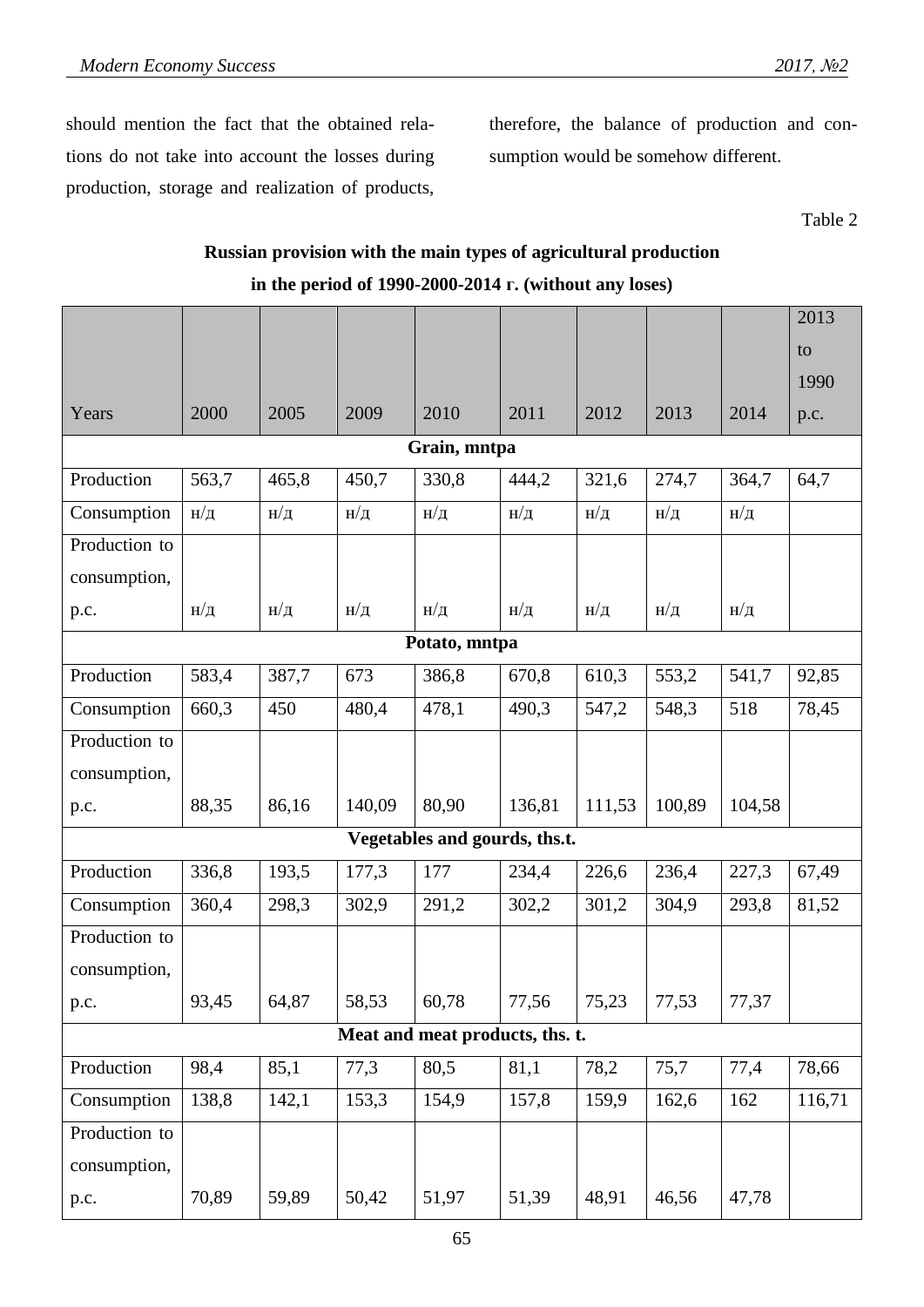| Milk and dairy products, ths. t. |        |        |        |                                  |        |        |        |        |        |  |  |
|----------------------------------|--------|--------|--------|----------------------------------|--------|--------|--------|--------|--------|--|--|
| Production                       | 625,4  | 525,4  | 479    | 476                              | 480,7  | 484,9  | 460,9  | 472,3  | 75,52  |  |  |
| Consumption                      | 726,7  | 711,3  | 681    | 672                              | 671,4  | 680    | 669,6  | 672,1  | 92,49  |  |  |
| Production to                    |        |        |        |                                  |        |        |        |        |        |  |  |
| consumption,                     |        |        |        |                                  |        |        |        |        |        |  |  |
| p.c.                             | 86,06  | 73,86  | 70,34  | 70,83                            | 71,60  | 71,31  | 68,83  | 70,27  |        |  |  |
|                                  |        |        |        | Eggsand eggs products, mln items |        |        |        |        |        |  |  |
| Production                       | 911,2  | 980,3  | 766,2  | 890,1                            | 977,5  | 1001   | 915,3  | 1001,3 | 109,89 |  |  |
| Consumption                      | 803,2  | 714,6  | 757,4  | 755,1                            | 756,2  | 759.7  | 748,7  | 751,5  | 93,56  |  |  |
| Production to                    |        |        |        |                                  |        |        |        |        |        |  |  |
| consumption,                     |        |        |        |                                  |        |        |        |        |        |  |  |
| p.c.                             | 113,45 | 137,18 | 101,16 | 117,88                           | 129,26 | 131,76 | 122,25 | 133,24 |        |  |  |

Continued table 2

In comparison with national trends in AIC of Perm krai has its own characteristics of development, it should be noted that a holistic picture of the food economy and population of krai reflects the national picture of agricultural development of the country [19]. These studies of supportability of Perm krai with the main agricultural products are presented in table 2 [2].

Based on data from Appendix 2, we can conclude that the majority of consolidated groups of food agriculture of Perm krai did not reach the level of production of 1990 [23]. The exception is the group of eggs and egg products, the production of which in 2014 exceeded the level of production of 1990 by 9.89 p.c.

The situation with the production of grain and grain products in the territoryof Perm krai is really difficult, because at the end of 2014 it was 64.7 p.c. from the level of 1990 y  $[25]$ . The main factors influencing the production of grain and grain products on the territory of Perm Krai are:

– General tendency to reduction of crop areas on the territory of the Perm krai (figure 1) [2];

– Tendency to reduction of grain crop areas on the territory of Perm krai (figure 1) [2];

– Yield of grain crops;

– Weather conditions during the cultivation of crops;

– Infrastructure for processing and storage of grain after threshing;

– Sufficient provision of equipment for land processing and cultivation of grain;

– Transport infrastructure etc.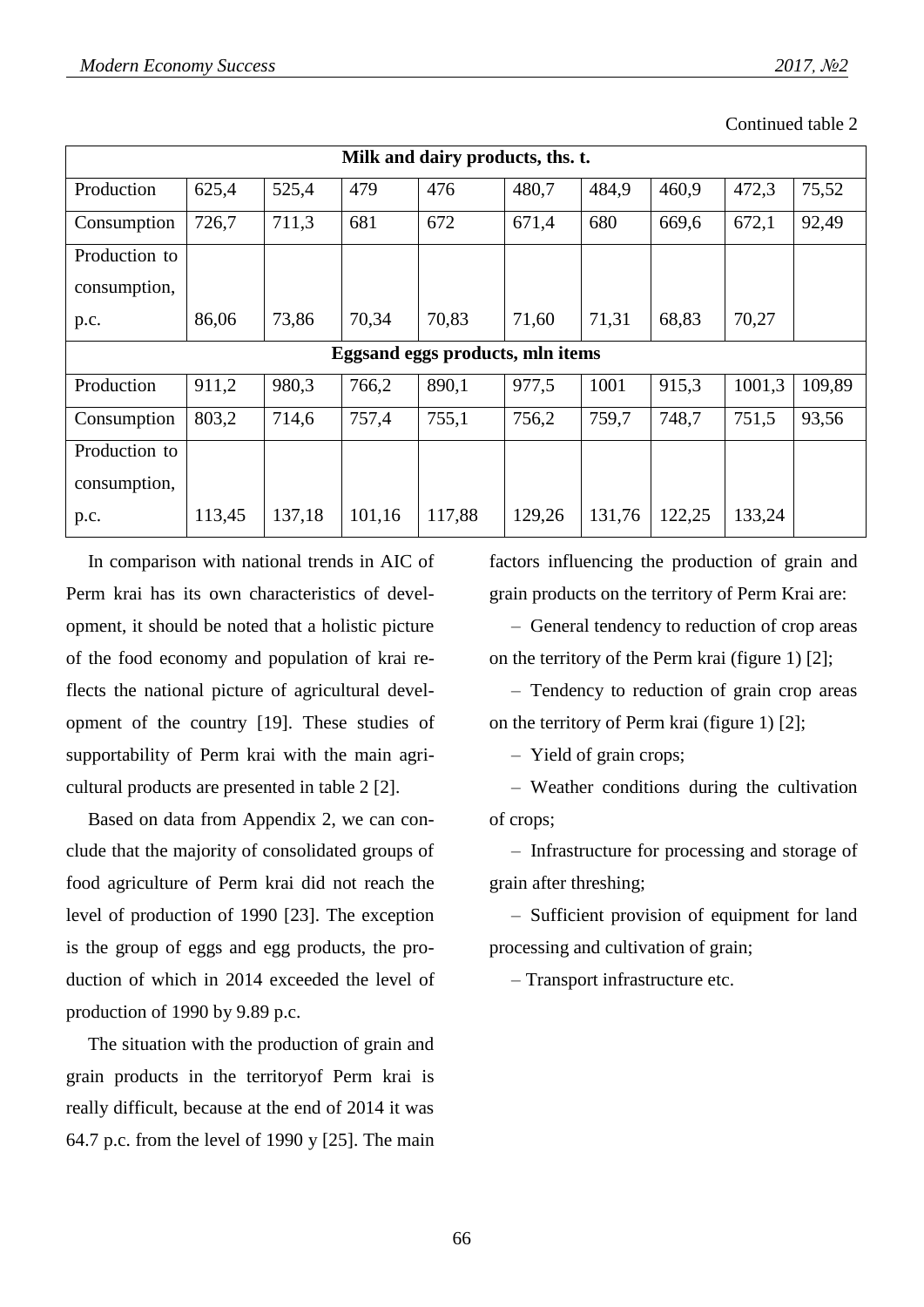

Figure 1. Factors, influencing the development of AICin Perm krai and the implementation of the program of import substitution of food

From figure 1 it can be concluded that there is a general tendency to reduction of the acreage areas on the territory of Perm krai. It should be noted that the acreage of industrial crops is growing, mainly due to oil crops [9, 11].

The average yield of grain crops on the territory of Perm Krai has increased from 9.8 cwt/ha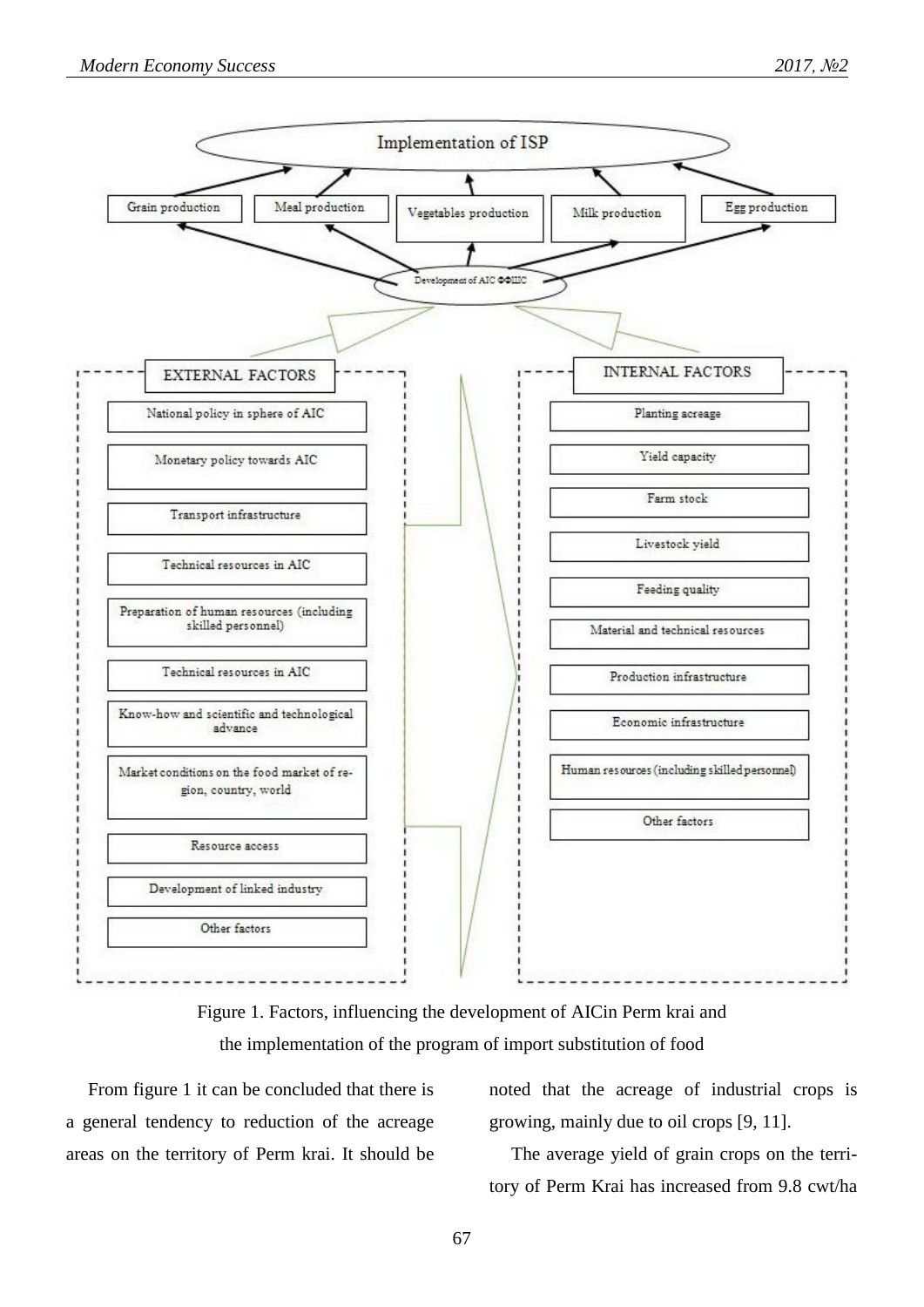in 2000 to 16 cwt/ha in 2014, that positively influenced the total amount of collected grain. However, the factor of reduction of the area of grain crops had a greater influence on the overall gross yield of grain and received grain products.

On the territory of Perm krai there is a selfsufficiency problem in vegetables of internal regional food market. On the basis of table 2 it can be concluded that there is a tendency to the stability of the relationship of production to consumption on the territory of Perm krai, but nowadays the vegetables provision of the domestic market remains insufficient [21].

Analysis of yield of vegetables on the territory of Perm krai can not give an unambiguous estimate of yield growth, as since over the 2000- 2014 years a variable trend in the level of productivity is observed that, in our opinion, primarily connected with weather conditions and technologies of cultivation and processing, and also with the condition of transport infrastructure and infrastructure of storage and processing of vegetable products [8].

The difficult situation in AIC of Perm krai is observed in regard to "production/consumption" at the category of meat and meat products, milk and dairy products. For meat and milk production in Perm krai, primarily affects:

1. The number of cattle, pigs, poultry, sheep, goats;

2. The productivity of cattle, pigs, poultry, sheep, goats;

3. The production of livestock and poultry for slaughter;

4. The specific milk yield per 1 cow, etc.;

5. The reproduction of cows, pigs, sheep, goats, chickens, etc.

Table 3

| Years        | 2000  | 2005   | 2009   | 2010   | 2011   | 2012   | 2013   | 2014   | 2014 to 2000 |
|--------------|-------|--------|--------|--------|--------|--------|--------|--------|--------------|
|              |       |        |        |        |        |        |        |        | of p.c.      |
| Cattle       | 467,8 | 352,4  | 280,5  | 263,5  | 263,7  | 261    | 254,1  | 246,9  | 52,78        |
| Cows         | 212,5 | 146,3  | 114,7  | 108,8  | 109,9  | 107,6  | 104,7  | 103    | 48,47        |
| Pigs         | 281,2 | 231,8  | 211,8  | 206    | 205,7  | 211,3  | 204    | 195,6  | 69,56        |
| Sheep, goats | 138   | 91,8   | 70,5   | 75,2   | 77,9   | 79.5   | 80,7   | 81,8   | 59,28        |
| Sheep        | 97,1  | 62     | 48,3   | 55     | 57,2   | 59.5   | 60,1   | 61,2   | 63,03        |
| Poultry      | 7422  | 6824,3 | 5870,4 | 6614,7 | 6746,4 | 6635,9 | 7025,8 | 7421,9 | 100,00       |

## **Livestock of the main types of animals in the farms of Perm krai in 2000-2014, thousand heads**

Based on the data of table 3 it can be concluded that in the farms of Perm krai, a positive tendency in the growth of milk yield on 1 cow

(almost in 2 times) is observed, the weight gain of cattle is increased on 57,53 p. c. compared to 2000. It should be noted that the positive effect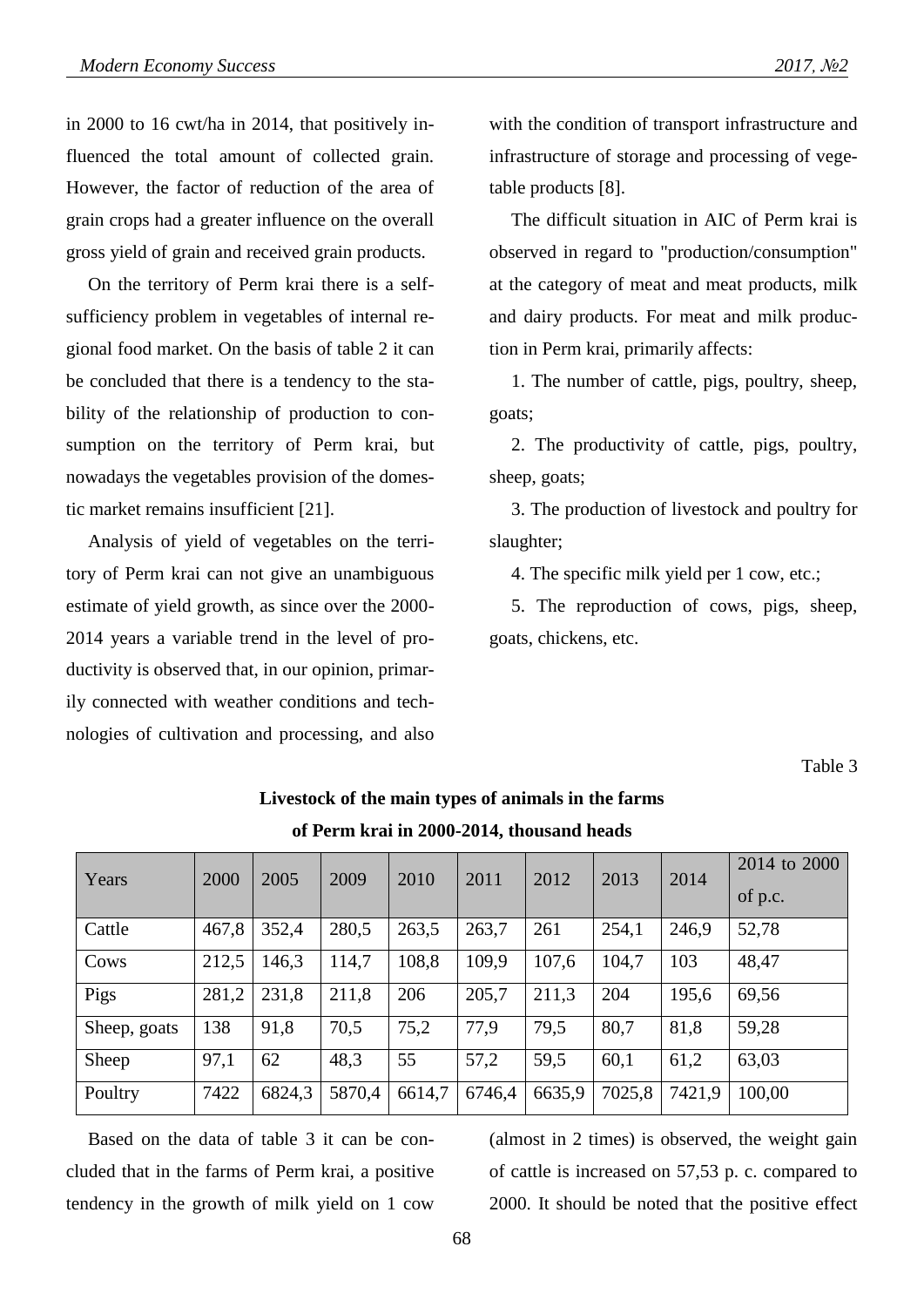of the growth in the productivity of cattle is offset by the reduction of its population, including the reducing number of cows more than in 2 times during the period from 2000 to 2014, when this tendency of reducing the number of cattle is being observed throughout the period.

Table 4

| Years        | 2000  | 2005   | 2009   | 2010   | 2011   | 2012   | 2013   | 2014   | 2014<br>to<br>2000 of p.c. |
|--------------|-------|--------|--------|--------|--------|--------|--------|--------|----------------------------|
| Cattle       | 467,8 | 352,4  | 280,5  | 263,5  | 263,7  | 261    | 254,1  | 246,9  | 52,78                      |
| Cows         | 212,5 | 146,3  | 114,7  | 108,8  | 109,9  | 107,6  | 104,7  | 103    | 48,47                      |
| Pig          | 281,2 | 231,8  | 211,8  | 206    | 205,7  | 211,3  | 204    | 195,6  | 69,56                      |
| Sheep, goats | 138   | 91,8   | 70,5   | 75,2   | 77,9   | 79,5   | 80,7   | 81,8   | 59,28                      |
| Sheep        | 97,1  | 62     | 48.3   | 55     | 57,2   | 59.5   | 60,1   | 61,2   | 63,03                      |
| Poaltry      | 7422  | 6824,3 | 5870,4 | 6614,7 | 6746,4 | 6635,9 | 7025,8 | 7421,9 | 100,00                     |

# **Livestock of the main types of animals in the farms of Perm krai in 2000-2014, thousand heads**

The overall tendency in the reduction of population is observed in the production of pork table 4, it should be noted that the reduction of the number of pigs does not com-pensated by the productivity of growing pigs, that leads to a reduction of pork production in the farms of Perm krai.

Positive thing is the fact that nowadays the poultry farmers are able to provide Perm Krai with egg and egg products and also with the production of chicken meat [4]. This is due to, primarily, the fact that for the production of chicken meat and egg production the cycle takes significantly less time than for the production of meat of cattle, pigs, milk and dairy products, also because of the lack of competition from these food groups of goods on the regional market [3]. A positive role is also played the food countersanctions against Western countries that contributed to the saturation of the market with domestic food. In the short term, the production of chicken meat can be substitute of imported meat on the domestic market.

Based on the analysis of the regional food market it is possible to identify the main factors that affect the development of AIC of Perm krai, thereby promoting or slowing the import substitution of food products on the territory of Perm Krai [5].

Factors, influencing the development of AIC of Perm krai should be divided into internal and external. Internal factors – factors that have a direct influence on production volumes of agricultural products [6]. To the main internal factors influencing the implementation of the strategy of agricultural development in order to implement the import substitution program should be related:

– planting acreage i.e. for crop products;

– yield capacity;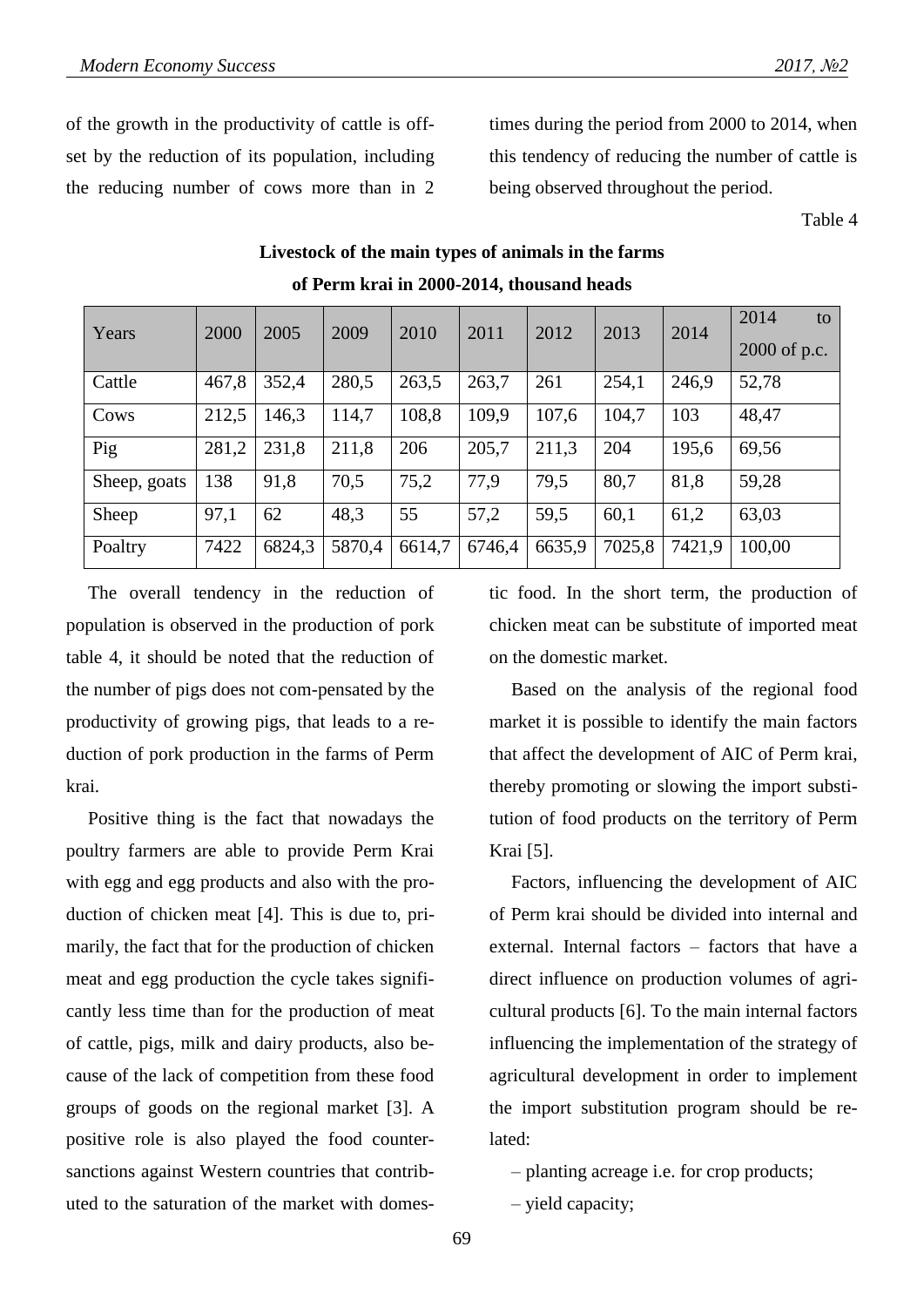– availability of material-technical base;

– the number of cattle, pigs, sheep, goats, chickens, etc.;

– livestock etc.;

– feed quality;

– production infrastructure;

– economic infrastructure, etc.

To external factors, in our view, should be related those which directly or indirectly through its impact on internal factors influence the results of production of agricultural products and staple [18]. To the external factors should be related:

– national policy in the sphere of AIC;

– monetary policy towards AIC;

– transport infrastructure;

– technical resources of AIC;

– scientific and technical advance;

– security with human resources, including skilled personnel;

– market conditions on the food market of region, country, world, etc.;

– the development of related industries;

– access to natural resources necessary for production (land, pastures, water, etc.).

The totality of the relationship of all above mentioned factors is illustrated in figure 1.

In the territory of the region the system of regulatory legal acts functions determining the main directions of development of agricultural production and regulating the basic principles of interaction between the state, public authorities and producers of agricultural products. Regulatory legal acts are united in one general program according to the order of the Government of Perm region of the 3rd of October, 2013 №1320p "About the approval of the state program "Development of agriculture and sustainable development of rural territories in Perm region".

Within this program the following subprogrammes of development of the separate directions of production of agricultural products are approved:

1. Development of subindustry of crop production, conversion and sales of products of crop production;

2. Development of subsector of livestock production, processing and sales of products of livestock production;

3. Support of small farms;

4. Technical and technological modernization, innovative development;

5. Development of personnel potential, information and organizational maintenance of development of branch;

6. Ensuring veterinary wellbeing in the territory of Perm region;

7. Sustainable development of rural territories;

8. Ensuring implementation of the state program.

Proceeding from structure of subprogrammes it is possible to draw primary conclusion on that, in general the state program of development of rural territories covers all directions of development, including development of crop production, livestock production, support of small farms in the form of personal subsidiary economy, peasant farm and others, modernization of the existing material and technical resources, ensuring personnel base for development of agro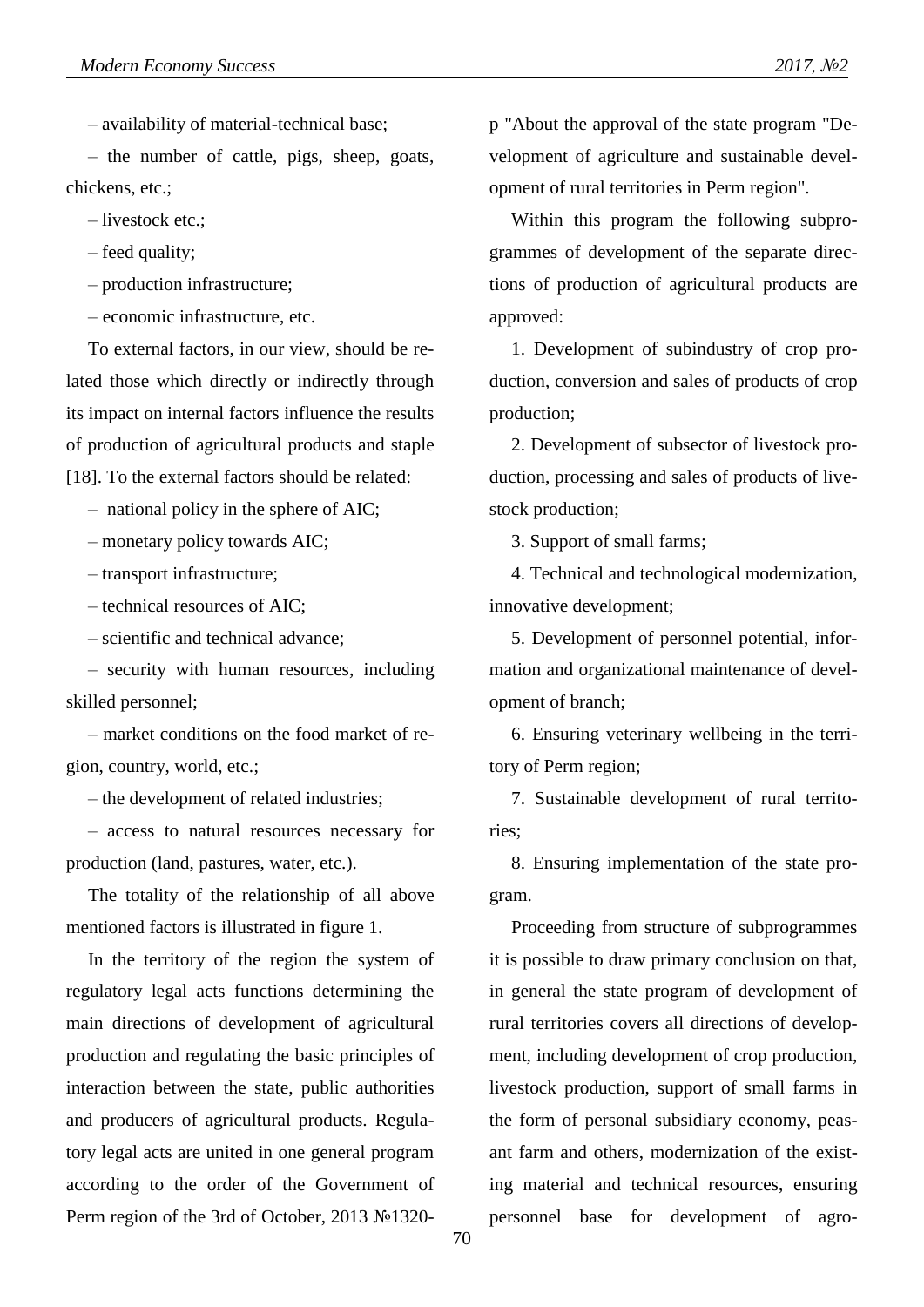industrial complex of Perm region, ensuring sustainable development of rural territories and others.

The program also defines the main stages of its realization, volumes and sources of financing of the Program during its realization, target indicators, which are planned to be reached both following the results of the program in general, and by years of realization in particular. So, the following results are planned:

– to reach increase in labor productivity level in the agricultural organizations from 644 thousand rubles/year in 2013 to 1214 thousand roubles in 2020;

– to attract not less than 4 large investors from among large Russian and world leaders in the sphere of seed farming, breeding business, production and processing of crop and livestock production;

– to increase a share of production of agricultural production of local production in population expenses on food from 11.5% in 2013 to 14,3% in 2020;

– to increase a share of the effective agricultural organizations to 90% of total of the agricultural organizations in Perm region;

– preservation of level of profitability in branch not less than 9%;

– growth of level of the average monthly salary in branch from 11,9 thousand roubles in 2013 to 18,5 thousand roubles in 2020;

– to increase in volume of tax revenues from agrarian branch of edge from 1921 million roubles in 2013 to 3243 million roubles in 2020;

– improvement of domestic conditions in rural areas.

Proceeding from the declared purposes it is possible to draw some conclusions on the prospects of development of agricultural production for the period till 2020 and to define reference points by means of which increasing in production of agricultural production and development of rural territories in general is possible. For this purpose we will consider some purposes declared by the Program in more detail.

Involvement of large investors has to bring a large number of the positive moments in agrarian and industrial complex of Perm region. First of all it is attraction of financial sources which are aimed at the development of production of agricultural production in agrarian and industrial complex of Perm region, at development of the accompanying infrastructure providing increase in labor productivity, improvement of domestic conditions in rural territories, development of transport infrastructure, improvement of quality of life of the country of people directly or indirectly occupied in production of agricultural production. Involvement of large investors in agrarian and industrial complex of Perm region has the prime purpose attraction of investments however within the Program it isn't stipulated by what criteria it is possible to estimate a contribution of large investors by what criteria it is possible to determine whether this investor is a large and strategic investor in an agrarian complex of Perm region.

Besides, volumes of investments of large investors in agrarian and industrial complex of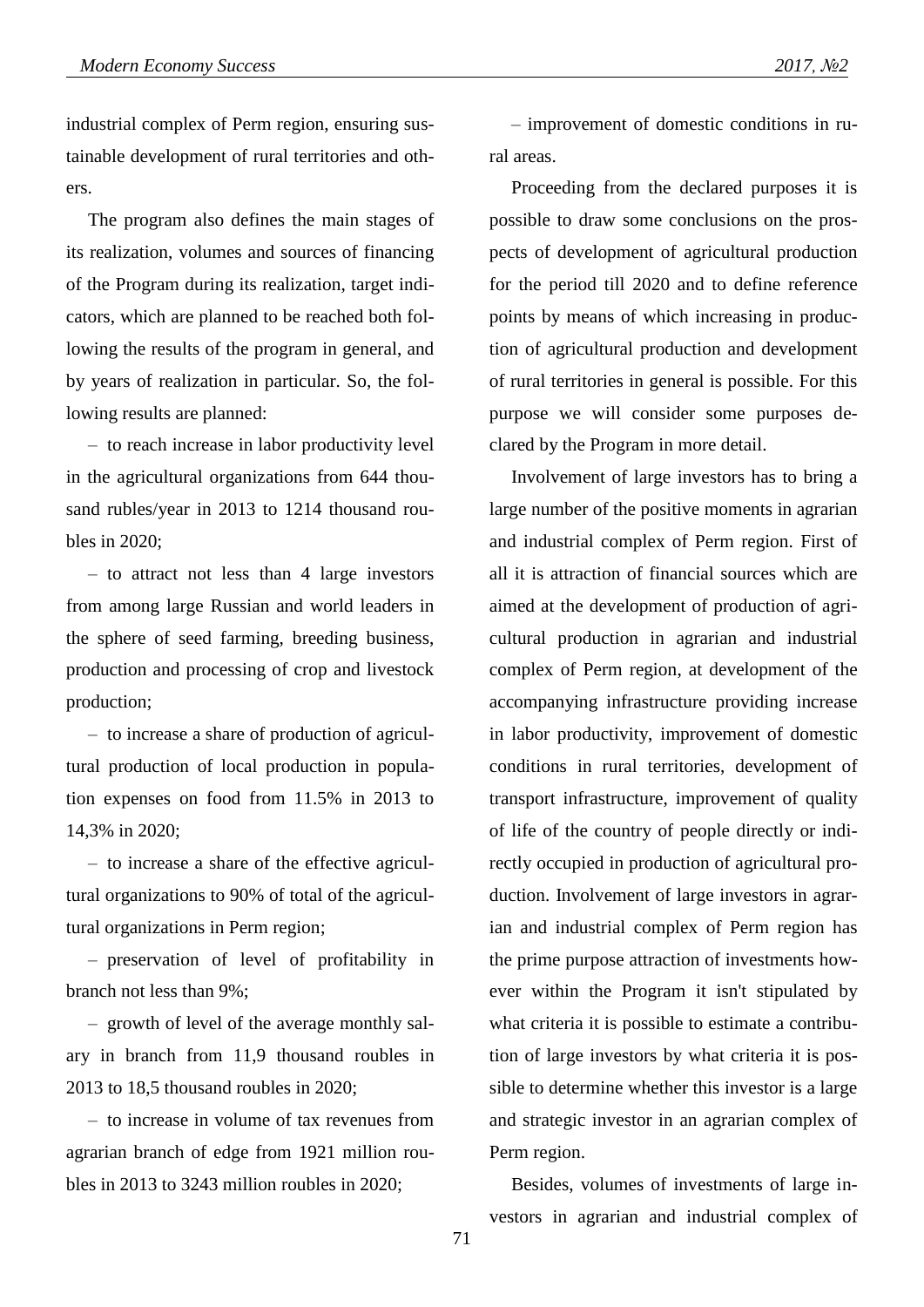Perm Krai aren't determined that can complicate further assessment of a contribution of each investor to development of agrarian and industrial complex in general in the presence of investments of individuals into agriculture of Perm region.

Besides, lack of requirements for the volumes of investment allows to declare a large number of investors as large investors that in general can distort results of implementation of the Program, as a result of it the Program actually won't answer the declared purpose after 2020.

The volume of investments of investors in agrarian and industrial complex of Perm Krai is inseparably linked with profitability of production of agricultural production.

In conditions when the financial markets are perspective for investment into securities, and large investments into deposits into the bank sphere yield high revenue, preservation of level of profitability of production of agricultural production in agrarian and industrial complex of Perm region at the level of 9% that is declared in the Program, is a negative factor for attraction of investments into agrarian and industrial complex of edge as such level of profitability and the existing higher cost of the loan capital means impossibility of implementation of simple reproduction for producers of agricultural production.

Besides, the cyclic nature of activity in agriculture (especially in branch of crop production and allied industries) demands higher profitability for implementation and maintenance of the current operating activities as money from product sales arrives unevenly.

To attract large investors to development of agricultural territories of risk agriculture, it is necessary to provide preferential terms for implementation of activity, development of infrastructure besides the acceptable profitability level.

Within the Program it isn't defined what volumes of investment need to be carried out in agrarian and industrial complex of edge to recognize the investor large and how the investor can carry out activity on favourable terms.

It is possible to draw a conclusion that in that case joint financing and subsidizing of activity of large investors is carried out under general conditions that also limits interest in large investments from private investors into agrarian and industrial complex of Perm Region.

Along with investments into production of agricultural production it is necessary to carry out investments in transport infrastructure, in development of cultural and leisure activity in the village, in improvement of domestic conditions of peasants, in increase in the general level of quality of life of country people.

The program declares improvement of quality of domestic conditions in rural areas as one of the purposes, but doesn't contain the concrete, accurately issued requirements for increase in the standard of living of the population.

It can cause formal aspiration to increase in level of domestic conditions without real increase in level of quality of social infrastructure that also forces country people to look for more suitable place for accommodation, mainly in the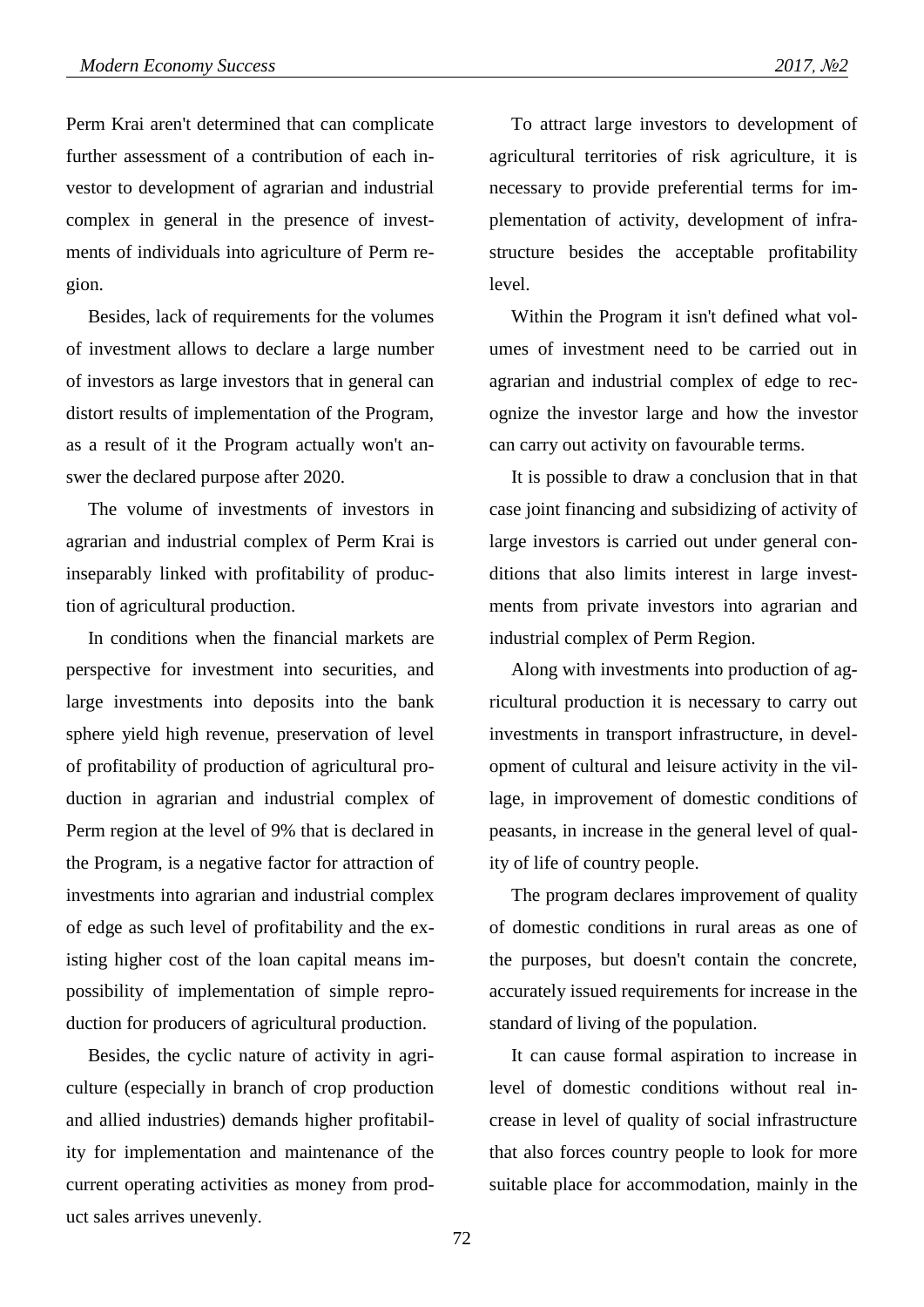city area therefore population shift from rural areas will only amplify.

Development of personnel potential for branch and sustainable development of rural territories is inseparably linked with increase in level of social infrastructure, development of cultural and leisure activity. At the moment in agrarian and industrial complex of Perm region rapid aging of personnel is observed, average age of workers on subsectors increases, and reduction of total number of the workers occupied in production of agriculture is observed. The situation is caused by the fact that violation of communications between branch of training for agriculture including with the higher education, and further employment of the prepared shots in agriculture is observed. Taking into account the level of the salary, development of infrastructure, employment of the population, lack of effective programs of adaptation of employees and other factors the lesser number of the trained people seeks to work in the agricultural organizations therefore the negative gain of number of employees in the agricultural organizations is observed that causes staff deficit.

The main most sensitive issue which concerns development of agricultural territories of Perm region, and involvement of additional employees in branch of production and processing of agricultural products is the average salary of employees. The purpose declared in the program for an exit to the level of the average salary of workers of agriculture of 18500 roubles in 2020 is extremely underestimated and incomparable to consumer prices of the main consumer goods in

the current prices of 2016. For example, the average salary in Perm Krai in 2015 was 28528 roubles. The target wage level in agriculture in 2020 is non-competitive in relation to the salary in other sectors and branches of the national economy therefore agriculture appears extremely unattractive place of work for new employees.

Separate subject, the most important at the present stage of development of agro-industrial complex of Perm region, is promoting of employment in agriculture and formation of an image of prestigiousness of the professions connected with work in agro-industrial complex of Perm region. The settled stereotype that agriculture is backward branch with badly developed infrastructure with the unsatisfactory number of the new equipment and outdated technologies of processing should be changed on the basis of carrying out the information companies showing prestige of participation in production of agricultural production. Perhaps emphasis should be put on positioning of subject popular nowadays about development of environmentally pure territories. It can promote attraction of new shots in agro-industrial complex, to formation of a positive image of the person who is engaged in production and processing of agricultural production.

One of the important directions in development of agricultural production and processing of production which is directly not reflected in the Program is reduction of intermediary network in the course of redistribution and sales of products of agriculture. Today the situation looks such that primary purchase prices of agricultural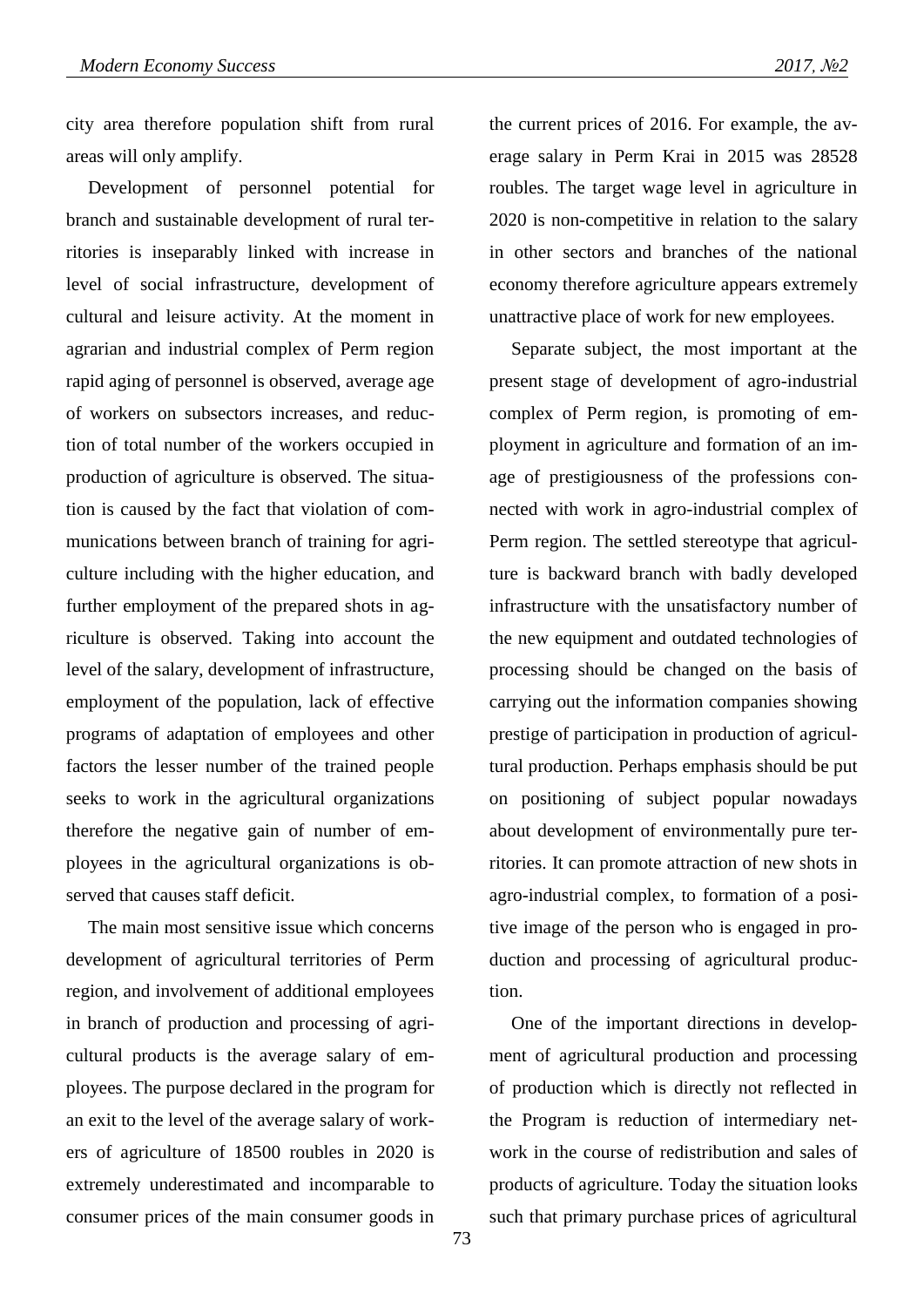production and the final prices at which the consumer buys final consumption products strongly differ, sometimes in several times. As a result in the course of existence of such chains there is an assignment of the most part of the marginal income by intermediaries who participate neither in production, nor in final realization of a product. It complicates conducting agricultural activity by the organizations; it doesn't allow carrying out not only expanded, but also simple production, to raise salaries to personnel that finally quite often leads to loss of financial stability and bankruptcy. It is necessary to study carefully chains of transfer of agricultural production from the producer to the consumer, to define "excess links" in such chains, to develop the mechanism of interaction between suppliers of agricultural raw materials and processors, between processors and that who sells products to the end user. It is also necessary to consider the possibility of cooperation of the agricultural enterprises in the course of primary sale of agricultural raw materials, processing and product sales for the purpose of reduction of losses and increase in profitability of agricultural production at all stages.

Preceding from the analysed information on the state program "Development of agriculture and sustainable development of rural territories in Perm region" it is possible to draw a conclusion that the program has as well worked provisions, and provisions demanding further adjustment. In particular, the provisions demanding additional information study and formation of new vision, these provisions affect development of infrastructure and they are connected with

production of agricultural production. Besides, paragraphs of provisions mentioning the sizes and forms of compensation for the staff of agroindustrial complex and the organizations of cultural and leisure activity demand additional study too.

The following events as the additional analysis of studying of chains of passing of production from producer of agricultural raw materials to his processor, transfer of finished goods from the processor for final realization, studying of forms and methods of interaction of the state and private companies, will allow to reduce costs for production and realization of agricultural production, will increase profitability of activity of producers of raw materials and processors of production that will promote development of cooperation between the agricultural enterprises for the purpose of increase in profitability of conducting activity and reduction of terms of turnover of the capital.

Thus, based on the analysis of the factors, their interrelation and influence on each other, we can conclude that to solve the problem of import substitution of food products a complex of measures aimed both at the extensive and intensive growth of agricultural production should be applied [7]. It should be noted the fact that the main role in the growth of agricultural production and development of AIC as a whole should contribute, first and foremost, the state support of AIC together with favourable monetary policy. These factors are fundamental in the development of Russian AIC and AIC in Perm krai.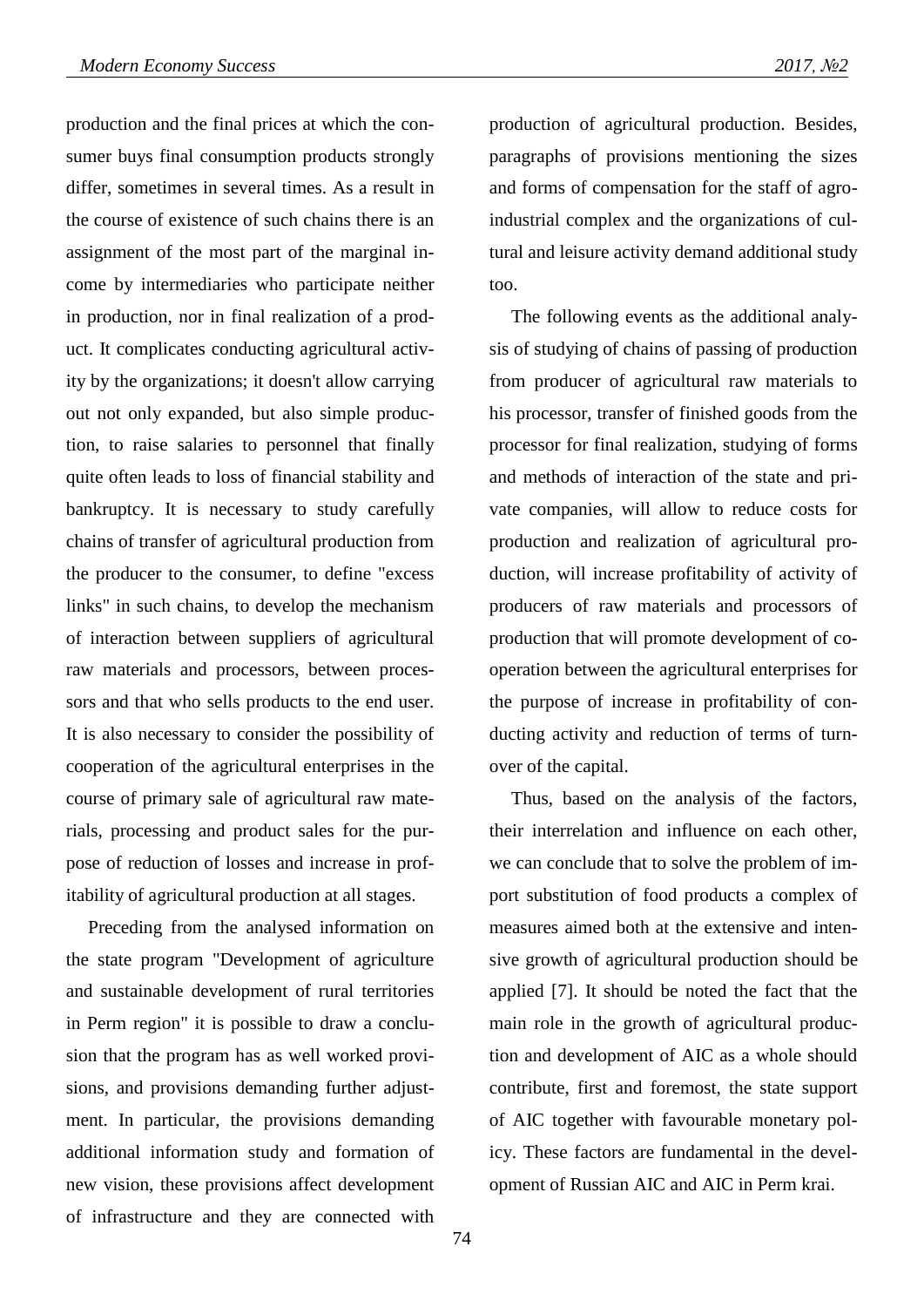## **References**

1. Russian statistical yearbook. 2015: collection of essays / Rosstat. M., 2015. 728 p.

2. Statistical yearbookin Perm krai. 2015: Statistical yearbook / Territorial body of Federal state statistics service in Perm krai (PERMSTAT). Perm, 2015. 413 p.

3. Smotrova E.E. Statistical approach to the construction of integral index of development of animal husbandry in the region // Modern Science Success. 2015. №2. P. 14 – 18.

4. Donskova O.A. Economic zoning embed the dairy segment of Russia // Modern Science Success. 2015. №2. P. 19 – 25.

5. Institutional factor in interational ecknomic activity of region and its socio-economic development / E.L. Andreeva, A.F. Linetsky, A.V. Ratner, D.E. Kuznetsova // Ekonomika regiona [Economy of Region]. 2016. Vol. 12. Issue 4. P. 1050 – 1059.

6. Innovative entrepreneurship: A source of economic growth in the region / E.L. Andreeva, H. Simon, D.A. Karkh, P.L. Glukhikh // Ekonomika Regiona [Economy of Region]. 2016. Vol. 12. Issue 3. P. 899 – 910.

7. Chargazia T.Z., Popova I.V. Informational support of the investment process in a large city economy// Ekonomika regiona [Economy of Region]. 2016. Vol. 12. Issue 4. P. 1061 – 1068.

8. Draskovic M., Lakic S., Draskovic V. Contemporary substitutes of the political economy // Ekonomika regiona [Economy of Region]. 2016. Vol. 12. Issue 1. P. 37 – 45.

9. Egorova T.V., Zagoruiko I.Yu., Esterlein J.V. Commercial law of Russia // International journal of applied and fundamental research. 2011. №7. P. 139 – 140.

10. Estimation and forecast of regional competitiveness level / G.Y. Gagarina, N.A. Moiseev, A.V. Ryzhakova, G.V. Ryzhakov // Ekonomika regiona [Economy of Region]. 2016. Vol. 12. Issue 4. P. 1040  $-1049.$ 

11. Karelin M.G. An Empirical analysis of integration activity of business structures in the Russian regions // Economy of region. 2015. 4. P.  $54 - 68$ .

12. Meaningfulness of academic migrants ' education, its ass ess ment and modeling on it-based technologies / T.V. Kuprina, J. Kultan, T. Kozík, S.M. Minasyan // Ekonomika regiona [Economy of Region]. 2016. Vol. 12. Issue 2. P. 485 – 498.

13. Kushnarenko T.V., Chernova O.A., Matveyeva L.G. The phenomenon of multiculturalism in the regional strategizing // Ekonomika regiona [Economy of Region]. 2016. Vol. 12. Issue 3. P. 755 – 764.

14. Kuznetsova N.V., Timofeeva A.Yu., Problems and tools identify threats to personnel safety in the region // Economy of region. 2016. Vol. 12. Issue. 4. P. 1123 – 1134.

15. Lazhentsev V.N. Theoretical results of research on the subject of Pro-space and territorial development. Examples in the European North of Russia // Regional Economy. 2015. №4. P. 21 – 29.